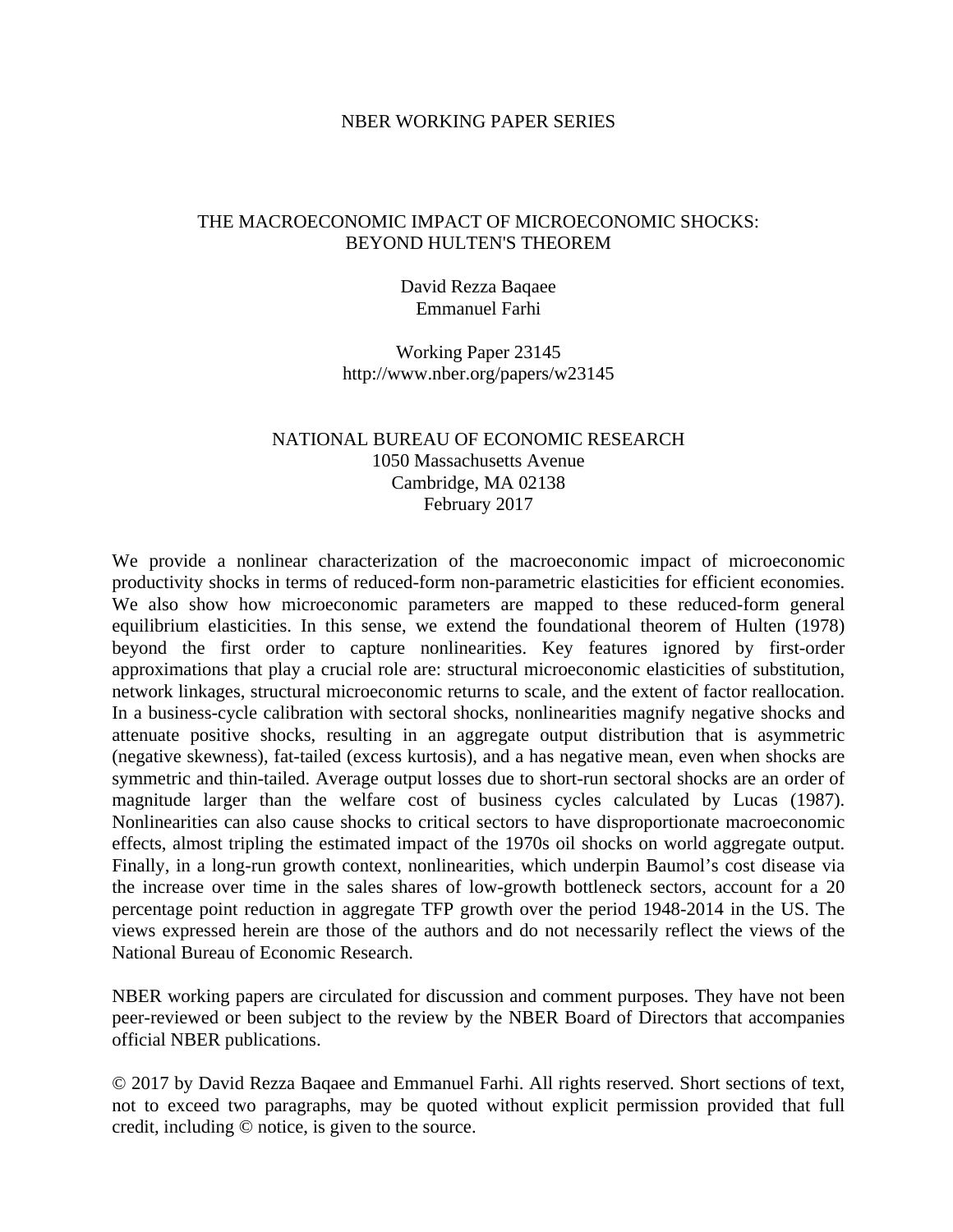The Macroeconomic Impact of Microeconomic Shocks: Beyond Hulten's Theorem David Rezza Baqaee and Emmanuel Farhi NBER Working Paper No. 23145 February 2017 JEL No. E01,E1,E23,E32,L16

### **ABSTRACT**

We provide a nonlinear characterization of the macroeconomic impact of microeconomic productivity shocks in terms of reduced-form non-parametric elasticities for efficient economies. We also show how microeconomic parameters are mapped to these reduced-form general equilibrium elasticities. In this sense, we extend the foundational theorem of Hulten (1978) beyond the first order to capture nonlinearities. Key features ignored by first-order approximations that play a crucial role are: structural microeconomic elasticities of substitution, network linkages, structural microeconomic returns to scale, and the extent of factor reallocation. In a business-cycle calibration with sectoral shocks, nonlinearities magnify negative shocks and attenuate positive shocks, resulting in an aggregate output distribution that is asymmetric (negative skewness), fat-tailed (excess kurtosis), and a has negative mean, even when shocks are symmetric and thin-tailed. Average output losses due to short-run sectoral shocks are an order of magnitude larger than the welfare cost of business cycles calculated by Lucas (1987). Nonlinearities can also cause shocks to critical sectors to have disproportionate macroeconomic effects, almost tripling the estimated impact of the 1970s oil shocks on world aggregate output. Finally, in a long-run growth context, nonlinearities, which underpin Baumol's cost disease via the increase over time in the sales shares of low-growth bottleneck sectors, account for a 20 percentage point reduction in aggregate TFP growth over the period 1948-2014 in the US.

David Rezza Baqaee UCLA 315 Portola Plaza Los Angeles baqaee@econ.ucla.edu

Emmanuel Farhi Harvard University Department of Economics Littauer Center Cambridge, MA 02138 and NBER emmanuel.farhi@gmail.com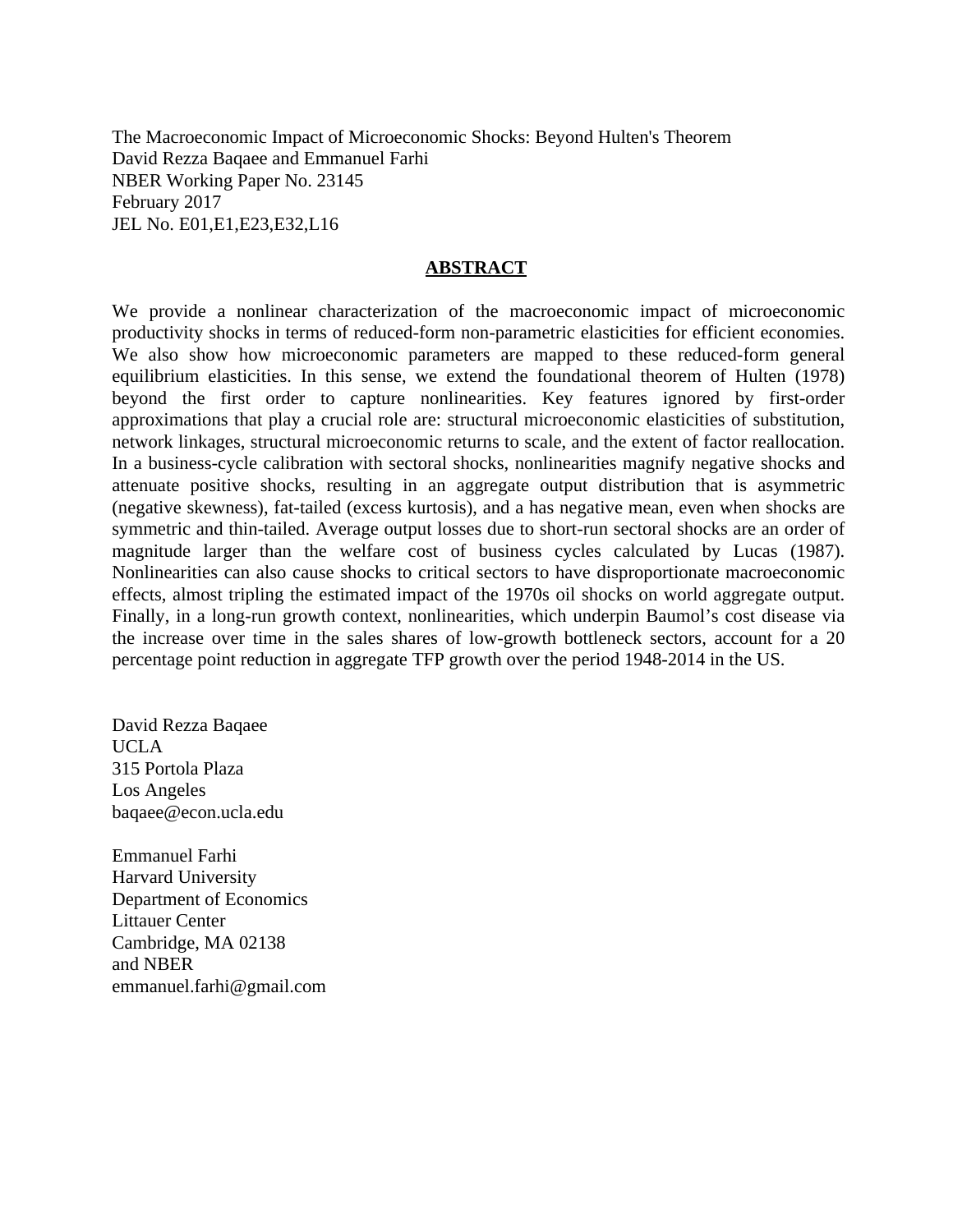# **1 Introduction**

The foundational theorem of [Hulten](#page-50-0) [\(1978\)](#page-50-0) states that for efficient economies and under minimal assumptions, the impact on aggregate TFP of a microeconomic TFP shock is equal to the shocked producer's sales as a share of GDP:

$$
d \log TFP = \sum_{i} \lambda_i \, d \log A_i,
$$

where d  $\log A_i$  is a shock to producer  $i$  and  $\lambda_i$  is its sales share or Domar weight.

Hulten's theorem is a cornerstone of productivity and growth accounting: it shows how to construct aggregate TFP growth from microeconomic TFP growth, and provides structurally-interpretable decompositions of changes of national or sectoral aggregates into the changes of their disaggregated component industries or firms. It also provides the benchmark answers for counterfactual questions in structural models with disaggregated production.

The surprising generality of the result has led economists to de-emphasize the role of microeconomic and network production structures in macroeconomic models. After all, if sales summarize the macroeconomic impact of microeconomic shocks and we can directly observe sales, then we need not concern ourselves with the details of the underlying disaggregated system that gave rise to these sales. Since it seems to imply that the very object of its study is irrelevant for macroeconomics, Hulten's theorem has been something of a bugbear for the burgeoning literature on production networks.

Are these conclusions warranted? Even at a purely intuitive level, there are reasons to be skeptical. Take for example shocks to Walmart and to electricity production. Both Walmart and electricity production have a similar sales share of roughly 4% of U.S. GDP. It seems natural to expect that a large negative shock to electricity production would be much more damaging than a similar shock to Walmart. Indeed, this intuition will be validated by our formal results. Yet it goes against the logic of Hulten's theorem which implies that, because the two sectors have the same Domar weight, the two shocks should have the same impact on aggregate output.

In this paper, we challenge the view that the macroeconomic importance of a microeconomic sector is summarized by its sales share and, more broadly, the notion that the microeconomic details of the production structure are irrelevant for macroeconomics. The key is to recognize that Hulten's theorem only provides a first-order approximation. Nonlinearities can significantly degrade the quality of the first-order approximation for large enough shocks. To capture these nonlinearities, we provide a general second-order approximation by characterizing the derivatives of Domar weights with respect to shocks. The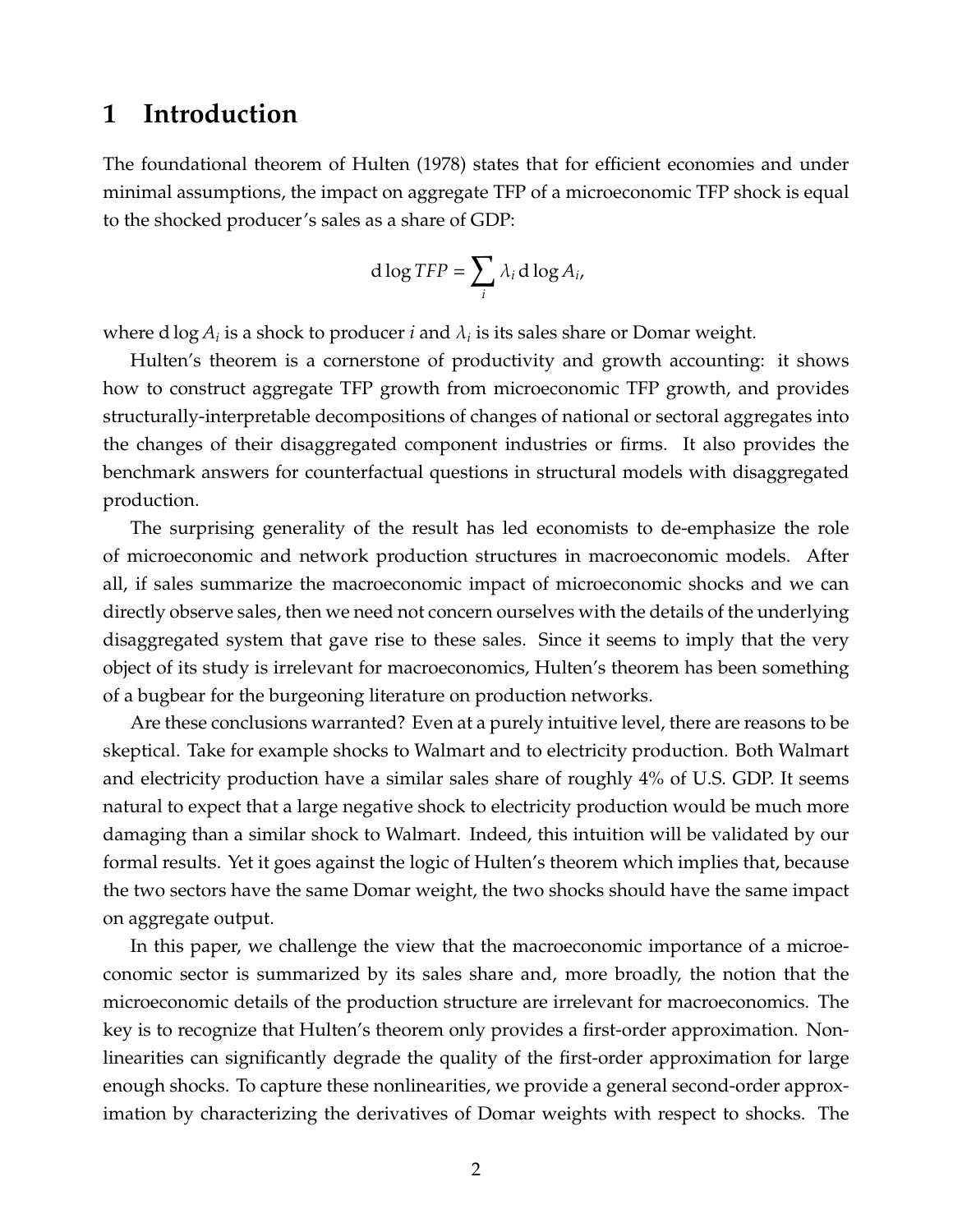second-order terms are shaped by the microeconomic details of the disaggregated production structure: network linkages, microeconomic elasticities of substitution in production, microeconomic returns to scale, and the degree to which factors can be reallocated.

Our results are general in that they apply to any efficient general equilibrium economy. They suggest that Cobb-Douglas models, commonly used in the production-network, growth, and multi-sector macroeconomics literatures, are very special: the Domar weights, and more generally the whole input-output matrix, are constant and can be taken to be exogenous, the first-order approximation is exact, the model is log-linear, and as a result, the microeconomic details of the production structure are irrelevant.<sup>[1](#page--1-0)</sup> These knife-edge properties disappear as soon as one deviates from Cobb-Douglas: the Domar weights and more generally the whole input-output matrix respond endogenously to shocks, and the resulting nonlinearities are shaped by the microeconomic details of the production structure.

We also show that nonlinearities in production matter quantitatively for a number of macroeconomic phenomena operating at different frequencies, ranging from the role of sectoral shocks in business cycles to the impact of oil shocks and the importance of Baumol's cost disease for long-run growth:

1. Using a calibrated structural multi-industry model with realistic complementarities in production, we find that nonlinearities amplify the impact of negative sectoral shocks and mitigate the impact of positive sectoral shocks.<sup>[2](#page--1-0),[3](#page--1-0)</sup> Large negative shocks to crucial industries, like "oil and gas", have a significantly larger negative effect on aggregate output than negative shocks to larger but less crucial industries such as "retail trade". Nonlinearities also have a significant impact on the distribution of aggregate output: they lower its mean and generate negative skewness and excess kurtosis even though the underlying shocks are symmetric and thin tailed. Nonlinearities in production generate significant welfare costs of sectoral fluctuations, ranging from 0.2% to 1.3% depending on the calibration. These are an order of magnitude larger than the welfare

 $1A$  mixture of analytical tractability, as well as balanced-growth considerations, have made Cobb-Douglas *the* canonical production function for networks [\(Long and Plosser, 1983\)](#page-50-1), multisector RBC models [\(Gomme](#page-49-0) [and Rupert, 2007\)](#page-49-0), and growth theory [\(Aghion and Howitt, 2008\)](#page-48-0). Recent work by [Grossman et al.](#page-49-1) [\(2016\)](#page-49-1) shows how balanced growth can occur without Cobb-Douglas.

<sup>&</sup>lt;sup>2</sup>The empirical literature on production networks, like [Atalay](#page-48-1) [\(2017\)](#page-49-2), [Boehm et al.](#page-49-2) (2017), and [Barrot and](#page-49-3) [Sauvagnat](#page-49-3) [\(2016\)](#page-49-3) all find that structural elasticities of substitution in production are significantly below one, and sometimes very close to zero, across intermediate inputs, and between intermediate inputs and labor at business cycle frequencies. Furthermore, a voluminous literature on structural transformation, building on [Baumol](#page-49-4) [\(1967\)](#page-49-4), has found evidence in favor of non-unitary elasticities of substitution in consumption and production across sectors over the long-run.

<sup>&</sup>lt;sup>3</sup>While complementarities prevail at the sectoral level, substitutabilities dominate across firms within sectors. This implies that while nonlinearities tend to amplify negative sectoral-level shocks and to attenuate positive sectoral-level shocks, they tend to attenuate negative firm-level shocks and to amplify positive firmlevel shocks. Nonlinearities therefore introduce an important qualitative difference between sectoral- and firm-level shocks which is absent from the linearized perspective.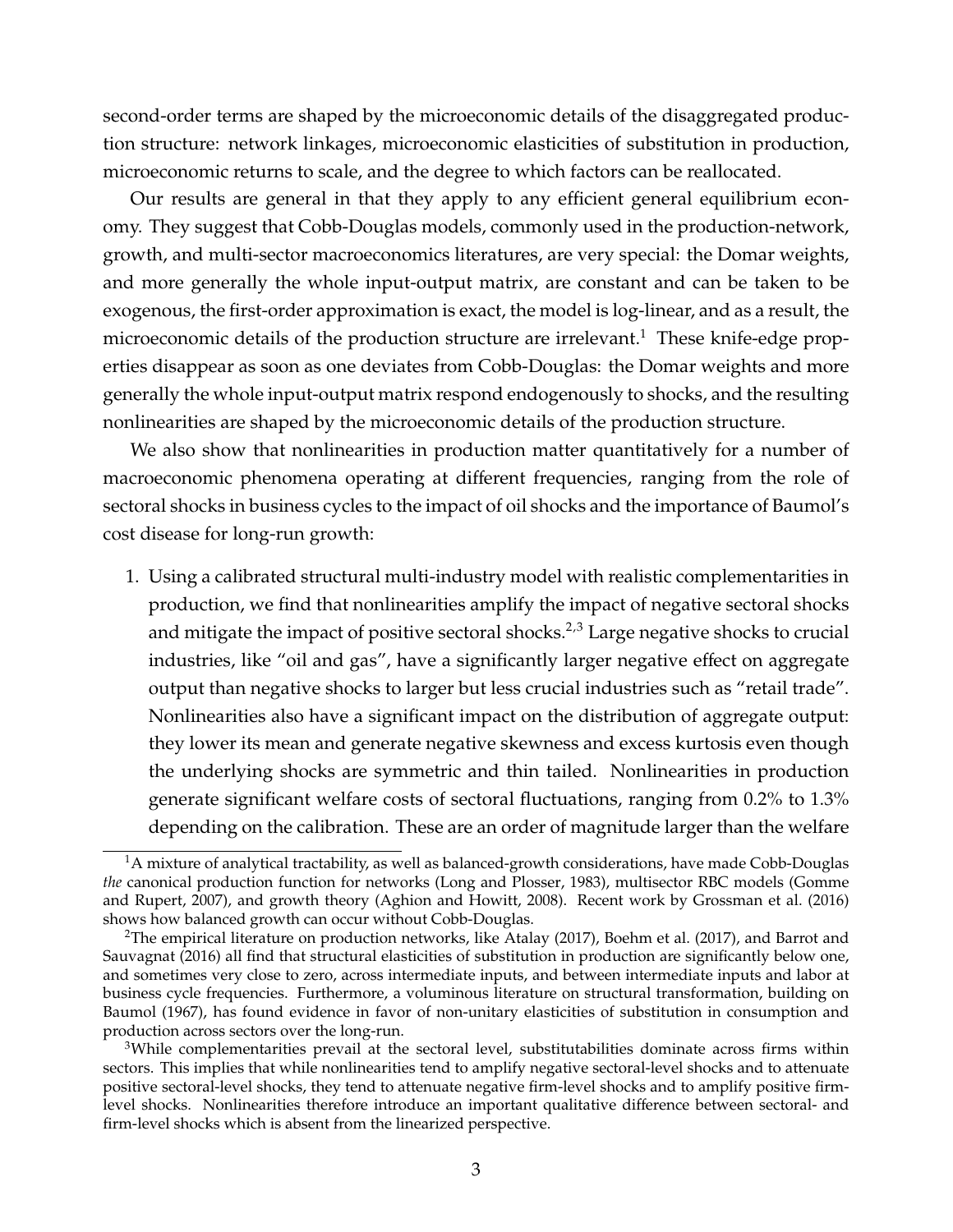costs of business cycles arising from nonlinearities in utility (risk aversion) identified by [Lucas](#page-50-2) [\(1987\)](#page-50-2).

- 2. We derive and use a simple nonparametric formula, taking into account the observed change in the Domar weight for crude oil, to analyze the impact of the energy crisis of the 1970s up to the second order. We find that nonlinearities almost tripled the impact of the oil shocks from 0.23% to 0.61% of world aggregate output.
- 3. We show that the nonlinearities are also important for long-run growth in the presence of realistic complementarities across sectors. They cause the Domar weights of bottleneck sectors with relatively low productivity growth to grow over time and thereby reduce aggregate growth, an effect identified as Baumol's cost disease [\(Bau](#page-49-4)[mol, 1967\)](#page-49-4). We calculate that nonlinearities have reduced the growth of aggregate TFP by 20 percentage points over the period 19[4](#page--1-0)8-2014 in the US.<sup>4</sup>

The outline of the paper is as follows. In Section [2,](#page-6-0) we derive a general formula describing the second-order impact on aggregate output of shocks in terms of non-parametric sufficient statistics: reduced-form general-equilibrium elasticities of substitution and input-output multipliers.<sup>[5](#page--1-0)</sup> We explain the implications of this formula for the impact of correlated shocks and for the average performance of the economy. In Section [3,](#page-15-0) we use two special illustrative examples to provide some intuition for the roles of the general-equilibrium elasticities of substitution and of the input-output multipliers and for their dependence on microeconomic primitives. In Section [4,](#page-22-0) we fully characterize second-order terms in terms of microeconomic primitives for general nested-CES economies with arbitrary microeconomic elasticities of substitution and network linkages. In Section [5,](#page-34-0) we further generalize the results to arbitrary (potentially non-CES) production functions. In Section [6,](#page-35-0) we provide some illustrations of the quantitative implications of our results.

**Related literature.** [Gabaix](#page-49-5) [\(2011\)](#page-49-5) uses Hulten's theorem to argue that the existence of very large, or in his language *granular* firms, can be a possible source of aggregate volatility. If

<sup>&</sup>lt;sup>4</sup>The literature on structural transformation emphasizes two key forces: non-unitary elasticities of substitution and non-homotheticities. Both forces cause sales shares to change in response to exogenous shocks. Since Hulten's theorem implies that sales shares are equal to derivatives of the aggregate output function, anything that causes the derivative to change is a non-linearity. By characterizing the second-order terms in a general way, our results encompass both non-unitary elasticities and non-homotheticities. In fact, non-homotheticities can *always* be turned into non-unitary elasticities of substitution by adding more fixed-factors to an economy.

<sup>&</sup>lt;sup>5</sup>Studying the second-order terms is the first step in grappling with the nonlinearities inherent in multisector models with production networks. In this sense, our work illustrates the macroeconomic importance of *local* and strongly *nonlinear* interactions emphasized in reduced form by [Scheinkman and Woodford](#page-50-3) [\(1994\)](#page-50-3). Other related work on nonlinear propagation of shocks in economic networks includes [Durlauf](#page-49-6) [\(1993\)](#page-49-6), [Jovanovic](#page-50-4) [\(1987\)](#page-50-4), [Ballester et al.](#page-48-2) [\(2006\)](#page-48-2) [Acemoglu et al.](#page-48-3) [\(2015\)](#page-48-3), [Elliott et al.](#page-49-7) [\(2014\)](#page-49-7), and especially [Acemoglu et al.](#page-48-4) [\(2016\)](#page-48-4).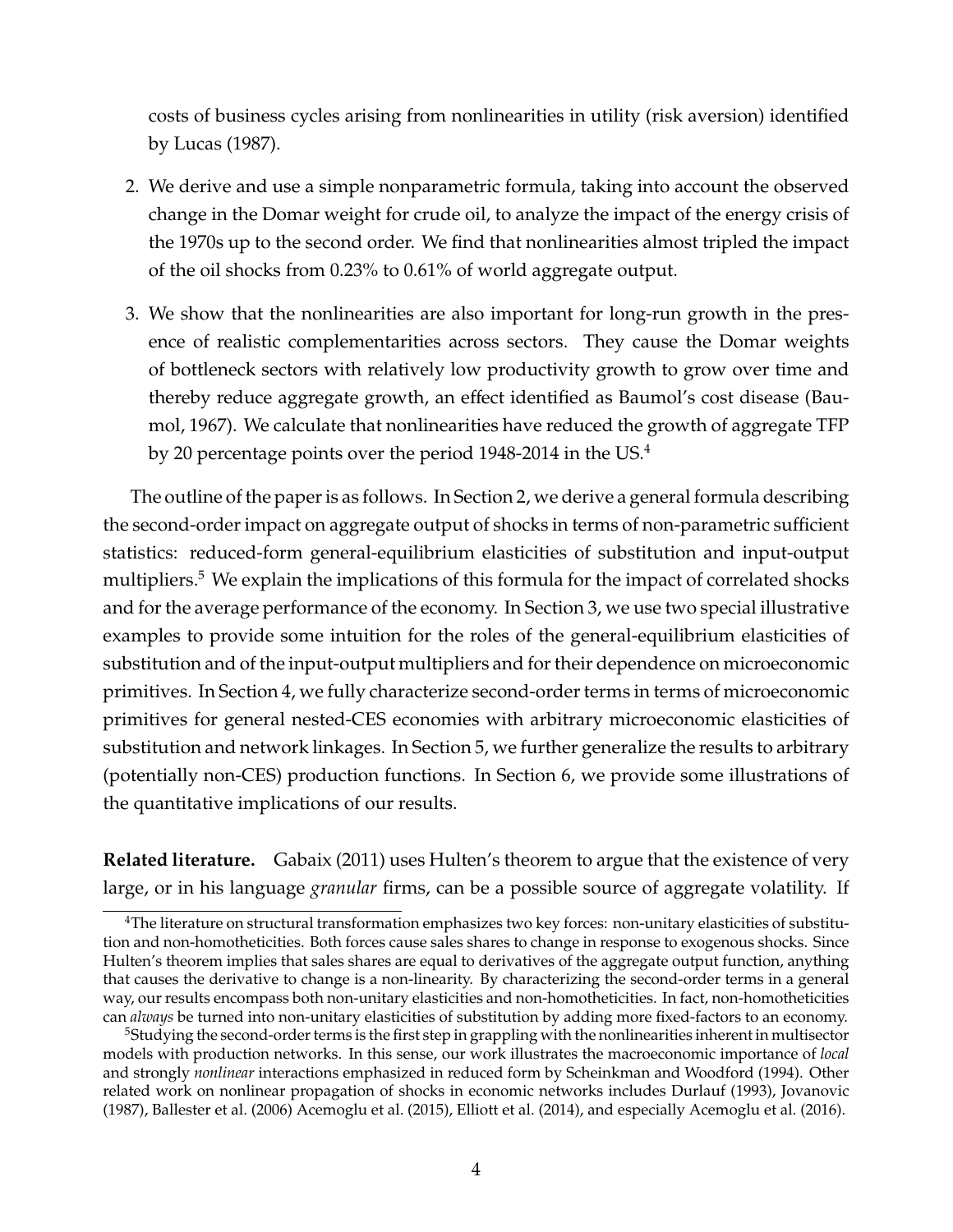there exist very large firms, then shocks to those firms will not cancel out with shocks to much smaller firms, resulting in aggregate fluctuations. [Acemoglu et al.](#page-48-5) [\(2012\)](#page-48-5), working with a Cobb-Douglas model in the spirit of [Long and Plosser](#page-50-1) [\(1983\)](#page-50-1), observed that in an economy with input-output linkages, the equilibrium sizes of firms depend on the shape of the input-output matrix. Central suppliers will be weighted more highly than peripheral firms, and therefore, shocks to those central players will not cancel out with shocks to small firms.<sup>[6](#page--1-0)</sup> [Carvalho and Gabaix](#page-49-8) [\(2013\)](#page-49-8) show how Hulten's theorem can be operationalized to decompose the sectoral sources of aggregate volatility.[7](#page--1-0)

Relatedly, [Acemoglu et al.](#page-48-6) [\(2017\)](#page-48-6) deploy Hulten's theorem to study other moments of the distribution of aggregate output. They argue that if the Domar weights are fattailed and if the underlying idiosyncratic shocks are fat-tailed, then aggregate output can exhibit non-normal behavior. Stated differently, they show that aggregate output can inherit tail risk from idiosyncratic tail risk if the distribution of the Domar weights is fat-tailed. Our paper makes a related but distinct point. We find that, for the empirically relevant range of parameters, the response of aggregate output to shocks is significantly asymmetric. Therefore, the nonlinearity inherent in the production structure can turn even symmetric thin-tailed sectoral shocks into rare disasters endogenously. This means that the economy could plausibly experience aggregate tail risk without either fat-tailed shocks or fat-tailed Domar weights.

In a recent survey article [Gabaix](#page-49-9) [\(2016\)](#page-49-9), invoking Hulten's theorem, writes "networks are a particular case of granularity rather than an alternative to it." This has meant that researchers studying the role of networks have either moved away from efficient models, or that they have retreated from studying aggregate output and turned their attention to the microeconomic implications of networks, namely the covariance of fluctuations between different industries and firms.<sup>[8](#page--1-0),[9](#page--1-0)</sup> However, our paper shows that except in very special cases, models with the same sales distributions but different network structures only have the same

 $6A$  related version of this argument was also advanced by [Horvath](#page-50-5) [\(1998\)](#page-50-5), who explored this issue quantitatively with a more general model in [Horvath](#page-50-6) [\(2000\)](#page-50-6). Separately, [Carvalho](#page-49-10) [\(2010\)](#page-49-10) also explores how the law of large numbers may fail under certain conditions on the input-output matrix.

<sup>&</sup>lt;sup>7</sup>Results related to Hulten's theorem are also used in international trade, e.g. [Burstein and Cravino](#page-49-11) [\(2015\)](#page-49-11), to infer the global gains from international trade.

<sup>&</sup>lt;sup>8</sup>Some recent papers have investigated aggregate volatility in production networks with inefficient equilibria (where Hulten's theorem does not hold). Some examples include [Bigio and La'O](#page-49-12) [\(2016\)](#page-49-12), [Baqaee](#page-48-7) [\(2018\)](#page-48-7), [Altinoglu](#page-48-8) [\(2016\)](#page-48-8), [Grassi](#page-49-13) [\(2017\)](#page-49-13), and [Baqaee and Farhi](#page-49-14) [\(2018c\)](#page-49-14). See also [Jones](#page-50-7) [\(2011\)](#page-50-7), [Jones](#page-50-8) [\(2013\)](#page-50-8), [Bartelme and](#page-49-15) [Gorodnichenko](#page-49-15) [\(2015\)](#page-49-15), and [Liu](#page-50-9) [\(2017\)](#page-50-9).

<sup>&</sup>lt;sup>9</sup>Other papers investigate the importance of idiosyncratic shocks propagating through networks to generate cross-sectional covariances, but refrain from analyzing aggregate output. Some examples include [Foerster et al.](#page-49-16) [\(2011\)](#page-49-16), [Atalay](#page-48-1) [\(2017\)](#page-48-1), [Di Giovanni et al.](#page-49-17) [\(2014\)](#page-49-17), and [Stella](#page-50-10) [\(2015\)](#page-50-10), and [Baqaee and Farhi](#page-49-18) [\(2018b\)](#page-49-18). [Atalay](#page-48-1) [\(2017\)](#page-48-1) is particularly relevant in this context, since he finds that structural elasticities of substitution in production play a powerful role in generating covariance in sectoral output. Our paper complements this analysis by focusing instead on the way complementarities affect aggregate output.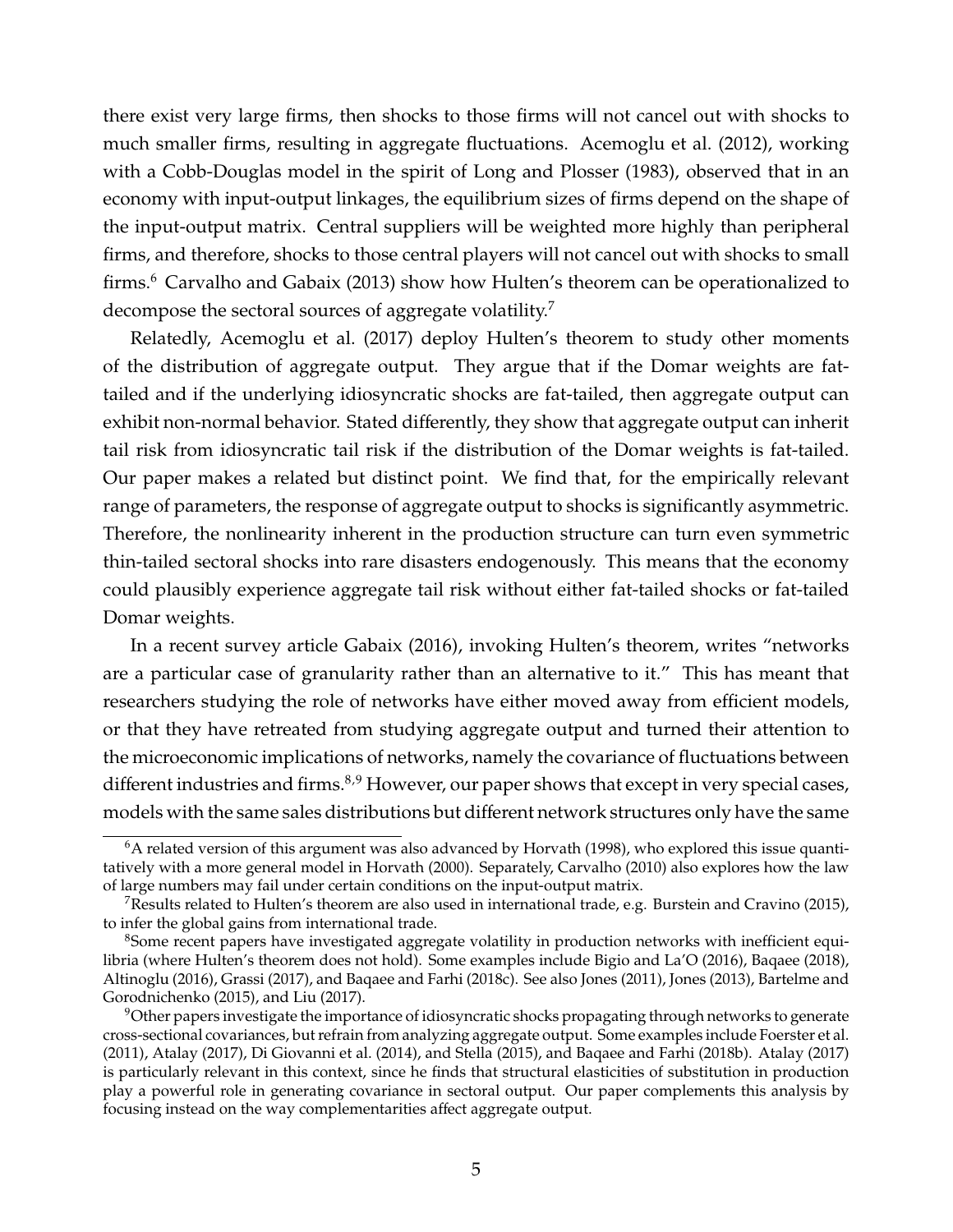aggregate-output implications up to a fragile first-order of approximation. Their common sales distribution produce the same linearization, but their different network structures lead to different nonlinearities. Hence, in the context of aggregate fluctuations, networks are neither a particular case of granularity nor an alternative to it. It is simply that the sales distribution is a sufficient statistic for the network at the first order but not at higher orders.

# <span id="page-6-0"></span>**2 General Framework**

In this section, we set up a non-parametric general equilibrium model to demonstrate both Hulten's theorem as well as our second-order approximation. Final demand is represented as the maximizer of a constant-returns aggregator of final demand for individual goods

$$
Y = \max_{\{c_1,\ldots,c_N\}} \mathcal{D}(c_1,\ldots,c_N),
$$

subject to the budget constraint

$$
\sum_{i=1}^{N} p_i c_i = \sum_{f=1}^{F} w_f \overline{l}_f + \sum_{i=1}^{N} \pi_i,
$$

where  $c_i$  is the representative household's consumption of good *i,*  $p_i$  is the price and  $\pi_i$  is the profit of producer *i*, *w<sup>f</sup>* is the wage of factor *f* which is in fixed supply *l<sup>f</sup>* . The two sides of the budget constraint coincide wtih nominal GDP, using respectively the final expenditure and income approaches.

Each good *i* is produced by competitive firms using the production function

$$
y_i = A_i F_i(l_{i1},\ldots,l_{iF},x_{i1},\ldots,x_{iN}),
$$

where *A<sup>i</sup>* is Hicks-neutral technology, *xij* are intermediate inputs of good *j* used in the production of good *i*, and  $l_{if}$  is labor type *f* used by *i*. The profits earned by the producer of good *i* are

$$
\pi_i = p_i y_i - \sum_{f=1}^F w_f l_{if} - \sum_{j=1}^N p_j x_{ij}.
$$

The market clearing conditions for goods  $1 \le i \le N$  and factors  $1 \le f \le F$  are

$$
y_i = \sum_{j=1}^{N} x_{ji} + c_i
$$
 and  $\bar{l}_f = \sum_{i=1}^{N} l_{if}$ .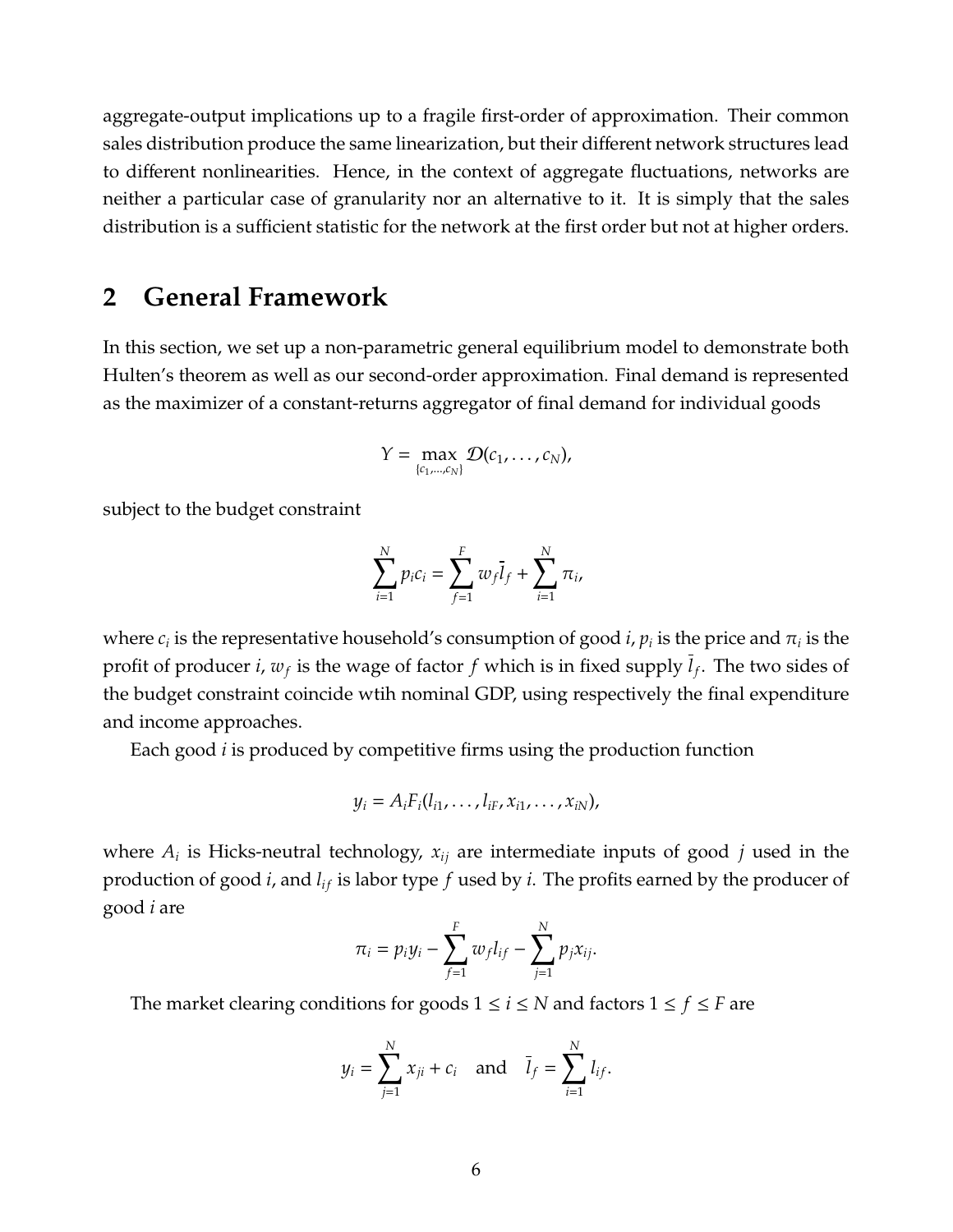Competitive equilibrium is defined in the usual way, where all agents take prices as given, and markets for every good and every type of labor clears.

We interpret *Y* as a cardinal measure of (real) aggregate output and note that it is the correct measure of the household's "standard of living" in this model. We implicitly rely on the existence of complete financial markets and homotheticity of preferences to ensure the existence of a representative consumer. Although the assumption of a representative consumer is not strictly necessary for the results in this section, it is a standard assumption in this literature since it allows us to unambiguously define and measure changes in real aggregate output without contending with the issue of the appropriate price index.

We assume that the production function  $F_i$  of each good *i* has constant returns to scale, which implies that equilibrium profits are zero. This assumption is less restrictive than it may appear because decreasing returns to scale can be captured by adding fixed factors to which the corresponding profits accrue.<sup>[10](#page--1-0)</sup> A similar observation applies to the assumption that shocks are Hicks-neutral: we can represent a productivity shock augmenting a specific input by adding a new producer that produces this input and hitting this new producer with a Hicks-neutral shock.<sup>[11](#page--1-0)</sup> Note also that although we refer to each producer as producing one good, our framework actually allows for joint production by multi-product producers: for example, to capture a producer *i* producing goods *i* and *i* <sup>0</sup> using intermediate inputs and factors, we represent good *i'* as an input entering negatively in the production and cost functions for good *i*. [12](#page--1-0) Finally, note that goods could represent different varieties of goods from the same industry, goods from different industries, or even goods in different time periods, regions, or states of nature.[13](#page--1-0)

Define  $Y(A_1, \ldots, A_N)$  to be the equilibrium aggregate output as a function of the exogenous technology levels. Throughout the paper, and without loss of generality, we derive results regarding the effects of shocks in the vicinity of the steady state, which we normalize

<sup>&</sup>lt;sup>10</sup>Our formulas can also in principle be applied with increasing-returns to scale under the joint assumption of marginal-cost pricing and impossibility of shutting down production, by simply adding producer-specific fixed factors with negative marginal products and negative payments (these factors are "bads" that cannot be freely disposed of).

 $11$ Shocks to the composition of demand can be captured in the same way via a set of consumer-specific productivity shocks. For example, if the final demand aggregator is CES with an elasticity strictly greater than one, an increase in consumer demand for *i* can be modeled as a positive consumer-specific productivity shock to *i* and a set of negative consumer-specific productivity shocks to all other final goods such that the consumption-share-weighted sum of the shocks is equal to zero. The sign of the shocks must be reversed if the elasticity of substitution is strictly lower than one, and the Cobb-Douglas case can be treated as a limit. These constructions generalize beyond the CES case. Hulten's theorem implies that shocks to the composition of demand have no first-order effect on aggregate output, but in general, they have nonzero second-order (and more generally nonlinear) effects.

 $12$ To satisfactorily capture such features, one probably needs to go beyond the nested-CES case of Section [4](#page-22-0) and use instead the non-parametric generalization to arbitrary economies provided in Section [5.](#page-34-0)

<sup>&</sup>lt;sup>13</sup>If we apply the model to different periods of time and states of nature, then *Y* corresponds to an intertemporal aggregate consumption index reflecting intertemporal welfare.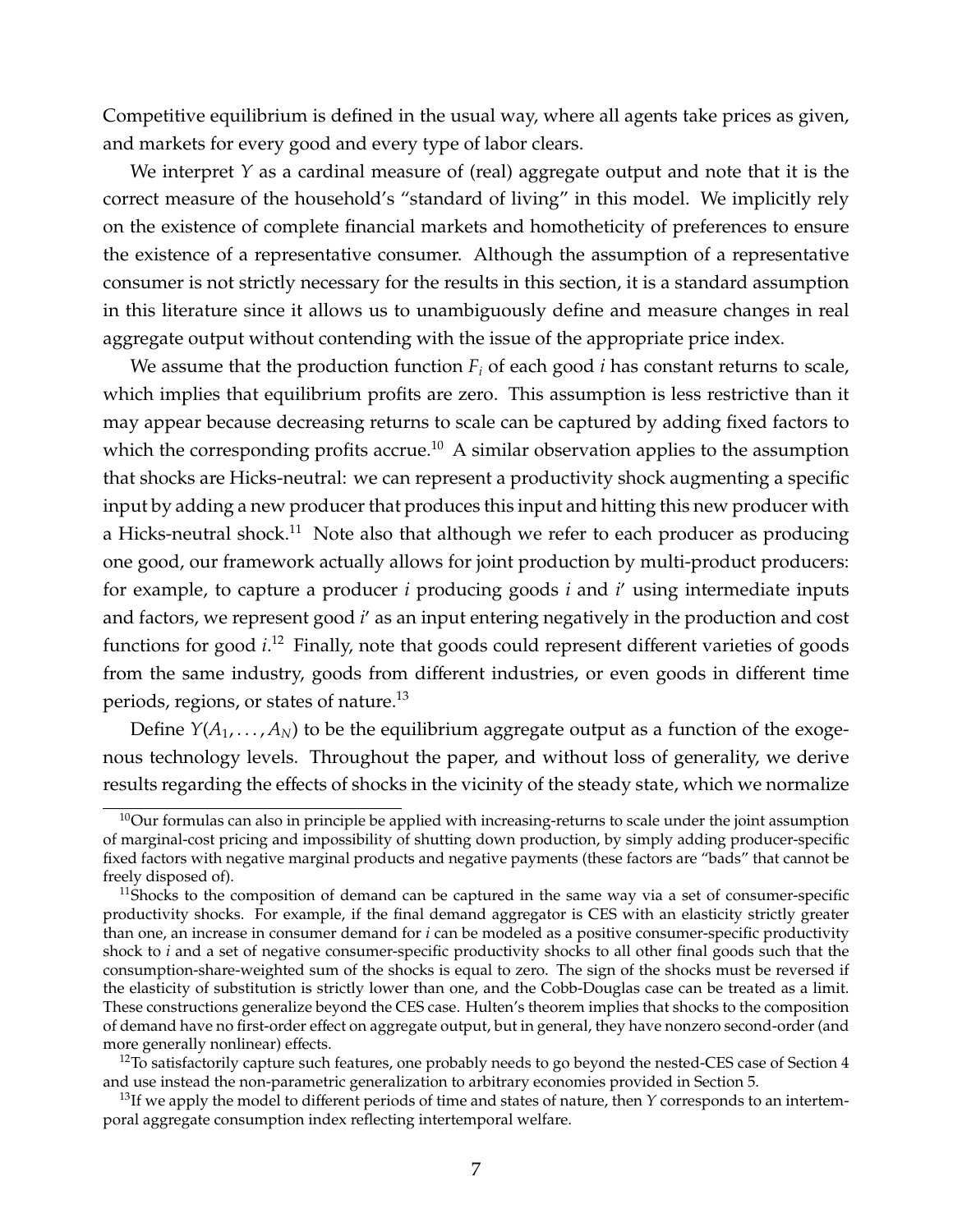to be  $(A_1, \ldots, A_N) = (1, \ldots, 1)$ . All the relevant derivatives are evaluated at that point.

**Theorem 1** [\(Hulten 1978\)](#page-50-0)**.** *The first-order macroeconomic impact of microeconomic shocks is given by:*[14](#page--1-0)

$$
\frac{\mathrm{d}\log Y}{\mathrm{d}\log A_i} = \lambda_i,\tag{1}
$$

where  $\lambda_i = p_i y_i/(\sum_{j=1}^N p_j c_j)$  the sales of producer  $i$  as a fraction of GDP or Domar weight.

Hulten's theorem can be seen as a consequence of the first welfare theorem: since this economy is efficient,  $Y(A_1, \ldots, A_N)$  is also the social planning optimum and prices are the multipliers on the resource constraints for the different goods. Applying the envelope theorem to the social planning problem delivers the result.

Hulten's theorem has the powerful implication that, to a first-order, the underlying microeconomic details of the structural model are completely irrelevant as long as we observe the equilibrium sales distribution: the shape of the production network, the microeconomic elasticities of substitution in production, the degree of returns to scale, and the extent to which inputs and factors can be reallocated, are all irrelevant.

We now provide a characterization of the second-order effects in terms of reducedform elasticities. We need to introduce two objects: GE elasticities of substitution, and the input-output multiplier. Later on, we show how these reduced-form elasticities arise from structural primitives using a structural model.

We start by introducing the GE elasticities of substitution. Recall that for any homogeneous of degree one function  $f(A_1, \ldots, A_N)$ , the [Morishima](#page-50-11) [\(1967\)](#page-50-11) elasticity of substitution is

$$
\frac{1}{\rho_{ji}} = \frac{\mathrm{d}\log(MRS_{ji})}{\mathrm{d}\log(A_i/A_j)} = \frac{\mathrm{d}\log(f_j/f_i)}{\mathrm{d}\log(A_i/A_j)}
$$

where  $MRS_{ij}$  is the ratio of partial derivatives with respect to  $A_i$  and  $A_j$ , and  $f_i = \mathrm{d} f / \mathrm{d} A_i$ .<sup>[15](#page--1-0)</sup>

When the homothetic function *f* corresponds to a CES utility function and *A<sup>i</sup>* to quantities,  $\rho_{ij}$  is the associated elasticity of substitution parameter. However, we do not impose this interpretation, and instead treat this object as a reduced-form measure of the curvature of isoquants. By analogy, we define a pseudo elasticity of substitution for non-homothetic functions in a similar fashion.

 $^{14}$ In the special case where  $A_i$  is a factor-augmenting shock, the relevant  $\lambda_i$  corresponds to a producer's bill for this factor as a share of GDP. This is because if we relabel the labor input of producer *i* as a new producer, we can represent a factor-augmenting shock to *i*'s labor as a Hicks-neutral shock to this new producer.

<sup>&</sup>lt;sup>15</sup>This is a generalization of the two-variable elasticity of substitution introduced by [Hicks](#page-50-12) [\(1932\)](#page-50-12) and analyzed in detail by [Blackorby and Russell](#page-49-19) [\(1989\)](#page-49-19).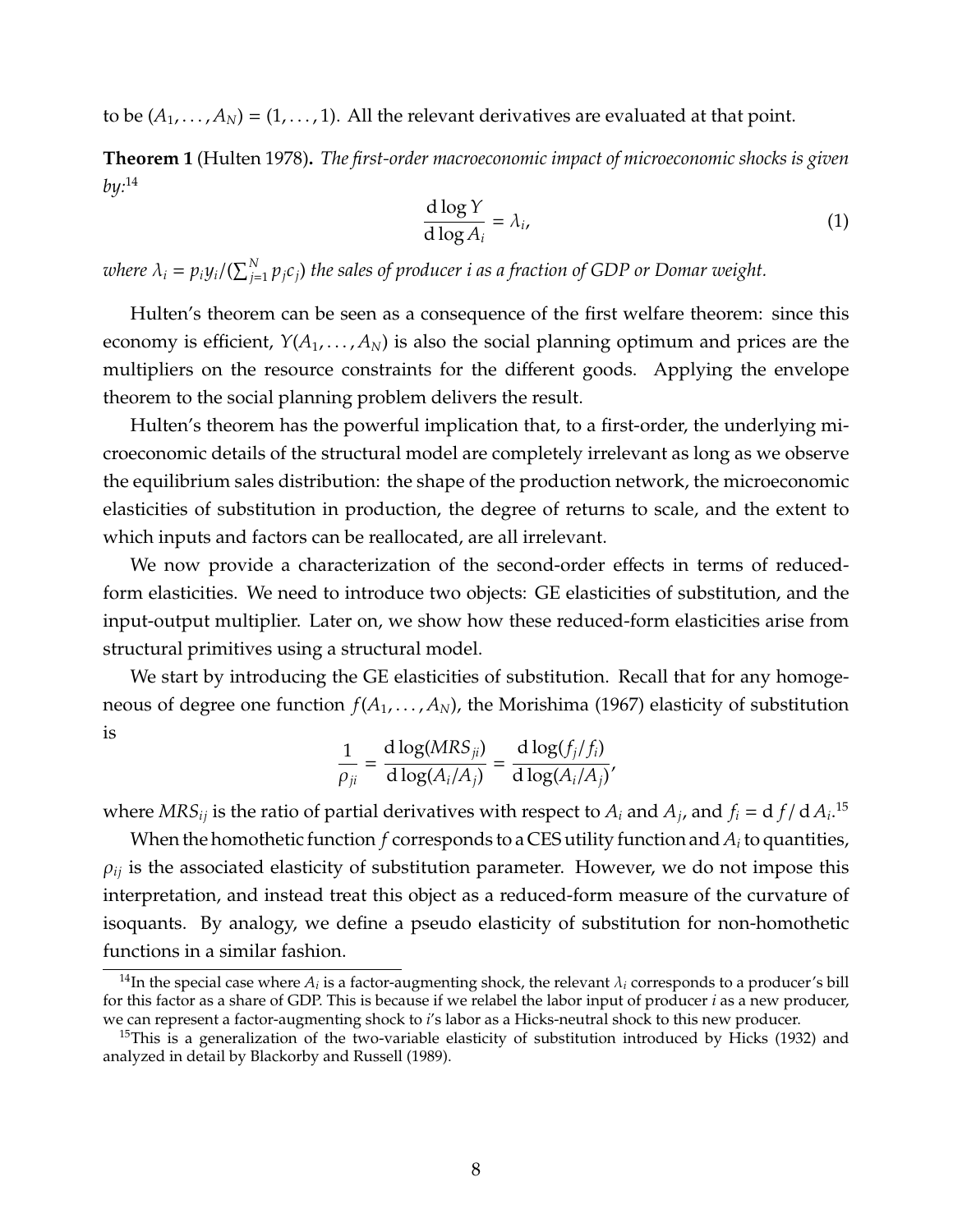**Definition 1.** For any smooth function  $f : \mathbb{R}^N \to \mathbb{R}$ , the *pseudo elasticity of substitution* is

$$
\frac{1}{\rho_{ji}} \equiv \frac{\mathrm{d}\log(MRS_{ji})}{\mathrm{d}\log A_i} = \frac{\mathrm{d}\log(f_j/f_i)}{\mathrm{d}\log A_i}.
$$

The pseudo elasticity of substitution is a generalization of the Moroshima elasticity of substitution in the sense that whenever *f* is homogenous of degree one, the pseudo elasticity is the same as the Moroshima elasticity of substitution.

When applied to the equilibrium aggregate output function of a general equilibrium economy, we call the pseudo elasticity of substitution the *general equilibrium pseudo elasticity of substitution* or *GE elasticity of substitution* for short. The GE elasticity of substitution ρ*ji* is interesting because it measures changes in the relative sales shares of *j* and *i* when there is an exogenous shock to *i*. This follows from the fact that

$$
\frac{d \log(\lambda_i/\lambda_j)}{d \log A_i} = \frac{d \log[(Y_i A_i)/(Y_j A_j)]}{d \log A_i} = 1 + \frac{d \log(Y_i/Y_j)}{d \log A_i} = 1 - \frac{1}{\rho_{ji}},
$$

where the first equality applies Hulten's theorem. A decrease in the productivity of *i* causes  $\lambda_i/\lambda_j$  to increase when  $\rho_{ji} \in (0,1)$ , and to decrease otherwise. We say that a *j* is a *GEcomplement* for *i* if  $\rho_{ji} \in (0,1)$ , and a *GE-substitute* otherwise. When *f* is a CES aggregator, this coincides with the standard definition of gross complements and substitutes. As usual, when *f* is Cobb-Douglas, *i* and *j* are neither substitutes nor complements. In general, GE-substitutability is not reflexive.

An important special case is when the shock  $d \log A_f$  hits the stock of a factor. In that case, Hulten's theorem implies that d log  $Y$ / d log  $A_f = \Lambda_f$ , where  $\Lambda_f = w_f \overline{l}_f/(\sum_{j=1}^N p_j c_j)$  is the share of factor  $f$  in GDP. Since  $\sum_{f=1}^{F} w_f \overline{l}_f = GDP$ , Euler's theorem implies that the aggregate output is homogenous of degree one in the supplies of the factors. This implies that the general equilibrium pseudo elasticity of substitution between two factors can be interpreted as a genuine elasticity of substitution between these factors in general equilibrium.<sup>[16](#page--1-0)</sup>

Next,we introduce the input-output multiplier.

**Definition 2.** The *input-output multiplier* is

$$
\xi \equiv \sum_{i=1}^N \frac{d \log Y}{d \log A_i} = \sum_{i=1}^N \lambda_i.
$$

 $^{16}$ The difference between an elasticity of substitution and a pseudo elasticity of substitution is that the former is the elasticity of the ratio of marginal rates of substitution with respect to the ratio of two arguments, whereas the latter is the elasticity of marginal rates of substitution with respect to an argument. The two definitions are equivalent whenever the function they are applied to is homogeneous of degree one.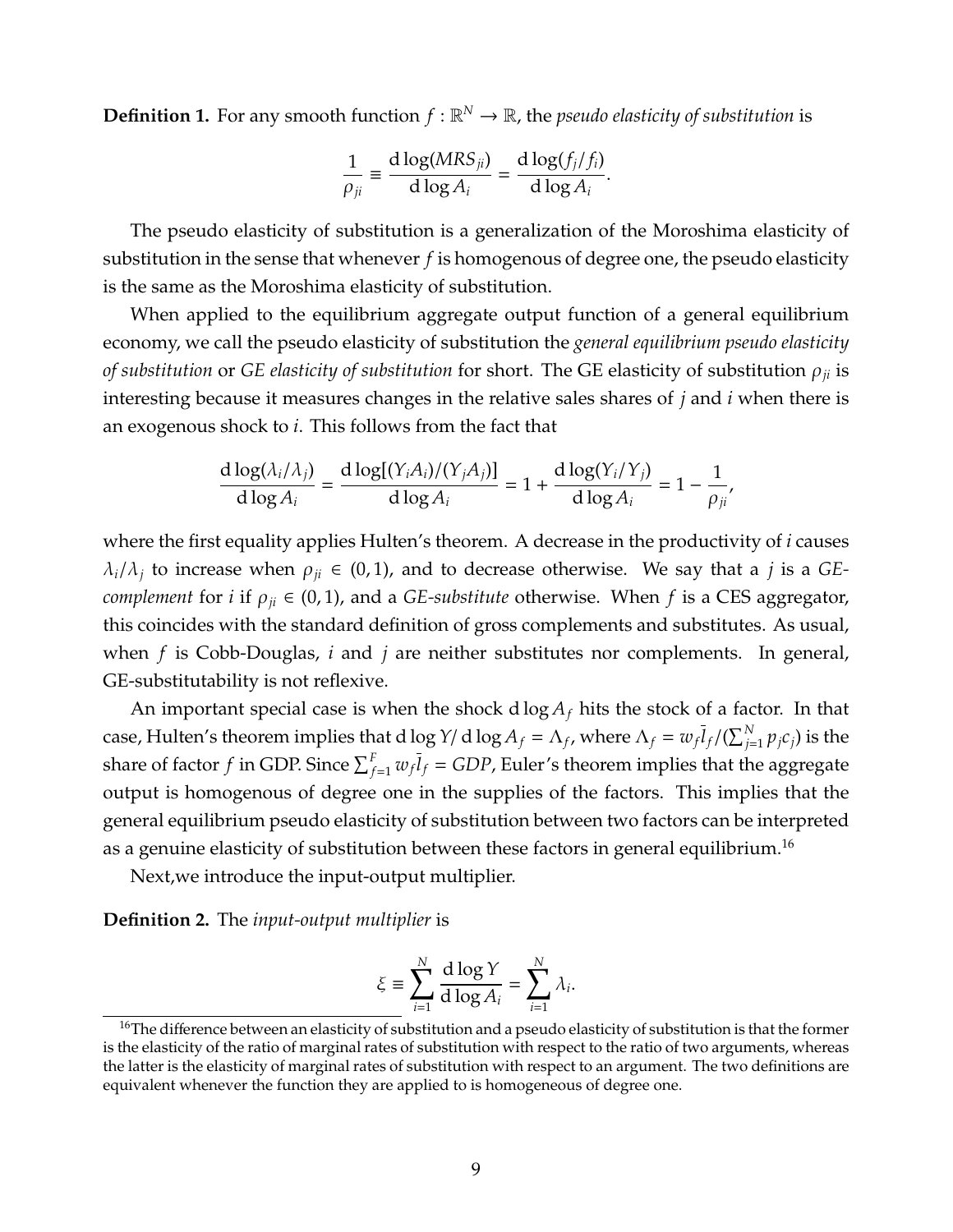When  $\xi > 1$ , total sales of the shocked quantities exceed total income: an indication that there are intermediate inputs. When  $\xi > 1$ , the impact of a uniform technology shock is correspondingly amplified due to the fact that goods are reproducible. The input-output multiplier ξ captures the percentage change in aggregate output in response to a uniform one-percent increase in technology. Loosely speaking, it captures a notion of returns-toscale at the aggregate level. Changes d log  $\xi$ / $d$  log $A_i$  in the input-output multiplier can be interpreted as another kind of GE elasticity of substitution: namely the substitution between the underlying factors (whose payments are GDP) and the reproducible goods (whose payments are sales).<sup>[17](#page--1-0)</sup>

Having defined the GE elasticities of substitution and the input-output multiplier, we are in a position to characterize the second-order terms. We start by investigating the impact of an idiosyncratic shock.

## **Idiosyncratic Shocks**

<span id="page-10-0"></span>**Theorem 2** (Second-Order Macroeconomic Impact of Microeconomic Shocks)**.** *The secondorder macroeconomic impact of microeconomic shocks is given by*[18](#page--1-0)

$$
\frac{\mathrm{d}^2 \log Y}{\mathrm{d} \log A_i^2} = \frac{\mathrm{d} \lambda_i}{\mathrm{d} \log A_i} = \frac{\lambda_i}{\xi} \sum_{\substack{1 \le j \le N \\ j \ne i}} \lambda_j \left( 1 - \frac{1}{\rho_{ji}} \right) + \lambda_i \frac{\mathrm{d} \log \xi}{\mathrm{d} \log A_i}.
$$
 (2)

The second-order impact of a shock to *i* is equal to the change in *i*'s sales share λ*<sup>i</sup>* . The change in *i*'s share of sales is the change in the aggregate sales to GDP ratio, minus the change in the share of sales of all other industries. The former is measured by the

$$
\frac{\mathrm{d}^2 \log Y}{\mathrm{d} \log A_{if}^2} = \lambda_{if} \sum_{\substack{1 \le j \le N \\ 1 \le g \le F \\ (j,g) \ne (i,f)}} \lambda_{jg} \left(1 - \frac{1}{\rho_{jg,if}}\right),
$$

 $17$ The input-output multiplier is called the intermediate input multiplier in a stylized model by [Jones](#page-50-7) [\(2011\)](#page-50-7), but it also appears under other names in many other contexts. It is also related to the network influence measure of [Acemoglu et al.](#page-48-5) [\(2012\)](#page-48-5), the granular multiplier of [Gabaix](#page-49-5) [\(2011\)](#page-49-5), the international fragmentation measure of [Feenstra and Hanson](#page-49-20) [\(1996\)](#page-49-20), the production chain length multiplier in [Kim et al.](#page-50-13) [\(2013\)](#page-50-13), and even the capital multiplier in the neoclassical growth model since capital can be trated as an intertemporal intermediate input. It also factors into how the introduction of intermediate inputs amplifies the gains from trade in [Costinot and Rodriguez-Clare](#page-49-21) [\(2014\)](#page-49-21). Although these papers feature multiplier effects due to the presence of round-about production (either via intermediate inputs or capital), they do not take into account the fact that this multiplier effect can respond to shocks. This is either because they assume Cobb-Douglas functional forms or because they focus on first-order effects.

<sup>&</sup>lt;sup>18</sup>In the case where shocks are factor-augmenting, the aggregate output function is homogeneous of degree 1 and the formula becomes

where  $A_{if}$  is a shock augmenting factor *f* in the production of good *i*,  $\lambda_{if}$  is the share of factor *f* in GDP arising from its use by producer *i*, and  $\rho_{jg,f}$  is the GE elasticity of substitution between factor *f* in the production of good *i* and factor *g* in the production of good *j*.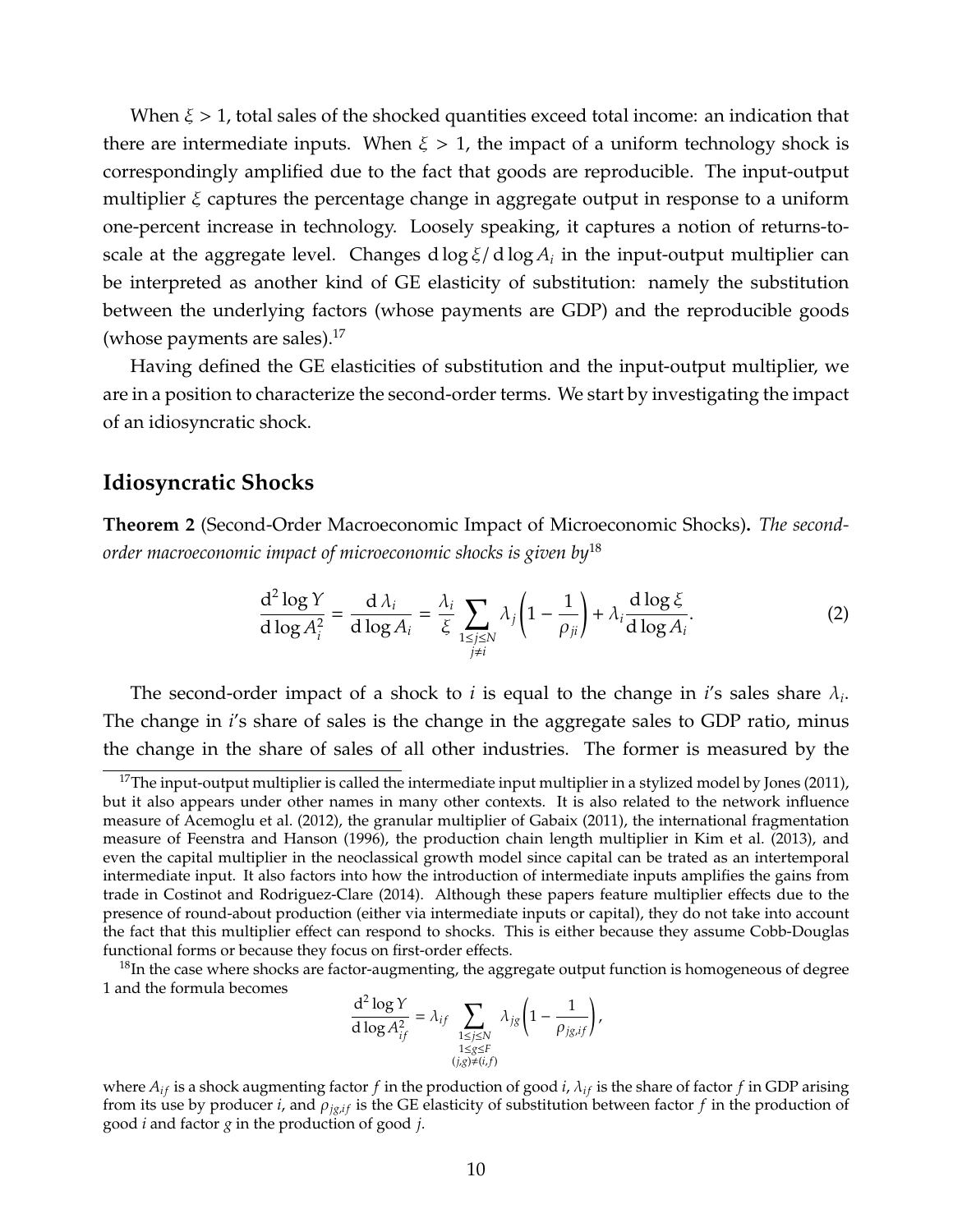elasticity of the input-output multiplier  $\xi$ , while the latter depends on the GE elasticities of substitution. Collectively, the sales shares  $\lambda_i$ , the reduced-form elasticities  $\rho_{ji}$ , and the reduced-form elasticity of the input-output multiplier d  $\log \xi / d \log A_i$  are sufficient statistics for the response of how aggregate output to to productivity shocks up to a second order.

This result implies that Hulten's first-order approximation is globally accurate if reducedform elasticities are unitary  $\rho_{ji} = 1$  for every *j* and if the input-output multiplier  $\xi$  is independent of the shock *A<sup>i</sup>* . We shall see that this amounts to assuming Cobb-Douglas production and consumption functions where sales shares and more generally the whole input-output matrix are constant. The model is then log-linear.

Outside of this special case, there are nonlinearities, and the quality of the first-order approximation deteriorates as the shocks become bigger. The deterioration can be extreme, with the aggregate output function becoming nearly non-smooth, when  $\rho_{ji}$  approaches 0 for any *j*, either from above or from below. As we shall see, these arise in the cases of extreme microeconomic complementarities with no reallocation or extreme microeconomic substitutabilities with full reallocation. In these limiting cases, the first-order approximation is completely uninformative, even for arbitrarily small shocks. Similar observations apply when d log ξ/ d log *A<sup>i</sup>* approaches infinity. Therefore, although the Cobb-Douglas special case is very popular in the literature, it constitutes a very special case where the second-order terms are all identically zero.<sup>[19](#page--1-0)</sup>

The second-order approximation

$$
\log Y \approx \log \overline{Y} + \frac{d \log Y}{d \log A_i} \log A_i + \frac{1}{2} \frac{d^2 \log Y}{d \log A_i^2} (\log A_i)^2
$$

of the aggregate output function with respect to the productivity of producer *i* can then be written as

$$
\log Y \approx \log \overline{Y} + \lambda_i \log A_i + \frac{1}{2} \frac{\lambda_i}{\xi} \sum_{\substack{1 \leq j \leq N \\ j \neq i}} \lambda_j \left(1 - \frac{1}{\rho_{ji}}\right) (\log A_i)^2 + \frac{1}{2} \lambda_i \frac{d \log \xi}{d \log A_i} (\log A_i)^2,
$$

where  $\overline{Y}$  is  $Y$  evaluated at the steady-state technology values. When goods are GEcomplements, the second-order terms amplify the effect of negative shocks and attenuate the effect of positive shocks relative to the first-order approximation. Instead when goods are GE-substitutes, the second-order approximation attenuates the negative shocks and amplifies the positive shocks instead. A similar intuition holds for the input-output multiplier: if the input-output multiplier is increasing, then the second-order approximation amplifies

<sup>&</sup>lt;sup>19</sup>See for example [Acemoglu et al.](#page-48-6) [\(2012\)](#page-48-5), [Long and Plosser](#page-50-1) [\(1983\)](#page-50-1), [Bigio and La'O](#page-49-12) [\(2016\)](#page-49-12), Acemoglu et al. [\(2017\)](#page-48-6), [Bartelme and Gorodnichenko](#page-49-15) [\(2015\)](#page-49-15).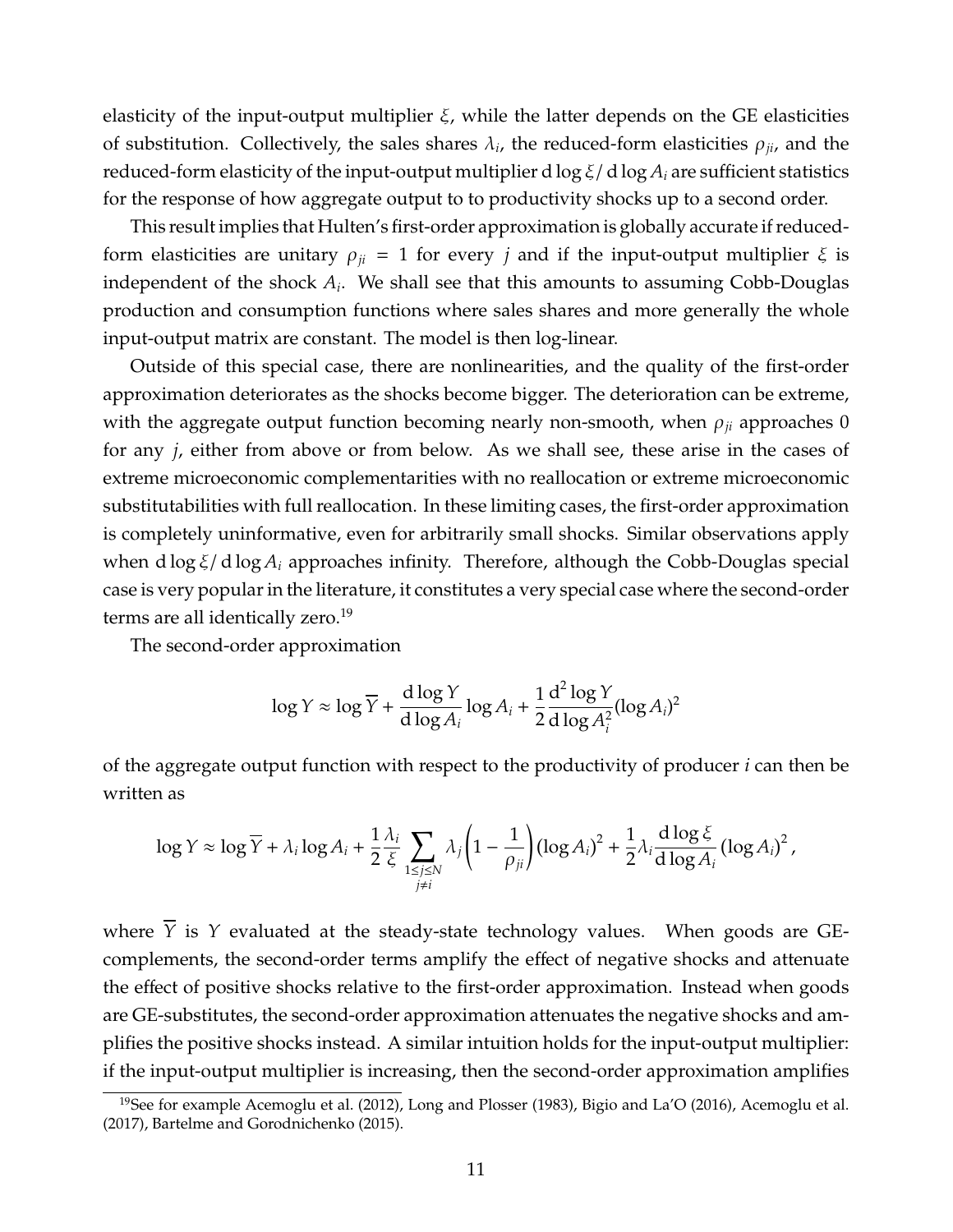positive shocks and dampens negative shocks, and if this multiplier is decreasing, then the opposite is true.

## **Correlated Shocks**

To compute the second-order approximation

$$
\log Y \approx \log \overline{Y} + \sum_{1 \le i \le N} \frac{d \log Y}{d \log A_i} \log A_i + \sum_{1 \le i \le N} \frac{1}{2} \frac{d^2 \log Y}{d \log A_i^2} (\log A_i)^2 + \frac{1}{2} \sum_{\substack{1 \le i \le N \\ 1 \le j \le N \\ i \ne j}} \frac{d^2 \log Y}{d \log A_j d \log A_i} \log A_i \log A_j
$$

of the aggregate production function with respect to to shocks to several producers at once we must extend these results to cover the off-diagonal terms in its the Hessian.

**Proposition 3** (Correlated Shocks)**.** *The second-order macroeconomic impact of correlated microeconomic shocks is given by*

$$
\frac{d^2 \log Y}{d \log A_j d \log A_i} = \frac{d \lambda_i}{d \log A_j} = \frac{\lambda_i}{\xi} \sum_{\substack{1 \le k \le N \\ k \ne j}} \lambda_k \left(1 - \frac{1}{\rho_{kj}}\right) + \lambda_i \frac{d \log \xi}{d \log A_j} - \lambda_i \left(1 - \frac{1}{\rho_{ij}}\right). \quad (i \ne j) \tag{3}
$$

The second-order effect of a common shock to *i* and *j* is not simply the sum of the secondorder impacts of the idiosyncratic shocks to *i* and to *j*, and instead there are interactions between the two shocks.<sup>[20](#page--1-0)</sup> In Section [4,](#page-22-0) we provide an explicit characterization of the Hessian in terms of microeconomic primitives.

### **Macro Moments**

We can use the second-order terms to approximate an economy's macroeconomic moments. To illustrate this intuition while preserving expositional simplicity, we consider shocks to a single producer  $i$  which are lognormal with mean log 0 and variance  $\sigma^2$ . $^{21}$  $^{21}$  $^{21}$ 

We first consider average log aggregate output  $\mu_Y$ , for which a Taylor approximation

 $20$ We can also use these ideas to capture the impact of an aggregate shock to the economy, since an aggregate shock is simply a common shock that affects all industries. If *A* is an aggregate productivity shock, then  $rac{d^2 \log Y}{d \log A^2} = \xi \sum_{i=1}^{N}$ d log ξ  $\frac{d \log \mathcal{E}}{d \log A_i}$ . So, for aggregate shocks, deviations from Hulten's theorem can only come from the input-output multiplier.

 $^{21}$ In Appendix [E,](#page-68-0) we include the approximation equations for mean, variance, and skewness for multivariate shocks.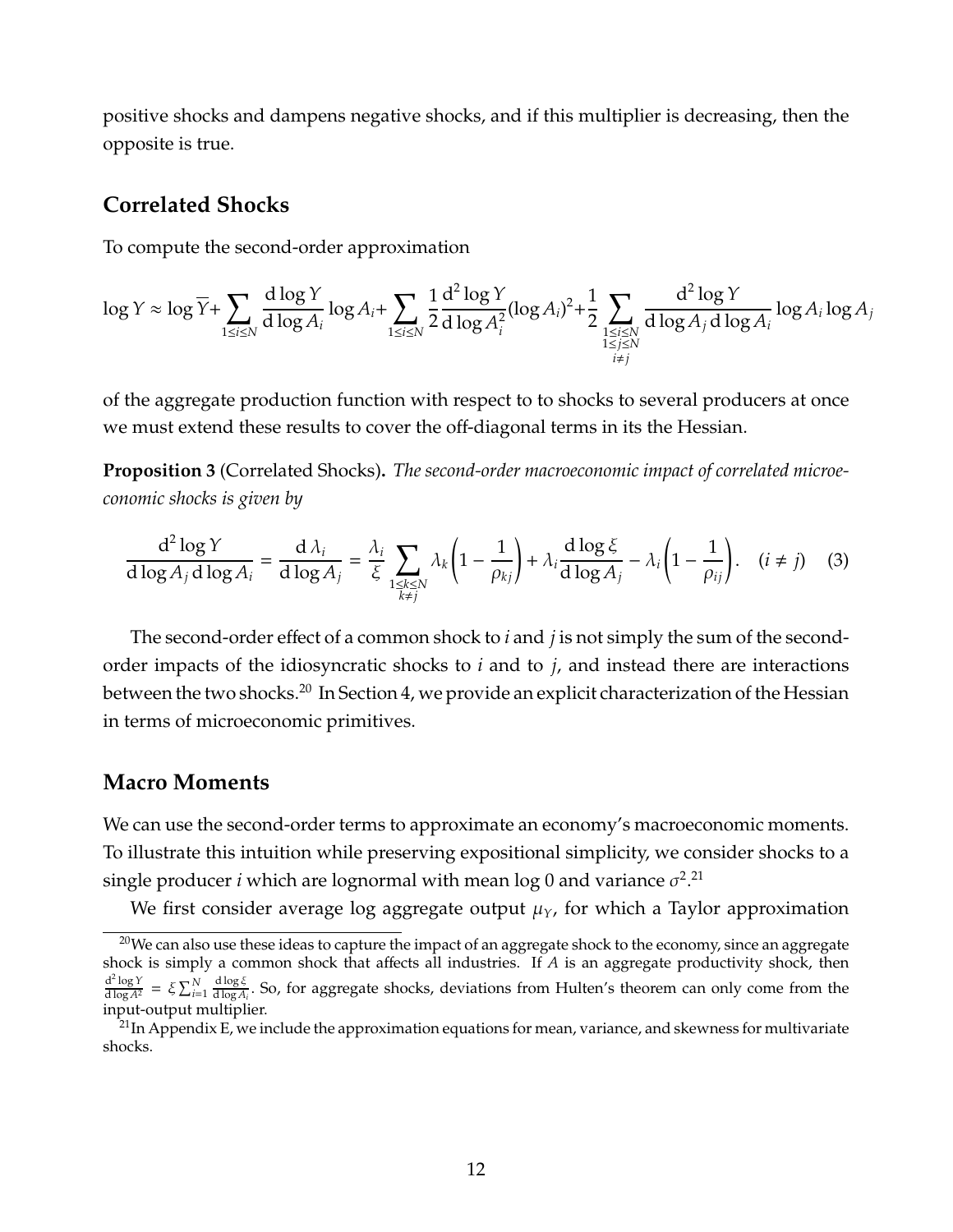yields

$$
\mu_Y = E(\log(Y/\overline{Y})) \approx \frac{1}{2} \frac{d^2 \log Y}{d \log A_i^2} \sigma^2 = \frac{1}{2} \left( \frac{\lambda_i}{\xi} \sum_{\substack{1 \le j \le N \\ j \ne i}} \lambda_j \left( 1 - \frac{1}{\rho_{ji}} \right) + \lambda_i \frac{d \log \xi}{d \log A_i} \right) \sigma^2.
$$

Average log aggregate output can be nonzero even though the technology shocks have zero log average, and it has the same sign as the second-order term. For example, when the second-order terms is negative, corresponding to GE-complementarities, average log aggregate output is lower than its deterministic steady state because nonlinearities magnify negative shocks and attenuate positive shocks.

Second-order terms also shape higher moments of the distribution of aggregate output. The variance is given by

$$
\sigma_Y^2 = Var(\log(Y/\overline{Y})) \approx \left(\lambda_i^2 + 2\left(\frac{\mu_Y}{\sigma}\right)^2\right)\sigma^2 \ge \lambda_i^2\sigma^2,
$$

where the right-hand side is the variance of the log-linear approximation. This shows that nonlinearities tend to increase the implied variance of aggregate output.

Similarly, the skewness is given by

$$
E\left(\left(\frac{\log(Y/\overline{Y})-\mu_Y}{\sigma_Y}\right)^3\right)\approx \frac{2\mu_Y}{\sigma_Y^3}\left(4\mu_Y+3\lambda_i^2\sigma^2\right).
$$

For example, when the second-order term is negative, the distribution of aggregate output is skewed to the left since nonlinearities magnify negative shocks and attenuate positive shocks, even though the technology shocks are symmetric. Typical negative deviations of aggregated output are then larger than typical positive deviations.

Finally, the kurtosis is given by

$$
E\left(\left(\frac{\log(Y/\overline{Y}) - \mu_Y}{\sigma_Y}\right)^4\right) \approx 3\left(1 + \left(\frac{\mu_Y}{\sigma}\right)^2 \frac{22(\mu_Y/\sigma)^2 + 7\lambda_i^2}{\left(\lambda_i^2 + 2(\mu_Y/\sigma)^2\right)^2}\right) \ge 3.
$$

Aggregate output has excess kurtosis when second-order terms are nonzero. For example, when the second-order term is negative, the left tail is fattened because negative shocks are magnified, and this gives rise to excess kurtosis, even though the technology shocks are symmetric and thin-tailed. A higher share of the variance is then due to negative, infrequent, extreme deviations, as opposed to symmetric, frequent, and modestly sized deviations.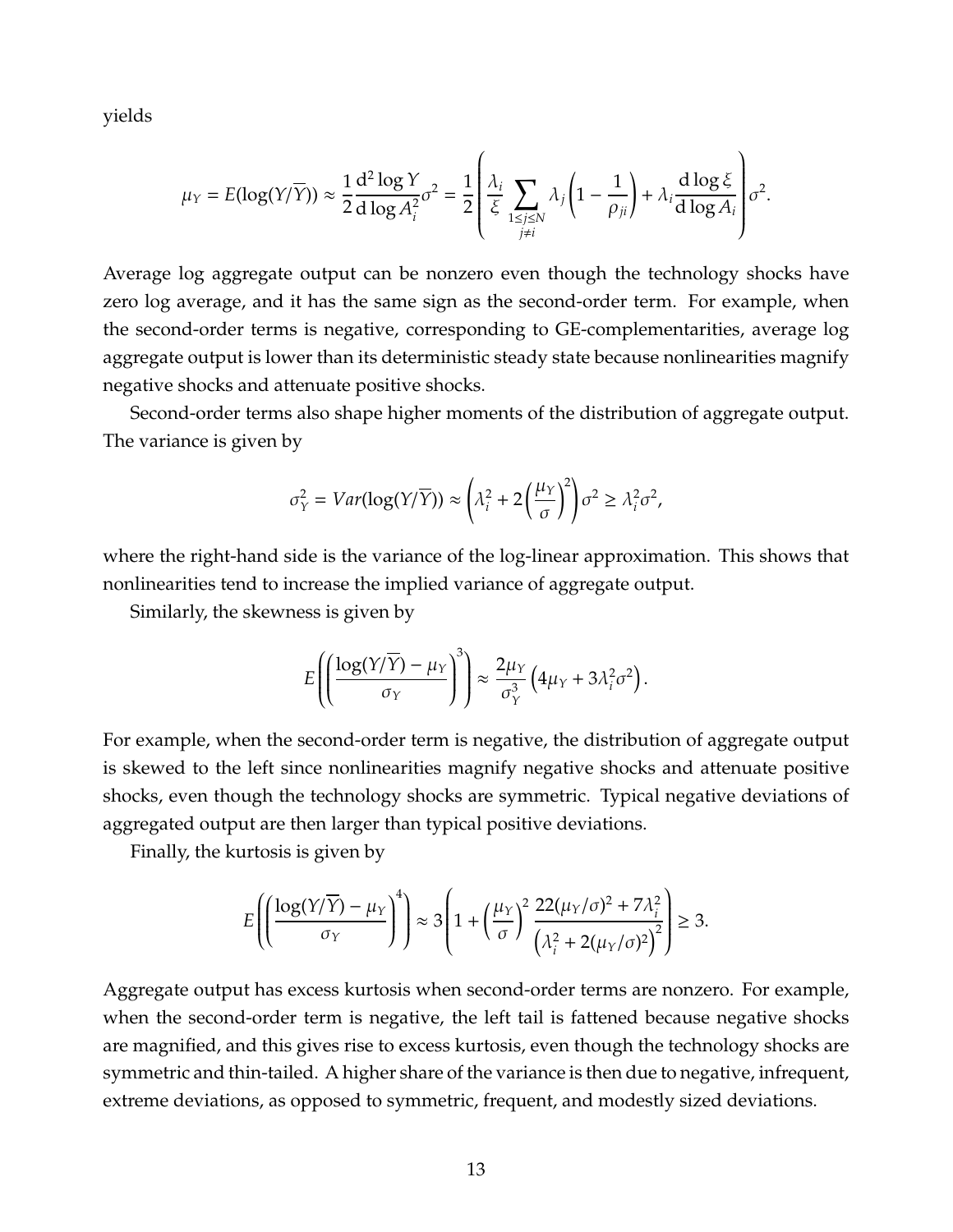The importance of all these effects increases with the variance  $\sigma^2$  of the shocks because they are driven by nonlinearities, and because the importance of nonlinearities increases with the size of the shocks.

## **Welfare Costs of Sectoral Shocks**

For the majority of the paper, we focus on log aggregate output, which can be characterized with unitless elasticities. With complementarities, we have argued that sector shocks lower the mean of log aggregate output, an effect which we can interpret as the welfare cost of sectoral shocks. One may imagine that the losses from uncertainty that we identify depend on the concavity of the log function. A consumer with log utility prefers a mean-preserving reduction in uncertainty even when the aggregate output function is linear. However, as shown by [Lucas](#page-50-2) [\(1987\)](#page-50-2), the corresponding losses are extremely small in practice in business-cycle settings. The much larger effects that we identify originate in nonlinearities in production, and they are present even when the utility function is linear in aggregate consumption.

The following proposition formalizes this intuition and shows that the Lucas-style welfare losses due to nonlinearities in the utility function in the form of risk-aversion and the losses due to nonlinearities in production do not interact with one-another up to a secondorder approximation.[22](#page--1-0)

<span id="page-14-0"></span>**Proposition 4** (Welfare Cost of Sectoral Shocks). Let  $u : \mathbb{R} \to \mathbb{R}$  be a utility function and let  $Y: \mathbb{R}^N \to \mathbb{R}$  be the aggregate output function. Suppose that productivty shocks have mean 1 and a diagonal covariance matrix with kth diagonal element  $\sigma_k^2$ *k . Then*

$$
\frac{u'(\overline{Y})}{\overline{Y}}\left(E(u(Y)) - u(\overline{Y})\right) \approx -\frac{\overline{Y}}{2}\left(\gamma \sum_{k=1}^{N} \lambda_k^2 \sigma_k^2 + \sum_{k=1}^{N} \frac{d^2 Y}{d A_k^2} \sigma_k^2\right),\tag{4}
$$

*where* γ *is the coe*ffi*cient of relative risk aversion at the deterministic steady-state Y.*

The first term on the right-hand side, which is quantitatively small, is the traditional Lucas-style cost arising from curvature in the utility function. The second term, which is quantitatively large, is due to the curvature inherent in production and does not depend on the coefficient of relative risk aversion.<sup>[23](#page--1-0)</sup>

 $^{22}$ In fact, it could easily be the case that a risk-averse household prefers the economy to be subject to stochastic shocks *if* the economy features macro-substitutability and the second-order terms are positive, which happens in the presence of GE-substitutability.

<sup>&</sup>lt;sup>23</sup>Proposition [4](#page-14-0) is stated idiosyncratic shocks for expositional clarity. In Appendix [A,](#page-51-0) we prove the result for more general utility functions and shocks. For our theoretical results, we find it convenient work with elasticities d<sup>2</sup> log Y/ d log  $A_k^2$ , but we can use these results to compute the welfare cost in Proposition [4](#page-14-0) by noting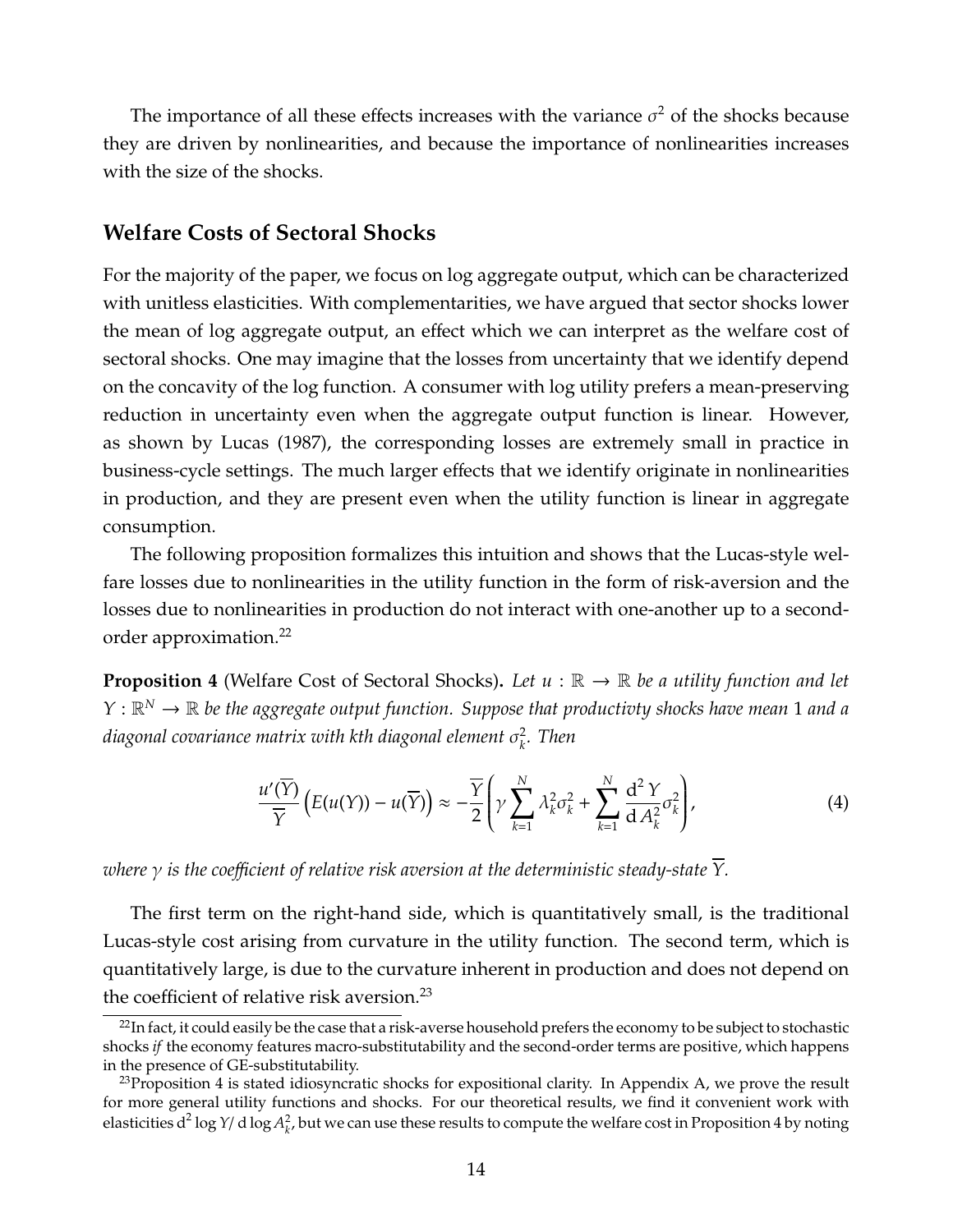# **Mapping From Micro to Macro**

Theorem [2](#page-10-0) implies that the GE elasticities of substitution  $\rho_{ij}$  and the elasticity of the inputoutput multiplier d log ξ/ d log *A<sup>i</sup>* are sufficient statistics for the second-order impact of shocks. However, these sufficient statistics are reduced-form elasticities, and unlike  $\lambda_i$  and ξ, they are not readily observable. Furthermore, since they are general equilibrium objects, they cannot be identified through exogenous microeconomic variation. So, while careful empirical work can identify micro-elasticities, the leap from micro-estimates to macro-effects can be hazardous.

In this paper, we provide the mapping from structural micro parameters to the reducedform GE elasticities. This general characterization can be found in Section [4](#page-22-0) for general nested-CES economies, and in Section [5](#page-34-0) for arbitrary economies. However, rather than stating these results up front, we build up to the general characterization using some important special cases in Section [3.](#page-15-0)

# <span id="page-15-0"></span>**3 Illustrative Examples**

In this section, we work through two special cases to illustrate and isolate some intuition for how the GE elasticities of substitution and the input-output multiplier affect the shape of the aggregate output function. After working through these examples, we provide a generic characterization of the second-order terms in Section [4](#page-22-0) and [5.](#page-34-0)

# **3.1 GE Elasticities of Substitution**

To start with, we focus on the GE elasticities of substitution by considering a simple example of a *horizontal economy* with no intermediate inputs. The input-output multiplier is constant and equal to one, and so deviations from Hulten's theorem are only due to non-unitary GE elasticities of substitution. We emphasize how the GE elasticities of substitution depend not only on the micro elasticities of substitution, but also on the degree to which labor can be reallocated across uses and on the returns to scale in production. Throughout all the upcoming examples, variables with overlines denote steady-state values.

There are *N* goods produced using the production functions

$$
\frac{y_i}{\overline{y}_i} = A_i \left(\frac{l_{is_i}}{\overline{l}_{is_i}}\right)^{1-\omega_g} \left(\frac{l_{ig}}{\overline{l}_{ig}}\right)^{\omega_g},
$$

that  $d^2 Y/dA_k^2 = \overline{Y} d^2 \log Y/d \log A_k^2 - \overline{Y} \lambda_k (1 - \lambda_k).$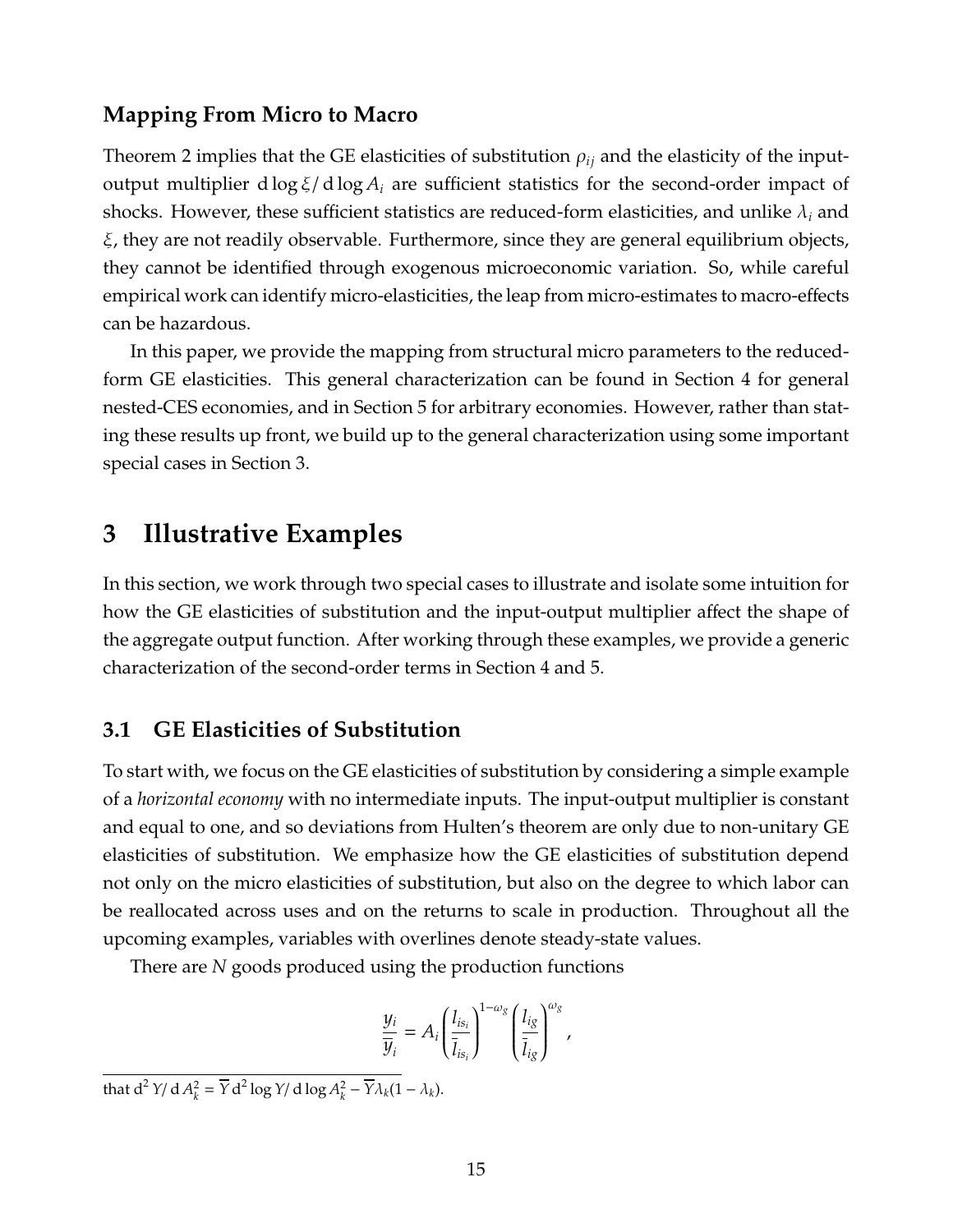where *lis<sup>i</sup>* and *lig* are the amounts of the specific and general labor used by producer *i*. The specific labor of type *i* can only be used by producer *i* and the general labor can be used by all producers.

The household's consumption function is

$$
\frac{\Upsilon}{\overline{\Upsilon}} = \left(\sum_{i=1}^N \omega_{0i} \left(\frac{c_i}{\overline{c}_i}\right)^{\frac{\theta_0 - 1}{\theta_0}}\right)^{\frac{\theta_0}{\theta_0 - 1}},
$$

where  $\theta_0$  is the microeconomic elasticity of substitution in consumption and  $\sum_{i=1}^{N} \omega_{0i} = 1$ .

The specific labors and the general labor are in fixed supplies at  $\bar{l}_{s_i}=\bar{l}_{i s_i}$  and  $\bar{l}_g=\sum_{i=1}^N \bar{l}_{i g}.$ The market-clearing conditions are

$$
c_i = y_i
$$
,  $\bar{l}_{s_i} = l_{is_i}$ , and  $\bar{l}_g = \sum_{i=1}^N l_{ig}$ .

Different degrees of labor reallocation can be expected depending on the degree of aggregation. The the time horizon is also important since we might expect labor to be more difficult to adjust at short horizons than at long horizons. Some of these dynamic effects can be captured by performing comparative statics with respect to  $\omega_g$ , where  $\omega_g = 0$  represents an economy where labor cannot be reallocated, and  $\omega_g = 1$  an economy where labor can be fully reallocated.

**Proposition 5.** In the horizontal economy, the sales shares are given by  $\lambda_i = \omega_{0i}$ , the input-output *multiplier is constant with* ξ = 1 *and* d log ξ/ d log *A<sup>i</sup>* = 0*. The GE elasticities of substitution are all equal and are given by*

$$
\rho_{ji} = \rho = \frac{\theta_0(1-\omega_g) + \omega_g}{\theta_0(1-\omega_g) + \omega_g + (1-\theta_0)}.
$$

*The second-order macroeconomic impact of microeconomic shocks is given by*

$$
\frac{d^2 \log Y}{d \log A_i^2} = \frac{d \lambda_i}{d \log A_i} = \lambda_i (1 - \lambda_i) \left(1 - \frac{1}{\rho}\right).
$$

To build intuition, we consider the polar cases with no-reallocation where  $\omega_g = 0$  and with full reallocation where  $\omega_g = 1$ . We start with the no-reallocation case where  $\omega_g = 0$ . Because labor cannot be moved across producers, it is as if there were a fixed endowment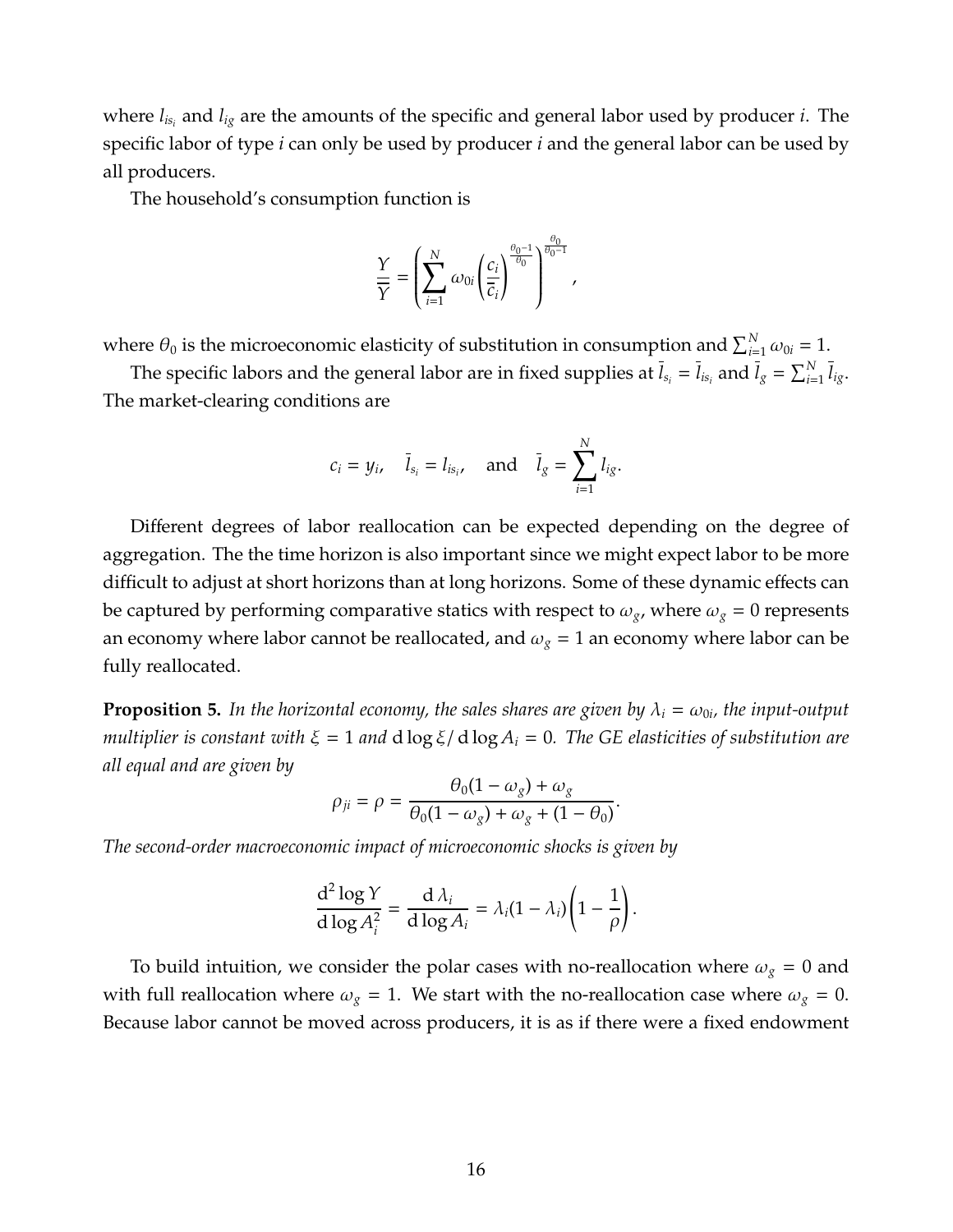of each good and so aggregate output is given by:

$$
\frac{\Upsilon}{\overline{\Upsilon}} = \left(\sum_{i=1}^N \omega_{0i} A_i^{\frac{\theta_0 - 1}{\theta_0}}\right)^{\frac{\theta_0}{\theta_0 - 1}}.
$$

The GE elasticities of substitution and the microeconomic elasticities of substitution coincide so that  $\rho = \theta_0$ . Since  $\theta_0 \in [0, \infty)$  we have  $\rho \in [0, \infty)$ . The second-order macroeconomic impact of microeconomic shocks is given by

$$
\frac{d^2 \log Y}{d \log A_i^2} = \frac{d \lambda_i}{d \log A_i} = \lambda_i (1 - \lambda_i) \left(1 - \frac{1}{\theta_0}\right).
$$

In the Cobb-Douglas case  $\theta_0 = 1$ , second-order terms are identically equal to zero and the first-order approximation of Hulten's theorem is globally accurate. The quality of the first-order approximation deteriorates as we move away from  $\theta_0 = 1$  in both directions. The second-order term is negative when  $\theta_0 < 1$  and positive when  $\theta_0 > 1$ . Relative to the first-order approximation, the second-order approximation amplifies negative shocks and mitigates positive shocks in the former case and the reverse the latter case.

To build intuition, it is useful to inspect how the relative sales share  $\lambda_i/\lambda_j$  of *i* versus *j* changes in response to a shock to *i*:

$$
\frac{d \log(\lambda_i/\lambda_j)}{d \log A_i} = \frac{d \log(p_i/p_j)}{d \log A_i} + \frac{d \log(y_i/y_j)}{d \log A_i} = \frac{d \log(p_i/p_j)}{d \log A_i} + \frac{d \log(A_i/A_j)}{d \log A_i} = 1 - \frac{1}{\theta_0}.
$$

Because there is no reallocation, the relative quantity  $y_i/y_j$  moves one-for-one with the shock to *i*. In the Cobb-Douglas case  $\theta_0 = 1$ , the relative price  $p_i/p_j$  moves one-for-one in the opposite direction, and so the relative share  $\lambda_i/\lambda_j$  remains constant. When  $\theta_0 < 1$ , the relative price moves more than one-for-one with the shock, and so the relative share increases when the shock is negative, and increases when it is positive. When  $\theta_0 > 1$ , the relative price moves less than one-for-one with the shock, and so the relative share decreases when the shock is negative, and increases when it is positive.

Consider the Leontief limit  $\theta_0 \rightarrow 0$ . In this limit, deviations from the first-order approximation become so large that the first-order term becomes completely uninformative. Following a negative shock to *i*, the relative price *pi*/*p<sup>j</sup>* jumps to infinity, and so does the relative share λ*i*/λ*<sup>j</sup>* . Following a positive shock, the relative price jumps to zero and so does the relative share. The associated amplification of negative shocks and mitigation of negative shocks is extreme.

Let us now consider the perfect-substitutes limit  $\theta_0 \rightarrow \infty$ . Positive shocks are amplified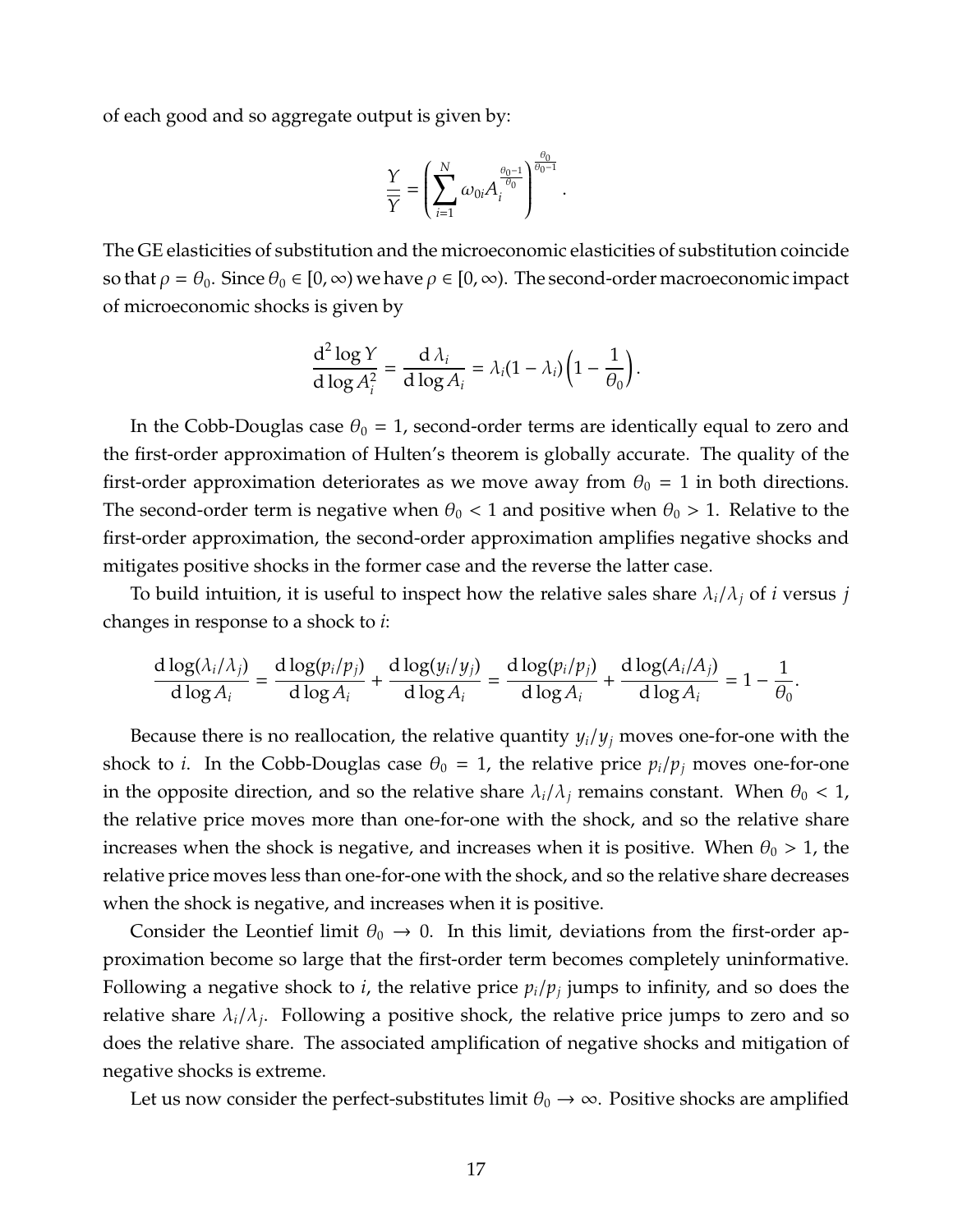<span id="page-18-0"></span>

(a) log aggregate output with no reallocation/extreme decreasing returns. Perfect substitutes and Hulten's approximation overlap almost proximation overlap almost perfectly. perfectly.

(b) log aggregate output with full reallocation/constant returns. Leontief and Hulten's ap-

Figure 1:  $\log$  aggregate output as a function of productivity  $\log A_i$  in the economy with full reallocation/constant returns for different values of  $\theta_0$ . This example consists of two, equally, sized industries using labor as their only input. The economies depicted in Figures [1a](#page-18-0) and [1b](#page-18-0) are all equivalent to a first-order.

and negative shocks are mitigated, but the effect is not nearly so dramatic. In fact, because goods are perfect substitutes, the relative price *pi*/*p<sup>j</sup>* is constant. Therefore, the relative share  $\lambda_i/\lambda_j$  moves one-for-one with the shock to *i*. The situation is depicted graphically in Figure [1a.](#page-18-0)

Having analyzed the case with no labor reallocation, we now consider the polar opposite case, where labor can be costlessly reallocated across producers and can be used with constant returns to scale so that  $\omega_g = 1$ . Solving out the allocation of labor to each producer and replacing leads to the following expression for aggregate output:

$$
\frac{\gamma}{\bar{Y}} = \frac{\left(\sum_{i=1}^{N} \omega_{0i} A_i^{\theta_0 - 1}\right)^{\frac{\theta_0}{\theta_0 - 1}}}{\sum_{i=1}^{N} \omega_{0i} A_i^{\theta_0 - 1}}.
$$

In this case, the GE elasticities of substitution do *not* typically coincide with the structural microeconomic elasticity of substitution since we have  $\rho = 1/(2-\theta_0)$ . Because  $\theta_0 \in [0, \infty)$ , we have  $\rho \in (-\infty, 0) \cup [1/2, +\infty)$ . The second-order macroeconomic impact of microeconomic shocks is given by

$$
\frac{\mathrm{d}^2\log Y}{\mathrm{d}\log A_i^2} = \frac{\mathrm{d}\lambda_i}{\mathrm{d}\log A_i} = \lambda_i(1-\lambda_i)\left(\theta_0-1\right).
$$

As above, in the Cobb-Douglas case  $\theta_0 = 1$ , second-order terms are identically equal to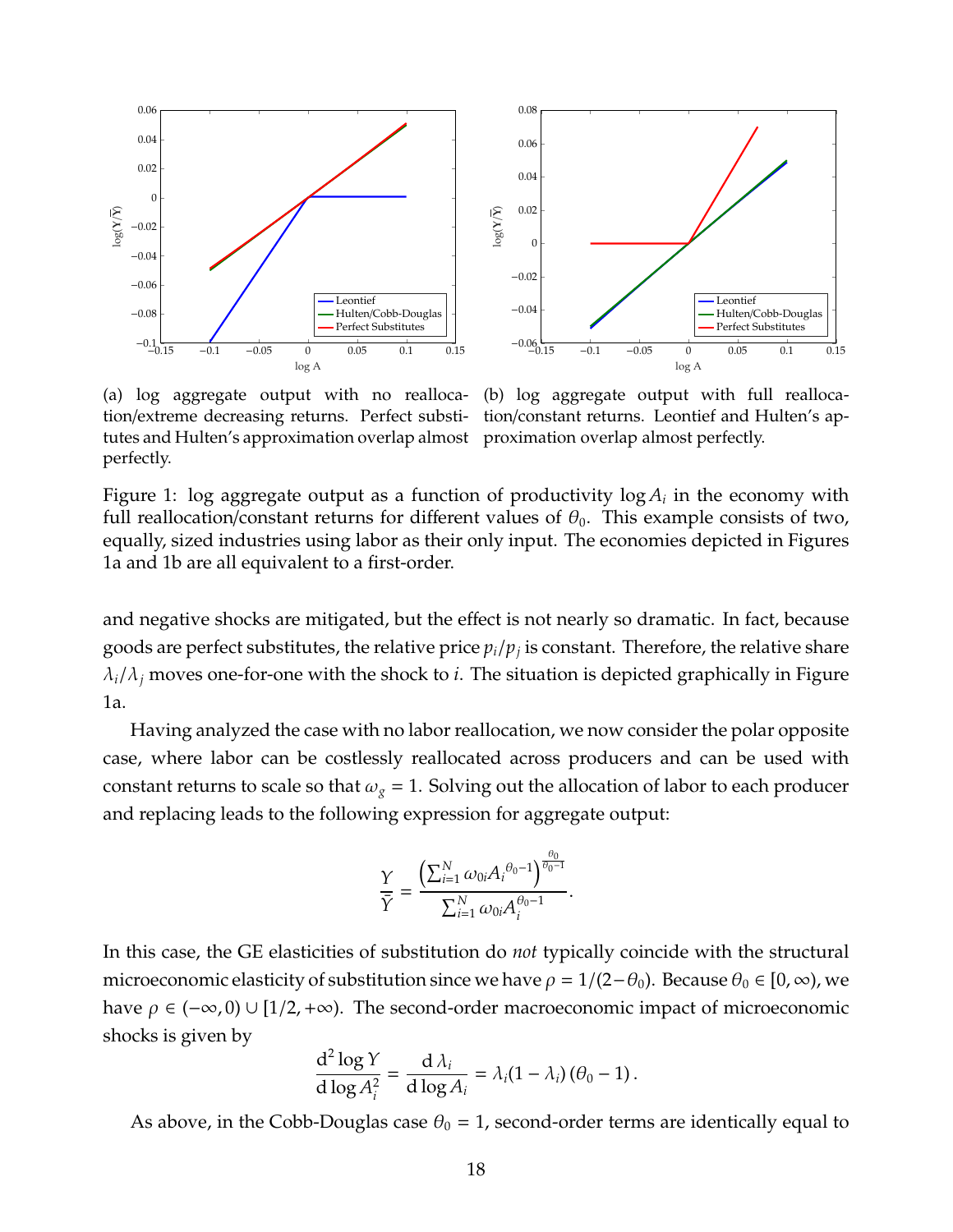zero and the first-order approximation of Hulten's theorem is globally accurate. The secondorder term is negative when  $\theta_0 < 1$  and positive when  $\theta_0 > 1$ . Relative to the first-order approximation, the second-order approximation amplifies negative shocks and mitigates positive shocks in the former case and the reverse the latter case. However, this time, the second-order term becomes singular when the goods are highly substitutable rather than when they are highly complementary.

Once again, we can unpack this result by noting that

$$
\frac{d \log(\lambda_i/\lambda_j)}{d \log A_i} = \frac{d \log(p_i/p_j)}{d \log A_i} + \frac{d \log(y_i/y_j)}{d \log A_i} = \frac{d \log(A_j/A_i)}{d \log A_i} + \frac{d \log(y_i/y_j)}{d \log A_i} = \theta_0 - 1.
$$

Because labor can be costlessly reallocated across producers, the relative price  $p_i/p_j$  always moves inversely one-for-one with the shock to *i*. In the Cobb-Douglas case, the relative quantity  $y_i/y_j$  moves one for one with the shock to *i*, and the relative share  $\lambda_i/\lambda_j$  remains constant. When  $\theta_0$  < 1, the relative quantity moves less than one-for-one with the shock as labor is reallocated towards *i* if the shock is negative and away from *i* if the shock is positive. As a result, the relative share increases when the shock is negative, and increases when it is positive. When  $\theta_0 > 1$ , relative quantity moves more than one-for-one with the shock as labor is reallocated away from *i* when the shock is negative and towards *i* when it is positive. As a result, the relative share decreases when the shock is negative, and increases when it is positive.

Contrary to what one may have assumed, a near-Leontief production function is *not* sufficient for generating large deviations from Hulten's theorem, as long as factors can be reallocated freely, precisely because this reallocation is successful at reinforcing "weak links". In the Leontief limit, the relative quantity *yi*/*y<sup>j</sup>* is invariant to the shock, and so the relative sales share  $\lambda_i/\lambda_j$  moves inversely one-for-one with the shock to *i*. Relative to the first-order approximation, the second-order approximation still amplifies negative shocks and mitigates positive shocks, but the corresponding magnitudes are much smaller than in the case where labor cannot not be reallocated.

In the perfect-substitutes limit, labor is entirely allocated to the most productive producer. In response to a positive shock to *i*, the relative quantity *yi*/*y<sup>j</sup>* jumps to infinity, and so does the relative share  $\lambda_i/\lambda_j$ . In response to a negative shock, the relative quantity drops to zero, and so does the relative share. Relative to the first-order approximation, the secondorder approximation still amplifies positive shocks and mitigates negative shocks, but the corresponding magnitudes are now much larger than in the case where labor cannot not be reallocated. The situation is depicted graphically in Figure [1b.](#page-18-0)

Finally, note that both when labor can or cannot be reallocated, the second-order term scales in  $\lambda_i(1 - \lambda_i)$  as a function of the size  $\lambda_i$  of the shocked producer *i*. Its absolute value is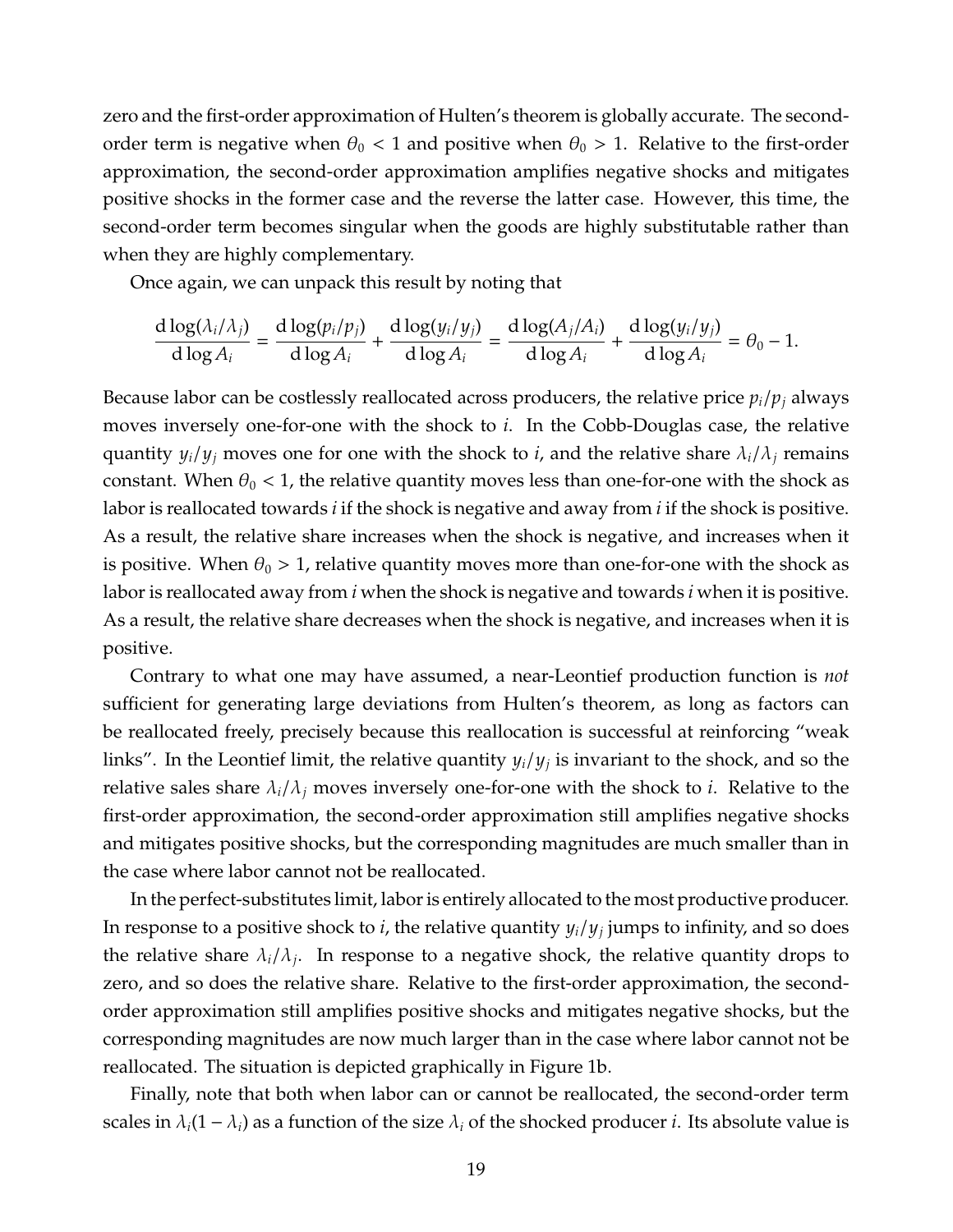therefore hump-shaped in  $\lambda_i$ : it goes zero when  $\lambda_i$  is close to 0 or 1, and reaches a maximum when  $\lambda_i$  is intermediate at 1/2. That the term is small when  $\lambda_i$  is close to 0 is intuitive. That it is small when  $\lambda_i$  is close to 1 makes sense since the then economy behaves much like producer *i* and aggregate output is then close to being proportional to *A<sup>i</sup>* . The second-order term can only be significant for intermediate values of  $\lambda_i$ .

To recap, with complementarities: a negative shock can cause a large downturn when labor cannot be freely re-allocated, but the ability to re-allocate labor largely mitigates these effects; positive shocks have a lesser impact. By contrast, with substitutabilities: a positive shock can cause a big boom when labor can be re-allocated, but the inability to re-allocated labor mitigates these effects; negative shocks have a lesser impact. Cobb-Douglas stands as a special case where the macroeconomic impact of microeconomic shocks is symmetric independently of whether or not labor can be reallocated (since the equilibrium allocation of labor across producers is constant even when labor can be re-allocated).<sup>[24](#page--1-0)</sup> These effects are less pronounced when the size of the shocked producer is very small or very large, and are more pronounced when it is intermediate.

# **3.2 Input-Output Multiplier**

In the previous example of a horizontal economy, the input-output multiplier  $\xi$  is constant and deviations from Hulten's theorem are due to non-unitary GE elasticities of substitution. We now focus on a different example, that of a *roundabout economy*, where deviations from Hulten's theorem are driven purely by variability in  $\xi$ , and the GE elasticities of substitution play no role.

The economy has a single good and single factor. Gross output is given by

$$
\frac{y_1}{\overline{y}_1}=A_1\left(\omega_{1l}\left(\frac{l_1}{\overline{l}_1}\right)^{\frac{\theta_1-1}{\theta_1}}+(1-\omega_{1l})\left(\frac{x_1}{\overline{x}_1}\right)^{\frac{\theta_1-1}{\theta_1}}\right)^{\frac{\theta_1}{\theta_1-1}},
$$

where  $x_1$  is the amount of good 1 used as an intermediate input. The supply of the factor is inelastic at  $l = l_1$ . Final output  $Y = c_1$  is produced one-to-one from good 1.

The market-clearing conditions are

$$
y_1 = c_1 + x_1 \quad \text{and} \quad l = l_1.
$$

<sup>&</sup>lt;sup>24</sup>These results are closely related to the findings in [Jones](#page-50-7) [\(2011\)](#page-50-7), who noted that the relevant CES parameter used in aggregating microeconomic productivity shocks depends on whether or not factors are allocated through the market or assigned exogenously.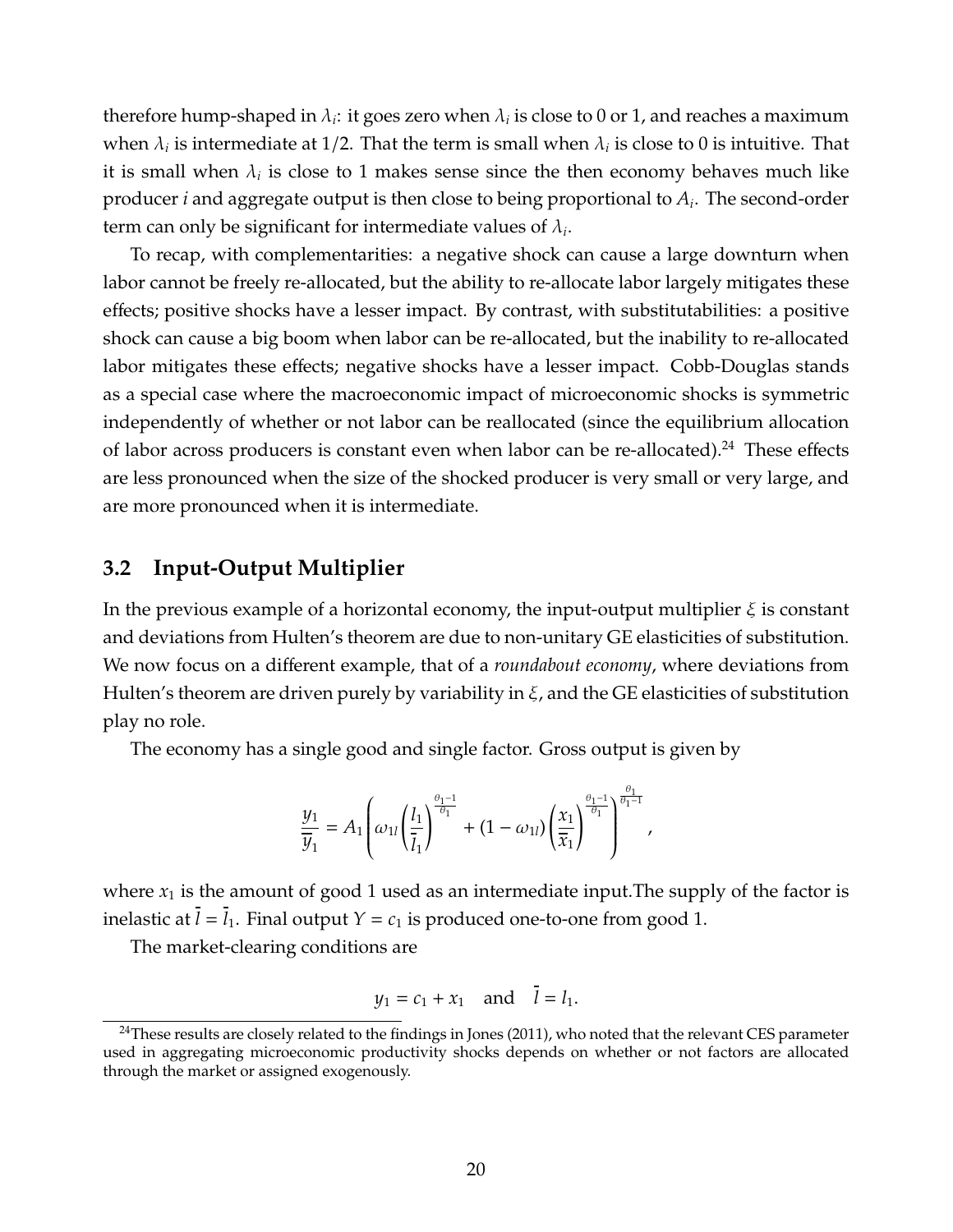The steady-state input-output multiplier

$$
\xi = 1 + (1 - \omega_{1l}) + (1 - \omega_{1l})^2 + \dots = 1/\omega_{1l}
$$

decreases with the labor share  $\omega_{1l}$  and increases with the intermediate input share  $1 - \omega_{1l}$ . Hulten's theorem implies that

$$
\frac{d \log Y}{d \log A_1} = \xi,
$$

so that the first-order impact of the shock increases with the steady-state input-output multiplier  $ξ$ .

<span id="page-21-0"></span>**Proposition 6** (Variable IO multiplier)**.** *In the roundabout economy, the input-output multiplier is given by*  $\xi = 1/\omega_{1l}$  *and its elasticity is given by*<sup>[25](#page--1-0)</sup>

$$
\frac{d \log \xi}{d \log A_1} = (\xi - 1)(\theta_1 - 1).
$$

*The second-order macroeconomic impact of microeconomic shocks is given by*

$$
\frac{\mathrm{d}^2\log Y}{\mathrm{d}\log A_1^2} = \frac{\mathrm{d}\xi}{\mathrm{d}\log A_1} = \xi(\xi - 1)(\theta_1 - 1).
$$

Hulten's approximation is exact only when there are no intermediate inputs so that  $\xi = 1$ or when the economy is Cobb-Douglas so that  $\theta_1 = 1$ . Otherwise, the second-order term is increasing in  $θ$ <sub>1</sub> − 1 and in a network term  $ξ(ξ – 1).<sup>26</sup>$  $ξ(ξ – 1).<sup>26</sup>$  $ξ(ξ – 1).<sup>26</sup>$ 

Intuitively, this results from the fact that output is used as its own input. When  $\theta_1 = 1$ , the input-output multiplier remains constant. When  $\theta_1$  < 1, the input-output multiplier increases if the shock is negative, and decreases if it is positive. When  $\theta_1 > 1$ , the inputoutput multiplier decreases if the shock is negative, and increases if it is positive. The larger is the steady-state input-output multiplier, the larger is the effect.

Figure [2](#page-22-1) plots log *Y* as a function of log  $A_1$  for the case where  $\theta_1 \approx 0$ ,  $\theta_1 = 1$ , and  $\theta_1 = 2$ . In the limit  $\theta_1 \to 0$ , output is linear in productivity (rather than loglinear) with slope  $1/\omega_{1l}$ . When  $\theta_1 = 2$ , output is hyperbolic in productivity.<sup>[27](#page--1-0)</sup>

 $25$ Proposition [6](#page-21-0) shows that even though the gross production function is homogenous in productivity, aggregate net output (value added) is not homogeneous of degree 1. Furthermore, aggregate output is not homogenous of any degree in equilibrium, since  $\xi$  varies in response to the shock.

 $26$ There is no closed-form solution for equilibrium aggregate output in this case.

<sup>&</sup>lt;sup>27</sup>In this example, when  $\theta_1 = 0$ , we have  $Y = A/\omega_{1l}$ , where  $1/\omega_{1l}$  is the steady-state input-output multiplier. Therefore, although Hulten's approximation fails in log terms, Hulten's theorem is globally accurate in *linear* terms. This is a consequence of the fact that there is only one good. In Appendix [B,](#page-58-0) we generalize this example to multiple goods, and show that output can be very strongly nonlinear even with full labor reallocation.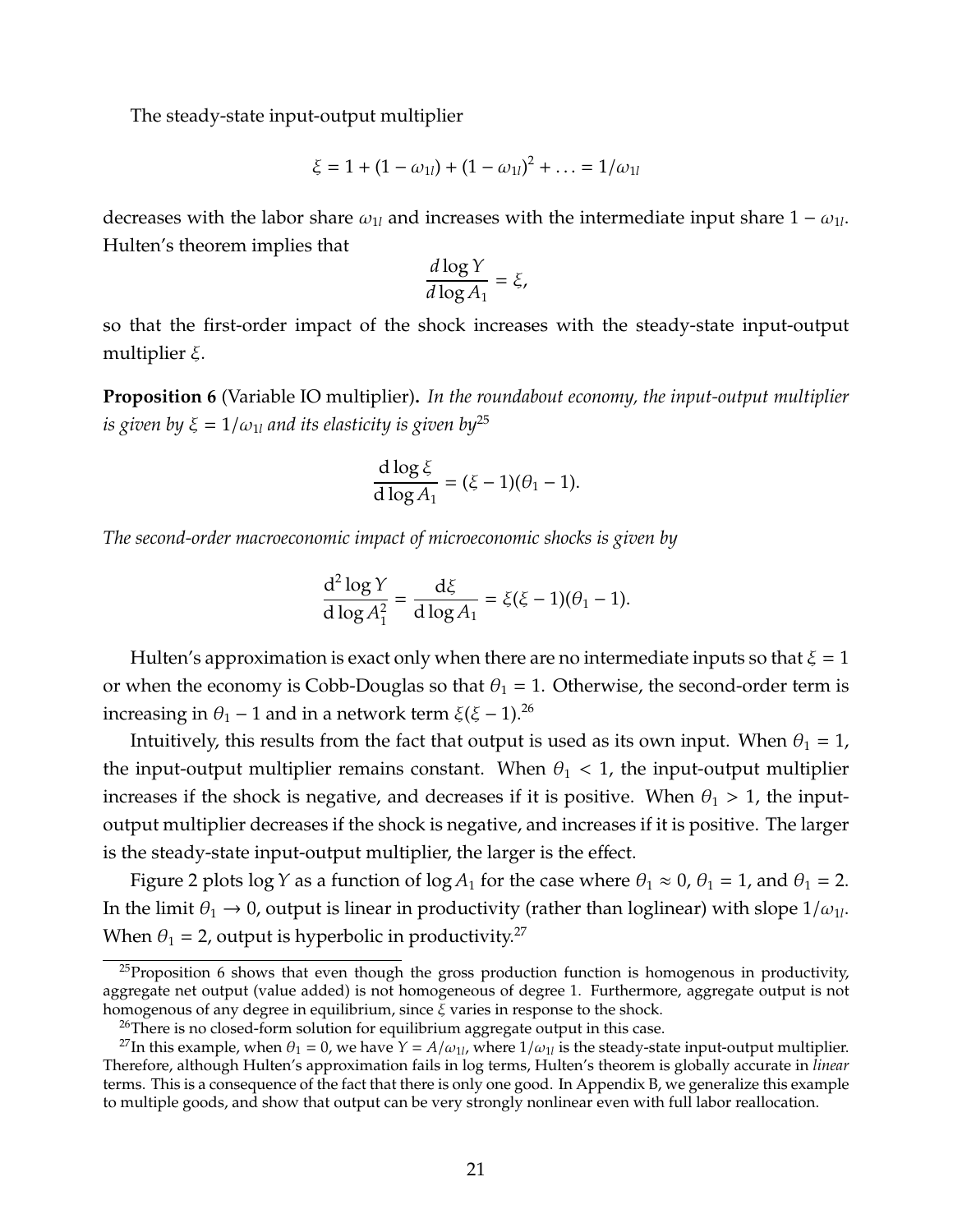<span id="page-22-1"></span>

Figure 2: Output as a function of productivity shocks log *A*<sup>1</sup> with variable input-output multiplier effect with steady-state input-output multiplier  $\xi = 10$ .

# <span id="page-22-0"></span>**4 General Nested-CES Networks**

We now characterize the second-order terms for a general nested-CES economy (encompassing the examples in Section [3\)](#page-15-0). Throughout this section, variables with over-lines are normalizing constants equal to the values in steady-state.<sup>[28](#page--1-0)</sup>

Any nested-CES economy with a representative consumer, an arbitrary numbers of nests, elasticities, and intermediate input use, can be re-written in what we call*standard form*, which simply means that each CES aggregator corresponds to a node in the production network with a one node-specific elasticity of substitution. Through a relabelling, this structure can represent any nested-CES economy with an arbitrary pattern of nests and elasticities. Intuitively, by relabelling each CES aggregator to be a new producer, we can have as many nests as desired.

Formally, a nested-CES economy in standard form is defined by a tuple  $(\omega, \theta, F)$  and a set of normalizing constants  $(\overline{y}, \overline{x})$ . The  $(N + 1 + F) \times (N + 1 + F)$  matrix  $\omega$  is a matrix of input-output parameters where the first row and column correspond to household sector, the next *N* rows and columns correspond to reproducible goods and the last *F* rows and columns correspond to factors. What distinguishes factors from goods is that factors cannot be produced. The  $(N+1)\times 1$  vector  $\theta$  is a vector of microeconomic elasticities of substitution. For convenience we use number indices starting at 0 instead of 1 to describe the elements of  $\omega$  and  $\theta$ .<sup>[29](#page--1-0)</sup>

<sup>&</sup>lt;sup>28</sup>Since we are interested in log changes, the normalizing constants are irrelevant. We use normalized quantities since it simplifies calibration, and clarifies the fact that CES aggregators are not unit-less.

<sup>&</sup>lt;sup>29</sup>We impose the restriction that  $\omega_{ij} \in [0,1]$ ,  $\sum_{j=1}^{N+F} \omega_{ij} = 1$  for all  $0 \le i \le N$ ,  $\omega_{fj} = 0$  for all  $N + 1 \le f \le N + F$ ,  $\omega_{0f} = 0$  for all  $N + 1 \le f \le N + F$ , and  $\omega_{i0} = 0$  for all  $0 \le i \le N$ .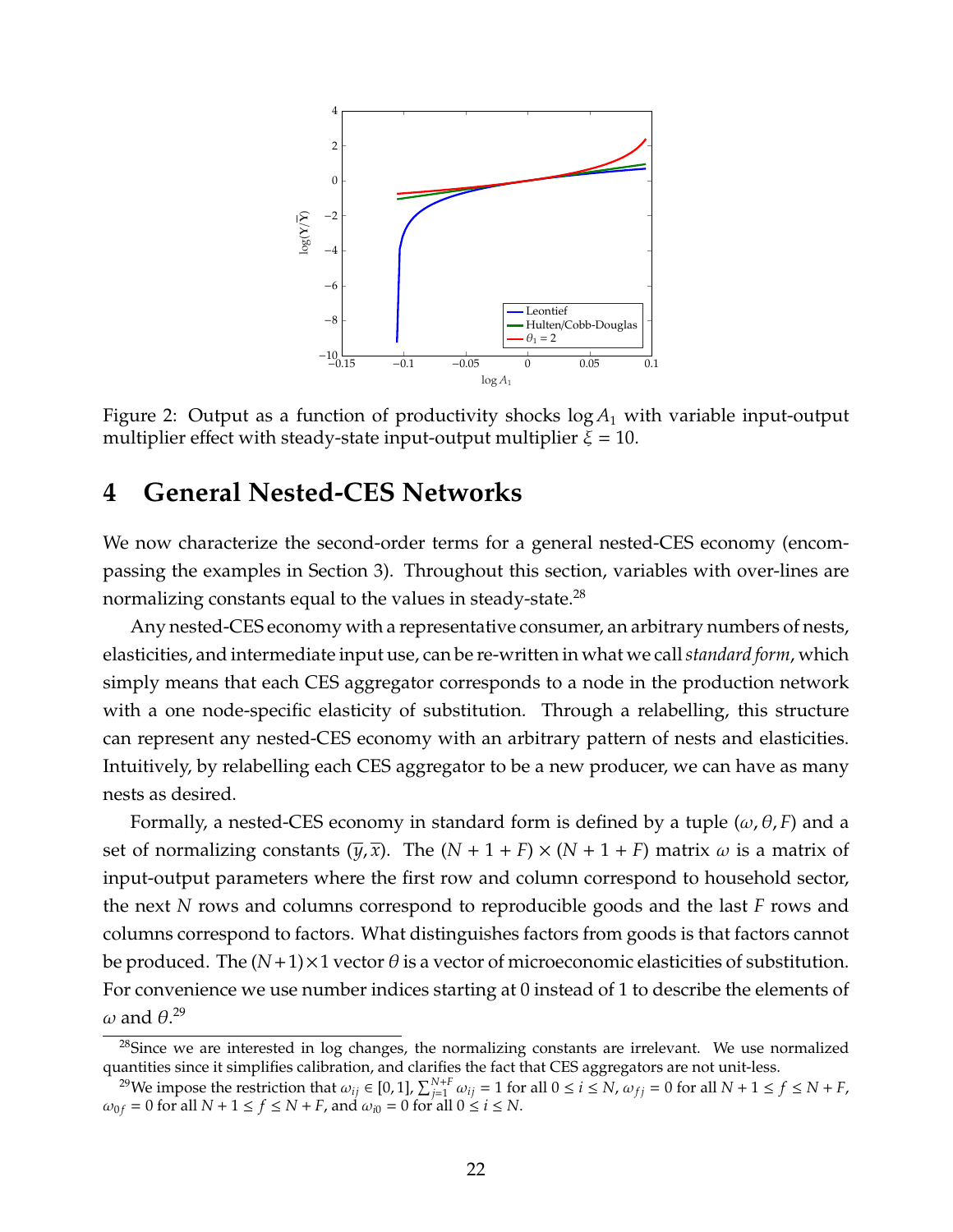The *F* factors are modeled as non-reproducible goods and the production function of these goods are endowments

<span id="page-23-0"></span>
$$
\frac{y_f}{\overline{y}_f}=1.
$$

The other  $N + 1$  other goods are reproducible with production functions

$$
\frac{y_i}{\overline{y}_i} = A_i \left( \sum_{j=1}^{N+F} \omega_{ij} \left( \frac{x_{ij}}{\overline{x}_{ij}} \right)^{\frac{\theta_i - 1}{\theta_i}} \right)^{\frac{\theta_i}{\theta_i - 1}},
$$

where *xij* are intermediate inputs from *j* used by *i*. Producer 0 represents final-demand and its production function is the final-demand aggregator so that

$$
\frac{Y}{\overline{Y}} = \frac{y_0}{\overline{y}_0},
$$

where *Y* is aggregate output and  $y_0$  is the final good.

The market-clearing conditions for goods and factors  $0 \le i \le N + F$  are

$$
y_i = \sum_{j=0}^N x_{ji}.
$$

To state our results, we need the following definitions.

**Definition 3.** The  $(N + 1 + F) \times (N + 1 + F)$  *input-output* matrix  $\Omega$  is the matrix whose *i j*th element is equal to the steady-state value of

$$
\Omega_{ij}=\frac{p_jx_{ij}}{p_iy_i}.
$$

The *Leontief inverse* is

$$
\Psi = (I - \Omega)^{-1}.
$$

Intuitively, the *ij*th element Ψ*ij* of the Leontief inverse is a measure of *i*'s total reliance on *j* as a supplier. It captures both the direct and indirect ways through which *i* uses *j* in its production.[30](#page--1-0)

**Definition 4.** The *input-output covariance operator* is

$$
Cov_{\Omega^{(k)}}(\Psi_{(i)},\Psi_{(j)}) = \sum_{l=1}^{N+F} \Omega_{kl} \Psi_{li} \Psi_{lj} - \left( \sum_{l=1}^{N+F} \Omega_{kl} \Psi_{li} \right) \left( \sum_{l=1}^{N+F} \Omega_{kl} \Psi_{lj} \right). \tag{5}
$$

<sup>&</sup>lt;sup>30</sup>See, for example, [Baqaee](#page-48-9) [\(2015\)](#page-48-9) for a detailed description of  $\Omega$  and  $\Psi$ .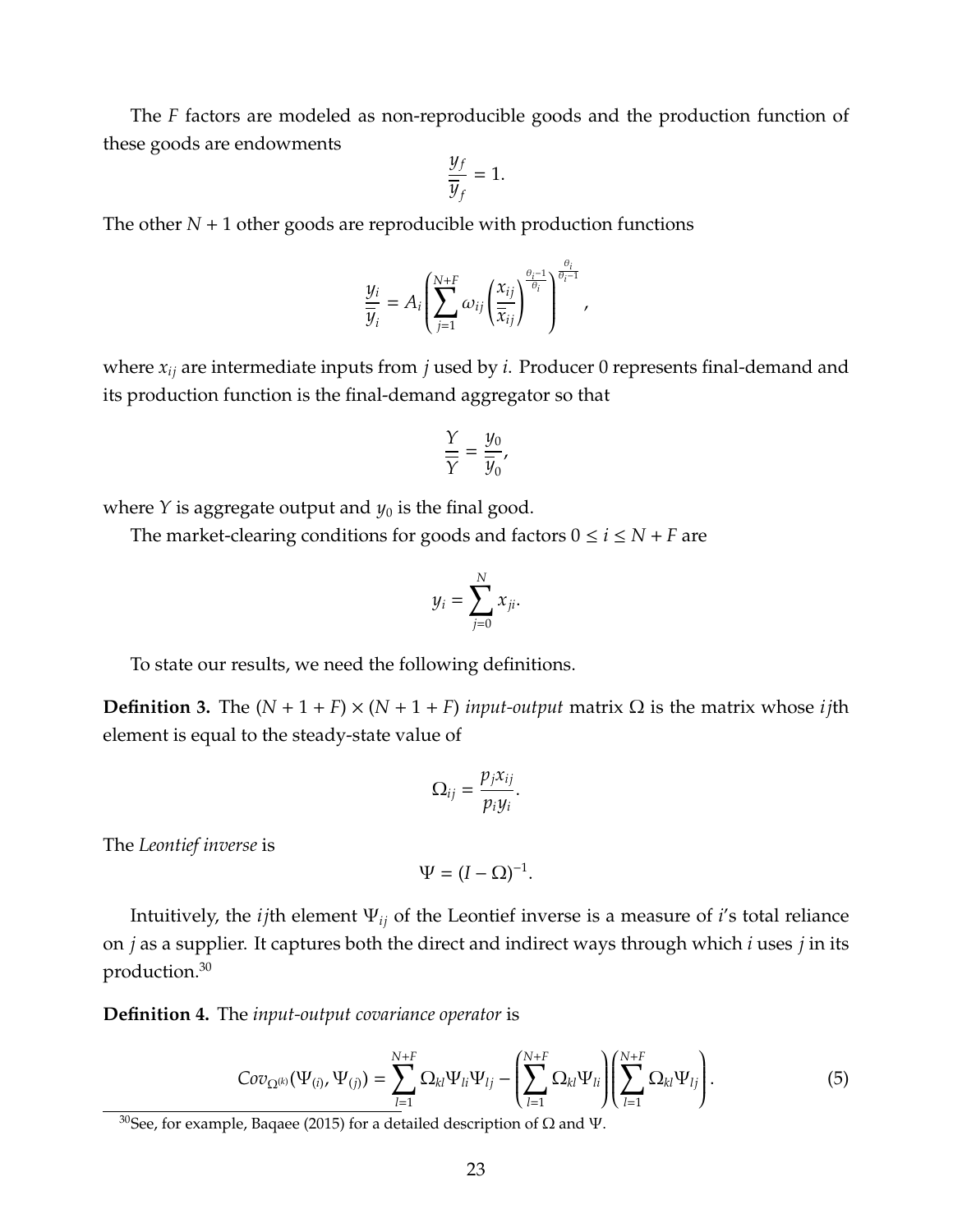It is the covariance between the *i*th and *j*th column of the Leontief inverse using the *k*th row of the input-output matrix as the distribution. The *input-output covariance operator* plays a crucial role in our results.

We consider arbitrary CES network structures (in standard-form), starting with a single factor and then generalizing to multiple factors. As previously mentioned, a one-factor model is equivalent to a model where primary factors are equivalent and can be fully reallocated. To model limited factor reallocation or decreasing-returns, we need to have multiple factors.

### <span id="page-24-3"></span>**4.1 One Factor**

<span id="page-24-2"></span>**Proposition 7** (Second-Order Network Centrality)**.** *Consider a nested-CES model in standard form with a single factor. The second-order macroeconomic impact of microeconomic shocks is given by*

$$
\frac{d^2 \log Y}{d \log A_j d \log A_i} = \frac{d \lambda_i}{d \log A_j} = \sum_{k=0}^N (\theta_k - 1) \lambda_k Cov_{\Omega^{(k)}}(\Psi_{(i)}, \Psi_{(j)}),
$$
(6)

*and in particular*

<span id="page-24-1"></span><span id="page-24-0"></span>
$$
\frac{\mathrm{d}^2 \log Y}{\mathrm{d} \log A_i^2} = \frac{\mathrm{d} \lambda_i}{\mathrm{d} \log A_i} = \sum_{k=0}^N (\theta_k - 1) \lambda_k Var_{\Omega^{(k)}}(\Psi_{(i)}).
$$
(7)

Equations [\(6\)](#page-24-0) and [\(7\)](#page-24-1) have a simple intuition. Let us focus first on equation [\(6\)](#page-24-0). The change in the sales share of *i*, in response to a shock to *j*, depends on how the relative demand expenditure for *i* changes. Changes in the demand expenditure for *i* arise from the substitution by the different nodes *k* and captured by the different terms in the sum on the right-hand side. $31$ 

Consider for example the effect of a negative productivity shock  $d \log A_i < 0$  to *j*. The change in the vector of prices of the different producers is proportional to the vector of direct and indirect exposures to the shock, which is simply the *j*th column  $\Psi_{(i)}$  of the Leontief inverse. Now consider a given producer *k*. If  $\theta_k$  < 1, producer *k* increases its expenditure share on inputs whose price increases more, i.e. inputs that are more exposed to the shock to *j*, as measured by Ψ(*j*) . This increases the relative demand expenditure for *i* if those inputs are also relatively more exposed to *i*, as measured by the *i*th column of the Leontief inverse  $\Psi_{(i)}.$  The overall effect is stronger, the higher is the covariance  $Cov_{\Omega^{(k)}}(\Psi_{(i)},\Psi_{(j)}),$  the larger is

 $31$ In ongoing work [\(Baqaee and Farhi, 2019\)](#page-49-22), we show that there is a connection between these formulas and the gains-from-trade formulas in [Arkolakis et al.](#page-48-10) [\(2012\)](#page-48-10). See Appendix [F](#page-70-0) for more details.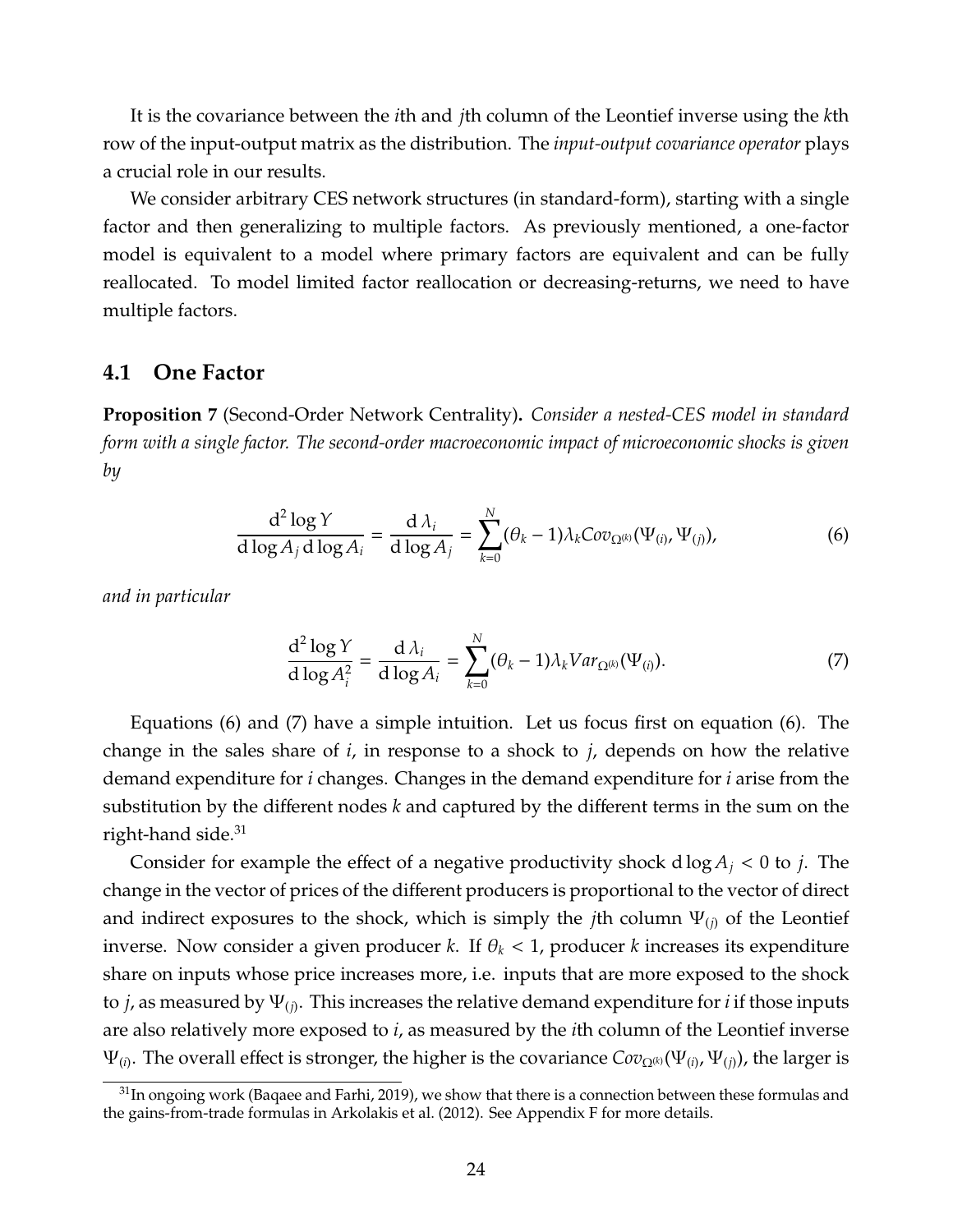the size of producer  $k$  as measured by  $\lambda_k$ , and the further away from one is the elasticity of substitution  $\theta_k$  as measured by  $\theta_k$  – 1.

Equation [\(7\)](#page-24-1) is a particular case of equation [\(6\)](#page-24-0) and so the intuition is identical. The change in the sales share of *i* depends on substitution by all producers *k*. The extent to which substitution by producer *k* matters depends on how unequally *k* is exposed to *i* through its different inputs, on how large *k* is, and on far away from one is the elasticity of substitution in production of *k*. If *k* is small, or is exposed in the same way to *i* through all of its inputs, then the extent to which it can substitute amongst its inputs is irrelevant. If the elasticity of substitution of *k* is equal to one, then the direct and indirect relative demand expenditure for *i* arising from *k* does not change in response to shocks. Equation [\(7\)](#page-24-1) can be seen as a centrality measure which combines structural microeconomic elasticities of substitution and features of the network.<sup>[32](#page--1-0)</sup>

The Cobb-Douglas specification is the knife-edge special case where all the second-order terms are equal to zero and where the first-order approximation is globally accurate. This occurs because Domar weights, and more generally, the whole input-output matrix, are constant and can be taken to be exogenous. Away from the Cobb-Douglas case, sales shares and the input-output matrix respond endogenously to shocks, and this is precisely what gives rise to the nonlinearities which are captured by the second-order approximation.

### **GE Elasticities of Substitution**

Proposition [7](#page-24-2) can also be used to compute the GE elasticities of substitution, using equations [\(6\)](#page-24-0) and [\(7\)](#page-24-1) to substitute the corresponding derivatives in the following equations:

$$
1 - \frac{1}{\rho_{ji}} = \frac{d \log \lambda_i}{d \log A_i} - \frac{d \log \lambda_j}{d \log A_i}
$$

and

$$
\frac{d \log \xi}{d \log A_i} = \frac{1}{\xi} \sum_j \lambda_j \frac{d \log \lambda_j}{d \log A_i}.
$$

#### **A Network-Irrelevance Result**

To build more intuition, we provide a benchmark irrelevance result where the deviation from Hulten's approximation does not depend on the network structure.<sup>[33](#page--1-0)</sup> The key assumptions required for obtaining this irrelevance result are: (1) productivity shocks are

<sup>32</sup>Equation [\(7\)](#page-24-1) is also related to the *concentration* centrality defined by [Acemoglu et al.](#page-48-4) [\(2016\)](#page-48-4), but generalizes their result by allowing for heterogeneity in the interaction functions, non-symmetric network structures, and micro-founds its use for production networks.

<sup>&</sup>lt;sup>33</sup>Footnote 13 of [Baqaee](#page-48-7) [\(2018\)](#page-48-7) also discusses this network irrelevance result.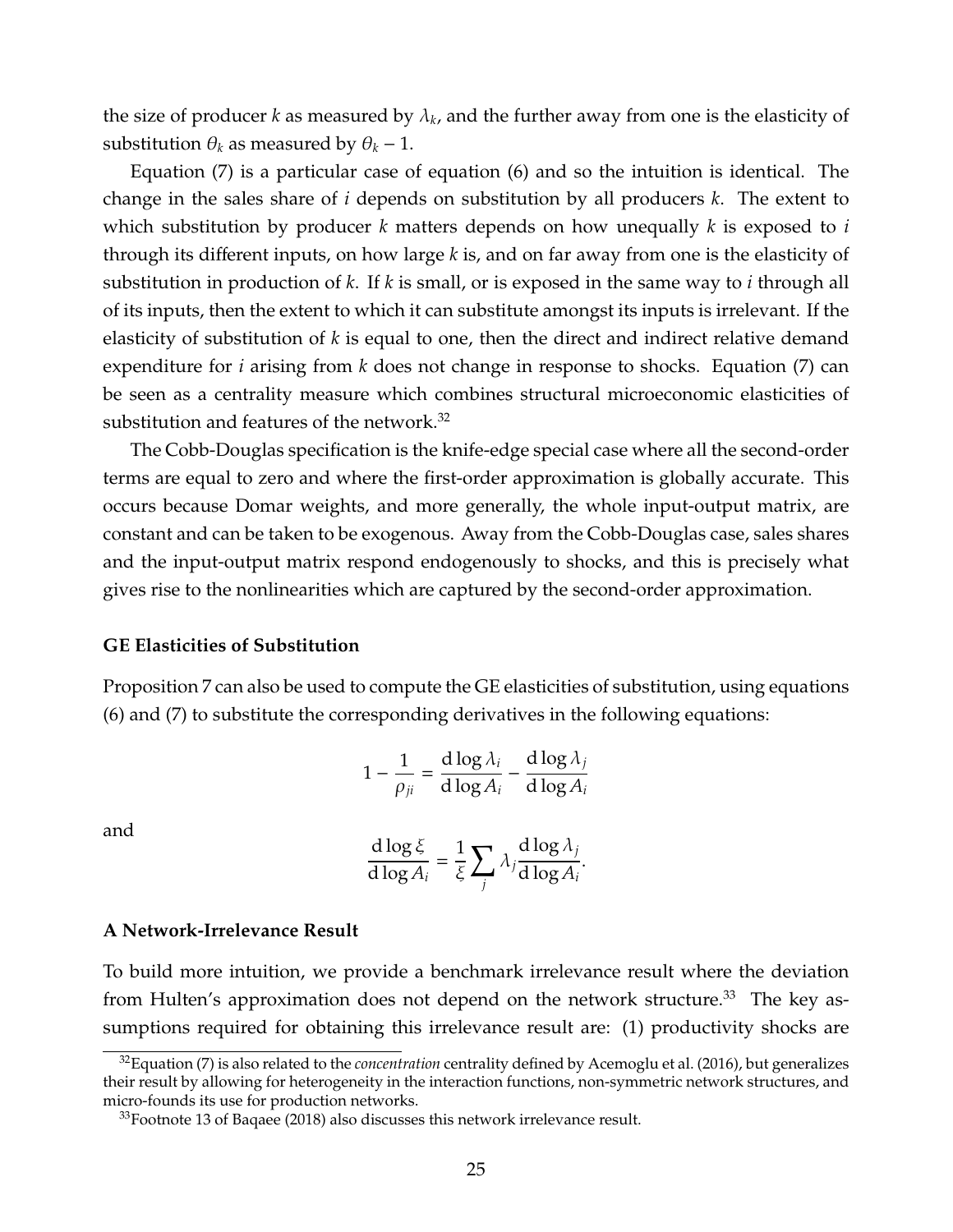factor-augmenting; (2) the structural microeconomic elasticities of substitution are all the same.

Once the economy is written in standard form, the shocks are factor-augmenting if they only hit producers *i* which have the primary factor as their only input, i.e. if  $\Omega_{ij} = 0$  for every  $j = 0, \ldots, N$ . In other words, the productivity shocks  $A_i$  hitting producers *i* which do not have the primary factor as their only input are kept at their steady-state values of  $A_i = 1$ .

<span id="page-26-0"></span>**Corollary 1** (Network Irrelevance)**.** *Consider a nested-CES model in standard form with a single factor, uniform elasticities of substitution*  $\theta_i = \theta$  *for every j, and with factor-augmenting shocks. Aggregate output is given by the closed-form expression*

<span id="page-26-1"></span>
$$
\frac{Y}{\overline{Y}} = \left(\sum_{i=0}^{N} \overline{\lambda}_{i} A_{i}^{\theta - 1}\right)^{\frac{1}{\theta - 1}},
$$

*where* λ*<sup>i</sup> is the steady-state Domar weight of i. The second-order macroeconomic impact of factoraugmenting microeconomic shocks is given by*

$$
\frac{d^2 \log Y}{d \log A_j d \log A_i} = \frac{d \lambda_i}{d \log A_j} = (\theta - 1)\lambda_i (1(i = j) - \lambda_j),
$$

*and in particular*

$$
\frac{d^2 \log Y}{d \log A_i^2} = \frac{d \lambda_i}{d \log A_i} = \sum_{j=0}^N (\theta_j - 1) \lambda_j Var_{\Omega^{(j)}}(\Psi_{(i)}) = (\theta - 1) \lambda_i (1 - \lambda_i).
$$

In words, if we consider factor-augmenting shocks, and if all microeconomic elasticities of substitution are the same, then the network structure remains irrelevant, even though there are deviations from Hulten's approximation. In this special case, the Domar weights and the structural microeconomic elasticities of substitution are sufficient statistics for the second-order effects.In fact, the result is true not only locally, but also globally.

Essentially, factor-augmenting shocks shut down variations in  $\xi$ , which is constant and equal to one, and uniform structural microeconomic elasticities of substitution shut down variations in  $\rho_{ji}$  which are uniform and constant

$$
\rho_{ji}=\frac{1}{2-\theta}.
$$

Deviating from either condition breaks the irrelevance.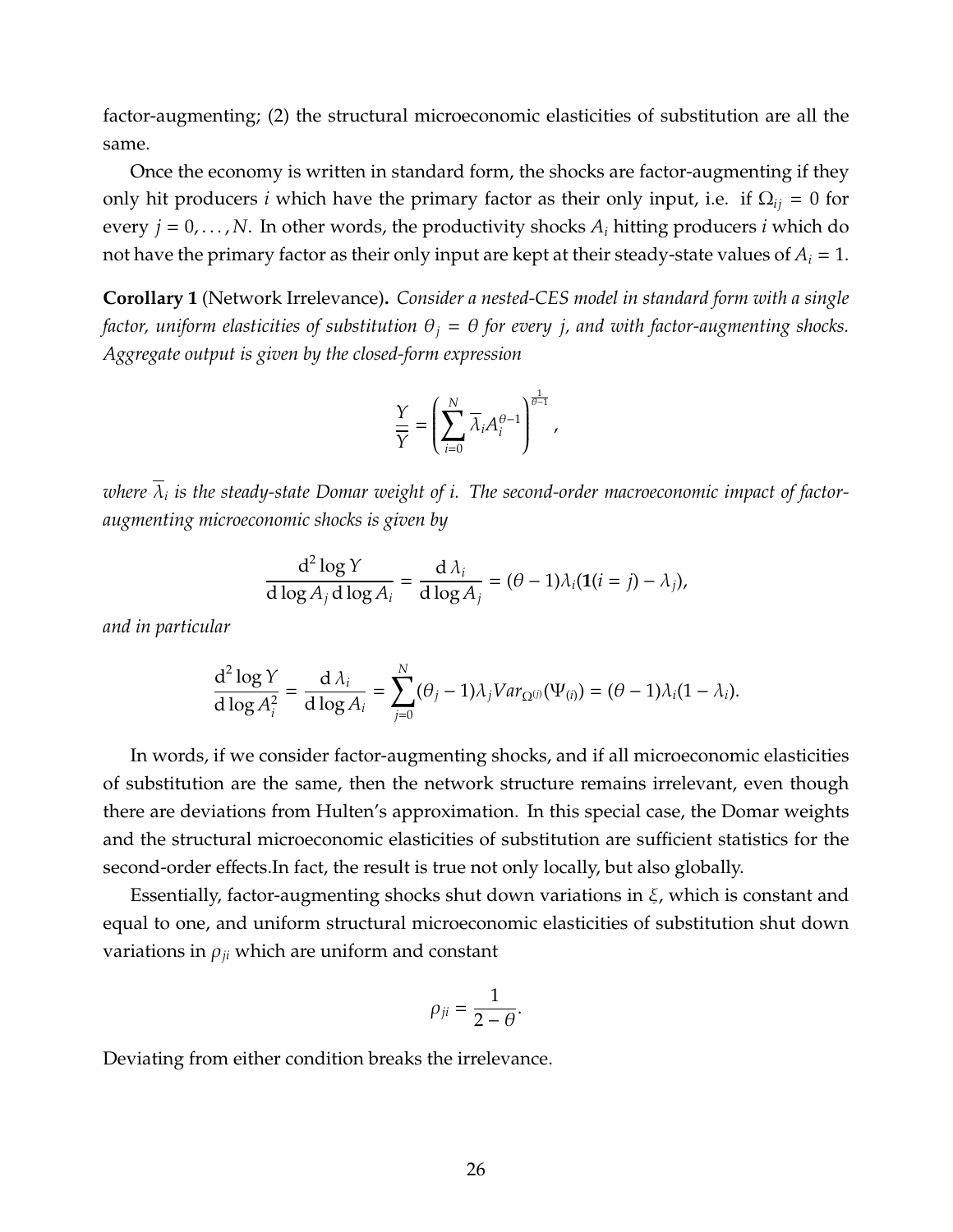#### **Energy Example – One Factor**

A simple example, motivated by a universal intermediate input like energy, helps explain some of the intuition of Proposition [7](#page-24-2) and Corollary [1.](#page-26-0) Consider the example economy depicted in Figure [3.](#page-28-0) Energy is produced linearly from labor:

$$
\frac{e}{\overline{e}} = A_e \frac{l_e}{\overline{l}_e}.
$$

Downstream producers produce using energy and labor with elasticity of substitution  $\theta_1$ :

$$
\frac{y_i}{\overline{y}_i} = \left( (1 - \omega_{ie}) \frac{l_i^{\frac{\theta_1 - 1}{\theta_1}}}{\overline{l}_i} + \omega_{ie} \left( \frac{e_i}{\overline{e}_i} \right)^{\frac{\theta_1 - 1}{\theta_1}} \right)^{\frac{\theta_1}{\theta_1 - 1}}.
$$

They sell directly to the household who values goods with an elasticity of substitution  $\theta_0$ :

$$
\frac{\Upsilon}{\overline{\Upsilon}} = \left(\sum_{i=1}^N \omega_{0i} \left(\frac{c_i}{\overline{c}_i}\right)^{\frac{\theta_0 - 1}{\theta_0}}\right)^{\frac{\theta_0}{\theta_0 - 1}},
$$

where  $\sum_{i=1}^{N} \omega_{0i} = 1$ .

The market-clearing conditions are

$$
y_i = c_i
$$
,  $e = \sum_{i=1}^{N} e_i$  and  $\bar{l} = l_e + \sum_{i=1}^{N} l_i$ ,

where  $\overline{l} = \overline{l}_e + \sum_{i=1}^N \overline{l}_i$ .

Producer *i'*s steady-state sales share is  $\lambda_i = \omega_{0i}$ , the intermediate input share of industry *i* is  $\omega_{ie}$ , and the sales share of energy is  $\lambda_e = \sum_i \lambda_i \omega_{ie}$ .

We simplify the example further by supposing that all final sectors are equally sized with  $\lambda_i = 1/N$ , and that  $M \leq N$  producers use energy with the same steady-state intermediate input share  $\omega_{ie} = \omega_{e}$ , while the other *N* − *M* producers use no energy at all so that  $\omega_{ie} = 0$ . We set  $\omega_e$  to ensure that  $\lambda_e$  stays constant. We take  $\theta_1 < \theta_0$  and  $\theta_1 < 1$ .

Proposition [7](#page-24-2) implies that

$$
\frac{d^2 \log Y}{d \log A_e^2} = \lambda_e^2 \frac{N - M}{N} (\theta_0 - 1) + \lambda_e \left(1 - \frac{N}{M} \lambda_e\right) (\theta_1 - 1)
$$
  
=  $\lambda_e (1 - \lambda_e) (\theta_0 - 1) + \lambda_e \left(1 - \frac{N}{M} \lambda_e\right) (\theta_1 - \theta_0).$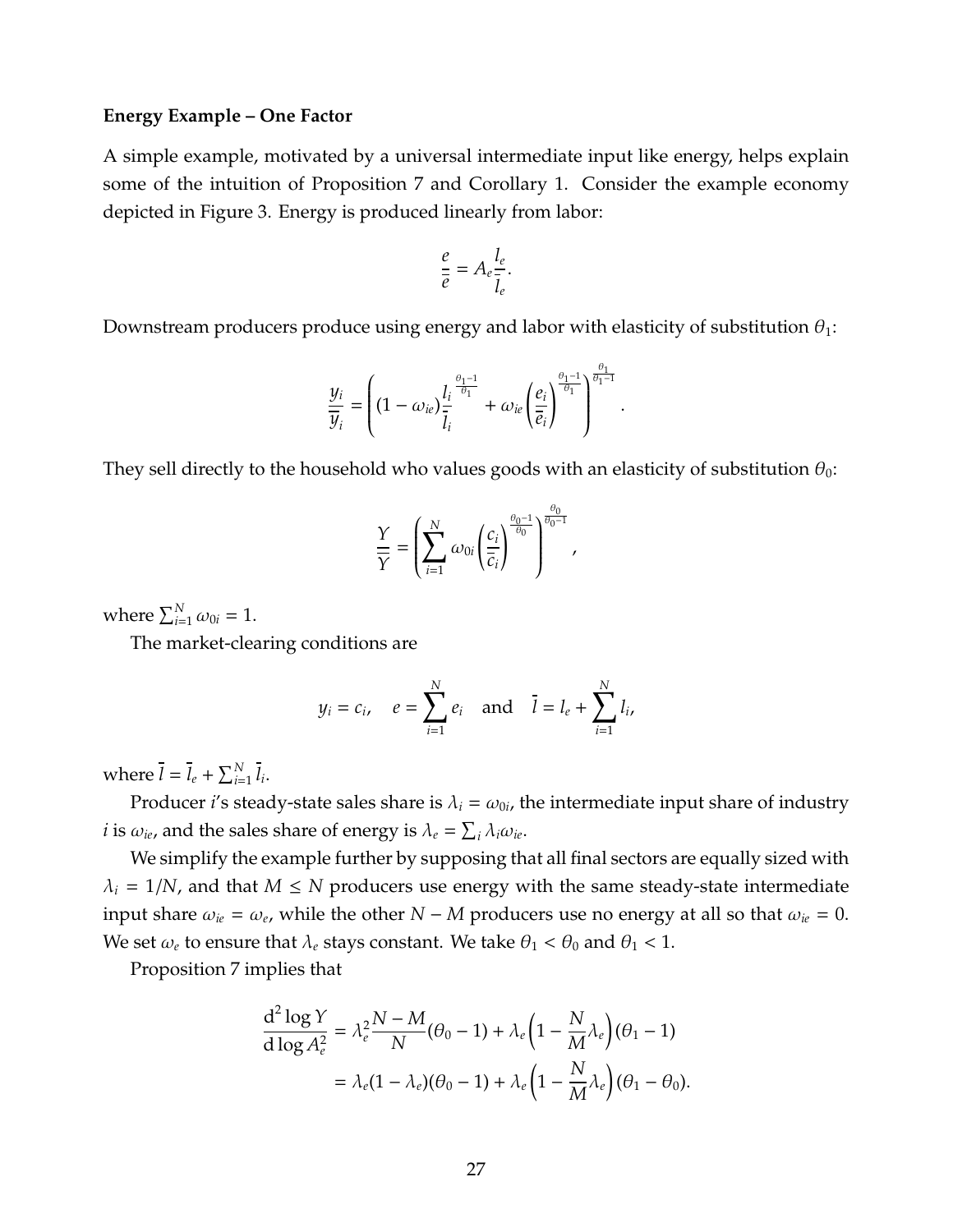<span id="page-28-0"></span>

Figure 3: An illustration of the economy with a near-universal intermediate input which we call energy. Each downstream producer substitutes across labor and energy with elasticity  $\theta_1$  < 1. The household can substitute across final goods with elasticity of substitution  $\theta_0 > \theta_1$ . Energy is produced from labor with constant-returns.

The first equation directly expresses the second-order term as a weighted sum of the microeconomic elasticities of substitution as in Proposition [7.](#page-24-2) The first term on the right-hand side of the second equation is the network-independent second-order term when all the microeconomic elasticities of substitution are identical so that  $\theta_0 = \theta_1$  as in Corollary [1.](#page-26-0) The second term is a network-dependent correction that takes into account the fact that  $\theta_0 \neq \theta_1$ .

When every sector uses energy *M* = *N*, these equations become

$$
\frac{\mathrm{d}^2\log Y}{\mathrm{d}\log A_e^2} = \lambda_e(1-\lambda_e)(\theta_1-1),
$$

and the elasticity of substitution in consumption  $\theta_0$  drops out completely. The fact that  $\theta_0$ is irrelevant when  $M = N$  is a manifestation of the general principle stated in Proposition [7.](#page-24-2) When  $M = N$ , energy is a universal input and hence  $Var_{\Omega^{(0)}}(\Psi_{(e)}) = 0$ . In this case, the household is symmetrically exposed to shocks to energy via the different downstream producers, and so the elasticity of substitution in consumption  $\theta_0$  is irrelevant.

When  $M \neq N$  instead  $\theta_0$  matters, with a weight that decreases with *N*. Through the lens of Proposition [7,](#page-24-2)  $Var_{\Omega^{(0)}}(\Psi_{(e)}) = \lambda_e^2(N-M)/N > 0$  is decreasing in *M*: as heterogeneity in energy-intensity across downstream producers increases, the ability of the household to substitute across these producers matters more and more.

Because  $\theta_1$  < 1, when  $M = N$ , the second-order approximation magnifies negative the macroeconomic impact of negative shocks to energy compared to the first-order approximation. As *M* decreases, this effect becomes weaker, since a lower *M* means that energy is less of a universal input, and so it becomes easier to substitute away from it further downstream across producers with different energy intensities. The sign of the effect can even flip if *M* is low enough and if  $\theta_0$  is high enough above one.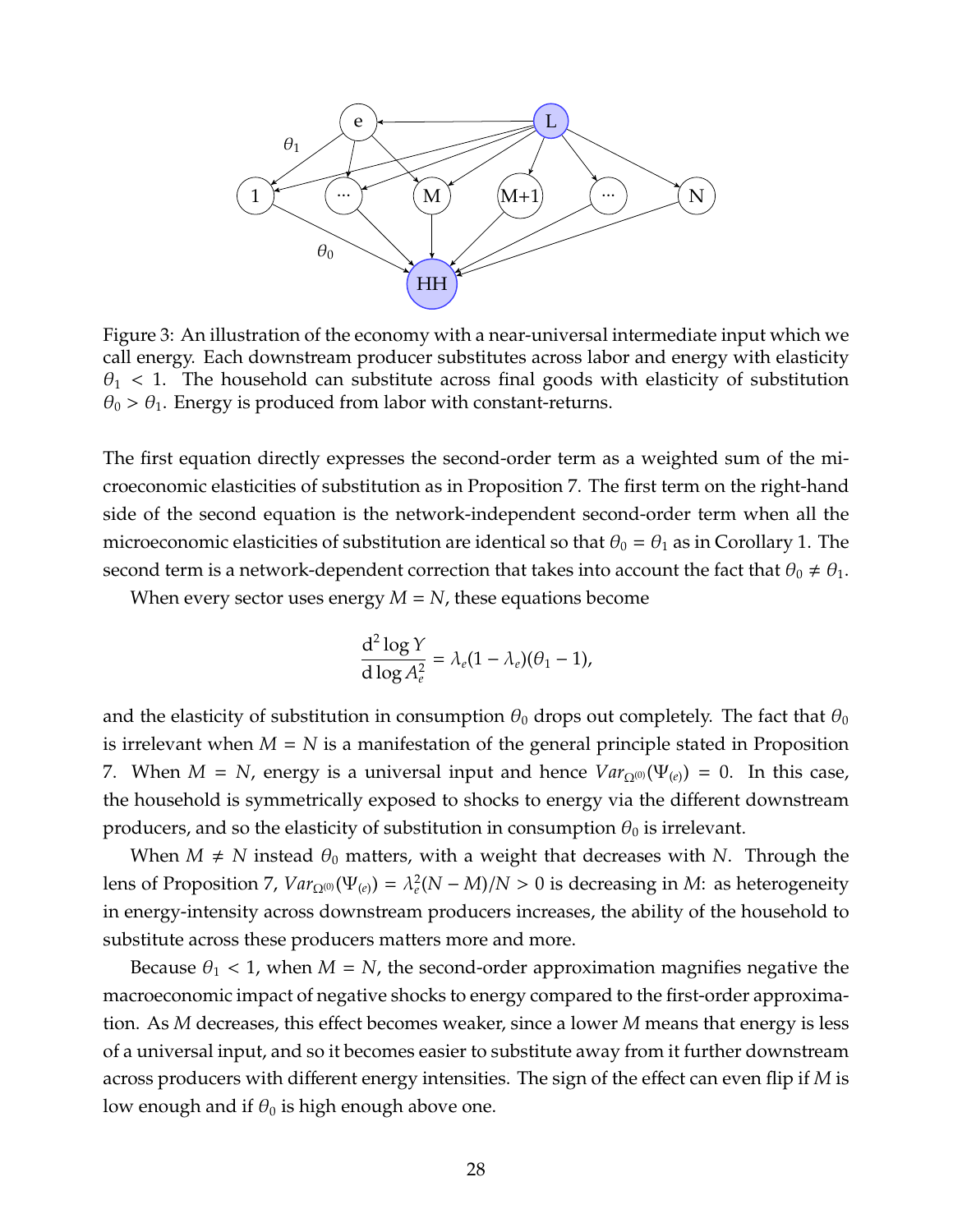#### **Macro-Influence – One Factor**

A final implication of Proposition [7](#page-24-2) is that it is only the producer's role as a supplier that matters, not its role as a consumer.<sup>[34](#page--1-0)</sup>

<span id="page-29-0"></span>**Proposition 8** (Macro-Influence)**.** *Consider a nested-CES model in standard form with a single factor. Suppose that all producers k have the same expenditures on producers i and j so that*  $\Omega_{ki} = \Omega_{ki}$ *for all k. Then*

$$
\frac{d \log Y}{d \log A_i} = \frac{d \log Y}{d \log A_j'},
$$

$$
\frac{d^2 \log Y}{d \log A_i^2} = \frac{d^2 \log Y}{d \log A_j^2},
$$

*and for all l,*

$$
\frac{d^2 \log Y}{d \log A_l d \log A_i} = \frac{d^2 \log Y}{d \log A_l d \log A_j}.
$$

The intuition is that, in a one factor model, we can normalize the wage to one, and then aggregate output, which is equal to real factor income, depends only on the prices of final goods. A change in the size of the *i*th industry does not affect its price. Hence, a productivity shock travels downstream from suppliers to their consumers by lowering their marginal costs and hence their prices, but it does not travel upstream from consumers to their suppliers. This result fails whenever there are multiple factors, and by implication when the model does not feature constant returns to scale. [35](#page--1-0)

# **4.2 Multiple Factors**

We now generalize the results of the previous section to allow for multiple factors of production. This in turn opens the door to modelling limited-reallocation and decreasing-returnsto-scale via producer and industry-specific fixed factors.

We sometime use separate uppercase indices to denote the producers that correspond to factors, and lowercase indices to denote all other producers. For example, we sometime use Λ*<sup>f</sup>* to denote the Domar weight, or income share, of factor *f*, and Λ to denote the *F* × 1 vector of factor shares.

 $34$ This generalizes a result in [Baqaee](#page-48-7) [\(2018\)](#page-48-7).

<sup>&</sup>lt;sup>35</sup>[Acemoglu et al.](#page-48-11) [\(2015\)](#page-48-11) show that outside of the Cobb-Douglas special case, shocks can propagate both upstream and downstream. There is no contradiction between their result and Proposition [8.](#page-29-0) Their results and ours simply characterize different forms of propagation: they focus on the propagation of shocks to producers on the quantities and sales of other producers, whereas we focus on the impact of shocks to producers on the prices of other producers and on aggregate output.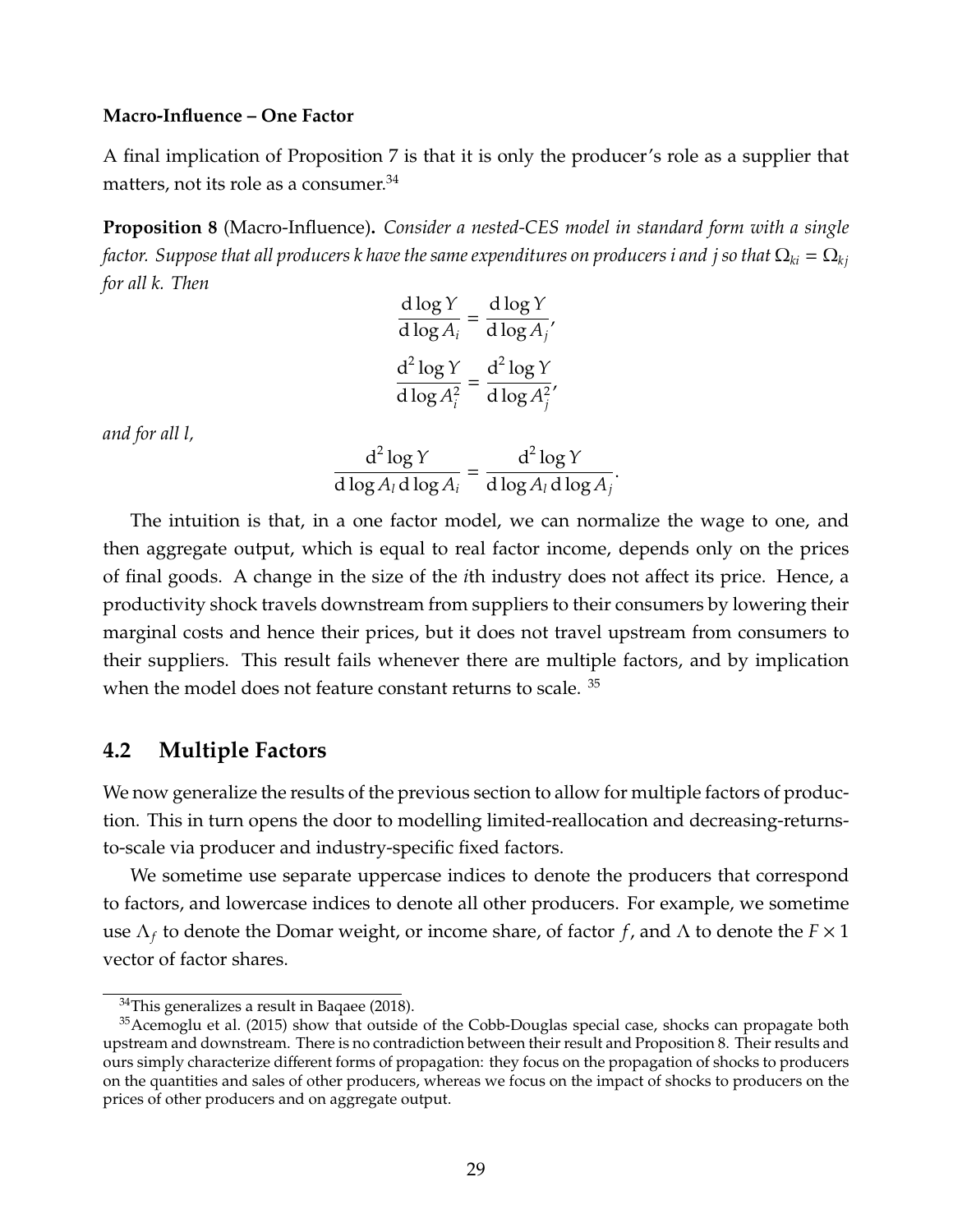<span id="page-30-0"></span>**Proposition 9** (Second-Order Network Centrality with Multiple Factors)**.** *Consider a nested-CES model in standard form. Then*

$$
\frac{d^2 \log Y}{d \log A_j d \log A_i} = \frac{d \lambda_i}{d \log A_j} = \sum_{k=0}^N (\theta_k - 1) \lambda_k Cov_{\Omega^{(k)}}(\Psi_{(j)}, \Psi_{(i)})
$$
\n
$$
- \sum_{f=N+1}^{N+F} \frac{d \log \Lambda_f}{d \log A_j} \sum_{k=0}^N (\theta_k - 1) \lambda_k Cov_{\Omega^{(k)}}(\Psi_{(f)}, \Psi_{(i)}),
$$
\n(8)

*where the vector of elasticities of the factor income shares to the shocks solves the linear system*

<span id="page-30-1"></span>
$$
\frac{\mathrm{d}\log\Lambda}{\mathrm{d}\log A_j} = \Gamma \frac{\mathrm{d}\log\Lambda}{\mathrm{d}\log A_j} + \delta^{(j)},\tag{9}
$$

*with*

$$
\Gamma_{f,g} = -\frac{1}{\Lambda_f} \left( \sum_{k=0}^N (\theta_k - 1) \lambda_k Cov_{\Omega^{(k)}} \left( \Psi_{(f)}, \Psi_{(g)} \right) \right),
$$

*and*

$$
\delta_f^{(j)} = \frac{1}{\Lambda_f}\left(\sum_{k=0}^N (\theta_k - 1)\lambda_k Cov_{\Omega^{(k)}}\left(\Psi_{(f)}, \Psi_{(j)}\right)\right).
$$

Note that we can rewrite equation [\(8\)](#page-26-1) as a function of d  $\log \lambda_i / d \log A_i$  using the identity d log  $\lambda_i$ / d log  $A_i = (1/\lambda_i)(d \lambda_i/d \log A_i)$ . Proposition [9](#page-30-0) can then be seen as a full characterization of the elasticities of the Domar weights of the different producers to the different shocks.

The intuition is the following. The first set of summands on the right-hand side of equation [\(8\)](#page-26-1) are exactly those in equation [\(6\)](#page-24-0) in Proposition [7:](#page-24-2) these terms capture how substitution by downstream producers *k* in response to a shock to *j* changes the sales share of *i*. The second set of summands in equation [\(8\)](#page-26-1) take into account the fact that, when there are multiple factors, the shock also changes relative factor prices, and substitution in response to changes in factor prices in turn affects the sales share of *i*.

Consider for example a negative shock d  $\log A_i < 0$  to producer *j*. Imagine that this shock increases the price of factor *f* relative to the prices of other factors, so that d  $\log \Lambda_f > 0$ . Now consider the response of a producer *k* to this change. If  $\theta_k$  < 1, producer *k* increases its expenditure share on producers that are more exposed to factor  $f$  as measured by  $\Psi_{(f)}.$ If these producers are also more exposed to *i*, as measured by  $\Psi_{(i)}$ , then the substitution increases the sales share of *i*. These changes must be cumulated across producers *k* and factors *f*. The total effect on the relative demand expenditure for producer *i*, and hence on its sales share, is the sum of the effect of substitutions in response to the initial impulse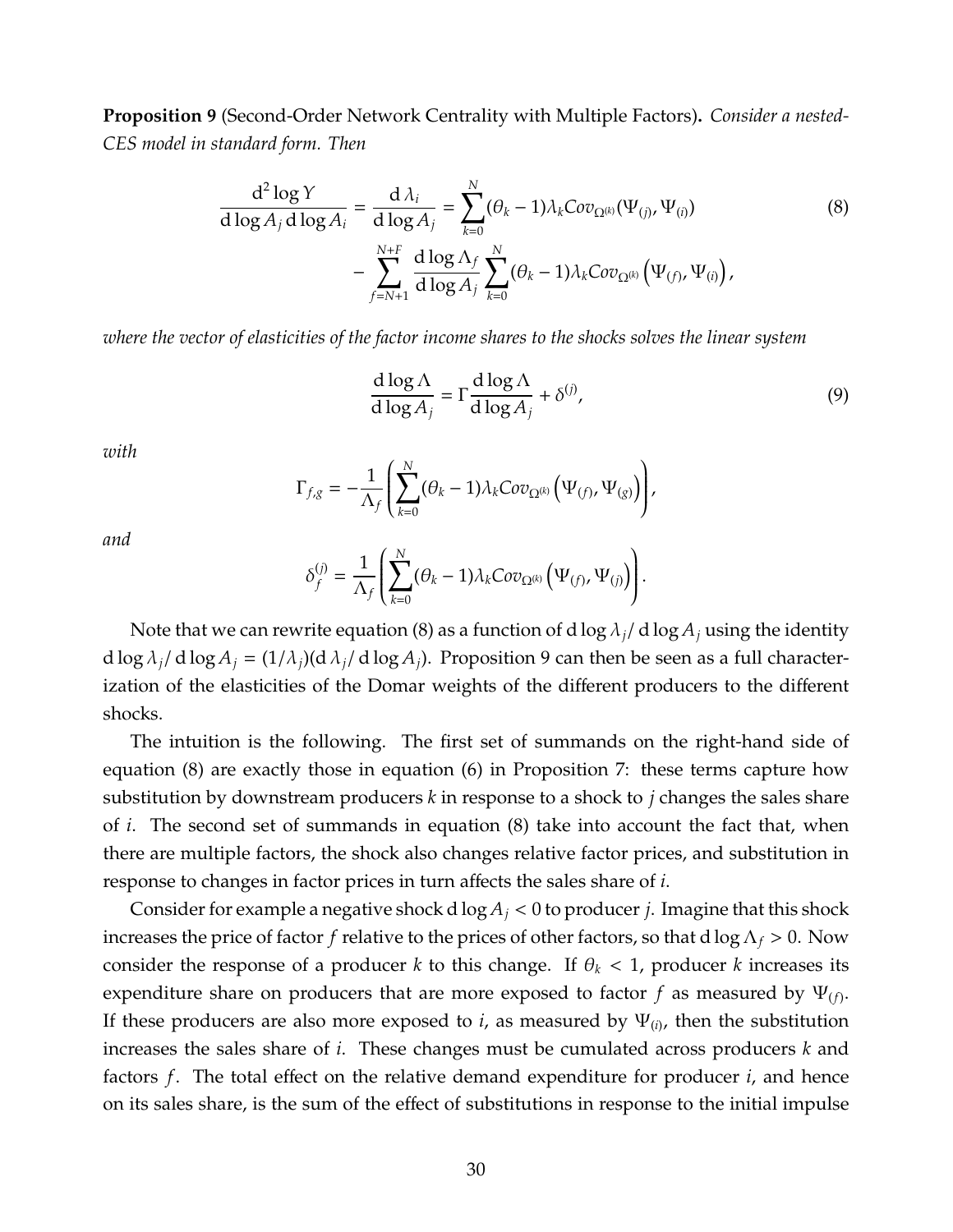d log *A<sup>j</sup>* , as well as the substitutions in responses to changes in relative factor prices captured by d log  $\Lambda_f.$ 

Equation [\(9\)](#page-30-1) in turn determines how factor shares d  $\log \Lambda_f / d \log A_i$  respond to different shocks. For a given set of factor prices, a shock to *j* affects the relative demand expenditure for each factor, and hence the factor income shares, as measured by the  $F \times 1$  vector  $\delta^{(j)}$ . This change in the factor income shares then causes further substitution through the network, leading to additional changes in relative factor shares and prices. The impact of the change in the relative share or price of factor *g* on the relative demand expenditure for factor *f* is measured by the *f g*th element of the *F*×*F* matrix Γ. Crucially, the matrix Γ does not depend on which producer *j* is being shocked.

We can verify that we get back Proposition [7](#page-24-2) when there is only a single factor, since in that case the exposure vector  $\Psi_{(f)}$ , corresponding to the unique factor, is equal to a vector of all ones, and so the second set of summands in equation [\(8\)](#page-26-1) is identically zero.

Just like in the case of a single factor and for the same reasons, the Cobb-Douglas specification is the knife-edge special case where all the second-order terms are equal to zero and where the first-order approximation is globally accurate because sales shares, and more generally the whole input-output matrix, are constant and can be taken to be exogenous.

### **GE Elasticities of Substitution**

Proposition [9](#page-30-0) can also be used to compute the GE elasticities of substitution, using equations [\(6\)](#page-24-0) and [\(7\)](#page-24-1) to substitute the corresponding derivatives in the following equations:<sup>[36](#page--1-0)</sup>

$$
1 - \frac{1}{\rho_{ji}} = \frac{d \log \lambda_i}{d \log A_i} - \frac{d \log \lambda_j}{d \log A_i}
$$

and

$$
\frac{d \log \xi}{d \log A_i} = \frac{1}{\xi} \sum_j \lambda_j \frac{d \log \lambda_j}{d \log A_i}.
$$

$$
1 - \frac{1}{\rho_{gf}} = \frac{d \log \Lambda_f}{d \log A_f} - \frac{d \log \Lambda_g}{d \log A_f}.
$$

<sup>36</sup>Although Proposition [9](#page-30-0) is stated in terms of productivity shocks to non-factor producers *j*, the same formulas hold for a productivity shock d log *A<sup>g</sup>* to a factor industry *g*. The productivity shock is then just a shock to the endowment of the factor.<sup>[37](#page--1-0)</sup> We can also compute the GE elasticities of substitution between two factors *g* and *f* using

We refer the reader to [Baqaee and Farhi](#page-48-12) [\(2018a\)](#page-48-12) for an extensive discussion of macroeconomic elasticities of substitution between factors. This paper also characterizes the macroeconomic bias of technical change as a function of microeconomic primitives.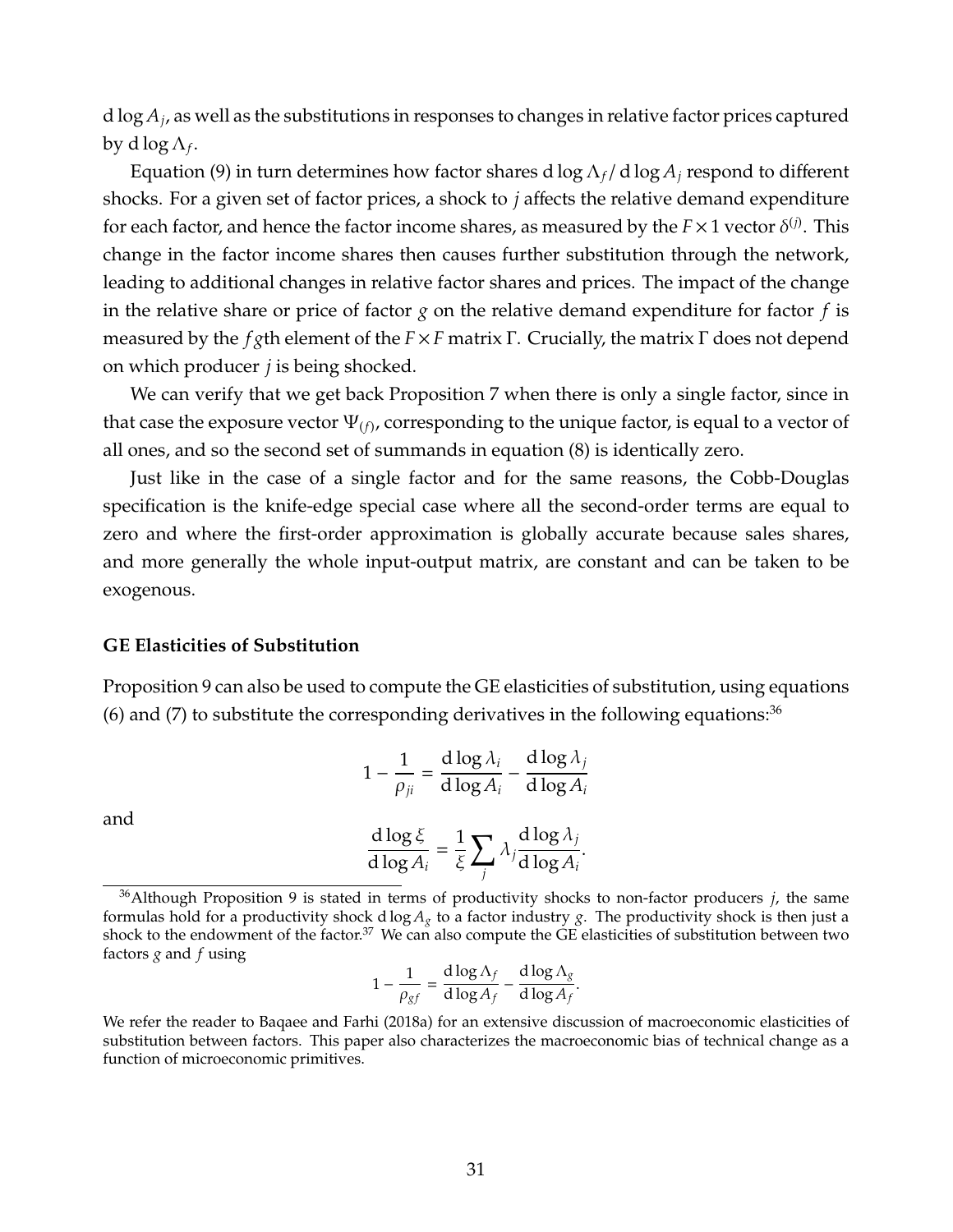### **A Network-Irrelevance Result**

In the special case where all microeconomic elasticities of substitution are the same, we once again obtain network-irrelevance result. However, because there are multiple factors, it is not enough to consider factor-augmenting shocks as we did in the case of a single factor, and we must instead focus on shocks that increase the overall quantities of the different factors.

<span id="page-32-0"></span>**Corollary 2** (Network Irrelevance)**.** *Consider a nested-CES model in standard form with uniform elasticities of substitution*  $\theta_i = \theta$  *for every j, and shocks*  $A_f$  *to the supplies of the different factors f*. *Aggregate output is given by the following closed-form expression*

$$
\frac{\Upsilon}{\overline{\Upsilon}} = \left(\sum_{f=N+1}^{N+F} \overline{\Lambda}_f A_f^{\frac{\theta-1}{\theta}}\right)^{\frac{\theta}{\theta-1}},
$$

*where* Λ*<sup>f</sup> is the Domar weight of f at steady-state. The second-order macroeconomic impact of microeconomic shocks to the supplies of factors is given by*

$$
\frac{d^2 \log Y}{d \log A_g d \log A_f} = \frac{d \Lambda_f}{d \log A_g} = \left(1 - \frac{1}{\theta}\right) \Lambda_g (\mathbf{1}(g = f) - \Lambda_g),
$$

*and in particular,*

$$
\frac{d^2 \log Y}{d \log A_f^2} = \frac{d \Lambda_f}{d \log A_f} = \left(1 - \frac{1}{\theta}\right) \Lambda_f (1 - \Lambda_f).
$$

In this special case, the Domar weight and the structural microeconomic elasticities of substitution are sufficient statistics for the second-order effects. In fact, the result is true not only locally, but also globally.

A consequence of this corollary is that whenever all the micro-elasticities of substitution are the same and equal to  $\theta$ , the GE elasticity of substitution  $\rho_{gf}$  between any two factors  $f$ and *g* is also equal to  $\theta$ .

### **Energy Example – Multiple Factors**

We revisit the energy example introduced in Section [4.1,](#page-24-3) but we now model energy as an endowment rather than as a produced good. The economy is represented in Figure [4.](#page-33-0) For this example, the effect of a shock to energy is now a nonlinear function of the underlying microeconomic elasticities of substitution

$$
\frac{d^2 \log Y}{d \log A_e^2} = \frac{d \Lambda_e}{d \log A_e^2} = \frac{(\theta_0 - 1)\Lambda_e (1 - \Lambda_e) + (\theta_1 - \theta_0)\Lambda_e \left(1 - \frac{N}{M}\Lambda_e\right)}{\theta_0 + (\theta_1 - \theta_0)\frac{1 - \frac{N}{M}\Lambda_e}{1 - \Lambda_e}}.
$$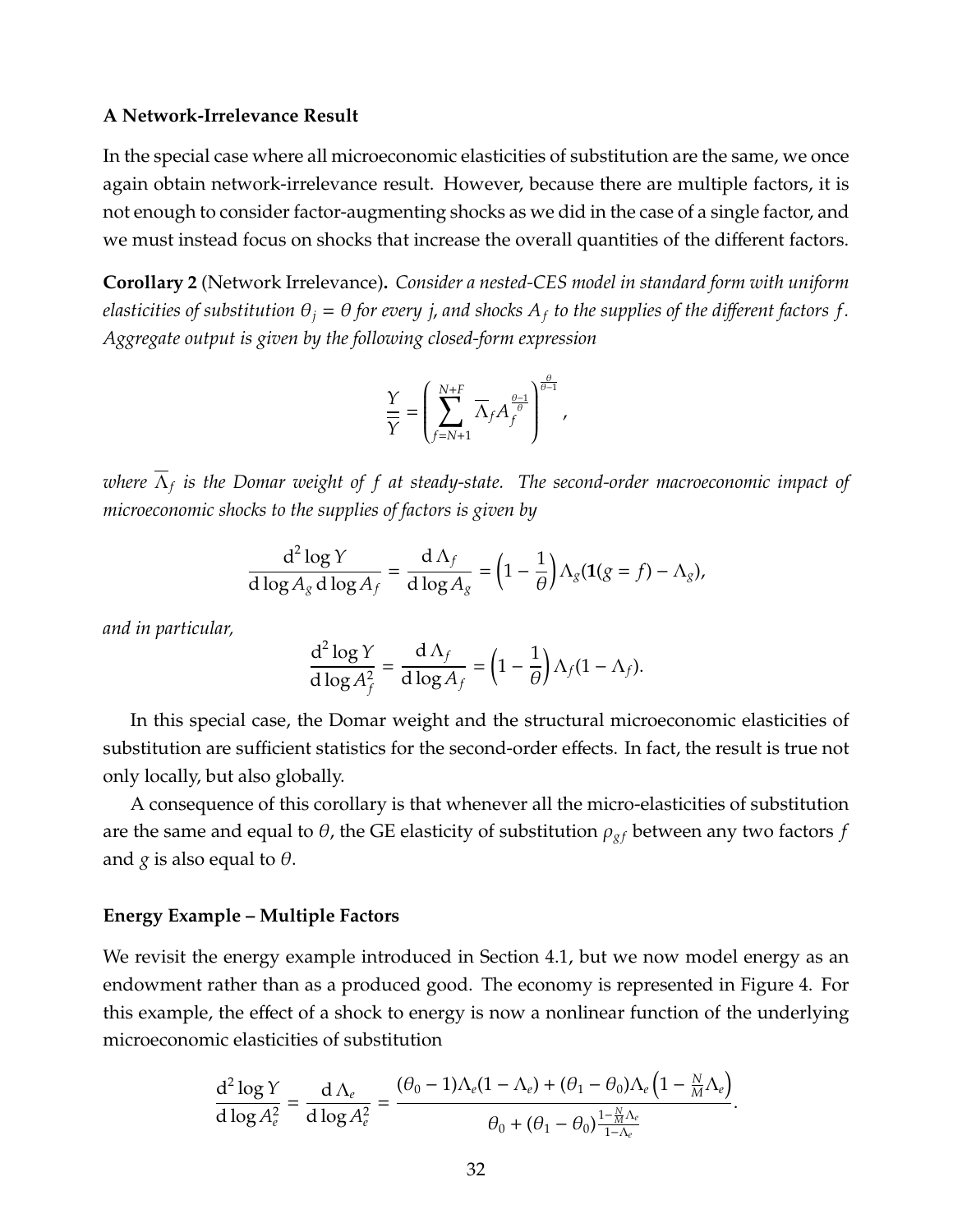<span id="page-33-0"></span>

Figure 4: An illustration of the economy with a near-universal input which we treat as energy. Each industry has different shares of labor and energy and substitutes across labor and energy with elasticity  $\theta_1$  < 1. The household can substitute across goods with elasticity of substitution  $\theta_0 > \theta_1$ . Labor and energy are in fixed supply.

The difference with the case of a single factor is that following a negative productivity shock to energy, labor cannot be reallocated to the production of energy in order to reinforce that weak link. This effect, encapsulated in the denominator, further amplifies the effect of the shock.

Once again, and in accordance with Corollary [2,](#page-32-0) whenever the micro-elasticities of substitution are the same  $\theta_0 = \theta_1$ , the shape of the network becomes irrelevant. Additionally, in the extreme case where energy becomes a universal input  $M = N$ , the elasticity  $\theta_0$  drops out of the formula because producers are uniformly exposed to energy:

$$
\frac{d^2 \log Y}{d \log A_e^2} = \left(1 - \frac{1}{\theta_1}\right) \Lambda_e (1 - \Lambda_e).
$$

Note that even in this case, the formula is different from that of the case of a single factor where the first term on the right-hand side is  $\theta_1$  – 1 instead of 1 – 1/ $\theta_1$ . This reflects the aforementioned fact that in contrast to the case of a single factor, labor cannot be reallocated to the production of energy following a negative shock to energy, which further amplifies the negative impact of the energy shock.

### **Macro-Influence – Multiple Factors**

In contrast to the case of a single factor, shocks to prices now propagate downstream and upstream. The result derived in Proposition [8](#page-29-0) when there is only factor breaks down when there are multiple factors: two producers with identical demand chains do not necessarily have the same importance. This is because they might have different direct and indirect exposures to the different factors. As a result, the role of a producer as a consumer matters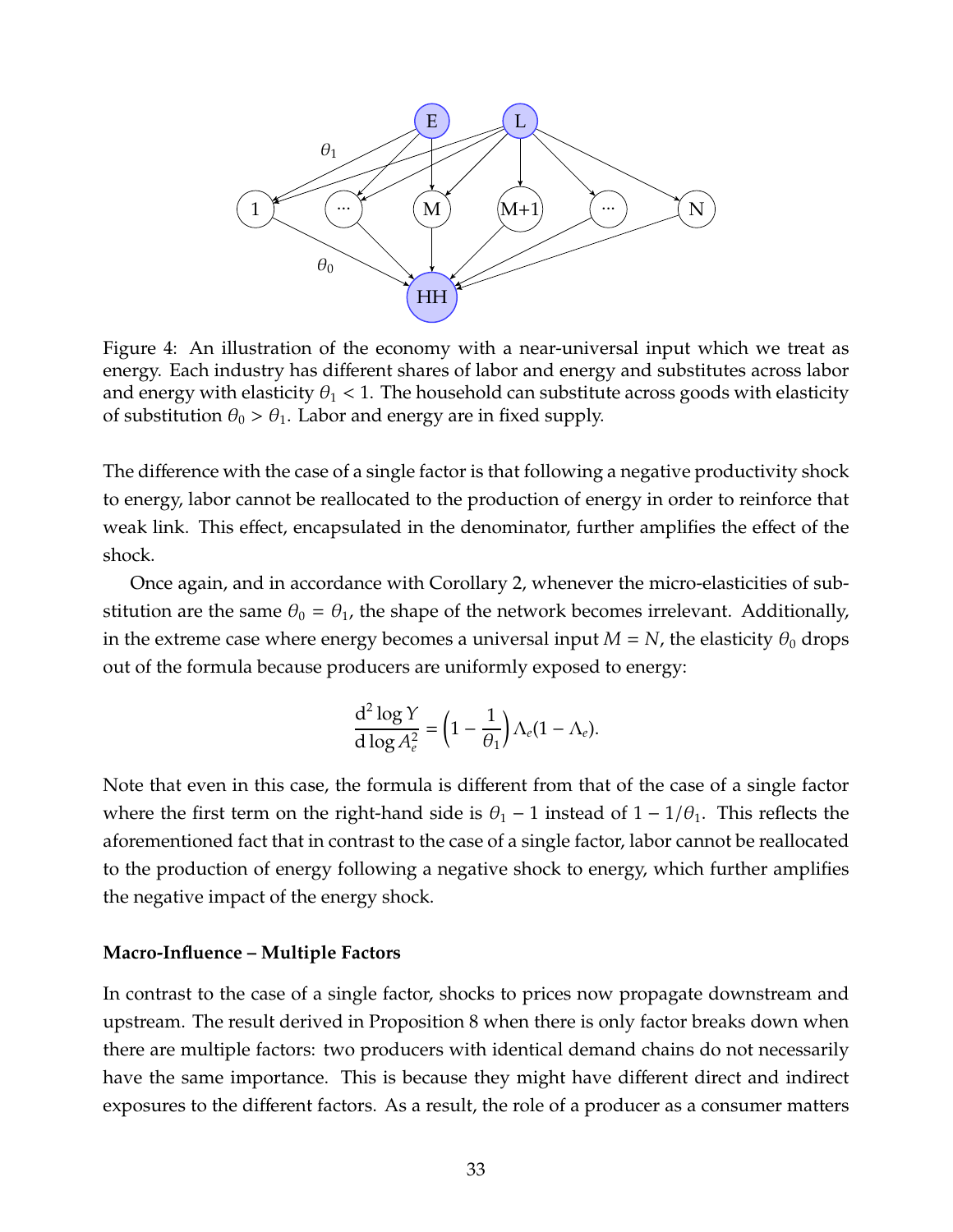in addition to its role as a supplier.

# <span id="page-34-0"></span>**5 Beyond CES**

The input-output covariance operator defined in equation [\(5\)](#page-23-0) is a key concept capturing the substitution patterns in economies where all production and utility functions are nested-CES functions. In this section, we generalize this input-output covariance operator in such a way that allows us to work with arbitrary production functions.

For a producer *k* with cost function **C***<sup>k</sup>* , we define the Allen-Uzawa elasticity of substitution between inputs *x* and *y* as

$$
\theta_k(x,y)=\frac{\mathbf{C}_k d^2 \mathbf{C}_k/(dp_x dp_y)}{(d\mathbf{C}_k/dp_x)(d\mathbf{C}_k/dp_y)}=\frac{\epsilon_k(x,y)}{\Omega_{ky}},
$$

where  $\epsilon_k(x, y)$  is the elasticity of the demand by producer *k* for input *x* with respect to the price  $p_y$  of input *y*, and  $\Omega_{k_y}$  is the expenditure share in cost of input *y*.

Note the following properties. Because of the symmetry of partial derivatives, we have  $\theta_k(x, y) = \theta_k(y, x)$ . Because of the homogeneity of degree one of the cost function in the prices of inputs, we have the homogeneity identity  $\sum_{1 \le y \le N+1+F} \Omega_{ky} \theta_k(x, y) = 0$ .

We define the *input-output substitution operator* for producer *k* as

$$
\Phi_k(\Psi_{(i)}, \Psi_{(j)}) = - \sum_{1 \le x, y \le N+1+F} \Omega_{kx} [\delta_{xy} + \Omega_{ky} (\theta_k(x, y) - 1)] \Psi_{xi} \Psi_{yj}, \tag{11}
$$

<span id="page-34-2"></span><span id="page-34-1"></span>
$$
= \frac{1}{2} E_{\Omega^{(k)}} ((\theta_k(x, y) - 1)(\Psi_i(x) - \Psi_i(y))(\Psi_j(x) - \Psi_j(y))), \qquad (12)
$$

where  $\delta_{xy}$  is the Kronecker delta,  $\Psi_i(x) = \Psi_{xi}$  and  $\Psi_i(x) = \Psi_{x,i}$ , and the expectation on the second line is over *x* and *y*. The second line can be obtained from the first using the symmetry of Allen-Uzawa elasticities of substitution and the homogeneity identity.

In the CES case with elasticity  $\theta_k$ , all the cross Allen-Uzawa elasticities are identical with  $\theta_k(x, y) = \theta_k$  if  $x \neq y$ , and the own Allen-Uzawa elasticities are given by  $\theta_k(x, x) =$  $-\theta_k(1-\Omega_{kx})/\Omega_{kx}$ . It is easy to verify that we then recover the input-output covariance operator:

$$
\Phi_k(\Psi_{(i)}, \Psi_{(j)}) = (\theta_k - 1)Cov_{\Omega^{(k)}}(\Psi_{(i)}, \Psi_{(j)}).
$$

Even outside the CES case, the input-output substitution operator shares many properties with the input-output covariance operator. For example, it is immediate to verify, that:  $\Phi_k(\Psi_{(i)},\Psi_{(j)})$  is bilinear in  $\Psi_{(i)}$  and  $\Psi_{(j)}$ ;  $\Phi_k(\Psi_{(i)},\Psi_{(j)})$  is symmetric in  $\Psi_{(i)}$  and  $\Psi_{(j)}$ ; and  $\Phi_k(\Psi_{(i)},\Psi_{(j)})=0$  whenever  $\Psi_{(i)}$  or  $\Psi_{(j)}$  is a constant.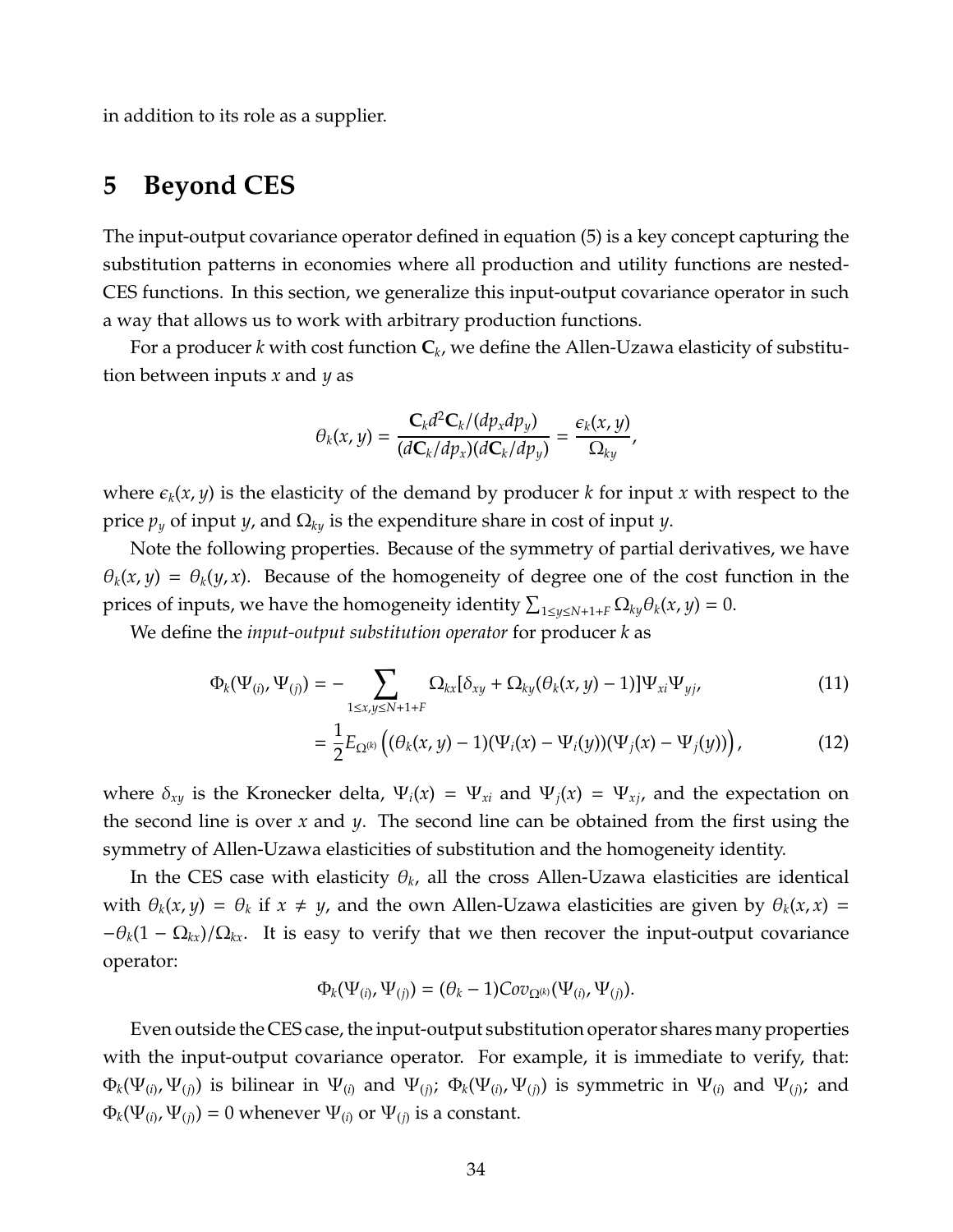Luckily, it turns out that all of the results stated so far can be generalized to non-CES economies simply by replacing terms of the form  $(\theta_k - 1)Cov_{\Omega^{(k)}}(\Psi_{(i)}, \Psi_{(j)})$  by  $\Phi_k(\Psi_{(i)}, \Psi_{(j)})$ . For example, equation [\(8\)](#page-26-1) in Proposition [9](#page-30-0) becomes

$$
\frac{\text{d}^2\log Y}{\text{d}\log A_j\,\text{d}\log A_i}=\sum_{k=0}^N \Phi_k(\Psi_{(i)},\Psi_{(j)})-\sum_{f=N+1}^{N+F}\frac{\text{d}\log\Lambda_f}{\text{d}\log A_j}\sum_{k=0}^N \Phi_k(\Psi_{(i)},\Psi_{(f)}).
$$

By replacing the input-output covariance operator with the input-output substitution operator, we fully characterize the Hessian of the output function of the general economy described in Section [2,](#page-6-0) with arbitrary, and potentially, non-homothetic production functions, an arbitrary number of factors, and arbitrary patterns of input-output linkages.

Intuitively,  $\Phi_k(\Psi_{(i)},\Psi_{(j)})$  captures the way in which  $k$  redirects demand expenditure towards *i* in response to proportional unit decline in the price of *j*. To see this, we make use of the following observation: the elasticity of the expenditure share of producer *k* on input *x* with respect to the price of input *y* is given by  $\delta_{xy} + \Omega_{ky}(\theta_k(x, y) - 1)$ . Equation [\(11\)](#page-34-1) requires considering, for each pair of inputs *x* and *y*, how much the proportional reduction Ψ*yj* in the price of *y* induced by a unit proportional reduction in the price of *j* causes producer *k* to increase its expenditure share on *x* (as measured by  $-\Omega_{kx}[\delta_{xy} + \Omega_{ky}(\theta_k(x, y) - 1)]\Psi_{y_i}$ ) and how much *x* is exposed to *i* (as measured by  $\Psi_{xi}$ ).

Equation [\(12\)](#page-34-2) says that this amounts to considering, for each pair of inputs *x* and *y*, whether or not increased exposure to *j* as measured by Ψ*j*(*x*)−Ψ*j*(*y*), corresponds to increased exposure to *i* as measured by  $\Psi_i(x) - \Psi_i(y)$ , and whether *x* and *y* are complements or substitutes as measured by  $(\theta_k(x, y) - 1)$ . If *x* and *y* are substitutes, and  $\Psi_i(x) - \Psi_i(y)$  and  $\Psi_i(x) - \Psi_i(y)$  are both positive, then substitution across x and y by k, in response to a shock to a decrease in the price of *j*, increases demand for *i*.

# <span id="page-35-0"></span>**6 Quantitative Illustration**

In this section, we develop some illustrative quantitative applications of our results to gauge the practical importance of the nonlinearities that we have identified. We perform three exercises focusing on macroeconomic phenomena at different frequencies. First, we calibrate a multi-sector business-cycle model with sectoral productivity shocks. We match the observed input-output data, and use the best available information to choose the structural (micro) elasticities of substitution, and we match the volatility of sectoral shocks at business-cycle frequencies. We compare the outcome of the nonlinear model to its first-order approximation. In the second exercise, we study the macroeconomic impact of the energy crisis of the 1970s using a non-parametric generalization of [Hulten](#page-50-0) [\(1978\)](#page-50-0) that takes second-order terms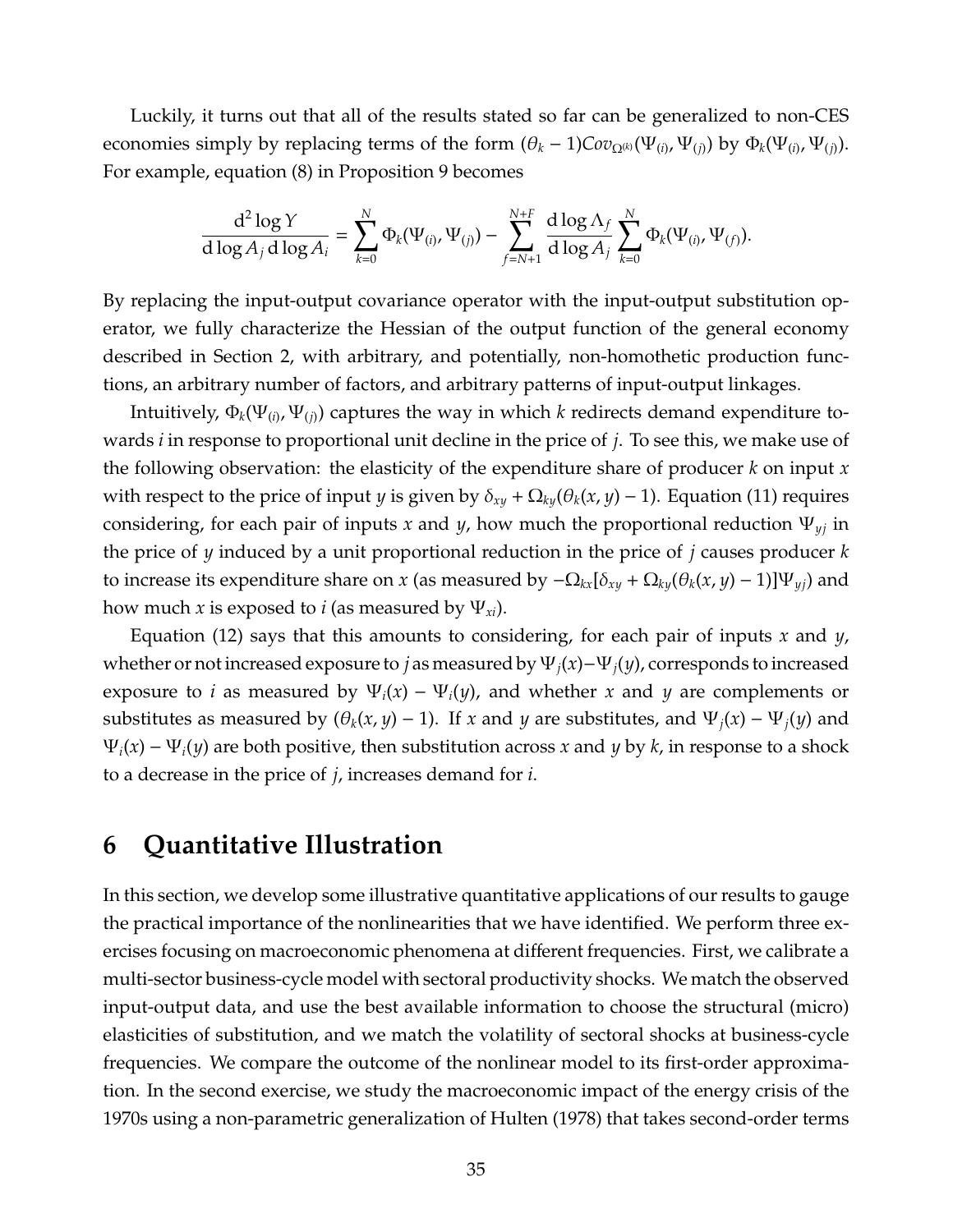into account. In the third and final exercise, we investigate the importance of nonlinearities which underpin Baumol's cost disease for long-run aggregate TFP growth. All our exercises suggest that production is highly nonlinear.

# <span id="page-36-0"></span>**6.1 A Quantitative Multi-Sector Business-Cycle Model with Sectoral Productivity Shocks**

In this section, we use a simple version of the structural model defined in Section [2,](#page-6-0) calibrate it with sectoral shocks at business-cycle frequencies, and solve for the equilibrium using global solution methods. $38$  The final demand function is

$$
\frac{Y}{\overline{Y}} = \left(\sum_{i=1}^{N} \omega_{0i} \left(\frac{c_i}{\overline{c}_i}\right)^{\frac{\sigma-1}{\sigma}}\right)^{\frac{\sigma}{\sigma-1}}
$$

.

The production function of industry *i* is

$$
\frac{y_i}{\overline{y}_i}=A_i\left(\omega_{il}\left(\frac{l_i}{\overline{l}_i}\right)^{\frac{\theta-1}{\theta}}+(1-\omega_{il})\left(\frac{\hat{X}_i}{\overline{X}_i}\right)^{\frac{\theta-1}{\theta}}\right)^{\frac{\theta}{\theta-1}},
$$

consisting of labor inputs  $l_i$  and intermediate inputs  $\hat{X}_i$ .

We consider two polar opposite possibilities for the labor market: the case where each labor type is specific to each industry, and cannot be reallocated, and the case where there is a common factor which can be reallocated across all industries. In light of increasing evidence (see for example [Acemoglu et al., 2016;](#page-48-0) [Autor et al., 2016;](#page-48-1) [Notowidigdo, 2011\)](#page-50-0) that labor is not easily reallocated across industries or regions after shocks in the short run, we view the no-reallocation case as more realistic for modeling the short-run impact of shocks, and the full-reallocation case as better suited to study the medium to long-run impact shocks.<sup>[39](#page--1-0)</sup>

 $38$ For comparison, Table [3](#page-63-0) in Appendix [D](#page-61-0) shows the macro-moments for the model using the second-order approximation. The second-order approximation does a very good job at capturing the mean and standard deviation of aggregate output at both annual and quadrennial frequencies. It also performs well for skewness and kurtosis at an annual frequency, but less so at a quadrennial frequency. Basically, the quality of the approximation is worse for larger shocks and higher moments of output. Of course, whenever it is feasible to solve the model non-linearly, the fully nonlinear solution is preferable. However, even in these cases, our analytical pen-and-paper approach also sheds light on the mechanisms driving nonlinearities that would be lost were we to simply solve a series of nonlinear equations on a computer. Furthermore, our sufficient statistics approach allows us to construct the second-order approximation without needing to fully specify the nonlinear model.

<sup>&</sup>lt;sup>39</sup>In our baseline calibrations, we assume that intermediate inputs can be freely reallocated across producers even in the short run. This is sensible since intermediate goods are probably easier to reallocate than labor. We refer the reader to Appendix [C](#page-61-1) for a version of these calibrations in the presence of costs of adjusting intermediate inputs. These adjustment costs hamper the reallocation of intermediate inputs across producers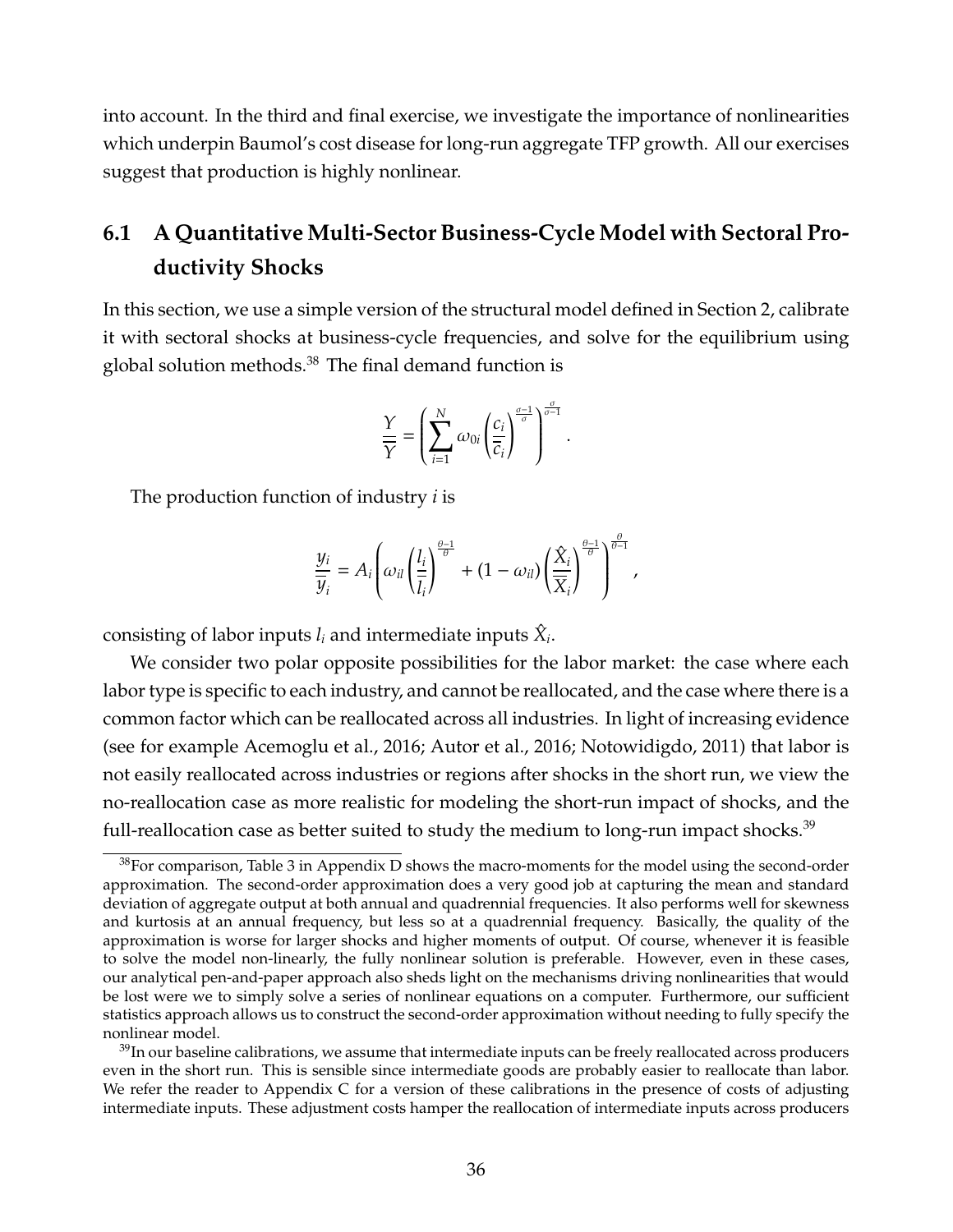The composite intermediate input *X<sup>i</sup>* is given by

$$
\frac{X_i}{\overline{X}_i} = \left(\sum_{j=1}^N \omega_{ij} \left(\frac{x_{ij}}{\overline{x}_{ij}}\right)^{\frac{\varepsilon-1}{\varepsilon}}\right)^{\frac{\varepsilon}{\varepsilon-1}},
$$

where *xij* are intermediate inputs from industry *j* used by industry *i*.

#### **Data and Calibration**

We work with the 88 sector US KLEMS annual input-output data from Dale Jorgenson and his collaborators, dropping the government sectors. The dataset contains sectoral output and inputs from 1960 to 2005. We use the sector-level TFP series computed by [Carvalho and](#page-49-0) [Gabaix](#page-49-0) [\(2013\)](#page-49-0) using the methodology of [Jorgenson et al.](#page-50-1) [\(1987\)](#page-50-1).

We calibrate the expenditure share parameters to match the input-output table, using 1982 (the middle of the sample) as the base year. We specify sectoral TFP shocks to be lognormally distributed so that  $\log A_i \sim \mathcal{N}(-\Sigma_{ii}/2, \Sigma_{ii})$ , where  $\Sigma_{ii}$  is the sample variance of log TFP growth for industry *i*. We work with uncorrelated sectoral shocks since the average correlation between sectoral growth rates is small (less than 5%). Our results are not significantly affected if we matched the whole covariance matrix of sectoral TFP instead.

We consider shocks at annual and quadrennial horizons, the latter corresponding to the average period of a business cycle. The average standard deviation at a quadrennial frequency is about twice its value at an annual frequency. In fact, it is the only difference between the annual and quadrennial calibrations. Nonlinearities, which matter more for bigger shocks, are more important at a quadriennal frequency than at an annual frequency.

Our specification assumes only three distinct structural microeconomic elasticities of substitution. This is because estimates of more disaggregated elasticities are not available. For our benchmark calibration, we set  $(\sigma, \theta, \varepsilon) = (0.9, 0.5, 0.001)$ . We set the elasticity of substitution in consumption  $\sigma = 0.9$ , following [Atalay](#page-48-2) [\(2017\)](#page-48-2), [Herrendorf et al.](#page-50-2) [\(2013\)](#page-50-2), and [Oberfield and Raval](#page-50-3) [\(2014\)](#page-50-3), all of whom use an elasticity of substitution in consumption (across industries) of slightly less than one. For the elasticity of substitution across valueadded and intermediate inputs, we set  $\theta = 0.5$ . This accords with the estimates of [Atalay](#page-48-2) [\(2017\)](#page-48-2), who estimates this parameter to be between 0.4 and 0.8, as well as [Boehm et al.](#page-49-1) [\(2017\)](#page-49-1), who estimate this elasticity to be close to zero. Finally, we set the elasticity of substitution across intermediate inputs to be  $\varepsilon = 0.001$ , which matches the estimates of [Atalay](#page-48-2) [\(2017\)](#page-48-2).

Owing to uncertainty surrounding the estimates for  $(\sigma, \theta, \varepsilon)$ , we include many robustness checks in Tables [4](#page-64-0)[-7](#page-67-0) in Appendix [D.](#page-61-0) In the main text in Tables [1](#page-39-0) and [2,](#page-62-0) we focus

and magnify the nonlinearities of the model.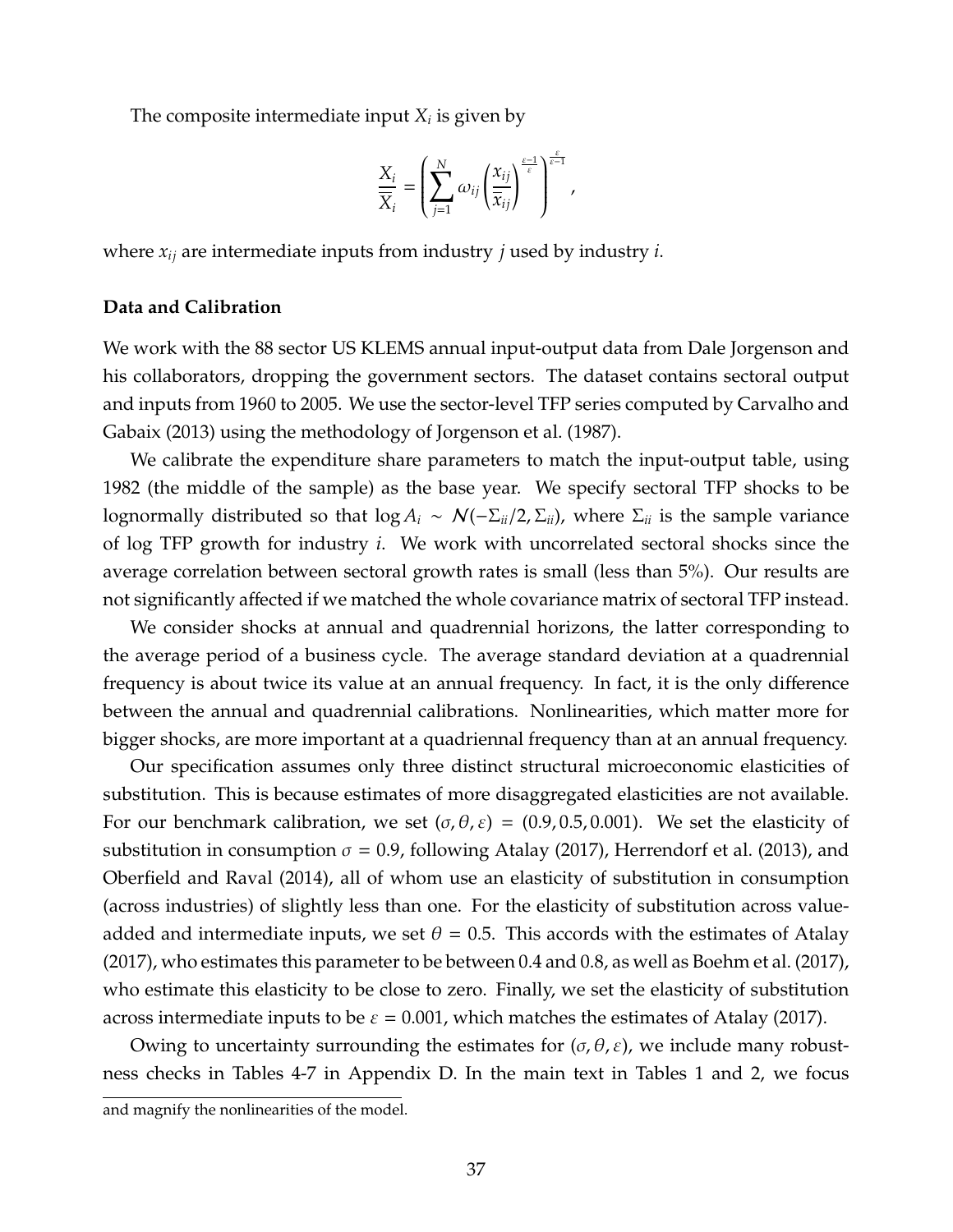on four sets of elasticities ( $\sigma$ ,  $\theta$ ,  $\varepsilon$ ): our benchmark calibration (0.9, 0.5, 0.001); a calibration with lower but still plausible elasticities  $(0.7, 0.3, 0.001)$ ; a calibration with higher elasticities (0.9, 0.6, 0.2); and a (close to) Cobb-Douglas calibration (0.99, 0.99, 0.99). In Appendix [D,](#page-61-0) we report robustness checks for different values of these elasticities on a grid with  $\sigma \in \{0.8, 0.9, 0.99\}, \theta \in \{0.4, 0.5, 0.6, 0.99\}, \text{ and } \varepsilon \in \{0.001, 0.2, 0.99\}.$  Our results in Table [1](#page-39-0) are not sensitive to the exact value of  $(σ, θ, ε)$  provided that the elasticities are collectively low enough that the calibration matches the observed volatility of the Domar weights.

Since the volatility of Domar weights are a measure of the size of the second-order terms in the model, we use the volatility of Domar weights as a sanity check for our calibration. Specifically, we target  $\sigma_{\lambda} = \sum_i \lambda_i \sigma_{\lambda_i}$ , where  $\lambda_i$  is the time-series average of the *i*th Domar weight and σ<sup>λ</sup>*<sup>i</sup>* is the time-series standard deviation of industry *i*'s log-differenced Domar weight. In our data, at annual frequency,  $\sigma_{\lambda} \approx 0.13$  and for quadrennial frequency  $\sigma_{\lambda} \approx 0.27$ . With no labor-reallocation, our baseline calibrations match these numbers relatively well; the lower-elasticity calibrations overshoot; the higher-elasticity calibrations undershoot; and the Cobb-Douglas calibrations deliver zero volatility of the Domar weights. Allowing for labor re-allocation reduces the volatility of the Domar weights. $40$ 

#### **Results**

Table [1](#page-39-0) displays the mean, standard deviation, skewness, and excess kurtosis of log aggregate output for various specifications. For comparison, the table also shows these moments for aggregate TFP growth in the data. $^{41}$  $^{41}$  $^{41}$  In addition, we also report the volatility of the Domar weights, both in the model and in the data. Since we have too few annual (and even fewer quadrennial) observations of aggregate TFP, we do not report the skewness and excess kurtosis: the implied confidence intervals for these estimates would be so large as to make the point estimates uninformative. In Appendix [D,](#page-61-0) we report results for numerous other permutations of the elasticities of substitution for robustness.

Overall, given our elasticities of substitution, the model with full reallocation is unable to replicate the volatility of the Domar weights at either annual or quadrennial frequency, suggesting that this model is not nonlinear enough to match the movements in the Domar weights as arising from sectoral productivity shocks. On the other hand, the model without

 $40$ To match the data, we assume that changes in sectoral TFPs are the sole driver of fluctuations in the Domar weight. Other types of shocks, besides industry-level TFP shocks, could also drive volatility to the Domar weights (for example shocks to the composition of demand). While such shocks, whatever they are, would also indicate the presence nonlinearities, they would imply different elasticities of substitution for the calibration of the micro-elasticities of substitution. We abstract from this issue in calibrating the parameters of the model in Section [6.1.](#page-36-0)

<sup>&</sup>lt;sup>41</sup>Since our model has inelastic factor supply, its output is more comparable to aggregate TFP than to real GDP. As shown by [Gabaix](#page-49-2) [\(2011\)](#page-49-2) and [Carvalho and Gabaix](#page-49-0) [\(2013\)](#page-49-0), elastic capital and labor supply would further amplify TFP shocks.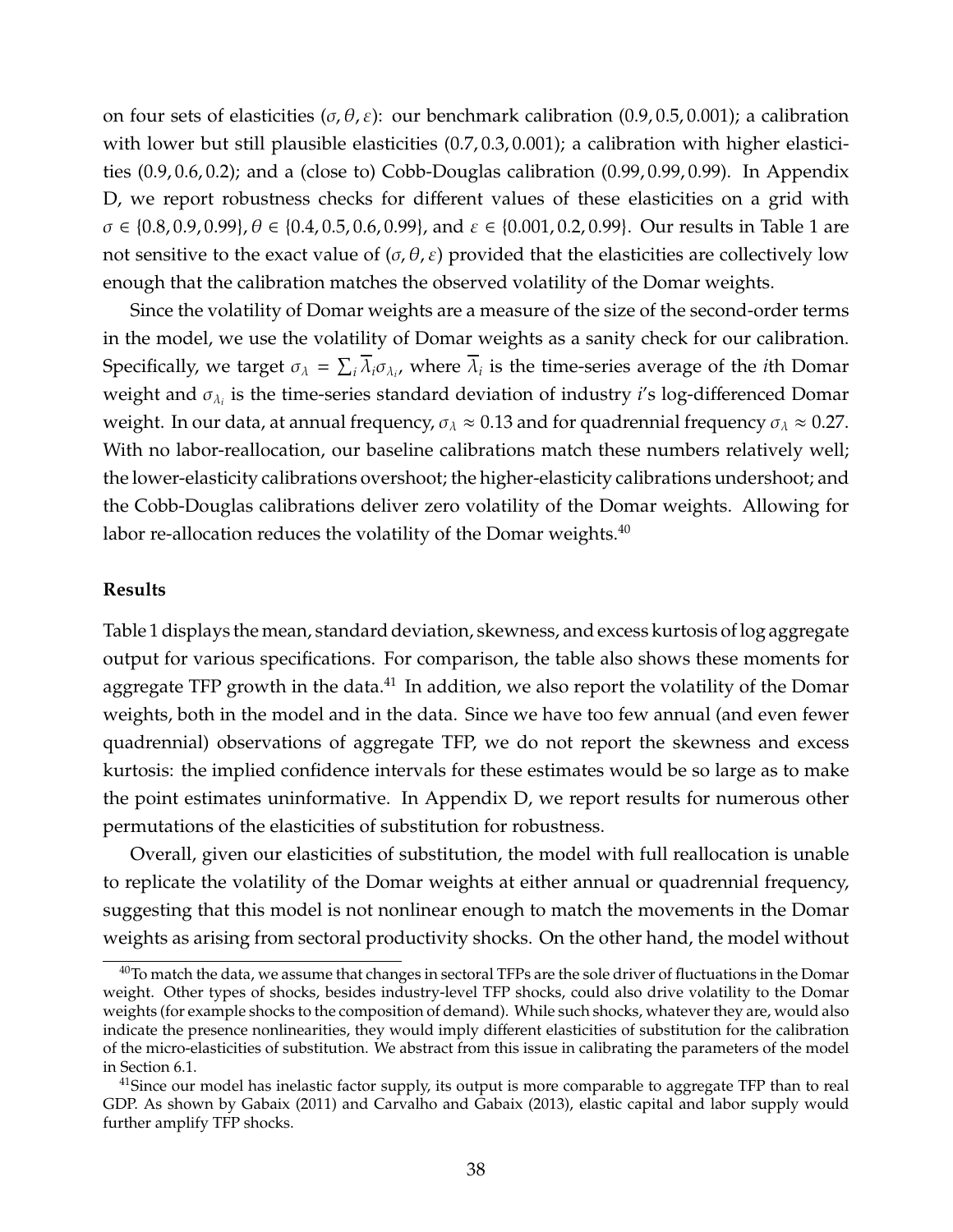<span id="page-39-0"></span>

| $(\sigma, \theta, \epsilon)$           | Mean      | Std   | <b>Skew</b> | Ex-Kurtosis | $\sigma_{\lambda}$ |
|----------------------------------------|-----------|-------|-------------|-------------|--------------------|
|                                        |           |       |             |             |                    |
| <b>Full Reallocation - Annual</b>      |           |       |             |             |                    |
| (0.7, 0.3, 0.001)                      | $-0.0023$ | 0.011 | $-0.10$     | 0.1         | 0.090              |
| (0.9, 0.5, 0.001)                      | $-0.0022$ | 0.011 | $-0.08$     | 0.0         | 0.069              |
| (0.9, 0.6, 0.2)                        | $-0.0020$ | 0.011 | $-0.05$     | 0.0         | 0.056              |
| (0.99, 0.99, 0.99)                     | $-0.0013$ | 0.011 | 0.01        | 0.0         | 0.001              |
|                                        |           |       |             |             |                    |
| No Reallocation - Annual               |           |       |             |             |                    |
| (0.7, 0.3, 0.001)                      | $-0.0045$ | 0.012 | $-0.31$     | 0.4         | 0.171              |
| (0.9, 0.5, 0.001)                      | $-0.0034$ | 0.012 | $-0.18$     | 0.1         | 0.115              |
| (0.9, 0.6, 0.2)                        | $-0.0024$ | 0.011 | $-0.11$     | 0.1         | 0.068              |
| (0.99, 0.99, 0.99)                     | $-0.0011$ | 0.011 | 0.00        | 0.0         | 0.001              |
|                                        |           |       |             |             |                    |
| <b>Full Reallocation - Quadrennial</b> |           |       |             |             |                    |
| (0.7, 0.3, 0.001)                      | $-0.0118$ | 0.026 | $-0.4$      | 0.4         | 0.307              |
| (0.9, 0.5, 0.001)                      | $-0.0113$ | 0.026 | $-0.28$     | 0.4         | 0.176              |
| (0.9, 0.6, 0.2)                        | $-0.0100$ | 0.026 | $-0.23$     | 0.2         | 0.133              |
| (0.99, 0.99, 0.99)                     | $-0.0058$ | 0.025 | 0.01        | 0.0         | 0.003              |
|                                        |           |       |             |             |                    |
|                                        |           |       |             |             |                    |
| No Reallocation - Quadrennial          |           |       |             |             |                    |
| (0.7, 0.3, 0.001)                      | $-0.0270$ | 0.037 | $-2.18$     | 12.7        | 0.404              |
| (0.9, 0.5, 0.001)                      | $-0.0187$ | 0.030 | $-1.11$     | 3.6         | 0.267              |
| (0.9, 0.6, 0.2)                        | $-0.0129$ | 0.027 | $-0.44$     | 0.7         | 0.154              |
| (0.99, 0.99, 0.99)                     | $-0.0057$ | 0.025 | 0.00        | 0.0         | 0.002              |
|                                        |           |       |             |             |                    |
|                                        |           |       |             |             |                    |
| <b>Annual Data</b>                     |           | 0.015 |             |             | 0.13               |
| Quadrennial Data                       |           | 0.030 |             |             | 0.27               |

Table 1: Simulated and estimated moments. For the data, we use the demeaned growth rate of aggregate TFP. For the model, we use the sample moments of log output. The simulated moments are calculated from 50,000 draws. Skewness and kurtosis of the data are impossible to estimate with enough precision and so we do not report them.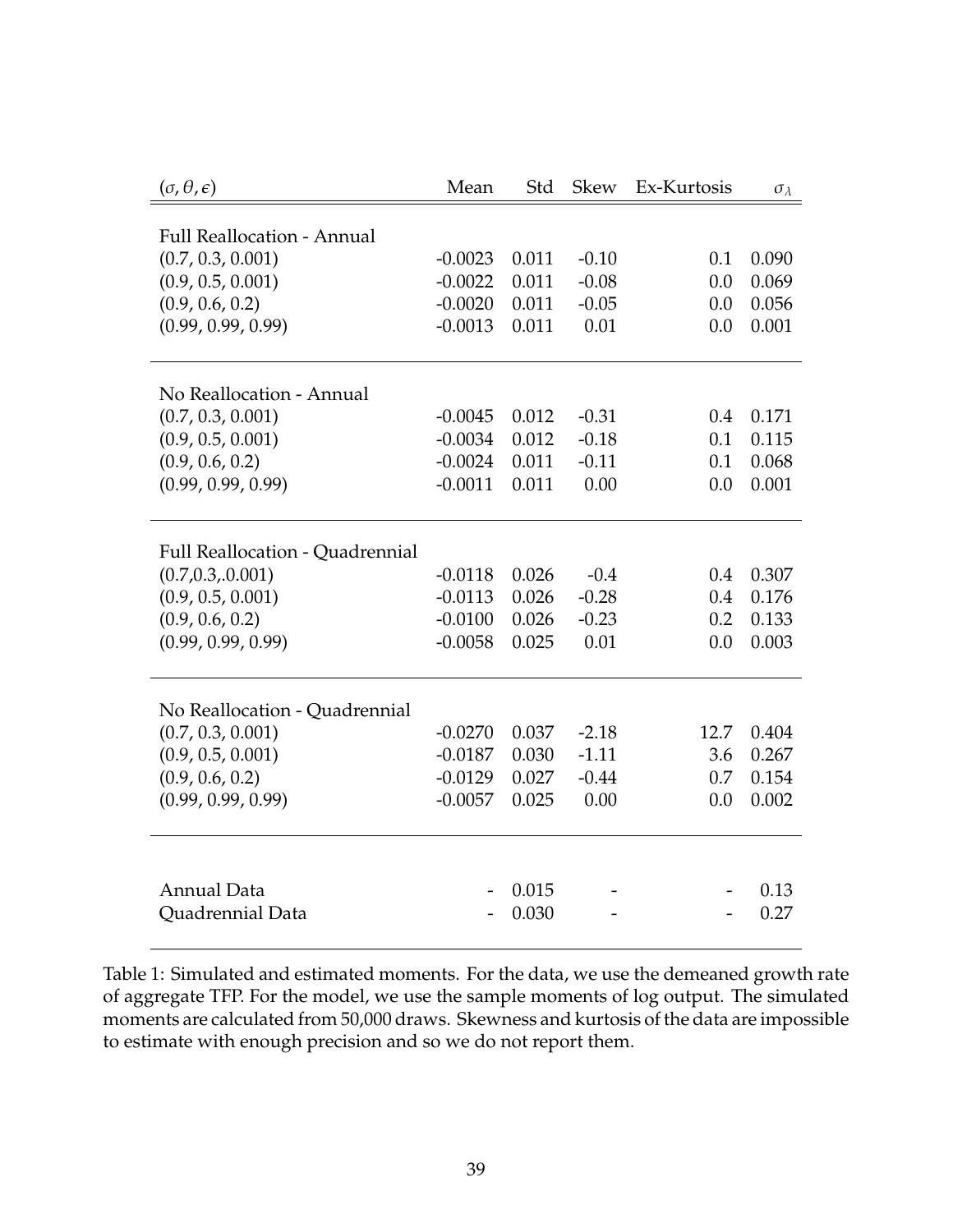reallocation is able to match the volatility of the Domar weights, which is consistent with the intuition of Section [3.](#page-15-0)

Let us consider each moment in turn, starting with the mean. For our benchmark calibration ( $\sigma$ ,  $\theta$ ,  $\varepsilon$ ) = (0.9, 0.5, 0.001), the model without reallocation matches the volatility of Domar weights at both annual and quadrennial frequency. The reductions in the mean are around 0.3% at annual and just under 2% at quadrennial frequency. Since our lognormal shocks are calibrated to have a mean of 1 in levels, as we increase the variance, the mean of the log declines. We can net out this mechanical effect by subtracting the average loss in performance from the ones in the loglinear Cobb-Douglas model. At an annual frequency, this results in a loss from nonlinearities of  $0.34\% - 0.11\% = 0.23\%$ , and at a quadrennial frequency, the loss from nonlinearities is  $1.87\% - 0.57\% = 1.30\%$ . These numbers, which identify the welfare costs of sectoral shocks arising from concavity in production, can be compared with the welfare costs of fluctuations a la [Lucas](#page-50-4) [\(1987\)](#page-50-4) arising from concavity in ` utility, which are around 0.01% and 0.05% respectively in these calibrations. The reduction in the mean increases as we pump up the degree of nonlinearity, and so do the corresponding losses from nonlinearities.

A qualitatively similar pattern holds for the model with full reallocation. In that case, the reductions in the mean are smaller:  $0.2\% - 0.1\% = 0.1\%$  at an annual frequency and 1.1% −0.57% = 0.46% at a quadrennial frequency. Unsurprisingly, the approximately Cobb-Douglas model behaves similarly regardless of the mobility of labor — this follows from the fact that Hulten's theorem holds globally for a Cobb-Douglas model where no labor reallocation takes place in equilibrium whether or not it is allowed.

At an annual frequency, both models undershoot a bit on the overall volatility of aggregate TFP. One reason why the model undershoots on standard deviation, particularly at annual frequency, is that we restrict the industry-level productivity shocks to be independent, whereas in the data, particularly at higher frequencies, they feature some correlation. At a quadrennial frequency, the model better matches the volatility of aggregate TFP. The degree of nonlinearity makes little difference for the volatility of aggregate TFP at an annual frequency.[42](#page--1-0) Nonlinearities matter more for the volatility of aggregate TFP at a quadrennial frequency because the shocks are larger.

Finally, the models with and without reallocation both generate negative skewness and some positive excessive kurtosis (in fact, a very high amount for the quadrennial specifications without reallocation). The skewness and excess kurtosis fatten the left tail of the

<sup>&</sup>lt;sup>42</sup>Whereas for the mean, skewness, and kurtosis, the second-order terms are the dominant power in the Taylor expansion (since the linear terms have no effect), for the variance, the dominant power is the linear term. For example, letting  $\sigma$  be the standard deviation of the shocks, the approximation of the variance in Appendix [E](#page-68-0) shows that the contribution of the linear terms scales in  $\sigma^2$ , whereas that of the nonlinear terms scales in  $\sigma^4$ .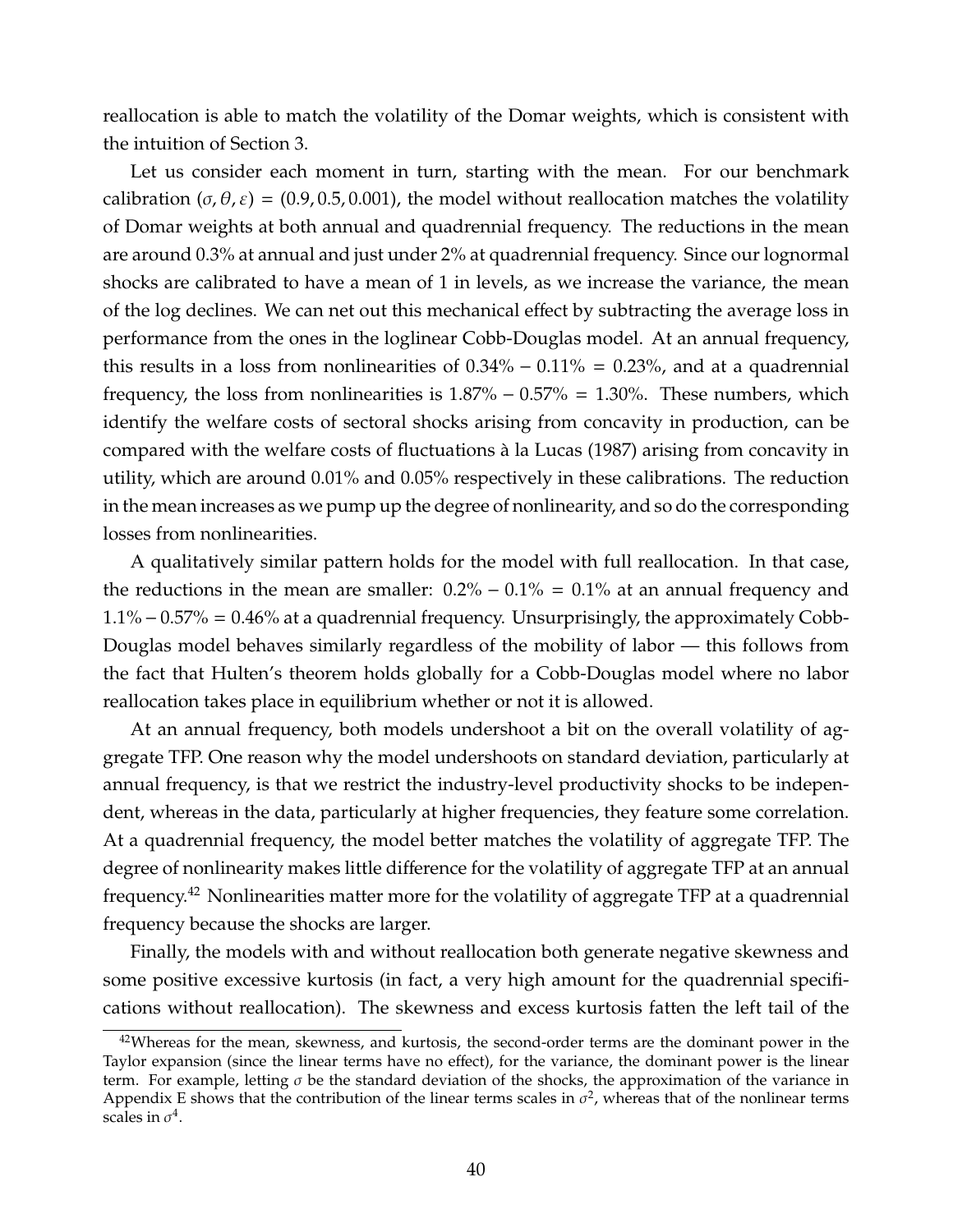distribution, providing an endogenous explanation for "rare disasters". Unlike [Acemoglu](#page-48-3) [et al.](#page-48-3) [\(2017\)](#page-48-3) or [Barro](#page-49-3) [\(2006\)](#page-49-3), to achieve rare disasters, we do not need to assume fat-tailed exogenous shocks nor rule out "rare bonanzas" a priori. Instead these features are endogenously generated by the nonlinearities in the model. This can be seen in Figure [5,](#page-41-0) where we plot the histograms for the benchmark calibrations with no reallocation (which match the volatility of Domar weights) and for a loglinear approximation subject to the same shocks. As expected, nonlinearities are more important at a quadrennial frequency than at an annual frequency because the shocks are larger (more volatile).

<span id="page-41-0"></span>

Figure 5: The left panel shows the distribution of aggregate output for the benchmark model and loglinear model at an annual frequency. The right panel shows these for shocks at a quadrennial frequency. The difference between the two frequencies is that shocks are larger (their volatility is higher) at a quadrennial than at an annual frequency. The benchmark model has  $(\sigma, \theta, \varepsilon) = (0.9, 0.5, 0.001)$  and no labor reallocation. Note that the scales are different in these two figures.

We also consider the response of aggregate output to shocks to specific industries, using our benchmark calibration. It turns out that for a large negative shock, the "oil and gas" industry produces the largest negative response in aggregate output, despite the fact it is not the largest industry in the economy. Figure [6](#page-42-0) plots the response of aggregate output for shocks to the oil and gas industry as well as for the "retail trade (excluding automobiles)" industry. The retail trade industry has a similar sales share, and therefore, to a first-order, both industries are equally important. As expected, the nonlinear model amplifies negative shocks and mitigates positive shocks. However, whereas output is roughly loglinear for shocks to retail trade, output is highly nonlinear with respect to shocks to oil and gas.

The intuition for this asymmetry comes from the examples in Figures [3](#page-28-0) and [4.](#page-33-0) "Oil and ga's" is an approximately universal input, so that the downstream elasticity of substitution (in consumption)  $\sigma$  is less relevant and the upstream elasticity of substitution (in production)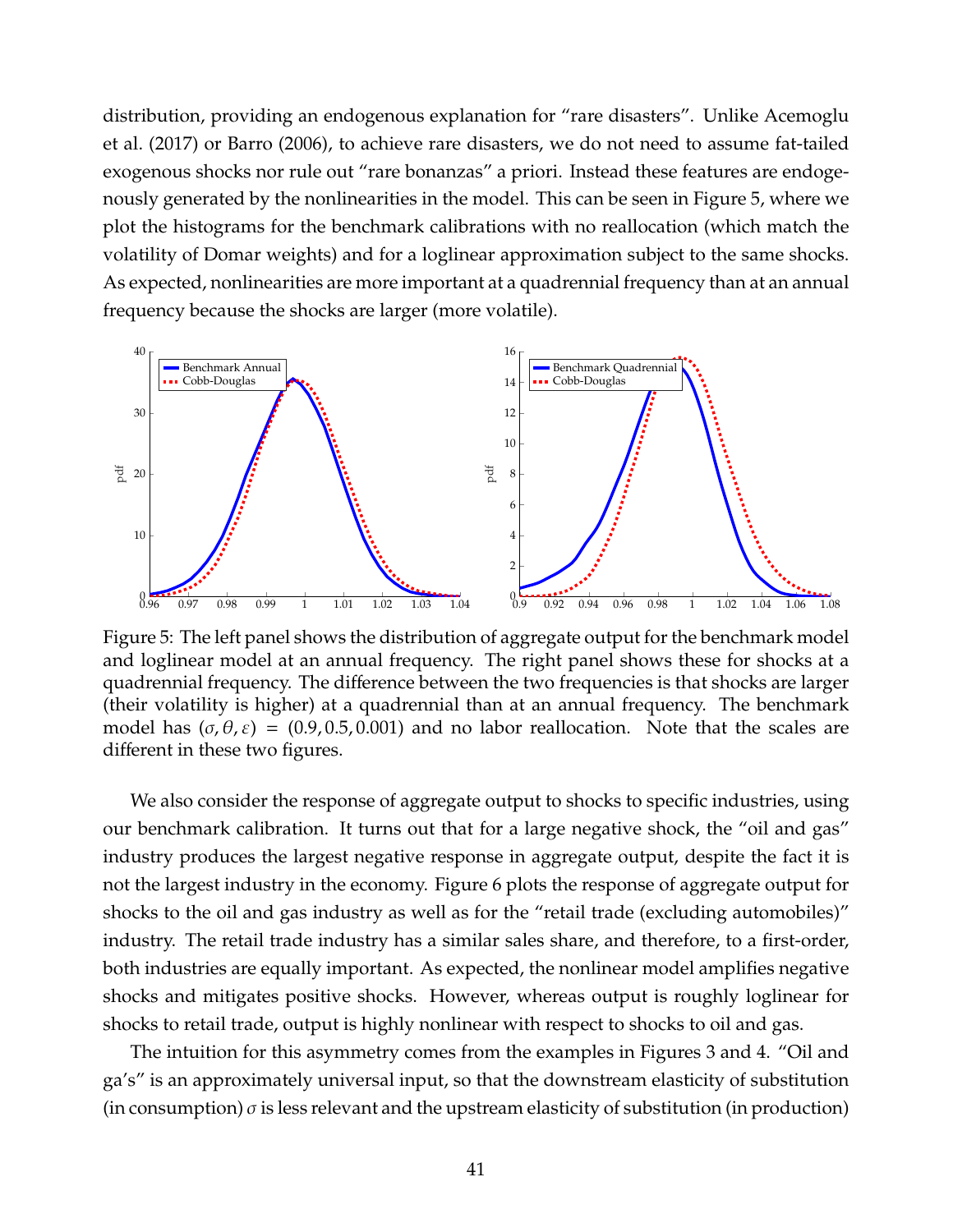θ is more relevant. Since  $θ \ll σ$  in our calibration, this means that output is more nonlinear in shocks to "oil and gas" than in shocks to "retail trade". Furthermore, "oil and gas" have a relatively low share of intermediate input usage. As a result, in response to a negative shock, resources cannot be reallocated to boost the production of oil and gas. This means that we are closer to the economy depicted in Figure [4](#page-33-0) than the one in Figure [3,](#page-28-0) with a correspondingly lower GE elasticity of substitution between oil and gas and everything else due to the lack of reallocation.

<span id="page-42-0"></span>The strong asymmetry between the effects of positive and negative shocks is consistent with the empirical findings of [Hamilton](#page-49-4) [\(2003\)](#page-49-4) that oil price increases are much more important than oil price decreases.<sup>[43](#page--1-0)</sup>



Figure 6: The effect of TFP shocks to the oil and gas industry and the retail trade industry. Both industries have roughly the same sales share, and so they are equally important up to a first-order approximation (dotted line). The nonlinear model is more fragile to both shocks than the loglinear approximation. The "oil and gas" industry is significantly more important than "retail trade" for large negative shocks. The histogram is the empirical distribution of sectoral annual TFP shocks pooled over the whole sample. The model has  $(\sigma, \theta, \varepsilon) = (0.9, 0.5, 0.001)$  with no labor reallocation and no adjustment costs.

 $43$ Figure [6](#page-42-0) may give the impression that the relative ranking of industries is stable as a function of the size of the shock. The oil industry is always more important than the retail trade industry for negative shocks, and always less important for positive shocks. However, this need not be the case. In Appendix [D](#page-61-0) we plot aggregate output as a function of shocks to the "oil and gas" industry and the construction industry. The construction industry is larger than the oil industry. Therefore, the first-order approximation implies that it should be more important. The nonlinear model also behaves the same way for positive shocks, and small negative shocks. However, for very large negative shocks, the "oil and gas" industry once again becomes more important.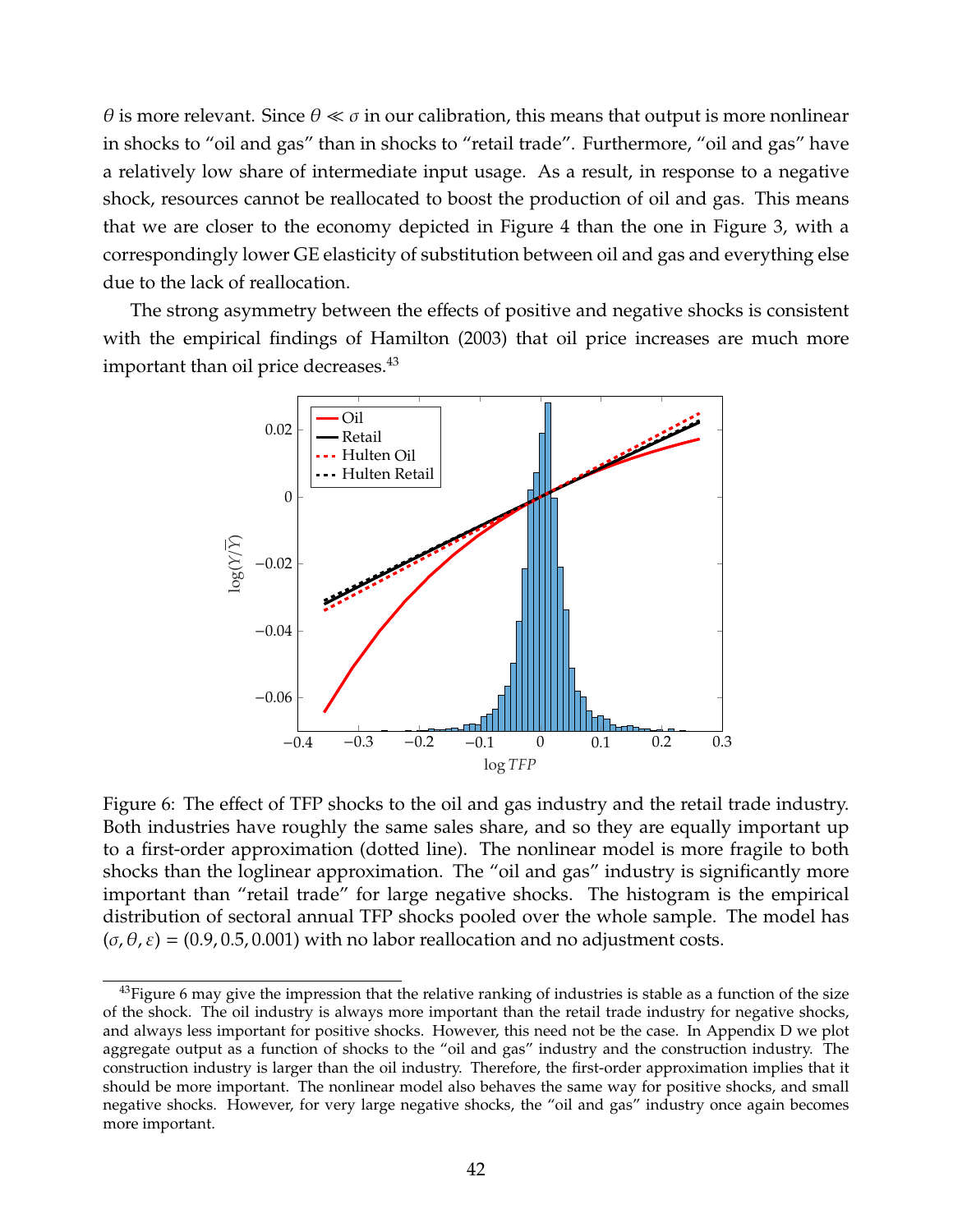### **6.2 The E**ff**ect of Oil Shocks**

In this section, we use the oil shocks of the 1970s to demonstrate the way nonlinearities can amplify the macroeconomic impact of industry-level shocks.<sup>[44](#page--1-0)</sup> To recap the history, starting in 1973, coordinated action by OPEC caused the price of crude oil to increase from \$3.5 per barrel in 1972 to \$11 per barrel in 1974. In 1979, OPEC implemented a second round of quantity restrictions which caused the price of crude to soar to \$31 per barrel. Shortly after this, the Iranian revolution of 1979 and the ensuing Iraqi invasion of Iran caused further disruptions to global crude oil supply. The price peaked at \$37 in 1980. Starting in the early 1980s, with the abdication of the Shah, OPEC's pricing structure collapsed and, in a bid to maintain its market share, Saudi Arabia flooded the market with inexpensive oil. In real terms, the price of crude oil declined back to its pre-crisis levels by 1986.

We adopt a non-parametric approach which allows us to account for the second-order macroeconomic impact of microeconomic shocks using ex-post data. Instead of trying to predict how Domar weights change in response to a shock as would be required for a counterfactual exercise, we can simply observe it. Formally, we rely on the following result.

<span id="page-43-0"></span>**Proposition 10.** *Up to the second order in the vector* ∆*, we have*

$$
\log(Y(A + \Delta)/Y(A)) = \frac{1}{2} [\lambda(A + \Delta) + \lambda(A)]' (\log(A + \Delta) - \log(A)).
$$

The idea of averaging weights across two periods is due to Törnqvist [\(1936\)](#page-50-5). Proposition [10](#page-43-0) relates the macroeconomic impact of microeconomic shocks to the size of the shock and the corresponding Domar weights before and after the shock.<sup>[45](#page--1-0)</sup>

<sup>&</sup>lt;sup>44</sup> Although our structural model suggests that the "oil and gas" extraction industry is important, it abstracts away from trade, by assuming all intermediate inputs are sourced domestically, with net imports showing up only in final demand. Hence, the Domar weight of the "oil and gas" industry measures domestic production, rather than domestic consumption. Since the oil price shocks did not directly affect the productivity of domestic oil production, this means that they are not measured in our sectoral TFP data (which is for domestic production). Furthermore, our industry classification is too coarse to isolate crude oil separately from other petrochemicals. For this reason, we use global (rather than US) data.

<sup>&</sup>lt;sup>45</sup>One can always compute the full nonlinear impact of a shock on output by computing  $\int_A^{A+\Delta} \lambda(\tilde{A}) d\log \tilde{A}$ , and our formula approximates this integral by performing a first-order (log) approximation of the Domar weight  $\lambda(\tilde{A})$  or equivalently a second-order (translog) approximation of aggregate output. In theory, if TFP is a continuous diffusion then one can disaggregate time-periods and compute the impact of shocks over a time period  $[t, t + \delta]$  as  $\int_{t}^{t+\delta} \lambda(A_s) d \log(A_s)$  which can be seen as a repeated application of Hulten's theorem at every point in time over infinitesimal intervals of time. However, when TFP has jumps, then this decomposition no longer applies. In any case, even when it does apply, and when the required high-frequency data regarding TFP shocks and Domar weights is available, it can only be useful ex post to asses the changes in aggregate output over an elapsed period of time due to the TFP shocks d log(*As*) to a given sector given the observed path of Domar weight λ(*As*). It is of no use ex ante to predict how these future shocks will affect aggregate output because one would need to know how the Domar weight will change over time as a result of the shocks, and hence of no use to run counterfactuals. This latter part is precisely what the second-order approximation at the heart of our paper accomplishes.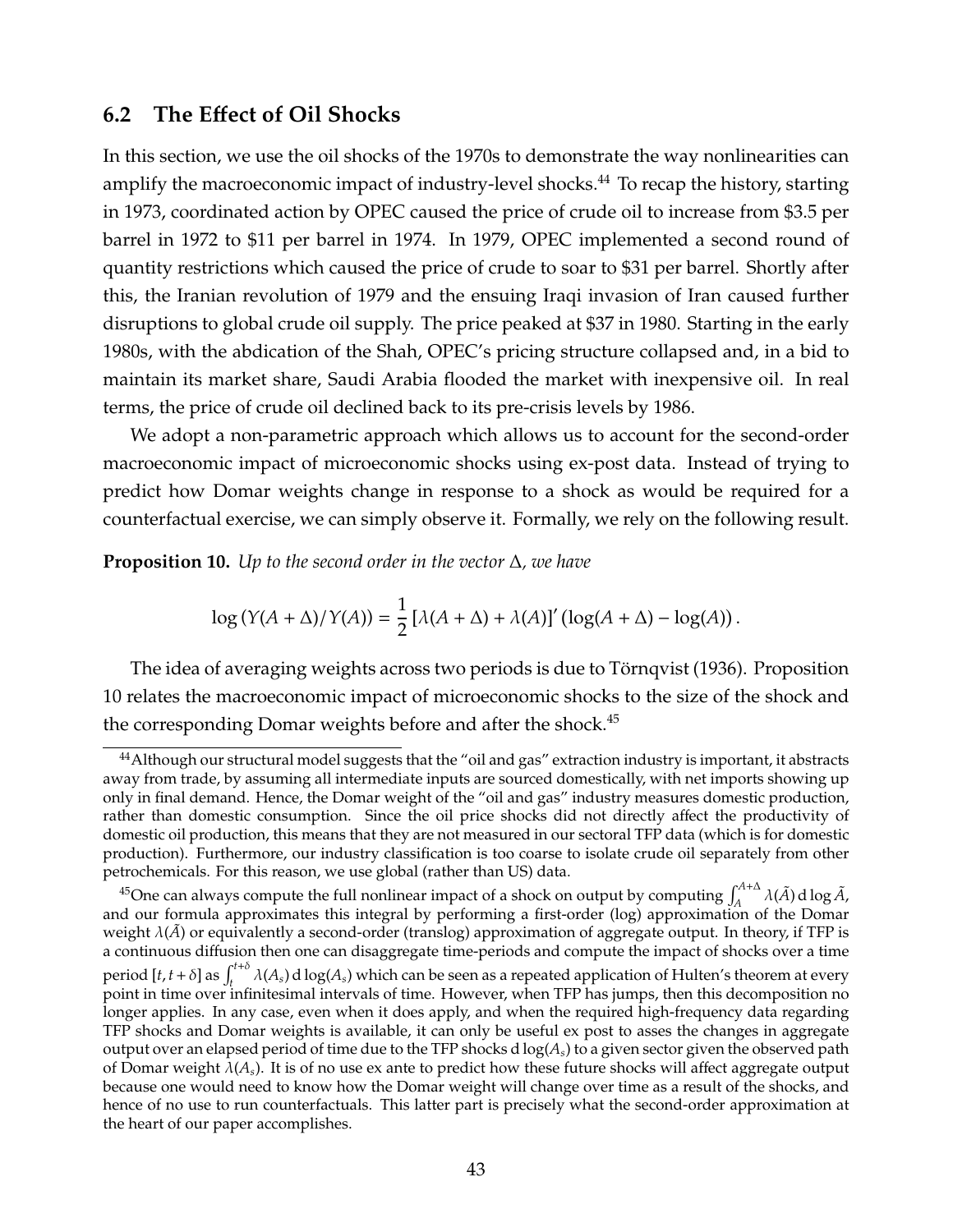We measure the price of oil using the West Texas Intermediate Spot Crude Oil price from the Federal Reserve Database. Global crude oil production, measured in thousand tonne of oil equivalents, is from the OECD. World GDP, in current USD, is from the World Bank national accounts data. The choice of the pre and post Domar weight is not especially controversial. Crude oil, as a fraction of world GDP, increased from 1.8% in 1972 to 7.6% in 1979. Reassuringly, the Domar weight is back down to its pre-crisis level by 1986 (see Figure [7\)](#page-44-0). This means that, taking the second-order terms into account, we need to weight the shock to the oil industry by  $1/2(1.8\% + 7.6\%) = 4.7\%$ . Hence, the second-order terms amplify the shock by a factor of  $4.7/1.8 \approx 2.6$ .

<span id="page-44-0"></span>

Figure 7: Global expenditures on crude oil as a fraction of world GDP.

Calibrating the size of the shock to the oil industry is more tricky, since it is not directly observed. If we assume that oil is an endowment, then we can simply measure the shock via changes in the physical quantity of production. To do this, we demean the log growth rate in global crude oil production, and take the shock to be the cumulative change in demeaned growth rates from 1973 to 1980, which gives us a shock of −13%.[46](#page--1-0)

Putting this altogether, the first-order impact on aggregate output is therefore

$$
1.8\% \times -13\% = -.23\%
$$

<sup>&</sup>lt;sup>46</sup>We use the demeaned growth rate to remove the overall (positive) trend in production. Intuitively, if everything is growing at the same rate, then a negative oil shock is a reduction in the growth of oil relative to trend. Of course, one can easily quibble with this estimate of the size of the shock, but fortunately, the degree of amplification (defined as the ratio of the second-order approximation to the first) is independent of our estimate for the size of the shock. So, for any value of the shock, the second-order approximation almost triples the impact of the shock.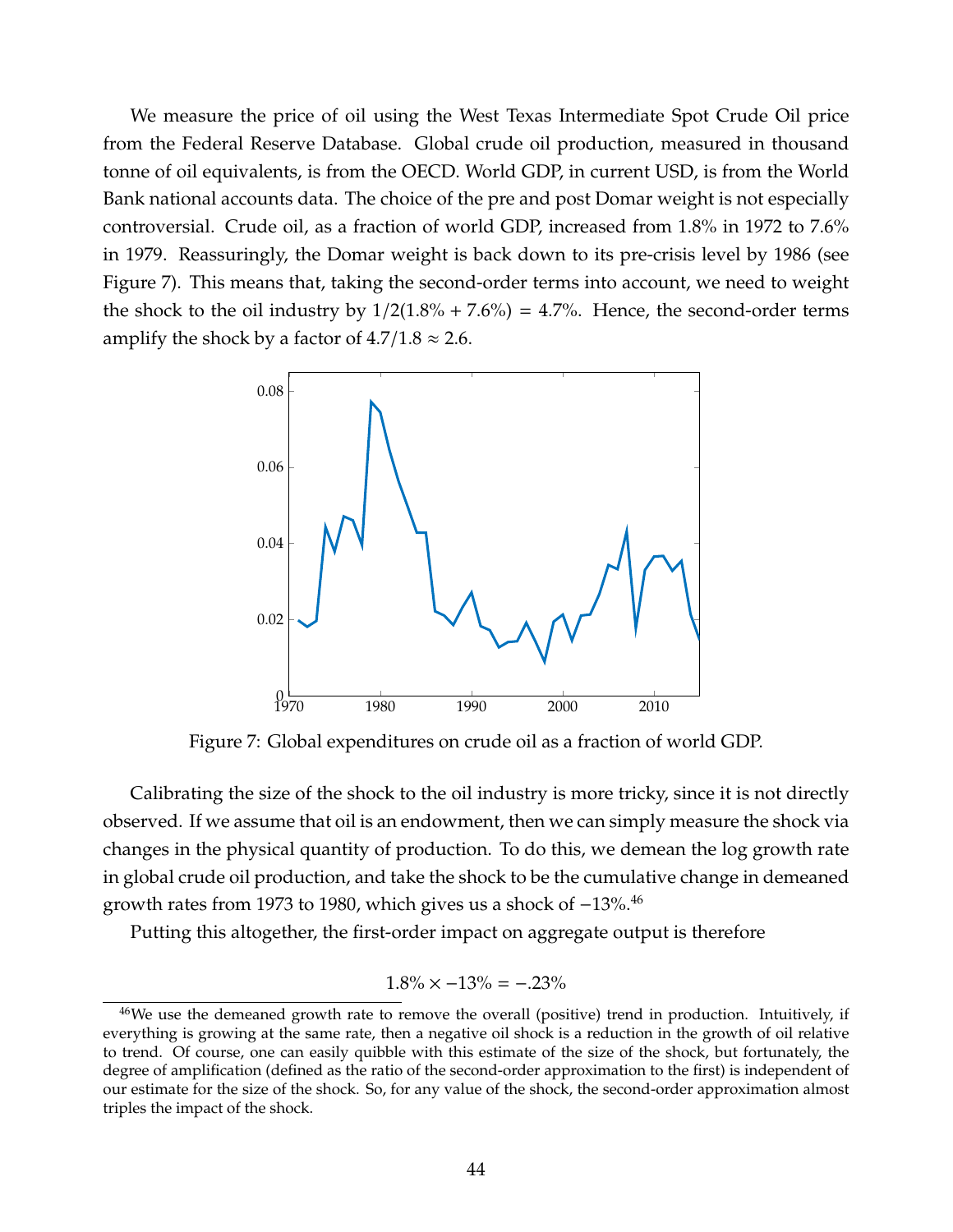On the other hand, the second-order impact on aggregate output is

$$
\frac{1}{2}(1.8\% + 7.6\%) \times -13\% = -.61\%.
$$

Hence, accounting for the second-order terms amplifies the impact of the oil shocks significantly, so that oil shocks can be macroeconomically significant even without any financial or demand side frictions.[47](#page--1-0)

#### **6.3 Baumol's Cost Disease and Long-Run Growth**

Our final empirical exercise looks to quantify the importance of nonlinearities on long-run productivity growth. For this exercise, we use World KLEMS data for the US from 1948-2014.

The "nonlinear" measure of aggregate TFP growth over the sample is built by updating the Domar weights every period:

$$
\Delta \log TFP^{\text{nonlinear}} = \sum_{i=1}^{N} \sum_{t=1948}^{2013} \lambda_{i,t} (\log A_{i,t+1} - \log(A_{i,t})).
$$

This provides an approximation, by discrete left Riemann sums, of the exact aggregate TFP growth, given by the sum of continuous integrals  $\sum_{i=1}^{N}\int_{1948}^{2014}\lambda_{i,t}d\log A_{i,t}.$ 

Now consider the following counterfactual: imagine that the economy is loglinear so that the Domar weights are constant throughout the sample at their 1948 values. Assuming that the path for industry-level TFP is unchanged, aggregate TFP growth over the sample would be given by

$$
\Delta \log TFP^{1st \text{ order}} = \sum_{i=1}^{N} \lambda_{i,1948} (\log A_{i,2014} - \log A_{i,1948}),
$$

By comparing actual aggregate TFP growth and TFP growth in the counterfactual loglinear economy, we quantify the importance of Baumol's cost disease [\(Baumol, 1967\)](#page-49-5): the notion that over time, because of complementarities, the sales shares of low-productivitygrowth industries increase while those of high-productivity-growth industries decrease,

<sup>&</sup>lt;sup>47</sup> As noted by [Hamilton](#page-49-6) [\(2013\)](#page-49-6), first-order approximations of efficient models assign a relatively small impact to oil price shocks. Hence, the literature has tended to focus on various frictions that may account for the strong statistical relationship between oil shocks and aggregate output. Our calculations suggests that nonlinearities in production may help explain the outsized effect of oil shocks even in efficient models. Furthermore, our calculation makes no allowance for amplification of shocks through endogenous labor supply and capital accumulation, which are the standard channels for amplification of shocks in the business cycle literature. Hence, coupled with the standard amplification mechanisms of those models, we would expect the reduction in aggregate output to be even larger.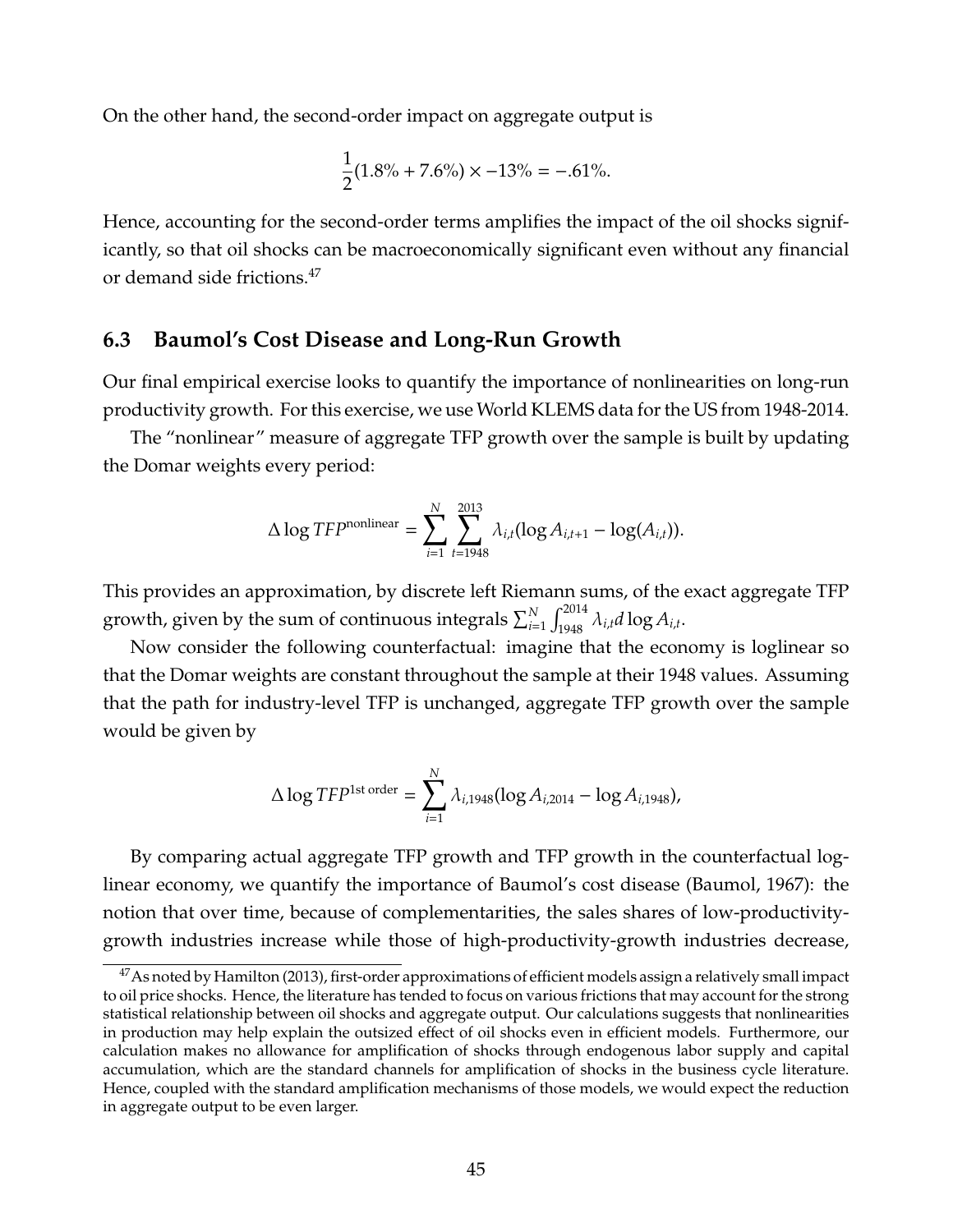thereby slowing down aggregate TFP growth.

By the end of the sample, aggregate TFP growth in the counterfactual loglinear or Cobb-Douglas economy is around 87% whereas actual TFP grew by 68%. Hence the presence of nonlinearities slowed down aggregate TFP growth by around 19 percentage points over the sample period.

<span id="page-46-0"></span>

Figure 8: Cumulative change in *TFP*: nonlinear (actual), first-order approximation, and second-order approximation.

Baumol's cost disease is a manifestation of nonlinearities, since ∆log *TFP*1st order is a firstorder approximation of actual aggregate TFP growth. A second-order approximation, which captures some of the nonlinearities, is given by

$$
\Delta \log TFP^{2nd \space order} = \frac{1}{2} \sum_{i=1}^{N} (\lambda_{i,1948} + \lambda_{i,2014}) (\log A_{i,2014} - \log A_{i,1948}).
$$

In Figure [8,](#page-46-0) we plot aggregate TFP growth using the nonlinear, first-order, and secondorder measures. The gap between the nonlinear measure and the first-order approximation is sizeable, but that between the nonlinear measure and the second-order approximation is much smaller.

These findings are in some sense more general than Baumol's hypothesized mechanism. Traditionally, the mechanism for Baumol's cost disease is through prices: because of complementarities, as the prices of high-productivity-growth industries fall, their shares in aggregate output fall, resources are reallocated away from them, thereby reducing ag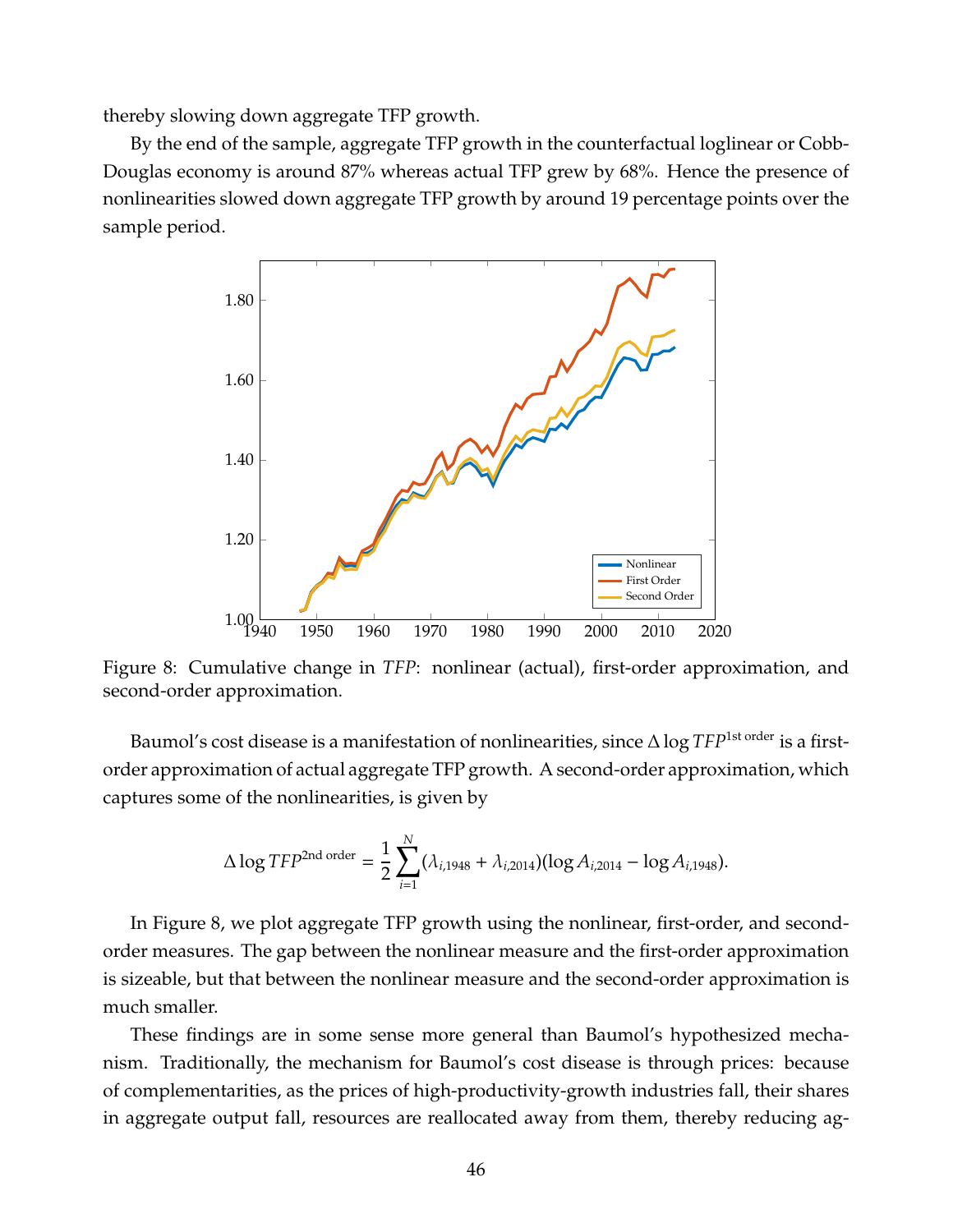gregate TFP growth. Alternative stories for structural transformation emphasize other mechanisms, principally, non-homotheticities whereby as real income increases, consumers increase their expenditures on industries that happen to have lower productivity growth.<sup>[48](#page--1-0)</sup> From the perspective of our framework, non-homotheticities and complementarities are both nonlinearities. Our calculations of the impact of nonlinearities encompass both types of mechanisms.[49](#page--1-0),[50](#page--1-0)

# **7 Conclusion**

The paper points to many unanswered questions. For instance, it shows that the macroeconomic impact of a microeconomic shock depends greatly on how quickly factors can be reallocated across production units. Since our structural model is static, we are forced to proxy for the temporal dimension of reallocation by resorting to successive comparative statics. In ongoing work, we investigate the dynamic adjustment process more rigorously and find that although we can think of the no-reallocation and perfect-reallocation cases as the beginning and end of the adjustment, the speed of adjustment also greatly depends on the microeconomic details. This means that the dynamic response of aggregate output to different shocks is greatly affected by issues like geographic or sectoral mobility of labor, even with perfect and complete markets that allow us to abstract from distributional issues. Our structural application also lacks capital accumulation and endogenous labor supply, and incorporating these into the present analysis is an interesting area for future work.

Furthermore, in this paper, we have focused exclusively on the way shocks affect aggregate output. In [Baqaee and Farhi](#page-48-4) [\(2018a\)](#page-48-4), we focus on how shocks affect factor shares and derive characterizations of the macroeconomic elasticities of substitution between factors and of the macroeconomic bias of technical change. In [Baqaee and Farhi](#page-49-7) [\(2018b\)](#page-49-7), we take up the related question of how shocks affect non-aggregate outcomes, namely how shocks propagate from one producer to another, and how microeconomic variables comove with one another in a production network.

In addition, this paper assumes that aggregate final demand is homothetic. Nonhomoth-

<sup>48</sup>See [Herrendorf et al.](#page-50-2) [\(2013\)](#page-50-2) as an example.

 $^{49}$ Our theoretical characterizations cover all these nonlinearities. In fact, formally, non-homotheticities can always be represented via non-unitary elasticities of substitution between inputs and a fixed factor. To see this, note that any non-homothetic function  $f(x)$  can be extended into a constant-returns function  $\tilde{f}(x, y) = y f(x/y)$ where  $f(x) = \tilde{f}(x, 1)$ . Then, non-homotheticity in f is equivalent to a non-unitary elasticity of substitution between *x* and *y* in  $\tilde{f}(x, y)$ .

 $50$ Another potential source of nonlinearities is shocks to the composition of demand. For example, a Cobb-Douglas model with shocks to the share parameters is a nonlinear model since the cross-partial derivatives of aggregate output with respect to industry TFP and share shocks are non-zero. Our results also cover such economies.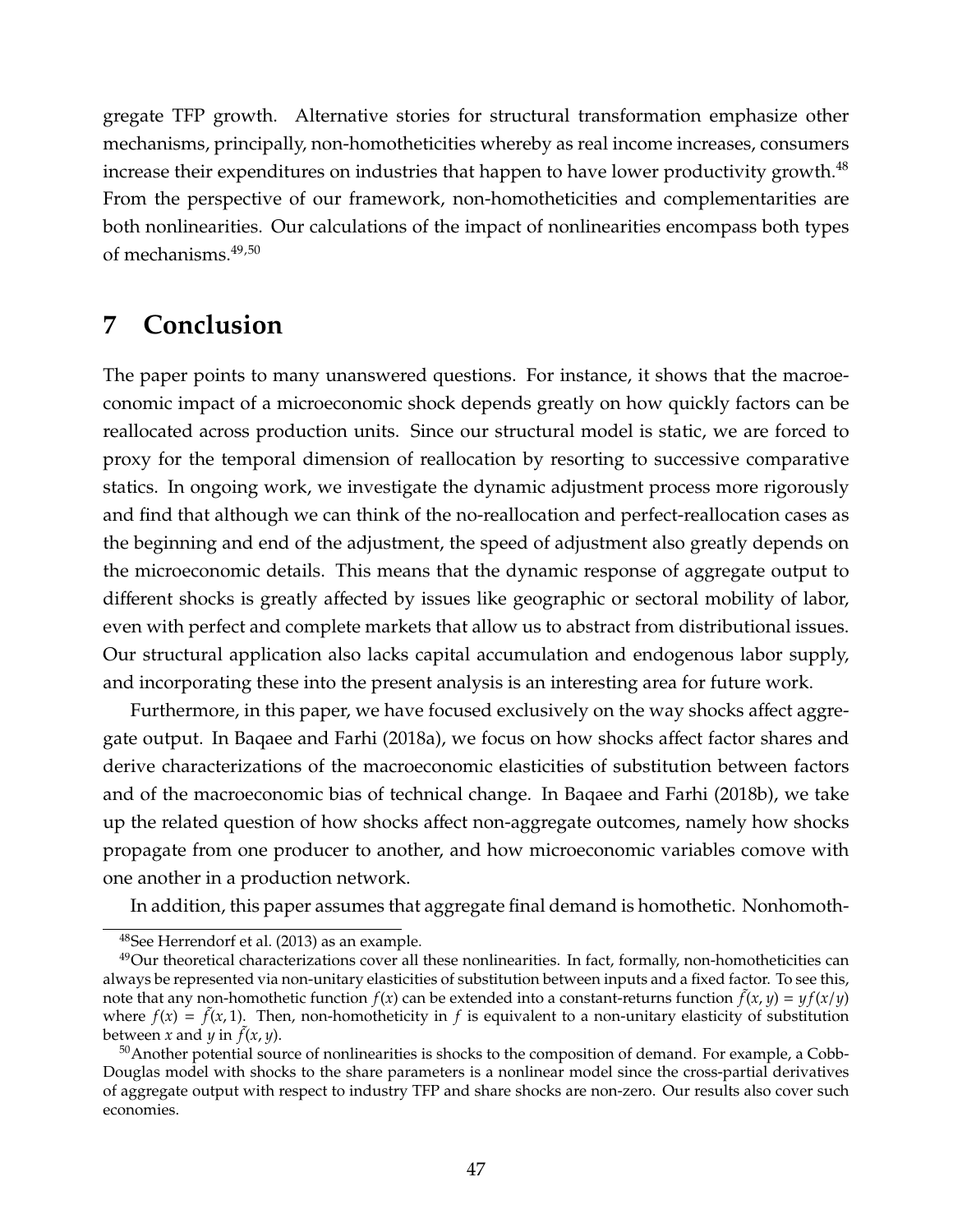etic aggregate final demand can arise from nonhomothetic individual final demand or from the aggregation of heterogenous but homothetic individual demands. In [Baqaee and Farhi](#page-49-7) [\(2018b,](#page-49-7) [2019\)](#page-49-8), we show how to take these elements into account. In particular, in [Baqaee](#page-49-7) [and Farhi](#page-49-7) [\(2018b\)](#page-49-7), we show how to combine input-output production networks with heteorgeneous agents and non-homothetic final demand in closed economies. In [Baqaee and](#page-49-8) [Farhi](#page-49-8) [\(2019\)](#page-49-8), we show how to take these elements into account in trade models.

Finally, this paper assumes away non-technological frictions, but the forces we identify do not disappear in richer models with inefficient equilibria. Non-unitary elasticities of substitution in networks can amplify or attenuate the underlying distortions. In [Baqaee and](#page-49-9) [Farhi](#page-49-9) [\(2018c\)](#page-49-9), we undertake a systematic characterization of these effects. We show that in inefficient models, the "second-order" terms that we characterize in this paper can become first order.

# **References**

- Acemoglu, D., U. Akcigit, and W. Kerr (2015). Networks and the macroeconomy: An empirical exploration. NBER Macro Conference.
- <span id="page-48-0"></span>Acemoglu, D., D. Autor, D. Dorn, G. H. Hanson, and B. Price (2016). Import competition and the great US employment sag of the 2000s. *Journal of Labor Economics 34*(S1), S141–S198.
- Acemoglu, D., V. M. Carvalho, A. Ozdaglar, and A. Tahbaz-Salehi (2012). The network origins of aggregate fluctuations. *Econometrica 80*(5), 1977–2016.
- Acemoglu, D., A. Ozdaglar, and A. Tahbaz-Salehi (2015). Systemic risk and stability in financial networks. *The American Economic Review 105*(2), 564–608.
- Acemoglu, D., A. Ozdaglar, and A. Tahbaz-Salehi (2016). Networks, shocks, and systemic risk. In *The Oxford Handbook of the Economics of Networks*.
- <span id="page-48-3"></span>Acemoglu, D., A. Ozdaglar, and A. Tahbaz-Salehi (2017). Microeconomic origins of macroeconomic tail risks. *The American Economic Review 107*(1), 54–108.
- Aghion, P. and P. W. Howitt (2008). *The economics of growth*. MIT press.
- <span id="page-48-6"></span>Altinoglu, L. (2016). The origins of aggregate fluctuations in a credit network economy.
- Arkolakis, C., A. Costinot, and A. Rodríguez-Clare (2012). New trade models, same old gains? American *Economic Review 102*(1), 94–130.
- <span id="page-48-2"></span><span id="page-48-1"></span>Atalay, E. (2017). How important are sectoral shocks? *American Economic Journal: Macroeconomics 9*(4), 254–80.
- Autor, D. H., D. Dorn, and G. H. Hanson (2016). The china shock: Learning from labor-market adjustment to large changes in trade. *Annual Review of Economics 8*, 205–240.
- Ballester, C., A. Calvó-Armengol, and Y. Zenou (2006). Who's who in networks. wanted: the key player. *Econometrica 74*(5), 1403–1417.
- <span id="page-48-4"></span>Baqaee, D. and E. Farhi (2018a). The microeconomic foundations of aggregate production functions. Technical report, National Bureau of Economic Research.

<span id="page-48-5"></span>Baqaee, D. R. (2015). Targeted fiscal policy.

Baqaee, D. R. (2018). Cascading failures in production networks. *Econometrica 86*(5), 1819–1838.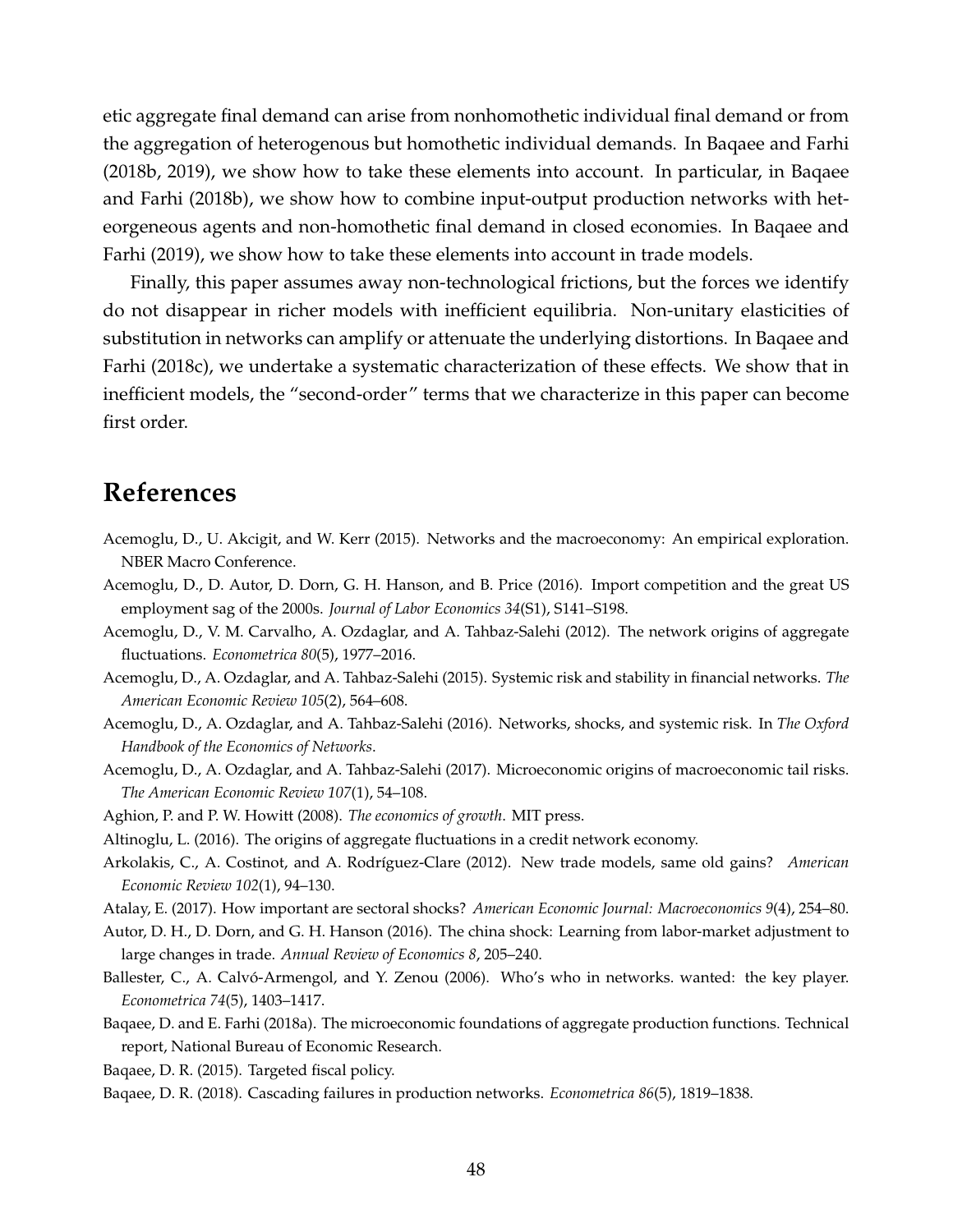- <span id="page-49-7"></span>Baqaee, D. R. and E. Farhi (2018b). Macroeconomics with heterogeneous agents and input-output networks. Technical report, NBER Working Papers 24684, National Bureau of Economic Research, Inc.
- <span id="page-49-9"></span>Baqaee, D. R. and E. Farhi (2018c). Productivity and misallocation in general equilibrium. Technical report, National Bureau of Economic Research.
- <span id="page-49-8"></span>Baqaee, D. R. and E. Farhi (2019). Trade theory with global production networks. Technical report.
- <span id="page-49-3"></span>Barro, R. J. (2006). Rare disasters and asset markets in the twentieth century. *The Quarterly Journal of Economics*, 823–866.
- Barrot, J.-N. and J. Sauvagnat (2016). Input specificity and the propagation of idiosyncratic shocks in production networks. *The Quarterly Journal of Economics*.
- Bartelme, D. and Y. Gorodnichenko (2015). Linkages and economic development. Technical report, National Bureau of Economic Research.
- <span id="page-49-5"></span>Baumol, W. J. (1967). Macroeconomics of unbalanced growth: the anatomy of urban crisis. *The American economic review 57*(3), 415–426.
- Bigio, S. and J. La'O (2016). Financial frictions in production networks. Technical report.
- Blackorby, C. and R. R. Russell (1989). Will the real elasticity of substitution please stand up?(a comparison of the Allen/Uzawa and Morishima elasticities). *The American economic review 79*(4), 882–888.
- <span id="page-49-1"></span>Boehm, C. E., A. Flaaen, and N. Pandalai-Nayar (2017). Input linkages and the transmission of shocks: Firm-level evidence from the 2011 tohoku earthquake. *The Review of Economics and Statistics*.
- Burstein, A. and J. Cravino (2015). Measured aggregate gains from international trade. *American Economic Journal: Macroeconomics 7*(2), 181–218.
- <span id="page-49-0"></span>Carvalho, V. and X. Gabaix (2013). The great diversification and its undoing. *The American Economic Review 103*(5), 1697–1727.
- Carvalho, V. M. (2010). Aggregate fluctuations and the network structure of intersectoral trade.
- <span id="page-49-10"></span>Costinot, A. and A. Rodriguez-Clare (2014). Trade theory with numbers: quantifying the consequences of globalization. *Handbook of International Economics 4*, 197.
- Di Giovanni, J., A. A. Levchenko, and I. Méjean (2014). Firms, destinations, and aggregate fluctuations. *Econometrica 82*(4), 1303–1340.
- Durlauf, S. N. (1993). Nonergodic economic growth. *The Review of Economic Studies 60*(2), 349–366.
- Elliott, M., B. Golub, M. O. Jackson, et al. (2014). Financial networks and contagion. *American Economic Review 104*(10), 3115–53.
- Feenstra, R. C. and G. H. Hanson (1996). Globalization, outsourcing, and wage inequality. *The American Economic Review 86*(2), 240.
- Foerster, A. T., P.-D. G. Sarte, and M. W. Watson (2011). Sectoral versus aggregate shocks: A structural factor analysis of industrial production. *Journal of Political Economy 119*(1), 1–38.
- <span id="page-49-2"></span>Gabaix, X. (2011). The granular origins of aggregate fluctuations. *Econometrica 79*(3), 733–772.
- Gabaix, X. (2016). Power laws in economics: An introduction. *Journal of Economic Perspectives 30*(1), 185–206.
- Gomme, P. and P. Rupert (2007). Theory, measurement and calibration of macroeconomic models. *Journal of Monetary Economics 54*(2), 460–497.
- Grassi, B. (2017). IO in I-O: Competition and volatility in input-output networks. Technical report.
- Grossman, G. M., E. Helpman, E. Oberfield, and T. Sampson (2016). Balanced growth despite Uzawa. Technical report, National Bureau of Economic Research.
- <span id="page-49-6"></span><span id="page-49-4"></span>Hamilton, J. D. (2003). What is an oil shock? *Journal of econometrics 113*(2), 363–398.
- Hamilton, J. D. (2013). Historical oil shocks. In R. E. Parker and R. M. Whaples (Eds.), *Routledge Handbook of Major Events in Economic History*, Chapter 21, pp. 239–265. Routledge.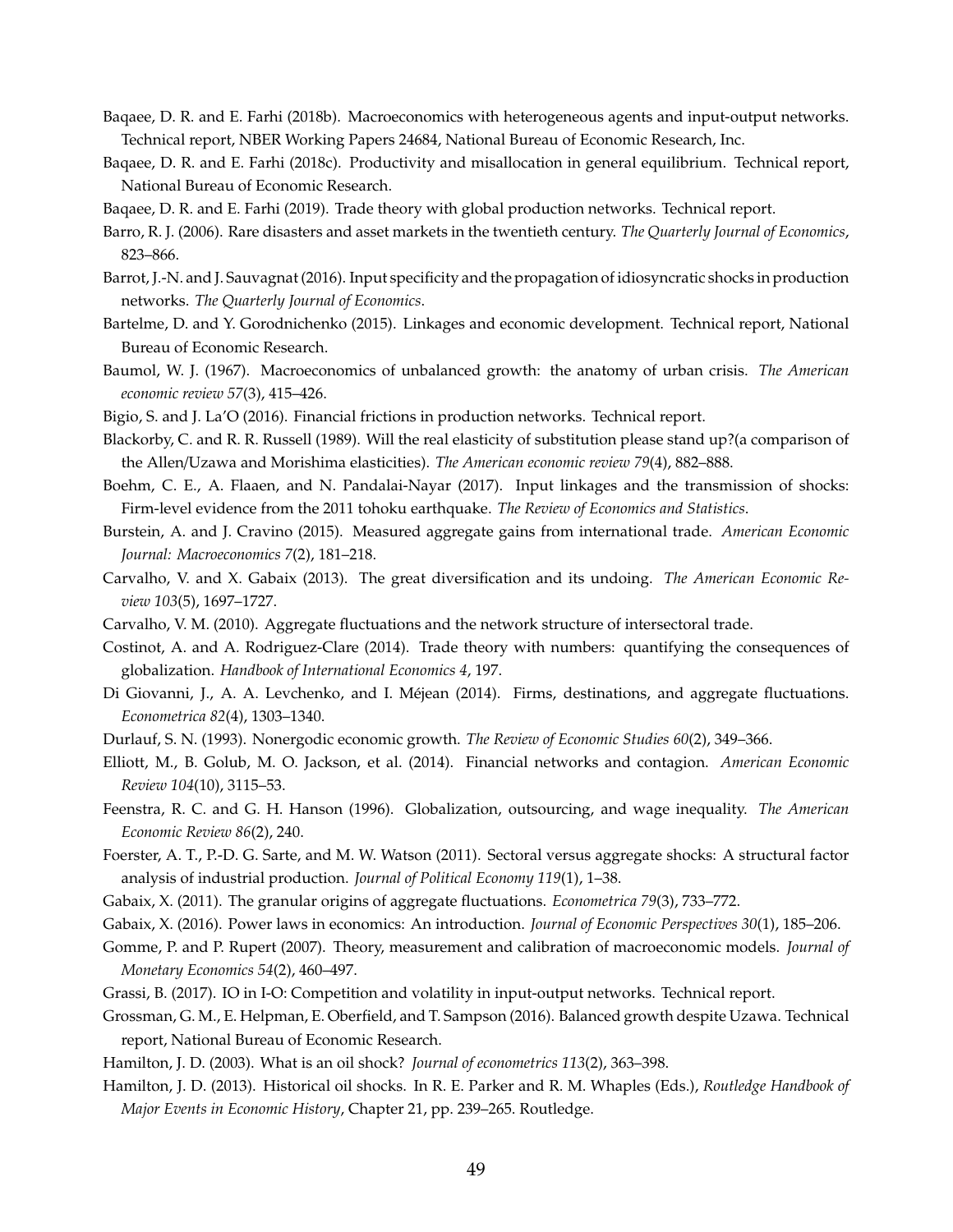<span id="page-50-2"></span>Herrendorf, B., R. Rogerson, and A. Valentinyi (2013). Two perspectives on preferences and structural transformation. *American Economic Review 103*(7), 2752–89.

Hicks, J. (1932). *Theory of wages*. Springer.

- Horvath, M. (1998). Cyclicality and sectoral linkages: Aggregate fluctuations from independent sectoral shocks. *Review of Economic Dynamics 1*(4), 781–808.
- <span id="page-50-7"></span>Horvath, M. (2000). Sectoral shocks and aggregate fluctuations. *Journal of Monetary Economics 45*(1), 69–106.
- Hulten, C. R. (1978). Growth accounting with intermediate inputs. *The Review of Economic Studies*, 511–518.
- Jones, C. I. (2011). Intermediate goods and weak links in the theory of economic development. *American Economic Journal: Macroeconomics*, 1–28.
- Jones, C. I. (2013). Input-Output economics. In *Advances in Economics and Econometrics: Tenth World Congress*, Volume 2, pp. 419. Cambridge University Press.
- <span id="page-50-1"></span>Jorgenson, D. W., F. Gollop, and B. M Fraumeni (1987). Productivity and US economic growth.

Jovanovic, B. (1987). Micro shocks and aggregate risk. *The Quarterly Journal of Economics*, 395–409.

Kim, S.-J., H. S. Shin, et al. (2013). Working capital, trade and macro fluctuations. Technical report.

Liu, E. (2017). Industrial policies and economic development. Technical report.

- Long, J. B. and C. I. Plosser (1983). Real business cycles. *The Journal of Political Economy*, 39–69.
- <span id="page-50-4"></span>Lucas, R. E. (1987). *Models of business cycles*, Volume 26. Basil Blackwell Oxford.
- Morishima, M. (1967). A few suggestions on the theory of elasticity. *Keizai Hyoron (Economic Review) 16*, 144–150.
- <span id="page-50-0"></span>Notowidigdo, M. J. (2011). The incidence of local labor demand shocks. Technical report, National Bureau of Economic Research.
- <span id="page-50-3"></span>Oberfield, E. and D. Raval (2014). Micro data and macro technology. Technical report, National Bureau of Economic Research.
- Scheinkman, J. A. and M. Woodford (1994). Self-organized criticality and economic fluctuations. *The American Economic Review*, 417–421.
- Stella, A. (2015). Firm dynamics and the origins of aggregate fluctuations. *Journal of Economic Dynamics and Control 55*, 71–88.
- <span id="page-50-6"></span><span id="page-50-5"></span>Theil, H. (1967). Economics and information theory. Technical report.

Tornqvist, L. (1936). The Bank of Finland's consumption price index. Bank of Finland Monthly Bulletin 10. ¨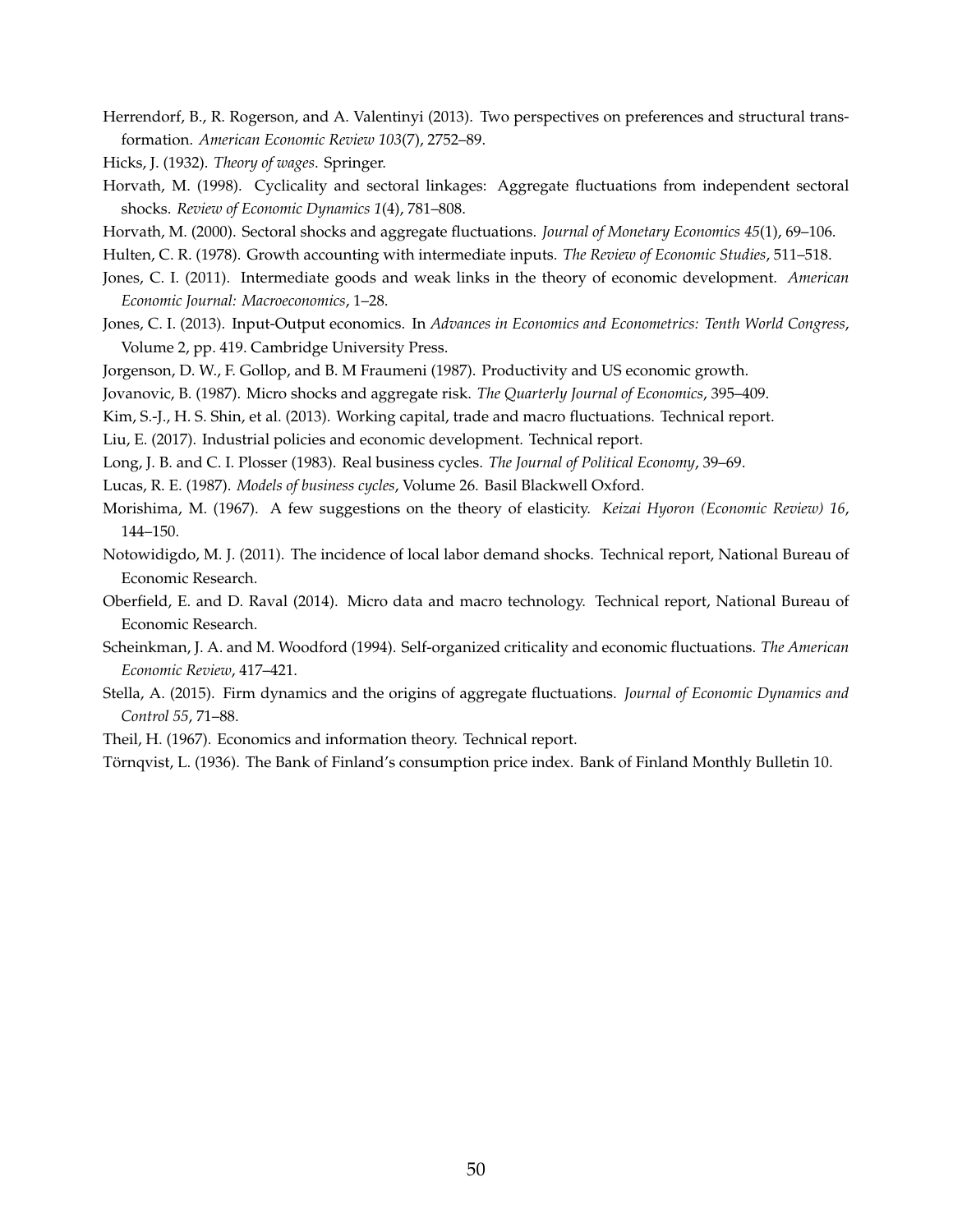# **A Proofs**

*Proof of theorem [1.](#page-8-0)* Since the first welfare theorem holds, the equilibrium allocation solves

$$
Y(A_1,\ldots,A_N)=\max_{c_i,x_{ij},l_{ij}}\mathcal{D}(c_1,\ldots,c_n)+\sum_i\mu_i\left(A_iF_i\left((l_{ij})_{j},(x_{ij})_j\right)-\sum_jx_{ij}-c_i\right)+\sum_i\lambda_i\left(\overline{l}_i-\sum_jl_{ji}\right),
$$

where  $l_i$  is the endowment of each labor type, and  $\mu_i$  and  $\lambda_i$  are Lagrange multipliers. The envelope theorem then implies that

$$
\frac{\mathrm{d} Y}{\mathrm{d} A_i} = \mu_i F_i \big( (l_{ij})_j, (x_{ij})_j \big) = \mu_i y_i.
$$

If we show that  $\mu_i$  is equal to the price of  $i$  in the competitive equilibrium, then we are done.

Meanwhile, for each good *j*, either there exists another producer *i* using that good as an input, or the household must consume that input (otherwise, the input is irrelevant and has a price of zero). Hence, in a competitive equilibrium, we must have either

$$
p_i \frac{\partial F_i}{\partial x_{ij}} = p_j \tag{13}
$$

and/or

$$
P_c \frac{\partial \mathcal{D}}{\partial c_j} = p_j,\tag{14}
$$

where  $P_c$  is the ideal price index associated with  $\mathcal D$  (which we can take to be the numeraire). The expression above uses the fact that  $\mathcal D$  is constant-returns-to-scale.

On the other hand, the first-order conditions of the social planners problem implies that for each *j*, either

$$
\mu_i \frac{\partial F_i}{\partial x_{ij}} = \mu_j \tag{15}
$$

and/or

$$
\frac{\partial \mathcal{D}}{\partial c_j} = \mu_j. \tag{16}
$$

■

Hence  $\mu_i = p_i$  for every *i*.

*Proof of Theorem [2.](#page-10-0)* Differentiate  $\sum_i \lambda_i = \xi$  to get

$$
\lambda_i \frac{d \log \lambda_i}{d \log A_i} = \xi \frac{d \log \xi}{d \log A_i} - \sum_{j \neq i} \lambda_j \frac{d \log \lambda_j}{d \log A_i'}
$$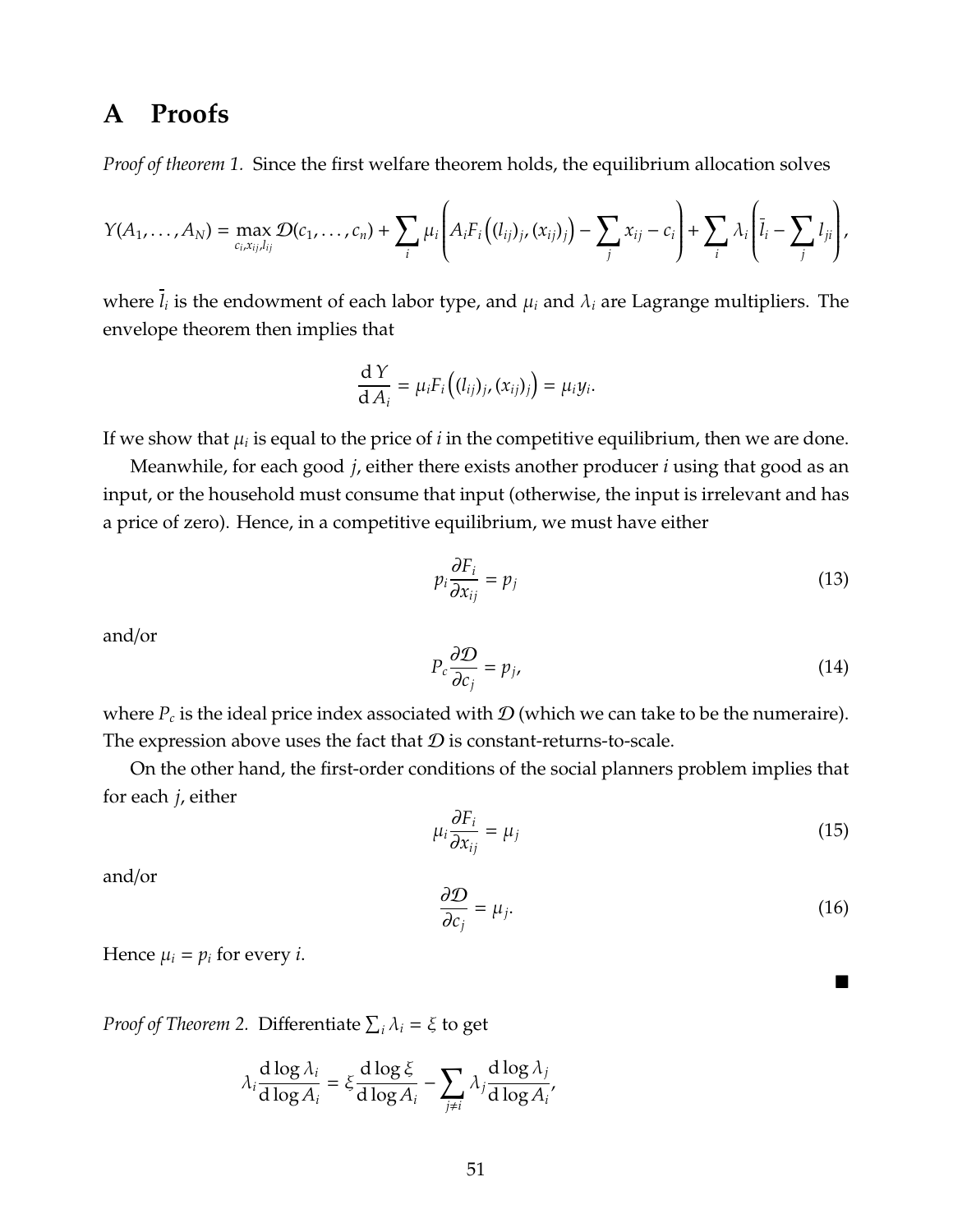$$
= \xi \frac{d \log \xi}{d \log A_i} - \sum_{j \neq i} \lambda_j \frac{d \log \lambda_j/\lambda_i}{d \log A_i} - \sum_{j \neq i} \lambda_j \frac{d \log \lambda_i}{d \log A_i'}
$$

which we can rewrite as

$$
\lambda_i \frac{d \log \lambda_i}{d \log A_i} = \xi \frac{d \log \xi}{d \log A_i} + \sum_{j \neq i} \lambda_j \left(1 - \frac{1}{\rho_{ji}}\right) - (\xi - \lambda_i) \frac{d \log \lambda_i}{d \log A_i},
$$

Rearrange this to get

<span id="page-52-0"></span>
$$
\xi \frac{\mathrm{d}\log\lambda_i}{\mathrm{d}\log A_i} = \xi \frac{\mathrm{d}\log\xi}{\mathrm{d}\log A_i} + \sum_{j\neq i} \lambda_j \left(1 - \frac{1}{\rho_{ji}}\right). \tag{17}
$$

Finally, Theorem [1](#page-8-0) implies that

$$
\frac{d^2 \log Y}{d \log(A_i)^2} = \lambda_i \frac{d \log \lambda_i}{d \log A_i}.
$$

Substitute [\(17\)](#page-52-0) into the expression above to get the desired result. Lastly, if*Y*is homogeneous, Euler's theorem implies that

$$
\sum_i \frac{\mathrm{d}\, Y}{\mathrm{d}\, A_i} \frac{A_i}{Y} = \sum_i \lambda_i = \xi,
$$

hence,  $d \log \xi / d \log A_i = 0$ .

*Proof of Proposition [4.](#page-14-0)* We prove a slightly more general formulation with arbitrary variance covariance matrix and an arbitrary twice-differentiable utility function.

$$
E(u(Y(A))) \approx E\left(u(Y(\overline{A}))+u'(Y(\overline{A}))\nabla Y(\overline{A})(A-\overline{A})+\frac{1}{2}u''(Y(\overline{A}))(A-\overline{A})'\left(\nabla Y(\overline{A})\circ\nabla Y(\overline{A})'\right)(A-\overline{A})+\frac{1}{2}u'(Y(\overline{A}))(A-\overline{A})'Y^2Y(\overline{A})(A-\overline{A})\right),
$$
  
=  $u(Y(\overline{A}))+\frac{1}{2}u''(Y(\overline{A}))tr\left(\left(\nabla Y(\overline{A})\circ\nabla Y(\overline{A})'\right)\Sigma\right)+\frac{1}{2}u'(Y(\overline{A}))tr\left(\nabla^2 Y(\overline{A})\Sigma\right).$ 

Now apply Hulten's theorem to get

$$
=u(Y(\overline{A})) + \frac{1}{2}u''(Y(\overline{A}))\sum_{k,j}^{N}\lambda_{k}\lambda_{j}\sigma_{jk} + \frac{1}{2}u'(Y(\overline{A}))\sum_{j,k}^{N}\frac{d^{2}Y}{dA_{k}dA_{j}}\sigma_{jk},
$$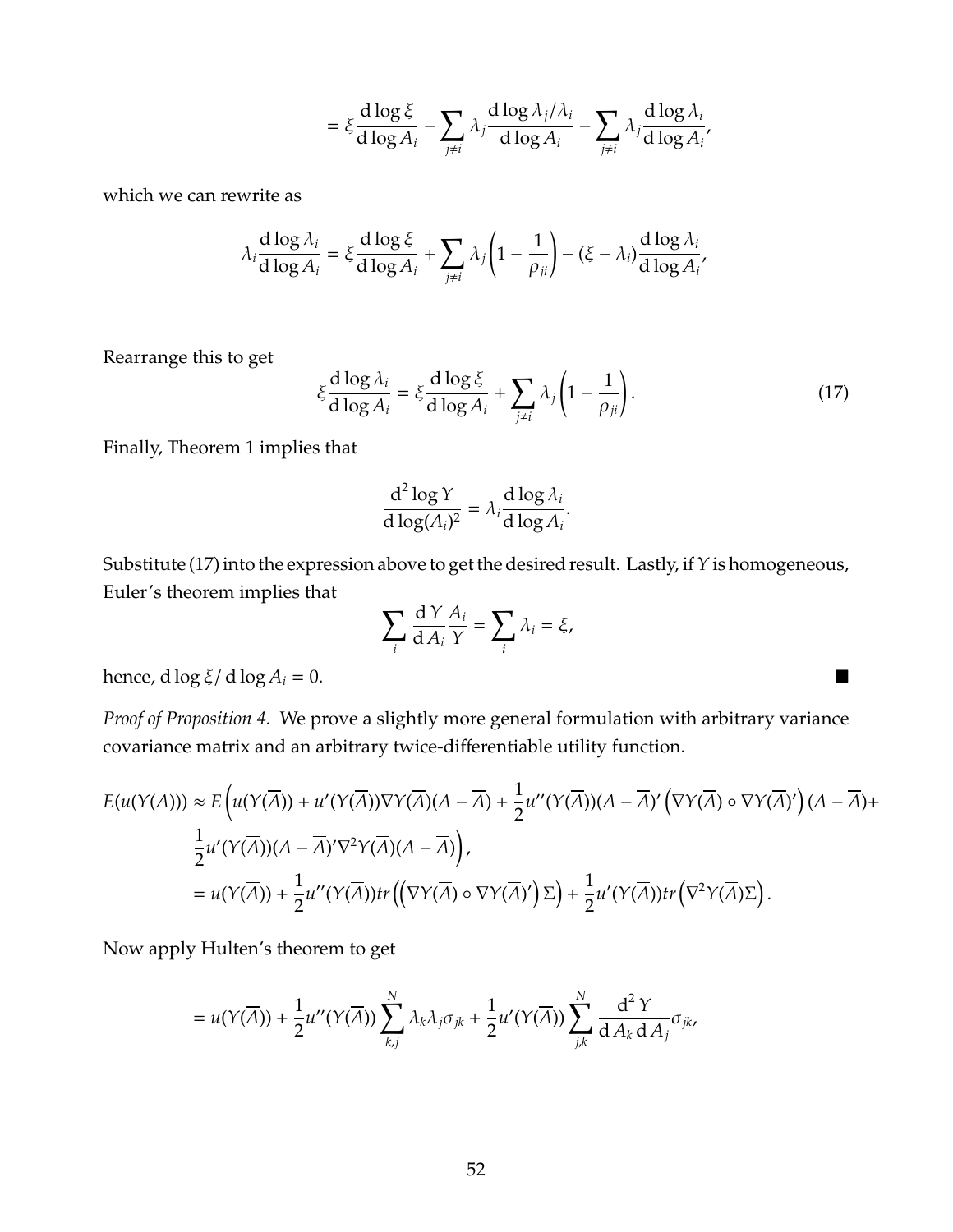with idiosyncratic shocks, this simplifies to

$$
=u(Y(\overline{A}))+\frac{1}{2}u''(Y(\overline{A}))\sum_{k}^{N}\lambda_{k}^{2}\sigma_{k}^{2}+\frac{1}{2}u'(Y(\overline{A}))\sum_{k}^{N}\frac{d^{2}Y}{dA_{k}^{2}}\sigma_{k}^{2}.
$$

The second summand is the Lucas term (which equals zero when *u* is linear), and the third summand is our term. Rearrange this to get the desired result.

*Proof of Proposition [3.](#page-12-0)*

$$
\frac{d^2 \log Y}{d \log A_j \log A_i} = \frac{d \lambda_i}{d \log A_j}.
$$
\n(18)

By definition

$$
\frac{d \log \lambda_i}{d \log A_j} = \left(\frac{1}{\rho_{ji}} - 1\right) + \frac{d \log \lambda_j}{d \log A_j'},\tag{19}
$$

which simplifies to

$$
\frac{d \lambda_i}{d \log A_j} = \lambda_i \left(\frac{1}{\rho_{ji}} - 1\right) + \frac{\lambda_i}{\lambda_j} \frac{d \lambda_j}{d \log A_j}.
$$
\n(20)

.

.

Now apply theorem [2](#page-10-0) to the second summand to obtain the desired result.

*Proof of Proposition [5.](#page-16-0)* The allocation for labor is

$$
\frac{l_{ig}}{\overline{l}_{ig}} = \left(\frac{\omega_{0i}A_i^{\frac{\theta-1}{\theta}}}{\sum \omega_{0j}A_j^{\frac{\theta-1}{\theta}}}\right)^{\frac{1}{1-\omega_g\frac{\theta-1}{\theta}}}
$$

Substituting this into the utility function gives

$$
\frac{Y}{\overline{Y}} = \left(\sum_{i} \omega_{0i}^{\frac{\theta}{\theta(1-\omega_g)+\omega_g}} A_i^{\frac{\theta-1}{\theta(1-\omega_g)+\omega_g}}\right)^{\frac{\theta(1-\omega_g)+\omega_g}{\theta-1}}
$$

Then for this economy

$$
\rho_{ji} = \rho = \frac{\theta(1 - \omega_g) + \omega_g}{\theta(1 - \omega_g) + \omega_g + (1 - \theta)},
$$

where  $\omega_g = 0$  corresponds to

 $\rho = \theta$ ,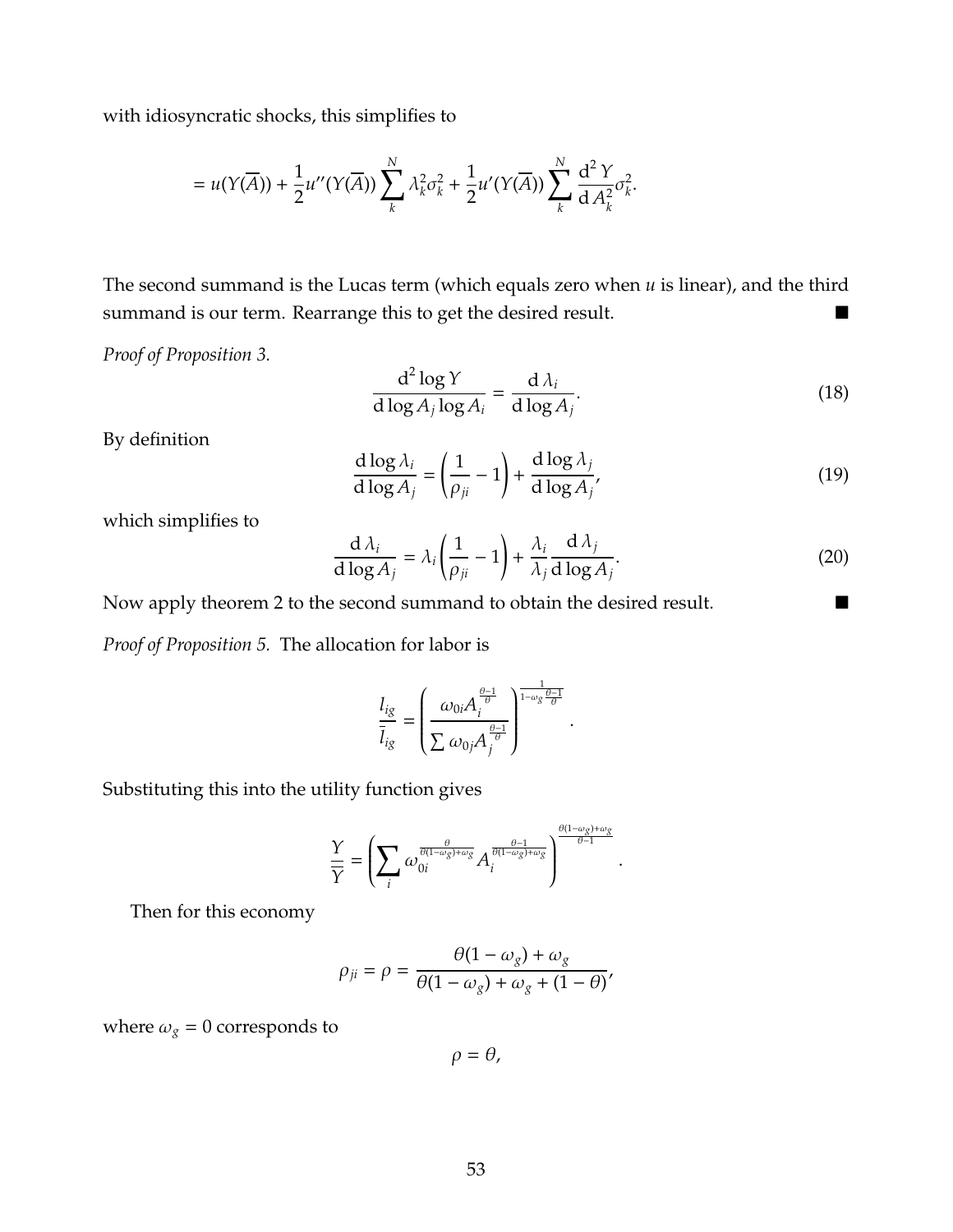which is the same as no reallocation case. On the other hand, for  $\omega_g = 1$ ,

$$
\rho = \frac{1}{2 - \theta'}
$$

which is the same as the fully reallocative case. Note that this explodes when  $\theta \ge 2$ . For  $\rho \in (0, 1)$  we get something in between the perfectly reallocative and no reallocation special cases.

*Proof of Proposition [6.](#page-21-0)* Consumption is given by

$$
Y = A\overline{Y}\left(\overline{a}\left(\frac{l}{\overline{l}}\right)^{\frac{\theta-1}{\theta}} + (1-\overline{a})\left(\frac{X}{\overline{X}}\right)^{\frac{\theta-1}{\theta}}\right)^{\frac{\theta}{\theta-1}} - X.
$$

The first-order condition gives

$$
\frac{X}{\overline{X}} = \left(\overline{Y}A\right)^{\theta-1} (1-\overline{a})^{\theta} \overline{X}^{-\theta} Y.
$$

Substituting this into the production function gives

$$
Y = \frac{A\overline{Y} \overline{a}^{\frac{\theta}{\theta-1}}}{\left(1 - (1 - \overline{a})^{\theta} \left(\overline{Y} A / \overline{X}\right)^{\theta-1}\right)^{\frac{\theta}{\theta-1}}}.
$$

This means that

$$
Y = \frac{A\overline{Y} \overline{a}^{\frac{\theta}{\theta-1}}}{\left(1 - (1 - \overline{a})^{\theta} \left(\overline{Y} A / \overline{X}\right)^{\theta-1}\right)^{\frac{1}{\theta-1}}}.
$$

Finally, note that

$$
\frac{\mathrm{d}\log Y}{\mathrm{d}\log A} = \xi.
$$

■

*Proof of Proposition [7.](#page-24-0)* This follows as a special case of Proposition [9.](#page-30-0)

*Proof of Corollary* [1.](#page-26-0) The proof is similar to that of Corollary [2.](#page-32-0) ■

*Proof of Proposition [8.](#page-29-0)* Denote the *i*th standard basis vector by *e<sup>i</sup>* . Then, by assumption,  $\Omega e_i = \Omega e_j$  and  $b' e_i = b' e_j$ . Repeated multiplication implies that  $\Omega^n e_i = \Omega^n e_j$ . This then implies that  $\Psi e_i = \Psi e_j$  so that in steady state,  $\lambda_i = b' \Psi e_i = b' \Psi e_j = \lambda_j$ . So the first-order impact of a shock is the same. Furthermore, substitution into [\(7\)](#page-24-1) shows that the second-order impact of a shock is also the same.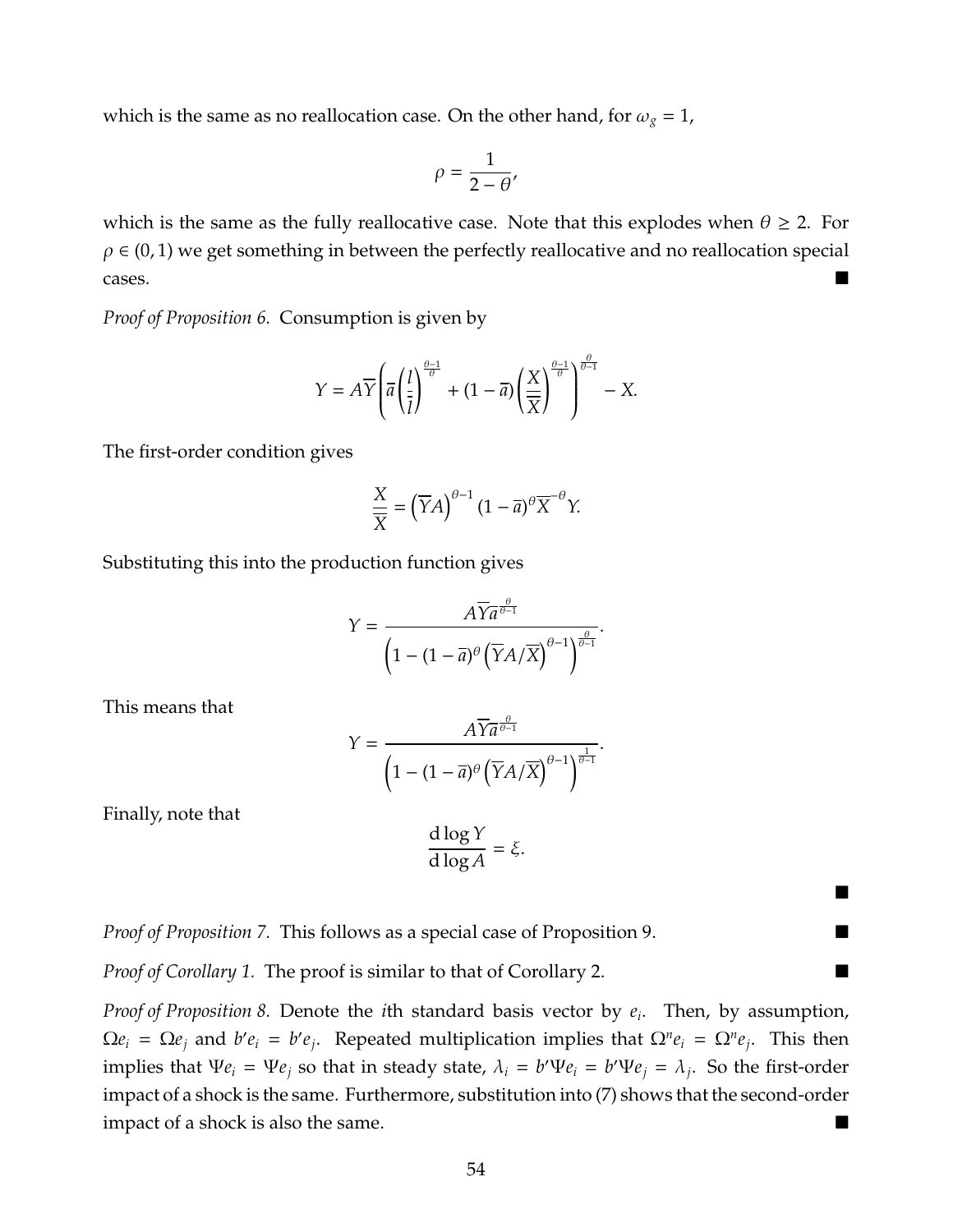*Proof of Proposition* [9.](#page-30-0) Denote the  $N \times F$  matrix corresponding to  $\Omega_{if}$  by  $\alpha_{if}$ . By Shephard's lemma,

$$
\frac{\mathrm{d}\log p_i}{\mathrm{d}\log A_k} = -1(i=k) + \sum_j \Omega_{ij} \frac{\mathrm{d}\log p_j}{\mathrm{d}\log A_k} + \sum_j \alpha_{ij} \frac{\mathrm{d}\log w_j}{\mathrm{d}\log A_k}.\tag{21}
$$

Invert this system to get

$$
\frac{\mathrm{d}\log p_i}{\mathrm{d}\log A_k} = -\Psi_{ik} + \sum_f \Psi_{if} \frac{\mathrm{d}\log w_f}{\mathrm{d}\log A_k},\tag{22}
$$

where  $\Psi_{(f)} = (I - \Omega)^{-1} \alpha_{(f)}$ . Note that  $b' \Psi_f = \Lambda_f$ .

Denote the household's final demand expenditure share Ω0*<sup>i</sup>* by *b<sup>i</sup>* . Then, for a factor *L*, we have

$$
\frac{d\Lambda_f}{d\log A_k} = \sum_i b_i (1 - \theta_0) [-\Psi_{ik} + \sum_g \Psi_{ig} \frac{d\log w_g}{d\log A_k}] \Psi_{if},
$$
\n
$$
+ \sum_j (1 - \theta_j) \lambda_j \sum_i \Omega_{ji} [-\Psi_{ik} + \sum_g \Psi_{ig} \frac{d\log w_g}{d\log A_k}] + \Psi_{jk} - \sum_g \Psi_{jg} \frac{d\log w_g}{d\log A_k}] \Psi_{if}
$$
\n
$$
+ (\theta_k - 1) \lambda_k \sum_i \Omega_{ki} \Psi_{if}.
$$

Simplify this to

$$
d \Lambda_{f} = (\theta_{0} - 1) \left( \sum_{i} b_{i} \Psi_{ik} \Psi_{if} - \sum_{i} b_{i} \Psi_{if} \sum_{g} \Psi_{ig} \frac{d \log w_{g}}{d \log A_{k}} \right),
$$
  
+ 
$$
\sum_{j} (\theta_{j} - 1) \lambda_{j} \left[ \sum_{i} \Omega_{ji} \Psi_{ik} \Psi_{if} - \sum_{i} \Omega_{ji} \Psi_{jk} \Psi_{if} \right]
$$
  
+ 
$$
\sum_{j} (1 - \theta_{j}) \lambda_{j} \left[ \sum_{i} \Omega_{ji} \sum_{g} (\Psi_{ig} - \Psi_{jg}) \frac{d \log w_{g}}{d \log A_{k}} \Psi_{if} \right]
$$
  
+ 
$$
(\theta_{k} - 1) \lambda_{k} \sum_{i} \Omega_{ki} \Psi_{if},
$$
  
= 
$$
(\theta_{0} - 1) \left( \sum_{i} b_{i} \Psi_{ik} \Psi_{if} - \sum_{i} b_{i} \Psi_{if} \sum_{g} \Psi_{ig} \frac{d \log w_{g}}{d \log A_{k}} \right),
$$
  
+ 
$$
\sum_{j} (\theta_{j} - 1) \lambda_{j} \left[ \sum_{i} \Omega_{ji} \Psi_{ik} \Psi_{if} - \left( \sum_{i} \Omega_{ji} \Psi_{if} \right) \left( \sum_{i} \Omega_{ji} \Psi_{ik} \right) \right]
$$
  
+ 
$$
\sum_{j} (1 - \theta_{j}) \lambda_{j} \left[ \sum_{i} \Omega_{ji} \sum_{g} (\Psi_{ig} - \Psi_{jg}) \frac{d \log w_{g}}{d \log A_{k}} \Psi_{if} \right],
$$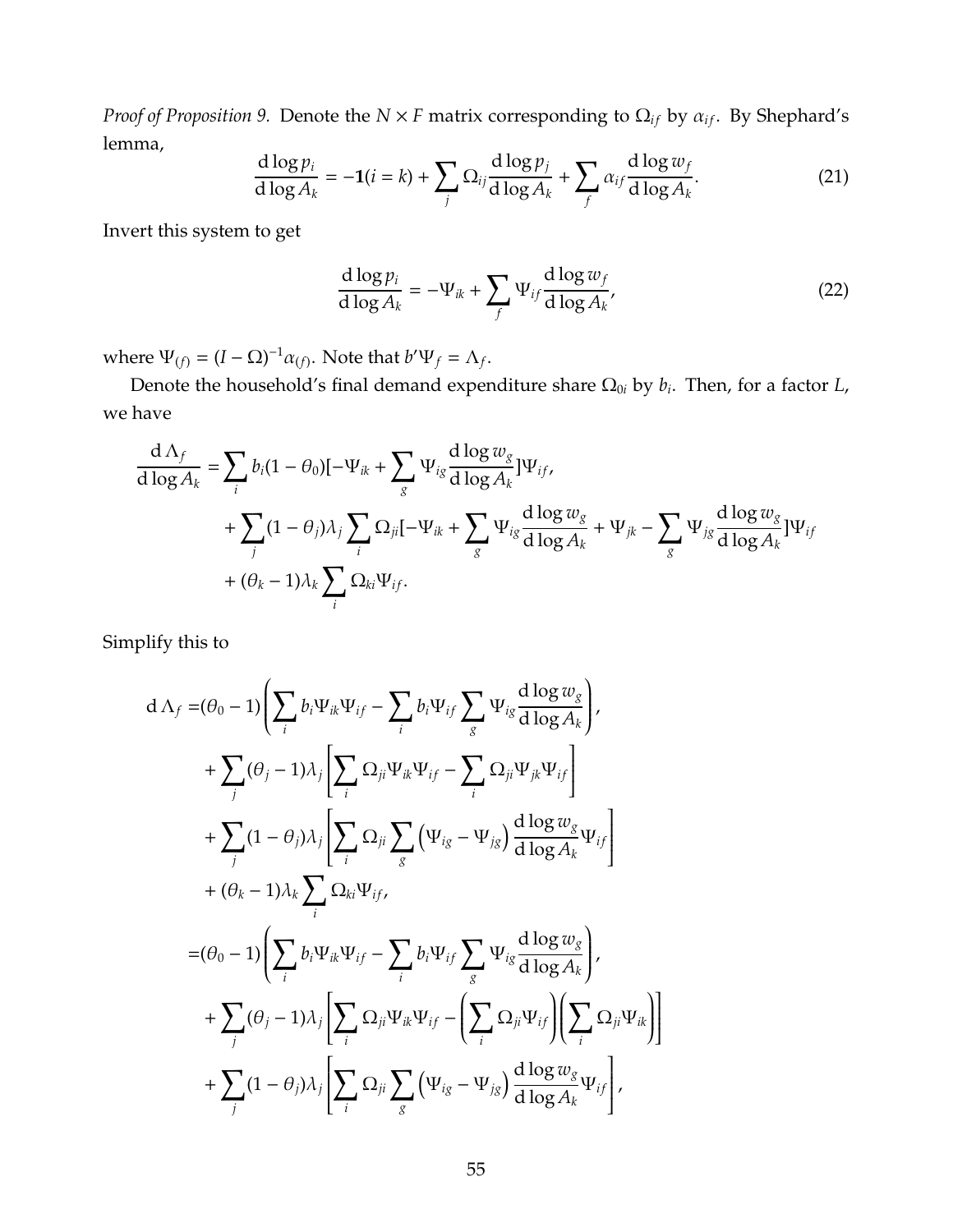$$
\begin{split}\n&=(\theta_{0}-1)\left(\sum_{i}b_{i}\Psi_{ik}\Psi_{if}-\sum_{i}b_{i}\Psi_{if}\sum_{g}\Psi_{ig}\frac{d\log w_{g}}{d\log A_{k}}\right),\\ &+\sum_{j}(\theta_{j}-1)\lambda_{j}Cov_{\Omega^{(j)}}(\Psi_{(k)},\Psi_{(j)})\\ &+\sum_{j}(1-\theta_{j})\lambda_{j}\sum_{g}\left[\sum_{i}\Omega_{ji}\Psi_{ig}\Psi_{if}-\left(\sum_{i}\Omega_{ji}\Psi_{if}\right)\left(\sum_{i}\Omega_{ji}\Psi_{ig}\right)\right]\frac{d\log w_{g}}{d\log A_{k}},\\ &=(\theta_{0}-1)\left(\sum_{i}b_{i}\Psi_{ik}\Psi_{if}-\sum_{i}b_{i}\Psi_{if}\sum_{g}\Psi_{ig}\frac{d\log w_{g}}{d\log A_{k}}\right),\\ &+\sum_{j}(\theta_{j}-1)\lambda_{j}Cov_{\Omega^{(j)}}(\Psi_{(k)},\Psi_{(j)})\\ &+\sum_{j}(1-\theta_{j})\lambda_{j}\sum_{g}Cov_{\Omega^{(j)}}(\Psi_{(g)},\Psi_{(f)})\frac{d\log w_{g}}{d\log A_{k}},\\ &=(\theta_{0}-1)\left(\sum_{i}b_{i}\Psi_{ik}\Psi_{if}-\sum_{i}b_{i}\Psi_{if}\sum_{g}\Psi_{ig}\frac{d\log w_{g}}{d\log A_{k}}\right),\\ &+\sum_{j}(\theta_{j}-1)\lambda_{j}Cov_{\Omega^{(j)}}(\Psi_{(k)}-\sum_{g}\Psi_{(g)}\frac{d\log w_{g}}{d\log A_{k}},\Psi_{(f)})\\ &=(\theta_{0}-1)\left(\sum_{i}b_{i}\Psi_{if}\left(\Psi_{ik}-\sum_{g}\Psi_{ig}\frac{d\log w_{g}}{d\log A_{k}}\right)\right),\\ &+\sum_{j}(\theta_{j}-1)\lambda_{j}Cov_{\Omega^{(j)}}(\Psi_{(k)}-\sum_{g}\Psi_{(g)}\frac{d\log w_{g}}{d\log A_{k}},\Psi_{(f)})\\ &=(\theta_{0}-1)Cov_{b}(\Psi_{(k)}-\sum_{g}\Psi_{(g)}\frac{d\log w_{g}}{d\log A_{k}},\Psi_{(f)})+ (\theta_{0}-1)(\lambda_{k}-\sum_{g}\Lambda_{g}\frac{d\log w_{g}}{d\log A_{k}})\lambda_{f},\\ &+\sum_{j}(\theta_{j}-1)\lambda_{j}Cov_{\Omega^{(j)}}
$$

Hence, for a productivity shock d log *A<sup>k</sup>* , letting Λ*<sup>f</sup>* be demand for factor *f*, we have

$$
\frac{d\Lambda_f}{d\log A_k} = (\theta_0 - 1)Cov_b \left( \Psi_{(k)} - \sum_g \Psi_{(g)} \frac{d\log w_g}{d\log A_k}, \Psi_{(f)} \right) \n+ \sum_j (\theta_j - 1)\lambda_j Cov_{\Omega_j} \left( \Psi_{(k)} - \sum_g \Psi_{(g)} \frac{d\log w_g}{d\log A_k}, \Psi_{(f)} \right) \n+ (\theta_0 - 1) \left( \lambda_k - \sum_g \Lambda_g \frac{d\log w_g}{d\log A_k} \right) \Lambda_f.
$$
\n(23)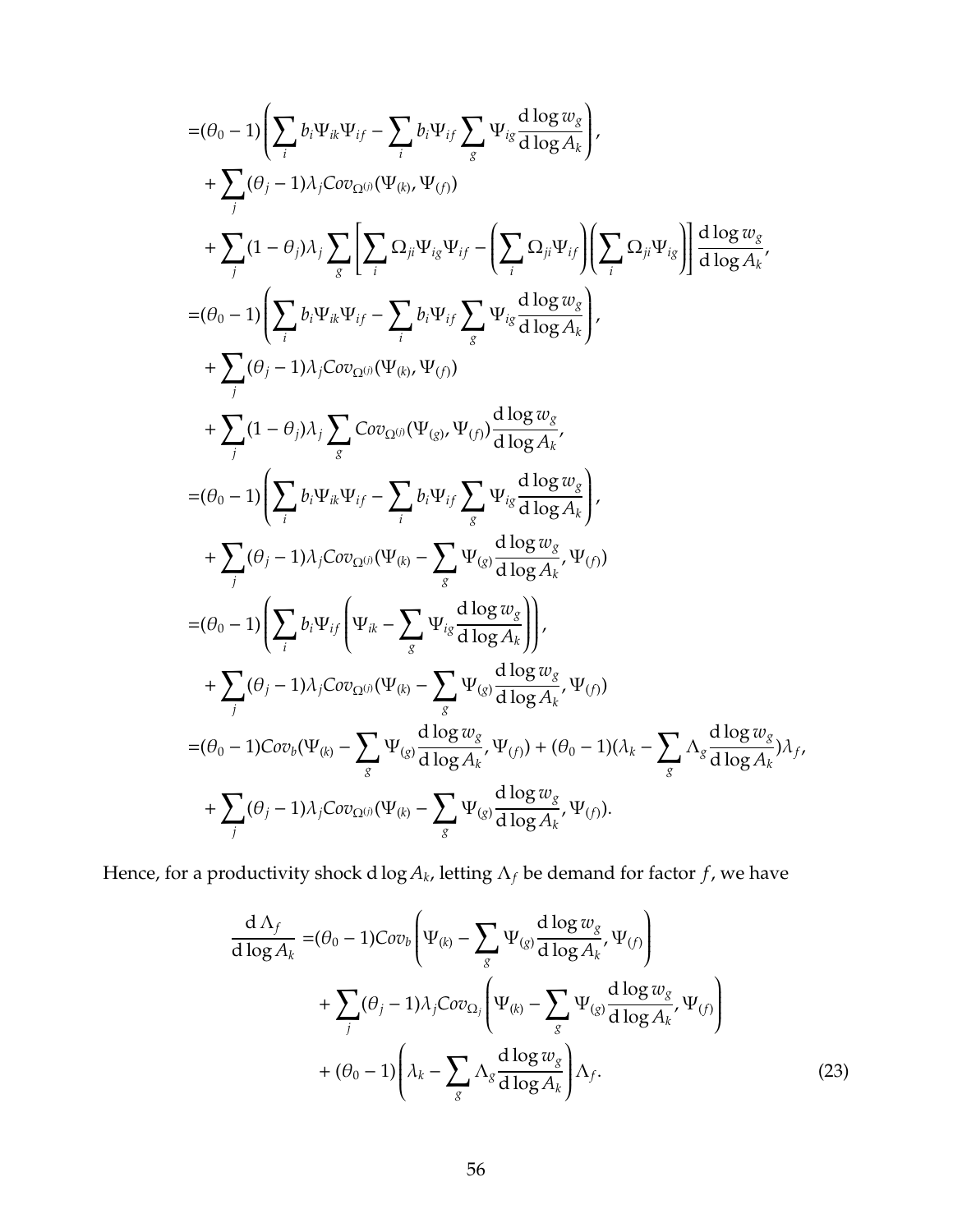We have

$$
\frac{d \log w_f}{d \log A_k} = \frac{d \log Y}{d \log A_k} + \frac{1}{\Lambda_f} \frac{d \Lambda_f}{d \log A_k} = \lambda_k + \frac{1}{\Lambda_f} \frac{d \Lambda_f}{d \log A_k}.
$$
\n(24)

Substituting this expression for back into the formula, we get

$$
\frac{d \log \Lambda_f}{d \log A_k} = (\theta_0 - 1) \frac{1}{\Lambda_f} Cov_b \left( \Psi_{(k)} - \sum_g \Psi_{(g)} d \log \Lambda_g, \Psi_{(f)} \right) \n+ \sum_j (\theta_j - 1) \frac{\lambda_j}{\Lambda_f} Cov_{\Omega^{(j)}} \left( \Psi_{(k)} - \sum_g \Psi_{(g)} \frac{d \log \Lambda_g}{d \log A_k}, \Psi_{(f)} \right).
$$
\n(25)

The proof obtains by labelling final demand as producer 0. The derivation of the expression for d  $\log \lambda_i / d \log A_k$  is similar.

*Proof of Corollary* [2.](#page-32-0) Note that since  $\theta_i = \theta$  for every *i*, market clearing for a good *i* (neglecting the normalizing constants and setting the household's price index to be the numeraire), is

$$
p_i^{\theta} y_i = \omega_{0i}^{\theta} Y + \sum_j p_j^{\theta} y_j \omega_{ji}^{\theta}.
$$
 (26)

Hence, letting  $p^\theta y$  denote the vector whose *i*th element is  $p^\theta_i$  $v_i^{\theta}$ *y<sub>i</sub>* and  $b_i = \omega_{0i}$ , we can write

$$
p^{\theta}y = b'(I - \omega^{\circ \theta})^{-1}Y,\tag{27}
$$

where  $\omega^{\circ\theta}$  is the matrix of  $\omega_{ij}$  raised to  $\theta$  elementwise. Let  $\tilde{b}' = b'(I - \omega^{\circ\theta})^{-1}$ . This is reminiscent of the supplier centrality defined by [Baqaee](#page-48-5) [\(2018\)](#page-48-5).

Furthermore, market clearing for labor type *k* is

$$
w_k^{\theta} \bar{l}_k = A_k^{-1} \sum_i p_i^{\theta} y_i \omega_{ik}^{\theta}, \qquad (28)
$$

where we use the fact that productivity shocks affect only the stock of factors. Rearrange this to get

$$
w_k^{\theta} \overline{l}_k = A_k^{-1} Y \left( \sum_i \tilde{b}_i \omega_{ik}^{\theta} \right), \tag{29}
$$

whence

$$
w_k = \left(\frac{Y}{A_k \overline{l}_k}\right)^{\frac{1}{\theta}} \left(\sum_i \tilde{b}_i \omega_{ik}^{\theta}\right)^{\frac{1}{\theta}}.
$$
\n(30)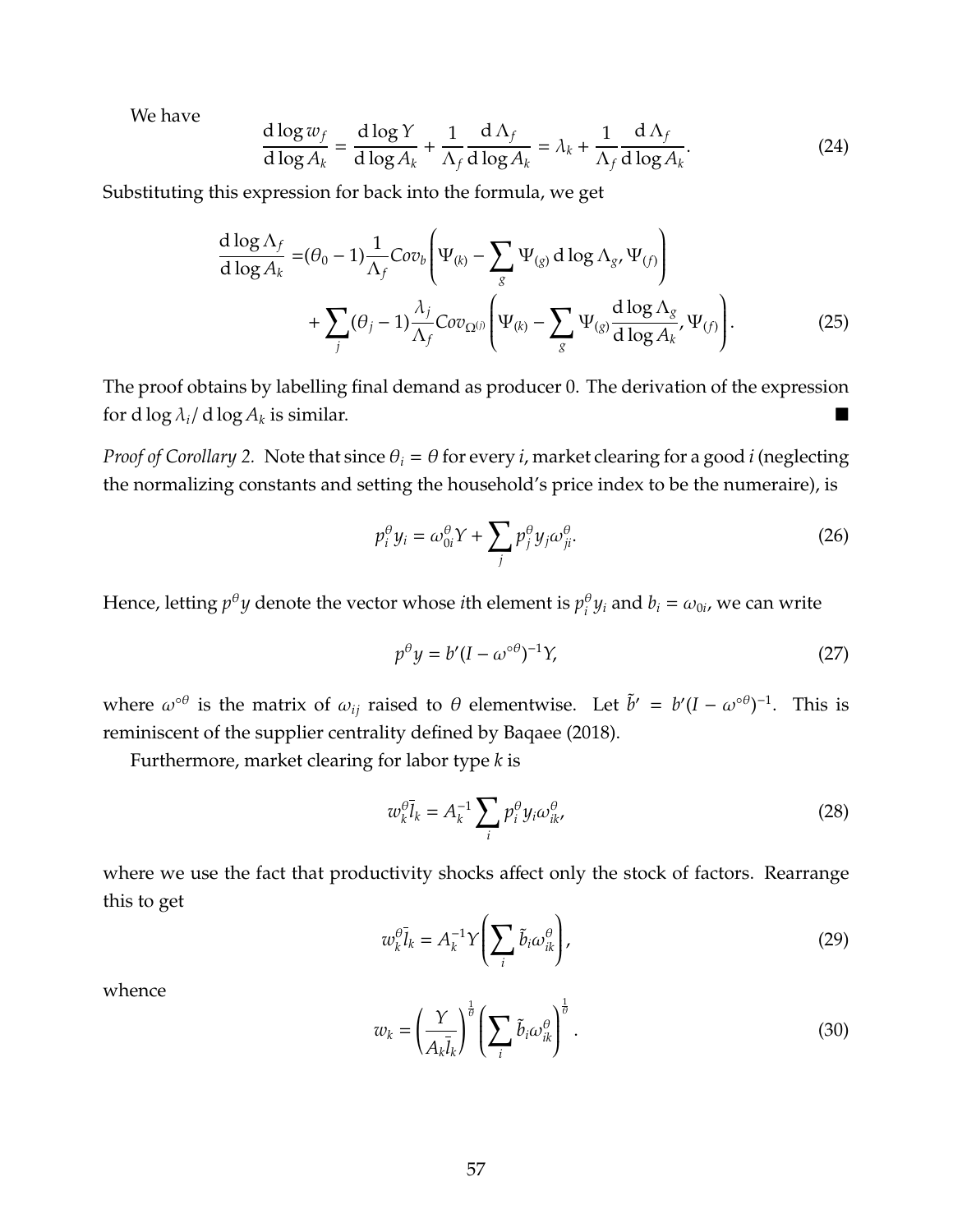To complete the proof note that

$$
Y = \sum_{k} w_{k} A_{k} \overline{I}_{k} = \left(\frac{Y}{A_{k} \overline{I}_{k}}\right)^{\frac{1}{\theta}} \left(\sum_{i} \tilde{b}_{i} \omega_{ik}^{\theta}\right)^{\frac{1}{\theta}} A_{k} \overline{I}_{k}.
$$
 (31)

Rearrange this to get a closed form expression for output

$$
Y = \left(\sum_{k} \left(A_{k} \overline{l}_{k}\right)^{\frac{\theta-1}{\theta}} \left(\sum_{i} \tilde{b}_{i} \omega_{ik}^{\theta}\right)^{\frac{1}{\theta}}\right)^{\frac{\theta}{\theta-1}}.
$$
\n(32)

Since *Y* can be written in closed-form as a CES aggregate of the underlying productivity shocks, Corollary [2](#page-32-0) follows immediately.

*Proof of Proposition [10.](#page-43-0)* By Lemma (5.8) from [\(Theil, 1967,](#page-50-6) p.222) we know that

$$
\log (Y(A + \Delta) / Y(A))
$$
  
=  $\frac{1}{2} [\nabla \log Y(A + \Delta) + \nabla \log Y(A)]' [\log(A + \Delta) - \log(A)] + O(\Delta^3)$ . (33)

[Hulten](#page-50-7) [\(1978\)](#page-50-7) then implies that  $\nabla \log Y(A) = \lambda(A)$  and  $\nabla \log Y(A + \Delta) = \lambda(A + \Delta)$ .

# **B Generalization of Section [3.2](#page-20-0) to Multiple Goods**

For the example is Section [3.2,](#page-20-0) the economy with extreme complementarity  $\theta = 0$  has  $Y =$ *A*/*a*, where 1/*a* is the sales to output ratio in steady-state. Therefore, in this example, although Hulten's approximation fails in log terms, Hulten's theorem is globally accurate in *linear* terms. In other words, our examples so far may suggest that extreme complementarities can only have outsized effects, in linear terms, if we restrict the movement of labor across industries.

However, this impression is false. To see this, consider a slightly more complex example where we generalize the example above by allowing multiple industries. Aggregate consumption is Cobb-Douglas across goods with equal weights  $(b_i = 1/N)$ . Each good is produced using labor and the good itself as an intermediate input. We assume full labor reallocation/constant returns to scale. We have

$$
Y=\prod_i c_i^{1/N},
$$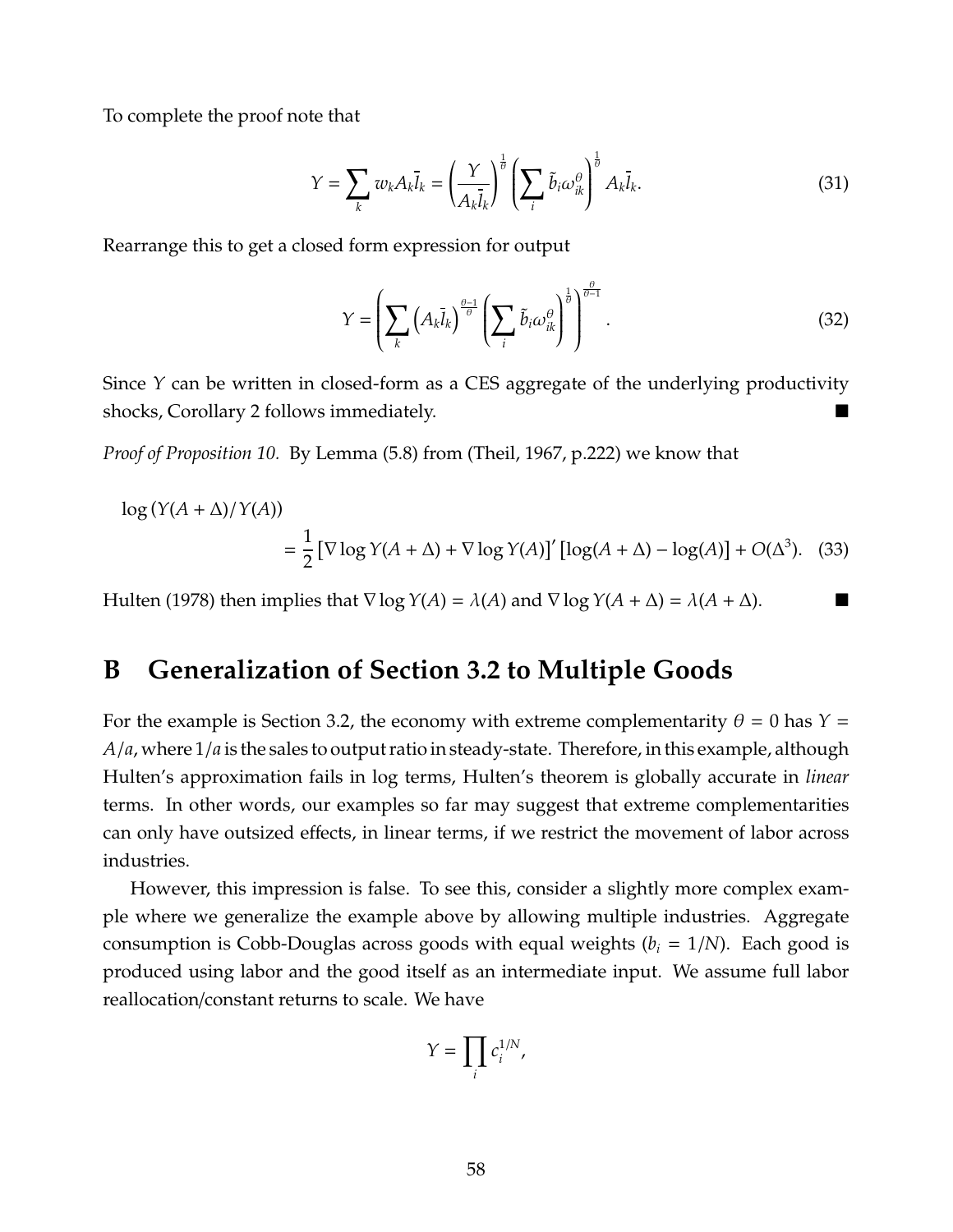and

$$
y_i = \overline{y}_i A_i \left( \omega_{il} \left( \frac{l_i}{\overline{l}_i} \right)^{\frac{\theta_i - 1}{\theta_i}} + (1 \omega_{il}) \left( \frac{x_i}{\overline{x}_i} \right)^{\frac{\theta_i - 1}{\theta_i}} \right)^{\frac{\theta_i}{\theta_i - 1}},
$$

with

 $y_i = c_i + x_i$ 

and perfect reallocation of labor. Then we have the following.

<span id="page-59-0"></span>**Proposition 11.** *Consider the model described above. Then*

$$
1-\frac{1}{\rho_{ji}}=(\theta_i-1)\left(\frac{1}{\omega_{il}}-1\right),\,
$$

*and*

$$
\frac{d \log \xi}{d \log A_i} = \frac{1}{N} (\theta_i - 1) \left( \frac{1}{\omega_{il}} - 1 \right).
$$

In Figure [9](#page-60-0) we plot output as a function of TFP shocks in linear terms. As promised, this economy features strong aggregate complementarities in the sense that a negative TFP shock can cause a drastic reduction in output even in linear terms, despite the fact that labor can be costlessly reallocated across sectors. This happens because, in equilibrium, a negative shock to industry *i* does not result in more labor being allocated to production in industry *i*. This follows from the fact that consumption has a Cobb-Douglas form, and so the income and substitution effects from a shock to *i* offset each other. Since no new labor is allocated to *i*, if *i* faces a low structural elasticity of substitution  $\theta_i \approx 0$ , its output falls dramatically in response to a negative shock. This can then have a large effect on aggregate consumption. Of course, Cobb-Douglas consumption is simply a clean way to illustrate this intuition. If the structural elasticity of substitution in consumption where less than unity ( $\theta_0$  < 1), then these effects would be even further amplified.

*Proof of Proposition [11.](#page-59-0)* First, consider

$$
\max_{x_i} y_i - x_i,
$$

which has the first-order condition

$$
x_i = y_i(1 - \omega_{il})^{\theta_i} \left(\frac{A_i \overline{y}_i}{\overline{x}_i}\right)^{\theta_i - 1} = y_i(1 - \omega_{il}) A_i^{\theta_i - 1},
$$

where we use the fact that  $\overline{X}_i = \overline{y}_i(1 - \omega_{ii})$ . Substitute this into the production function for  $y_i$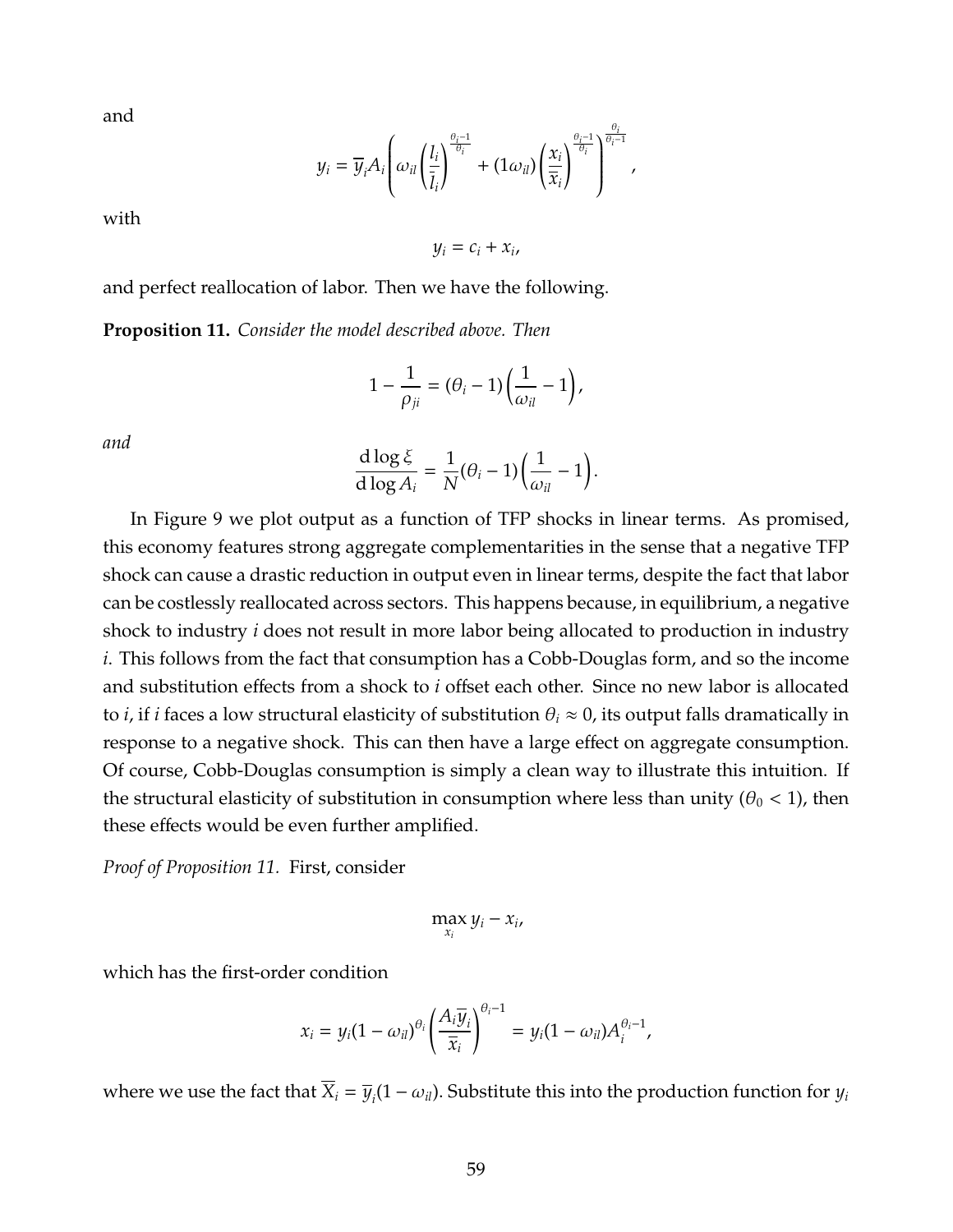<span id="page-60-0"></span>

Figure 9: Aggregate output for the Leontief case  $\theta_i \approx 0$  with two industries.

to get

$$
y_i = \frac{A_i \overline{y}_i \overline{a}^{\theta_i/(\theta_i - 1)} l_i / \overline{l}_i}{\left(1 - (1 - \overline{a}) A_i^{\theta_i - 1}\right)^{\frac{\theta_i}{\theta_i - 1}}}.
$$

Substitute this into  $c_i = y_i - x_i$  to get

$$
c_i=\frac{A_i\overline{y}_i\overline{a}^{\theta_i/(\theta_i-1)}l_i/\overline{l}_i}{\left(1-(1-\overline{a})A_i^{\theta_i-1}\right)^{\frac{1}{\theta_i-1}}}.
$$

Substitute these into the utility function to get aggregate consumption when labor cannot be reallocated. To get aggregate consumption when labor is reallocated, maximize aggregate the non-reallocative solution with respect to *l<sup>i</sup>* :

$$
\frac{Y}{\overline{Y}} = \left(\sum_{i}^{N} \overline{b}_{i}^{\theta_{0}} \left(\frac{A_{i} \overline{y}_{i} \overline{a}_{i}^{\frac{\theta_{i}}{\theta_{i}-1}}/\overline{l}_{i}}{(1-(1-\omega_{i})A_{i}^{\theta_{i}-1})^{\frac{1}{\theta_{i}-1}}}\right)^{\theta_{0}-1}\right)^{\frac{1}{\theta_{0}-1}} \overline{l}.
$$

 $\blacksquare$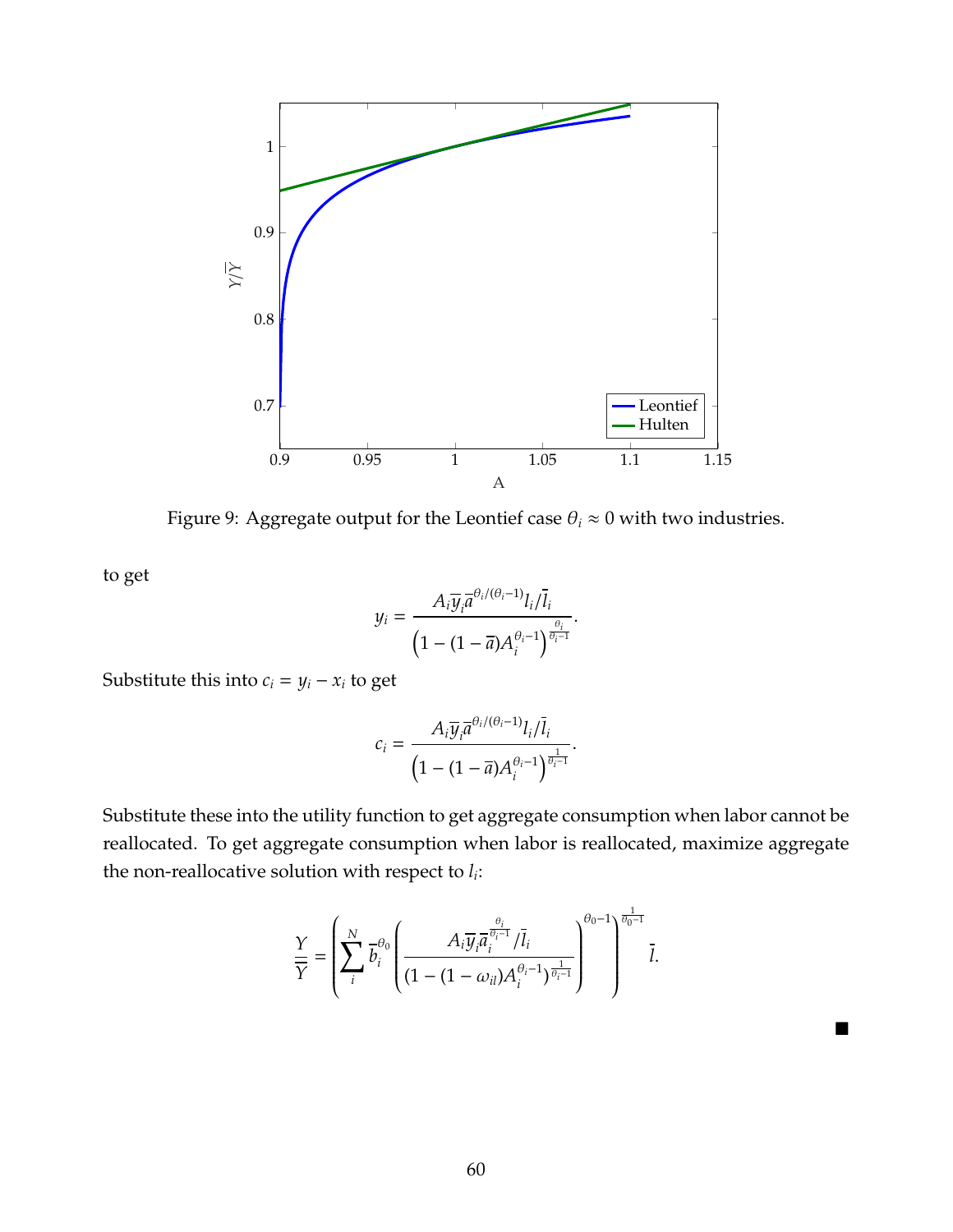### <span id="page-61-1"></span>**C Adjustment Costs in the Quantitative Model**

In this section, we explain how to extend the quantitative model of Section [6.1](#page-36-0) to allow for adjustment costs. For each composite intermediate input, we allow for the possibility that there are adjustment costs, indexed by  $\kappa \geq 0$ , in adjusting the quantity of the input compared to its steady-state value:

$$
\hat{X}_i = X_i \left( 1 - \frac{\kappa}{2} \left( \frac{X_i}{\overline{X}_i} - 1 \right)^2 \right),
$$

where  $X_i$  are units of good *i* purchased and  $\hat{X}_i$  are the units of good *i* actually used. When  $\kappa$  = 0, there are no adjustment costs.

Introducing adjustment costs increases the volatility of the Domar weights. For the model with adjustment costs, we choose the value of the adjustment cost parameter  $\kappa$  so that, given the microecononomic elasticities of substitution, the model matches the volatility of the Domar weights at an annual frequency (when the model already overshoots without adjustment costs, we set them to zero). We then keep the same value of  $\kappa$  when we move quadrennial frequency. By picking a suitable value for  $\kappa$ , even the model with fully mobile labor can match the volatility of the Domar weights. We report these results in Table [2.](#page-62-0) Interestingly, once we pick  $\kappa$  to match the volatility of Domar weights at annual frequency, the model also roughly matches the volatility of the Domar weights at a quadrennial frequency. The results are consistent with what we found in Table [1.](#page-39-0) In the final column of Table [2](#page-62-0) we also report the value of resources destroyed by the adjustment cost directly

$$
\Delta = E\left(\frac{\sum_i p_i (X_i - \hat{X}_i)}{GDP}\right).
$$

In all cases, the amount of resources destroyed directly by the adjustment costs are not large enough to mechanically drive the reductions in average aggregate output. For example, whereas at quadrennial frequency, the reduction in expected log aggregate output is around  $1.5\% - 0.5\% \approx 1.0\%$ , the value of the resources destroyed by the adjustment costs are less than 0.5%.

# <span id="page-61-0"></span>**D Additional Tables and Figures**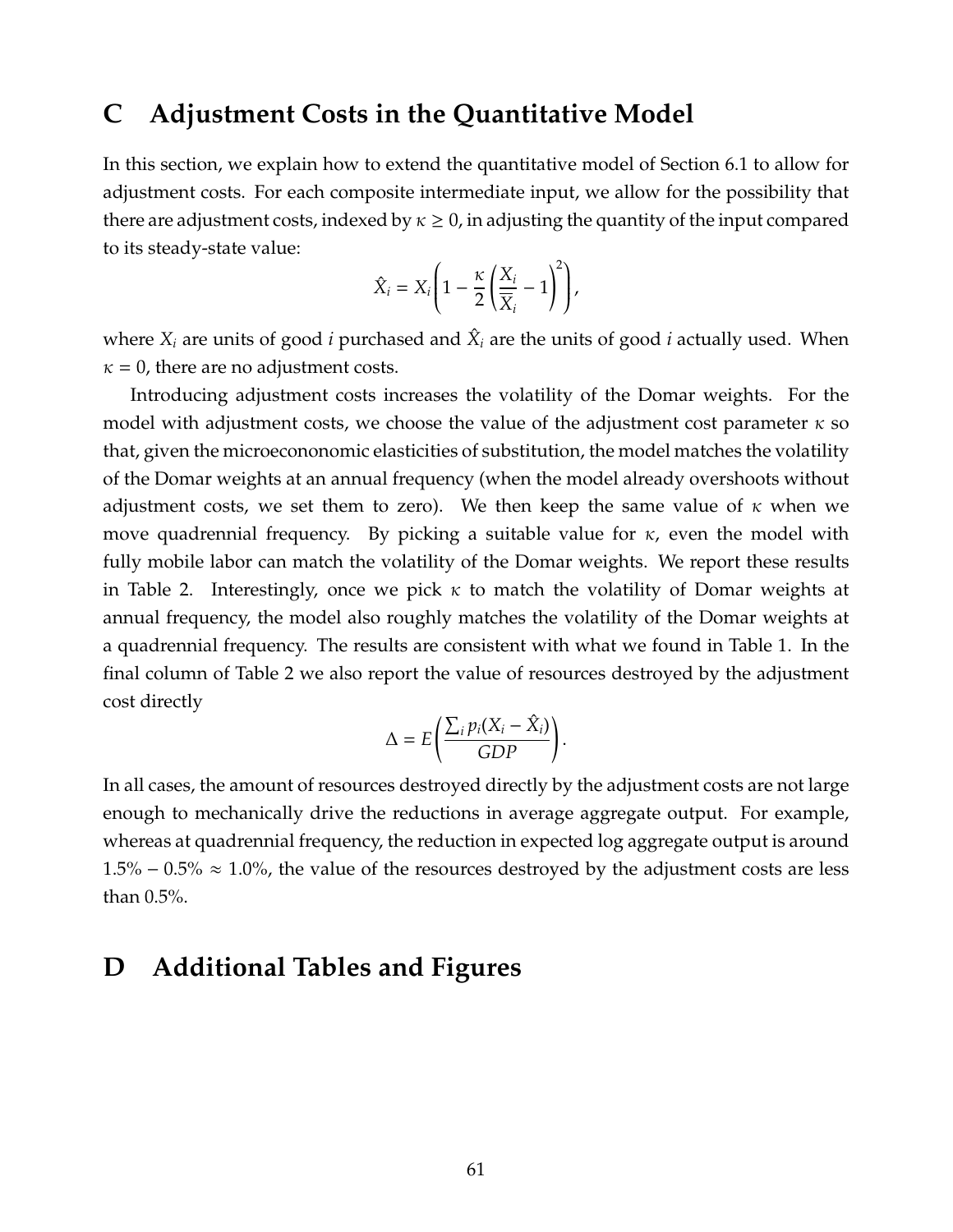<span id="page-62-0"></span>

| $(\sigma, \theta, \epsilon, \kappa, t)$ | Mean      | Std   | <b>Skewness</b> | Ex-Kurtosis | $\sigma_{\lambda}$ | Δ              |
|-----------------------------------------|-----------|-------|-----------------|-------------|--------------------|----------------|
| No reallocation                         |           |       |                 |             |                    |                |
| (0.9, 0.5, 0.001, 0, 1)                 | $-0.0034$ | 0.012 | $-0.18$         | 0.1         | 0.115              | $\theta$       |
| (0.9, 0.5, 0.001, 0, 4)                 | $-0.0187$ | 0.030 | $-1.11$         | 3.6         | 0.267              | $\overline{0}$ |
| (0.9, 0.6, 0.2, 2, 1)                   | $-0.0033$ | 0.011 | $-0.27$         | 0.21        | 0.124              | 0.0007         |
| (0.9, 0.6, 0.2, 2, 4)                   | $-0.0152$ | 0.028 | $-0.63$         | 1.57        | 0.286              | 0.0046         |
| Full reallocation                       |           |       |                 |             |                    |                |
| (0.9, 0.5, 0.001, 3, 1)                 | $-0.0031$ | 0.012 | $-0.25$         | 0.26        | 0.124              | 0.0006         |
| (0.9, 0.5, 0.001, 3, 4)                 | $-0.0166$ | 0.030 | $-0.98$         | 2.47        | 0.279              | 0.0046         |
| (0.9, 0.6, 0.2, 4, 1)                   | $-0.0026$ | 0.011 | $-0.23$         | 0.23        | 0.129              | 0.0004         |
| (0.9, 0.6, 0.2, 4, 4)                   | $-0.0140$ | 0.029 | $-0.75$         | 1.05        | 0.291              | 0.0028         |

Table 2: Simulated and estimated moments for the model with adjustment costs. The simulated moments are calculated from 10,000 draws. The parameter *t* measures the length of the time interval for the shocks: annual and quadrennial. Finally, the column  $\Delta$  is the share of lost resources.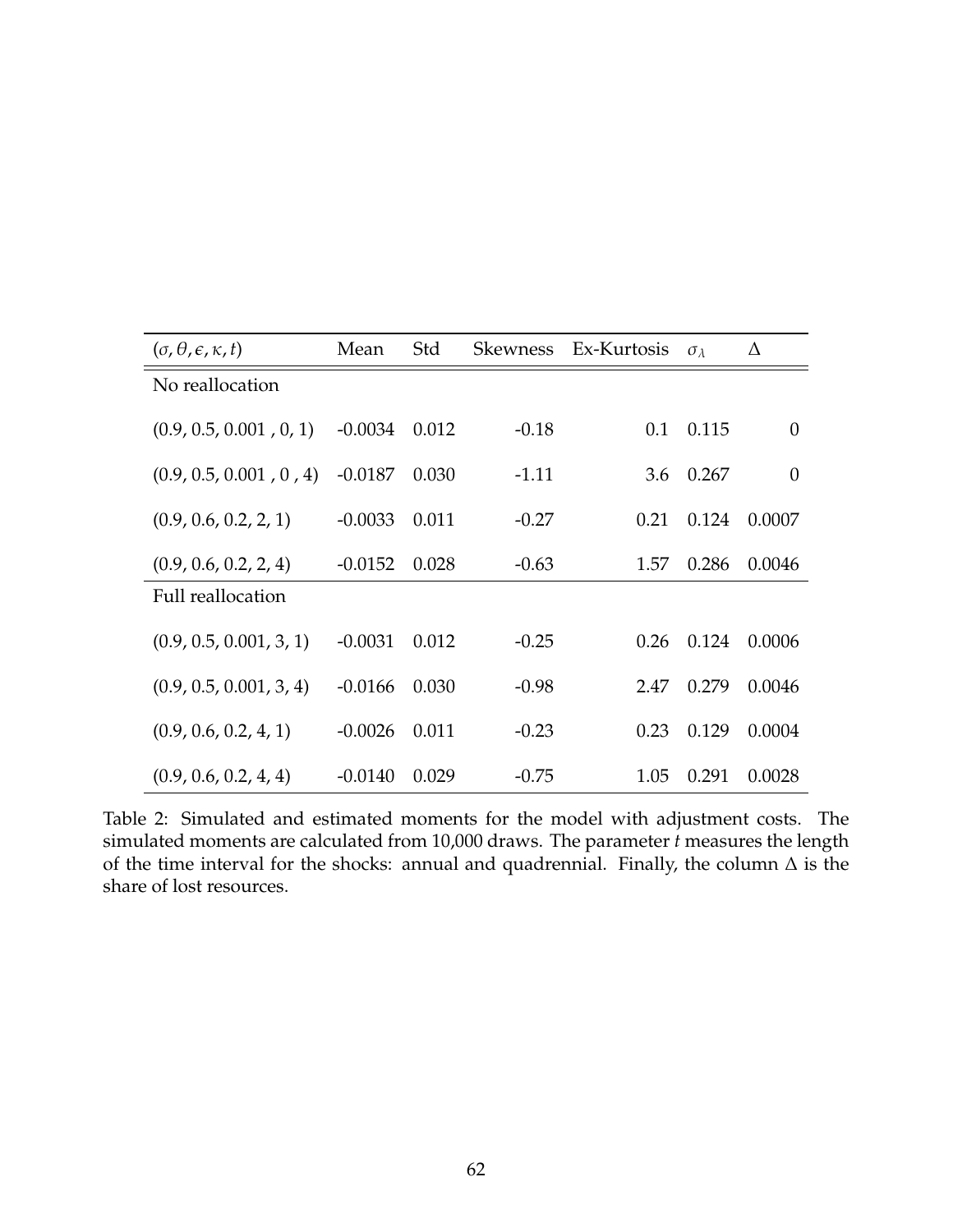<span id="page-63-0"></span>

|                                  | Mean      |       |         | Std Skewness Ex-Kurtosis |
|----------------------------------|-----------|-------|---------|--------------------------|
|                                  |           |       |         |                          |
| No reallocation, Annual          | -0.0031   | 0.011 | $-0.16$ | 0.1                      |
| No reallocation, Quadrennial     | $-0.0173$ | 0.027 | $-0.60$ | 1.0                      |
| <b>Full Reallocation, Annual</b> | $-0.0021$ | 0.011 | $-0.09$ | 0.0                      |
| Full Reallocation, Quadrennial   | $-0.0110$ | 0.026 | $-0.25$ | 0.1                      |

Table 3: Moments of log output estimated from 50, 000 draws using the second order Taylor approximation with the benchmark elasticities (σ, θ, ε) = (0.9, 0.5, 0.001). This is the version of the model with no adjustment costs  $\kappa = 0$ .



Figure 10: The effect of TFP shocks to the "oil and gas" industry and the construction industry. Construction has a bigger sales share, but "oil and gas" is more important for large negative shocks. This graph shows that the ranking of which industry is more important is not monotonic in the size of the shock.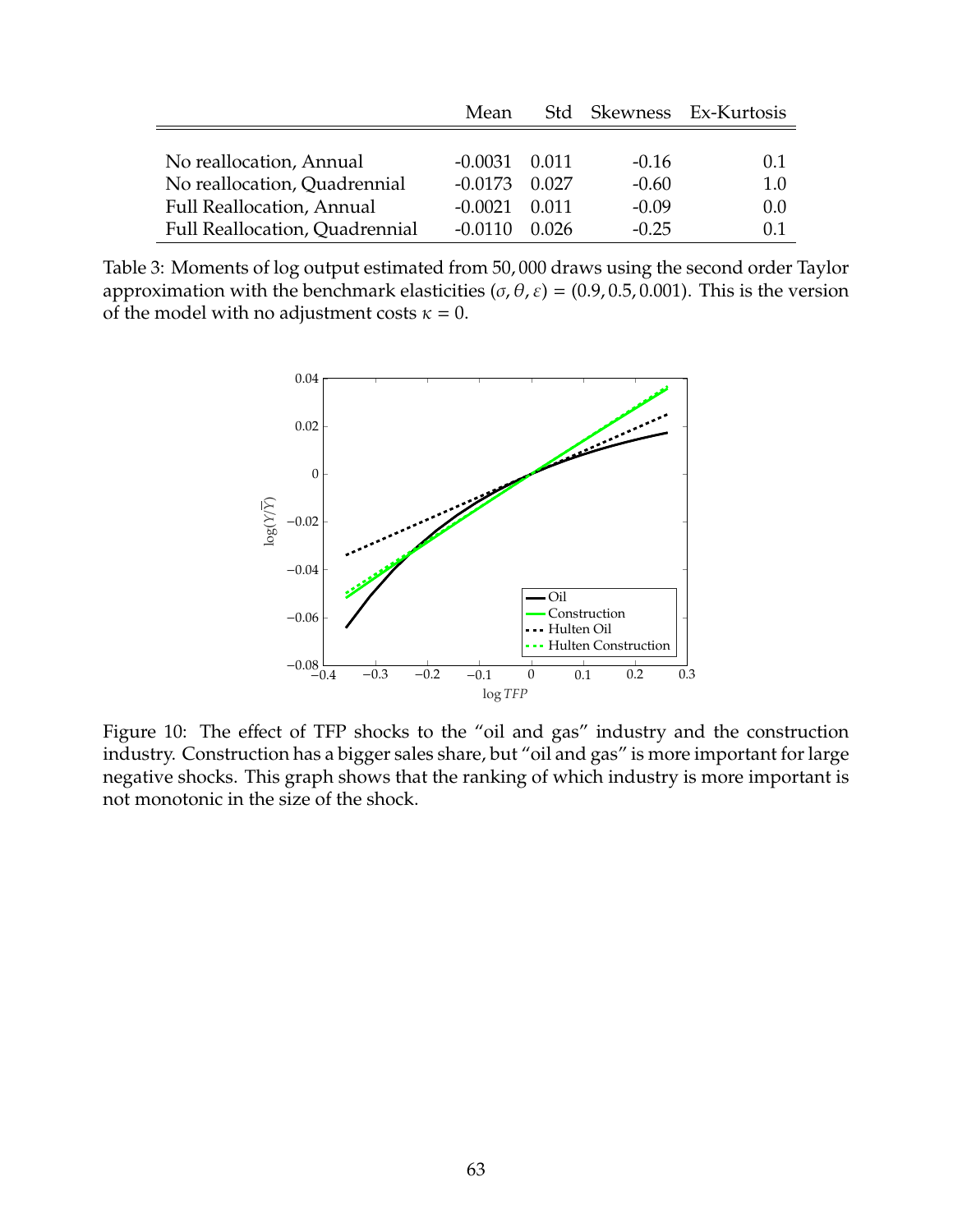<span id="page-64-0"></span>

| $(\sigma, \theta, \epsilon)$ | Mean      | Std   | <b>Skew</b> | Ex-Kurtosis | $\sigma_{\lambda}$ |
|------------------------------|-----------|-------|-------------|-------------|--------------------|
| (0.8, 0.5, 0.001)            | $-0.0023$ | 0.011 | $-0.06$     | 0.0         | 0.074              |
| (0.9, 0.5, 0.001)            | $-0.0022$ | 0.011 | $-0.08$     | 0.0         | 0.069              |
| (0.99, 0.5, 0.001)           | $-0.0021$ | 0.011 | $-0.07$     | 0.0         | 0.065              |
| (0.8, 0.5, 0.2)              | $-0.0020$ | 0.011 | $-0.07$     | 0.0         | 0.066              |
| (0.9, 0.5, 0.2)              | $-0.0020$ | 0.011 | $-0.08$     | 0.0         | 0.062              |
| (0.99, 0.5, 0.2)             | $-0.0019$ | 0.011 | $-0.06$     | 0.0         | 0.058              |
| (0.8, 0.5, 0.99)             | $-0.0014$ | 0.011 | $-0.02$     | 0.0         | 0.044              |
| (0.9, 0.5, 0.99)             | $-0.0013$ | 0.011 | $-0.03$     | 0.0         | 0.040              |
| (0.99, 0.5, 0.99)            | $-0.0013$ | 0.011 | $-0.02$     | 0.0         | 0.036              |
| (0.8, 0.4, 0.001)            | $-0.0023$ | 0.011 | $-0.08$     | 0.0         | 0.079              |
| (0.9, 0.4, 0.001)            | $-0.0022$ | 0.011 | $-0.06$     | 0.0         | 0.075              |
| (0.99, 0.4, 0.001)           | $-0.0022$ | 0.011 | $-0.07$     | 0.0         | 0.071              |
| (0.8, 0.4, 0.2)              | $-0.0021$ | 0.011 | $-0.06$     | 0.0         | 0.073              |
| (0.9, 0.4, 0.2)              | $-0.0021$ | 0.011 | $-0.08$     | 0.0         | 0.068              |
| (0.99, 0.4, 0.2)             | $-0.0020$ | 0.011 | $-0.07$     | 0.0         | 0.064              |
| (0.8, 0.4, 0.99)             | $-0.0013$ | 0.011 | $-0.04$     | 0.0         | 0.052              |
| (0.9, 0.4, 0.99)             | $-0.0014$ | 0.011 | $-0.04$     | 0.0         | 0.047              |
| (0.99, 0.4, 0.99)            | $-0.0013$ | 0.011 | $-0.01$     | 0.0         | 0.044              |
| (0.8, 0.6, 0.001)            | $-0.0022$ | 0.011 | $-0.06$     | 0.0         | 0.068              |
| (0.9, 0.6, 0.001)            | $-0.0021$ | 0.011 | $-0.08$     | 0.0         | 0.063              |
| (0.99, 0.6, 0.001)           | $-0.0020$ | 0.011 | $-0.07$     | 0.0         | 0.059              |
| (0.8, 0.6, 0.2)              | $-0.0021$ | 0.011 | $-0.05$     | 0.0         | 0.061              |
| (0.9, 0.6, 0.2)              | $-0.0020$ | 0.011 | $-0.05$     | 0.0         | 0.056              |
| (0.99, 0.6, 0.2)             | $-0.0020$ | 0.011 | $-0.04$     | 0.0         | 0.052              |
| (0.8, 0.6, 0.99)             | $-0.0014$ | 0.011 | $-0.02$     | 0.0         | 0.037              |
| (0.9, 0.6, 0.99)             | $-0.0013$ | 0.011 | $-0.02$     | 0.0         | 0.033              |
| (0.99, 0.6, 0.99)            | $-0.0013$ | 0.011 | $-0.01$     | 0.0         | 0.029              |
| (0.8, 0.99, 0.001)           | $-0.0022$ | 0.011 | $-0.09$     | 0.0         | 0.052              |
| (0.9, 0.99, 0.001)           | $-0.0020$ | 0.011 | $-0.05$     | 0.0         | 0.047              |
| (0.99, 0.99, 0.001)          | $-0.0021$ | 0.011 | $-0.06$     | 0.0         | 0.044              |
| (0.8, 0.99, 0.2)             | $-0.0021$ | 0.011 | $-0.04$     | 0.0         | 0.043              |
| (0.9, 0.99, 0.2)             | $-0.0019$ | 0.011 | $-0.05$     | 0.0         | 0.039              |
| (0.99, 0.99, 0.2)            | $-0.0018$ | 0.011 | $-0.04$     | 0.0         | 0.035              |
| (0.8, 0.99, 0.99)            | $-0.0013$ | 0.011 | $-0.03$     | 0.0         | 0.011              |
| (0.9, 0.99, 0.99)            | $-0.0013$ | 0.011 | $-0.02$     | 0.0         | 0.006              |
| (0.99, 0.99, 0.99)           | $-0.0013$ | 0.011 | 0.01        | 0.0         | 0.001              |

Table 4: Annual Shocks, Model with full reallocation and no adjustment costs.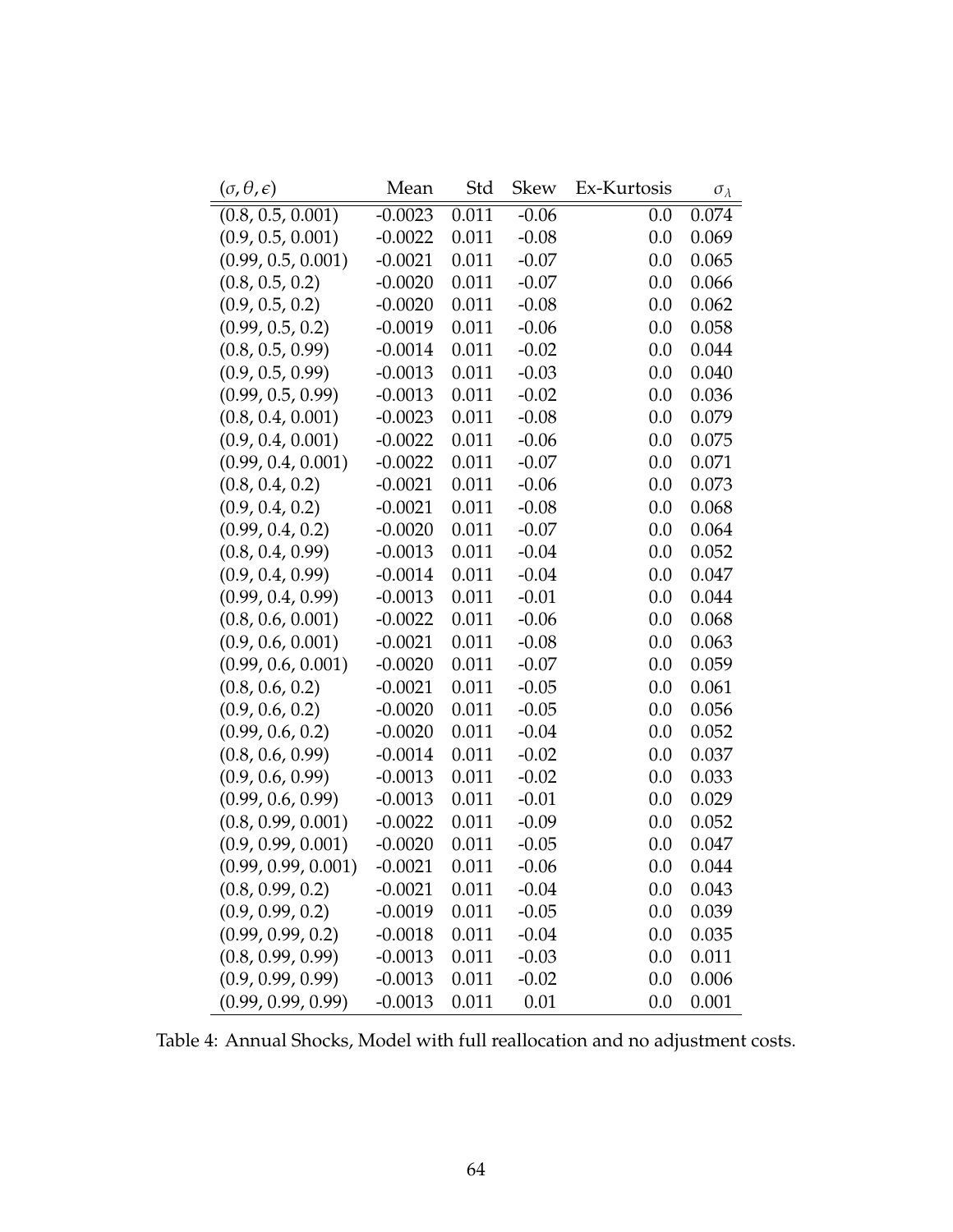| $(\sigma, \theta, \epsilon)$ | Mean      | Std   | Skew    | Ex-Kurtosis | $\sigma_{\lambda}$ |
|------------------------------|-----------|-------|---------|-------------|--------------------|
| (0.8, 0.5, 0.001)            | $-0.0112$ | 0.026 | $-0.31$ | 0.3         | 0.178              |
| (0.9, 0.5, 0.001)            | $-0.0113$ | 0.026 | $-0.28$ | 0.4         | 0.176              |
| (0.99, 0.5, 0.001)           | $-0.0107$ | 0.026 | $-0.27$ | 0.3         | 0.163              |
| (0.8, 0.5, 0.2)              | $-0.0102$ | 0.026 | $-0.25$ | 0.2         | 0.162              |
| (0.9, 0.5, 0.2)              | $-0.0101$ | 0.026 | $-0.23$ | 0.1         | 0.152              |
| (0.99, 0.5, 0.2)             | $-0.0098$ | 0.026 | $-0.22$ | 0.2         | 0.144              |
| (0.8, 0.5, 0.99)             | $-0.0070$ | 0.025 | $-0.09$ | 0.0         | 0.113              |
| (0.9, 0.5, 0.99)             | $-0.0066$ | 0.025 | $-0.09$ | 0.1         | 0.103              |
| (0.99, 0.5, 0.99)            | $-0.0064$ | 0.025 | $-0.09$ | 0.0         | 0.095              |
| (0.8, 0.4, 0.001)            | $-0.0116$ | 0.026 | $-0.32$ | 0.3         | 0.228              |
| (0.9, 0.4, 0.001)            | $-0.0110$ | 0.026 | $-0.32$ | 0.3         | 0.228              |
| (0.99, 0.4, 0.001)           | $-0.0107$ | 0.026 | $-0.27$ | 0.3         | 0.212              |
| (0.8, 0.4, 0.2)              | $-0.0106$ | 0.026 | $-0.27$ | 0.3         | 0.201              |
| (0.9, 0.4, 0.2)              | $-0.0104$ | 0.026 | $-0.24$ | 0.2         | 0.195              |
| (0.99, 0.4, 0.2)             | $-0.0097$ | 0.026 | $-0.25$ | 0.2         | 0.173              |
| (0.8, 0.4, 0.99)             | $-0.0072$ | 0.025 | $-0.09$ | 0.0         | 0.134              |
| (0.9, 0.4, 0.99)             | $-0.0070$ | 0.025 | $-0.09$ | 0.0         | 0.125              |
| (0.99, 0.4, 0.99)            | $-0.0067$ | 0.025 | $-0.08$ | 0.0         | 0.117              |
| (0.8, 0.6, 0.001)            | $-0.0112$ | 0.026 | $-0.26$ | 0.2         | 0.159              |
| (0.9, 0.6, 0.001)            | $-0.0108$ | 0.026 | $-0.27$ | 0.3         | 0.149              |
| (0.99, 0.6, 0.001)           | $-0.0105$ | 0.026 | $-0.26$ | 0.2         | 0.140              |
| (0.8, 0.6, 0.2)              | $-0.0102$ | 0.026 | $-0.23$ | 0.2         | 0.143              |
| (0.9, 0.6, 0.2)              | $-0.0100$ | 0.026 | $-0.23$ | 0.2         | 0.133              |
| (0.99, 0.6, 0.2)             | $-0.0096$ | 0.026 | $-0.20$ | 0.1         | 0.123              |
| (0.8, 0.6, 0.99)             | $-0.0071$ | 0.025 | $-0.07$ | 0.0         | 0.093              |
| (0.9, 0.6, 0.99)             | $-0.0066$ | 0.025 | $-0.06$ | 0.0         | 0.083              |
| (0.99, 0.6, 0.99)            | $-0.0064$ | 0.025 | $-0.06$ | 0.0         | 0.075              |
| (0.8, 0.99, 0.001)           | $-0.0106$ | 0.026 | $-0.20$ | 0.1         | 0.112              |
| (0.9, 0.99, 0.001)           | $-0.0104$ | 0.026 | $-0.19$ | 0.1         | 0.103              |
| (0.99, 0.99, 0.001)          | $-0.0101$ | 0.026 | $-0.19$ | 0.1         | 0.096              |
| (0.8, 0.99, 0.2)             | $-0.0100$ | 0.025 | $-0.15$ | 0.1         | 0.093              |
| (0.9, 0.99, 0.2)             | $-0.0095$ | 0.026 | $-0.14$ | 0.1         | 0.085              |
| (0.99, 0.99, 0.2)            | $-0.0091$ | 0.026 | $-0.13$ | 0.1         | 0.078              |
| (0.8, 0.99, 0.99)            | $-0.0064$ | 0.025 | $-0.02$ | 0.0         | 0.024              |
| (0.9, 0.99, 0.99)            | $-0.0062$ | 0.025 | $-0.01$ | 0.0         | 0.013              |
| (0.99, 0.99, 0.99)           | $-0.0058$ | 0.025 | 0.01    | 0.0         | 0.003              |

Table 5: Quadrennial Shocks, model with full reallocation and no adjustment costs.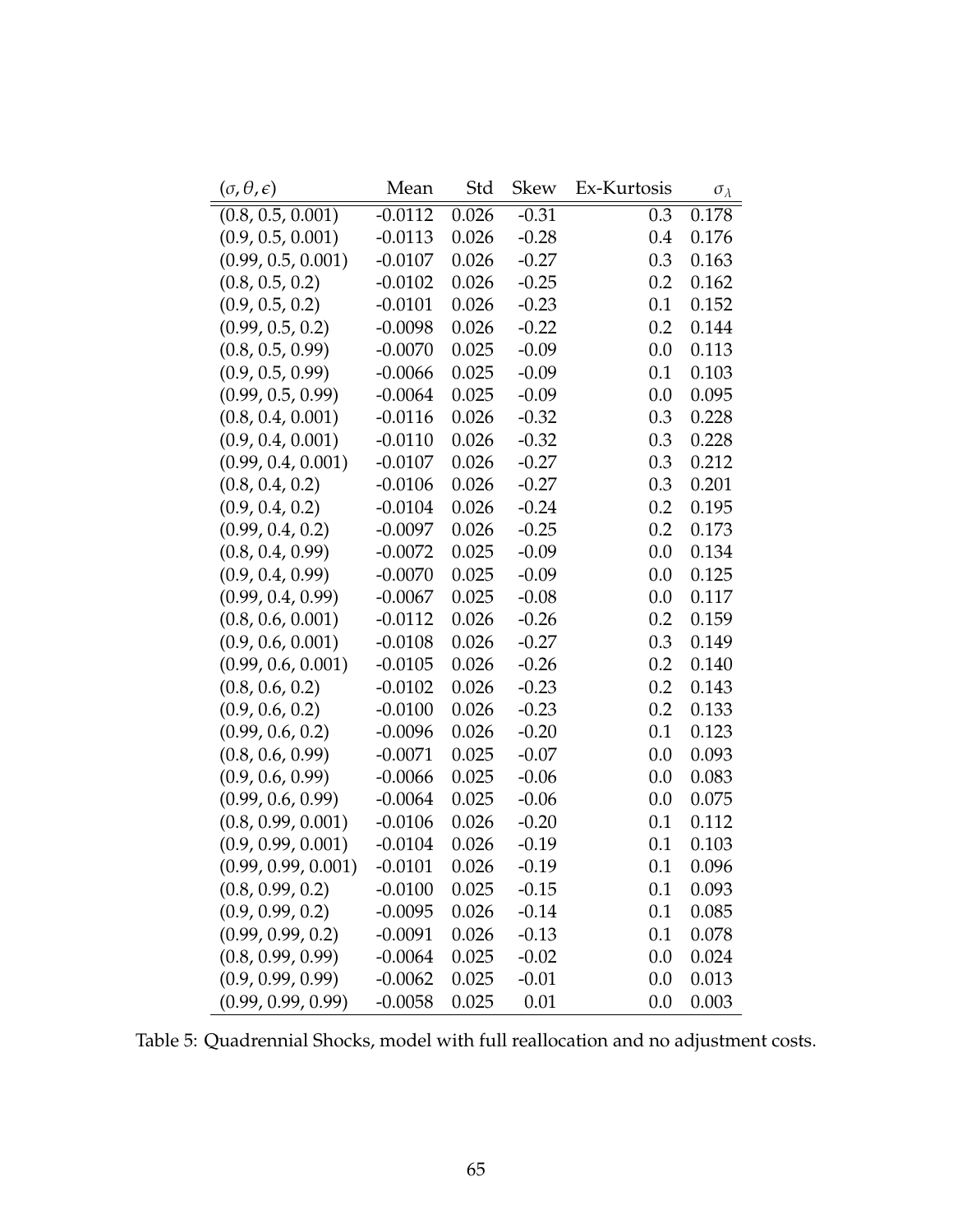| $(\sigma, \theta, \epsilon)$ | Mean      | Std   | <b>Skew</b> | Ex-Kurtosis | $\sigma_{\lambda}$ |
|------------------------------|-----------|-------|-------------|-------------|--------------------|
| (0.8, 0.5, 0.001)            | $-0.0036$ | 0.011 | $-0.23$     | 0.2         | 0.128              |
| (0.9, 0.5, 0.001)            | $-0.0034$ | 0.012 | $-0.18$     | 0.1         | 0.115              |
| (0.99, 0.5, 0.001)           | $-0.0032$ | 0.011 | $-0.20$     | 0.1         | 0.104              |
| (0.8, 0.5, 0.2)              | $-0.0026$ | 0.011 | $-0.13$     | 0.1         | 0.079              |
| (0.9, 0.5, 0.2)              | $-0.0026$ | 0.011 | $-0.11$     | 0.0         | 0.070              |
| (0.99, 0.5, 0.2)             | $-0.0025$ | 0.011 | $-0.13$     | 0.0         | 0.063              |
| (0.8, 0.5, 0.99)             | $-0.0014$ | 0.011 | $-0.01$     | 0.0         | 0.018              |
| (0.9, 0.5, 0.99)             | $-0.0014$ | 0.011 | $-0.01$     | 0.0         | 0.014              |
| (0.99, 0.5, 0.99)            | $-0.0012$ | 0.011 | $-0.01$     | 0.0         | 0.011              |
| (0.8, 0.4, 0.001)            | $-0.0039$ | 0.012 | $-0.23$     | 0.2         | 0.137              |
| (0.9, 0.4, 0.001)            | $-0.0035$ | 0.011 | $-0.21$     | 0.2         | 0.123              |
| (0.8, 0.4, 0.2)              | $-0.0028$ | 0.011 | $-0.14$     | 0.1         | 0.082              |
| (0.9, 0.4, 0.2)              | $-0.0026$ | 0.011 | $-0.12$     | 0.1         | 0.073              |
| (0.99, 0.4, 0.2)             | $-0.0030$ | 0.011 | 0.15        | 5.9         | 0.065              |
| (0.8, 0.4, 0.99)             | $-0.0015$ | 0.011 | $-0.05$     | 0.0         | 0.020              |
| (0.9, 0.4, 0.99)             | $-0.0013$ | 0.011 | $-0.05$     | 0.0         | 0.016              |
| (0.99, 0.4, 0.99)            | $-0.0014$ | 0.011 | $-0.04$     | 0.0         | 0.014              |
| (0.8, 0.6, 0.001)            | $-0.0034$ | 0.011 | $-0.20$     | 0.1         | 0.122              |
| (0.9, 0.6, 0.001)            | $-0.0032$ | 0.011 | $-0.20$     | 0.1         | 0.109              |
| (0.99, 0.6, 0.001)           | $-0.0030$ | 0.011 | $-0.14$     | 0.1         | 0.098              |
| (0.8, 0.6, 0.2)              | $-0.0026$ | 0.011 | $-0.12$     | 0.0         | 0.077              |
| (0.9, 0.6, 0.2)              | $-0.0024$ | 0.011 | $-0.11$     | 0.1         | 0.068              |
| (0.99, 0.6, 0.2)             | $-0.0023$ | 0.011 | $-0.10$     | 0.0         | 0.061              |
| (0.8, 0.6, 0.99)             | $-0.0015$ | 0.011 | $-0.05$     | 0.0         | 0.016              |
| (0.9, 0.6, 0.99)             | $-0.0013$ | 0.011 | 0.00        | 0.0         | 0.011              |
| (0.99, 0.6, 0.99)            | $-0.0013$ | 0.011 | $-0.02$     | 0.0         | 0.009              |
| (0.8, 0.99, 0.001)           | $-0.0030$ | 0.011 | $-0.15$     | 0.1         | 0.107              |
| (0.9, 0.99, 0.001)           | $-0.0028$ | 0.011 | $-0.13$     | 0.1         | 0.095              |
| (0.99, 0.99, 0.001)          | $-0.0027$ | 0.011 | $-0.11$     | 0.1         | 0.086              |
| (0.8, 0.99, 0.2)             | $-0.0026$ | 0.011 | $-0.11$     | 0.0         | 0.072              |
| (0.9, 0.99, 0.2)             | $-0.0024$ | 0.011 | $-0.09$     | 0.0         | 0.063              |
| (0.99, 0.99, 0.2)            | $-0.0022$ | 0.011 | $-0.07$     | 0.0         | 0.056              |
| (0.8, 0.99, 0.99)            | $-0.0014$ | 0.011 | $-0.01$     | 0.0         | 0.010              |
| (0.9, 0.99, 0.99)            | $-0.0013$ | 0.011 | $-0.01$     | 0.0         | 0.005              |
| (0.99, 0.99, 0.99)           | $-0.0011$ | 0.011 | 0.00        | 0.0         | 0.001              |

Table 6: Annual Shocks, model with no labor reallocation and no adjustment costs.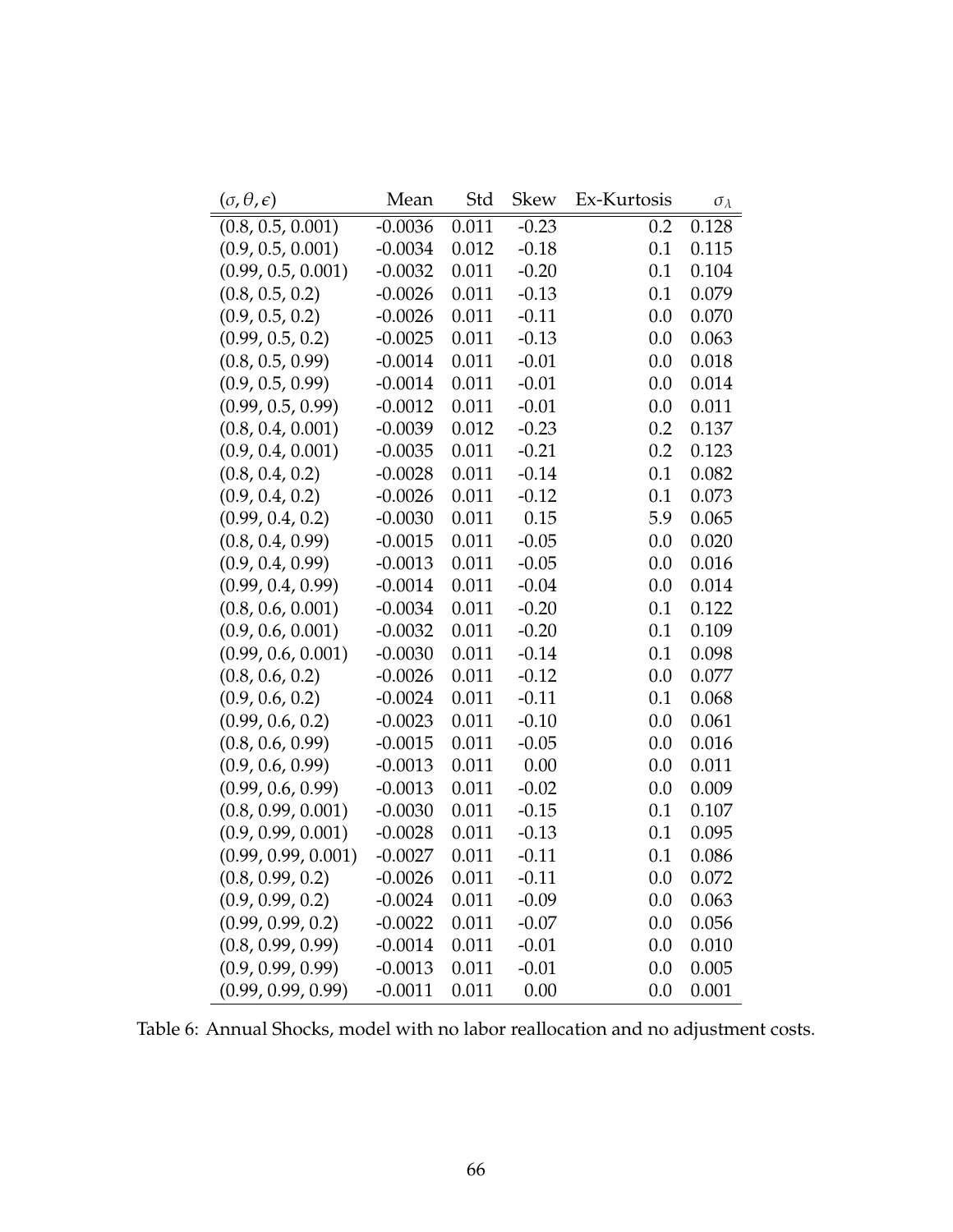<span id="page-67-0"></span>

| $(\sigma, \theta, \epsilon)$ | Mean      | Std   | <b>Skew</b> | Ex-Kurtosis      | $\sigma_{\lambda}$ |
|------------------------------|-----------|-------|-------------|------------------|--------------------|
| (0.8, 0.5, 0.001)            | $-0.0202$ | 0.031 | $-1.26$     | $\overline{4.5}$ | 0.297              |
| (0.9, 0.5, 0.001)            | $-0.0187$ | 0.030 | $-1.11$     | 3.6              | 0.267              |
| (0.8, 0.5, 0.2)              | $-0.0139$ | 0.028 | $-0.58$     | 1.1              | 0.180              |
| (0.9, 0.5, 0.2)              | $-0.0133$ | 0.027 | $-0.52$     | 0.9              | 0.160              |
| (0.99, 0.5, 0.2)             | $-0.0176$ | 0.024 | $-0.66$     | 1.3              | 0.138              |
| (0.8, 0.5, 0.99)             | $-0.0073$ | 0.025 | $-0.09$     | 0.0              | 0.041              |
| (0.9, 0.5, 0.99)             | $-0.0068$ | 0.025 | $-0.07$     | 0.0              | 0.033              |
| (0.99, 0.5, 0.99)            | $-0.0068$ | 0.025 | $-0.09$     | 0.0              | 0.027              |
| (0.8, 0.4, 0.001)            | $-0.0217$ | 0.032 | $-1.40$     | 5.3              | 0.320              |
| (0.9, 0.4, 0.001)            | $-0.0201$ | 0.031 | $-1.30$     | 4.8              | 0.287              |
| (0.8, 0.4, 0.2)              | $-0.0146$ | 0.028 | $-0.67$     | 1.4              | 0.187              |
| (0.9, 0.4, 0.2)              | $-0.0137$ | 0.028 | $-0.59$     | 1.1              | 0.167              |
| (0.8, 0.4, 0.99)             | $-0.0075$ | 0.025 | $-0.13$     | 0.0              | 0.048              |
| (0.9, 0.4, 0.99)             | $-0.0069$ | 0.025 | $-0.10$     | 0.0              | 0.039              |
| (0.99, 0.4, 0.99)            | $-0.0069$ | 0.025 | $-0.09$     | 0.0              | 0.034              |
| (0.8, 0.6, 0.001)            | $-0.0188$ | 0.030 | $-0.99$     | 2.5              | 0.281              |
| (0.9, 0.6, 0.001)            | $-0.0176$ | 0.029 | $-0.90$     | 2.2              | 0.253              |
| (0.99, 0.6, 0.001)           | $-0.0163$ | 0.028 | $-0.65$     | 1.0              | 0.229              |
| (0.8, 0.6, 0.2)              | $-0.0136$ | 0.027 | $-0.49$     | 0.7              | 0.175              |
| (0.9, 0.6, 0.2)              | $-0.0129$ | 0.027 | $-0.44$     | 0.7              | 0.154              |
| (0.99, 0.6, 0.2)             | $-0.0128$ | 0.026 | $-0.50$     | 0.6              | 0.138              |
| (0.8, 0.6, 0.99)             | $-0.0070$ | 0.025 | $-0.08$     | 0.0              | 0.036              |
| (0.9, 0.6, 0.99)             | $-0.0066$ | 0.025 | $-0.08$     | 0.0              | 0.027              |
| (0.99, 0.6, 0.99)            | $-0.0067$ | 0.025 | $-0.09$     | 0.1              | 0.021              |
| (0.8, 0.99, 0.001)           | $-0.0163$ | 0.028 | $-0.64$     | 1.1              | 0.246              |
| (0.9, 0.99, 0.001)           | $-0.0153$ | 0.028 | $-0.58$     | 0.9              | 0.221              |
| (0.99, 0.99, 0.001)          | $-0.0145$ | 0.027 | $-0.53$     | 0.8              | 0.200              |
| (0.8, 0.99, 0.2)             | $-0.0128$ | 0.026 | $-0.40$     | 0.4              | 0.162              |
| (0.9, 0.99, 0.2)             | $-0.0120$ | 0.026 | $-0.35$     | 0.3              | 0.143              |
| (0.99, 0.99, 0.2)            | $-0.0114$ | 0.026 | $-0.29$     | 0.3              | 0.127              |
| (0.8, 0.99, 0.99)            | $-0.0066$ | 0.025 | $-0.01$     | 0.0              | 0.021              |
| (0.9, 0.99, 0.99)            | $-0.0061$ | 0.025 | $-0.03$     | 0.0              | 0.011              |
| (0.99, 0.99, 0.99)           | $-0.0057$ | 0.025 | 0.00        | 0.0              | 0.002              |

Table 7: Quadrennial Shocks, model with no reallocation and no adjustment costs.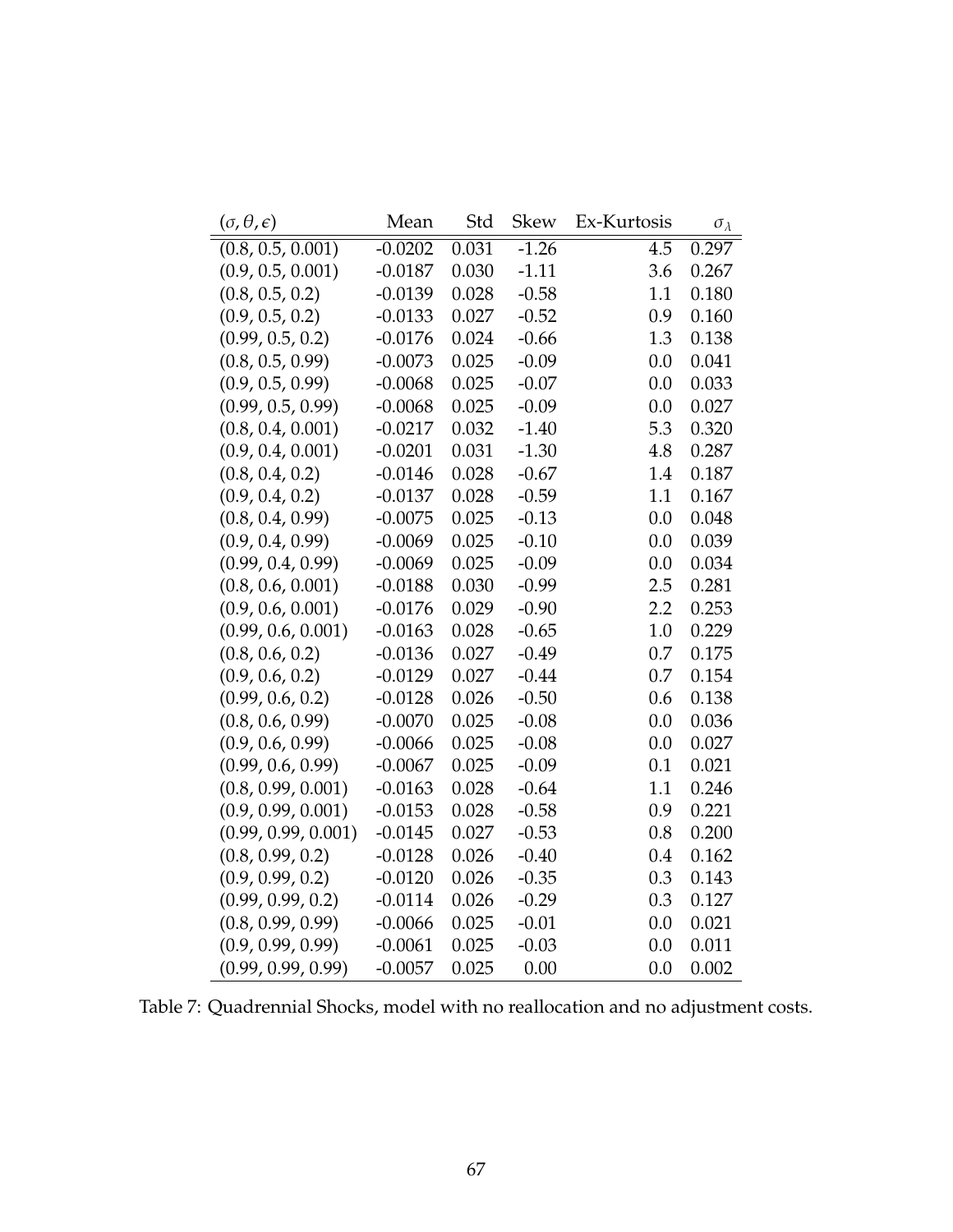## <span id="page-68-0"></span>**E Macro Moment Approximations**

The notes in this section were prepared with the assistance of a research assistant Chang He. Let output be *Y*(*A*), where *A* is the *N* × 1 vector of productivity parameters. Suppose that *A* is distributed according to a multivariate normal distribution, and that the elements of *A* are independent. Let *Y* ∗ (*A*) be the second-order Taylor approximation of *Y* around the mean vector of *A*.

### **Second-order Taylor Approximation**

Let  $\mu_A$  denote the mean vector of *A*. The second-order Taylor expansion of *Y*(*A*) is:

$$
Y^*(A) = Y(\mu_A) + \sum_{i=1}^N \frac{\partial Y(\mu_A)}{\partial A_i}(A_i - \mu_{A_i}) + \frac{1}{2} \sum_{i=1}^N \sum_{j=1}^N \frac{\partial^2 Y(\mu_A)}{\partial A_i \partial A_j}(A_i - \mu_{A_i})(A_j - \mu_{A_j}).
$$

We introduce the following abbreviations:

$$
Y_i = \frac{\partial Y(\mu_A)}{\partial A_i}, \quad Y_{ij} = \frac{\partial^2 Y(\mu_A)}{\partial A_i \partial A_j},
$$

$$
\mu_{A_i} = \int_{-\infty}^{\infty} A_i f_A(A_i) dA_i \quad \mu_{A_{i,k}} = \int_{-\infty}^{\infty} (A_i - \mu_{A_i})^k f_A(A_i) dA_i,
$$

$$
\mu_{A_i, A_j} \int_{-\infty}^{\infty} \int_{-\infty}^{\infty} (A_i - \mu_{A_i})(A_j - \mu_{A_j}) f_A(A_i, A_j) dA_i dA_j,
$$

where  $f_A$  is the density function of  $A$ .

### **Mean Value Approximation**

Let  $\mu_{Y^*}$  be the mean value approximation of *Y*(*A*). We have:

$$
\mu_{Y^*} = E[Y^*(A)] = \int_{-\infty}^{\infty} Y^*(A) f_A(A) dA,
$$
  
\n
$$
= \int_{-\infty}^{\infty} \left[ Y(\mu_A) + \sum_{i=1}^N Y_i (A_i - \mu_{A_i}) + \frac{1}{2} \sum_{i=1}^N \sum_{j=1}^N Y_{ij} (A_i - \mu_{A_i}) (A_j - \mu_{A_j}) \right] f_A(A) dA,
$$
  
\n
$$
= Y(\mu_A) + \frac{1}{2} \sum_{i=1}^N \sum_{j=1}^N Y_{ij} \mu_{A_i, A_j}.
$$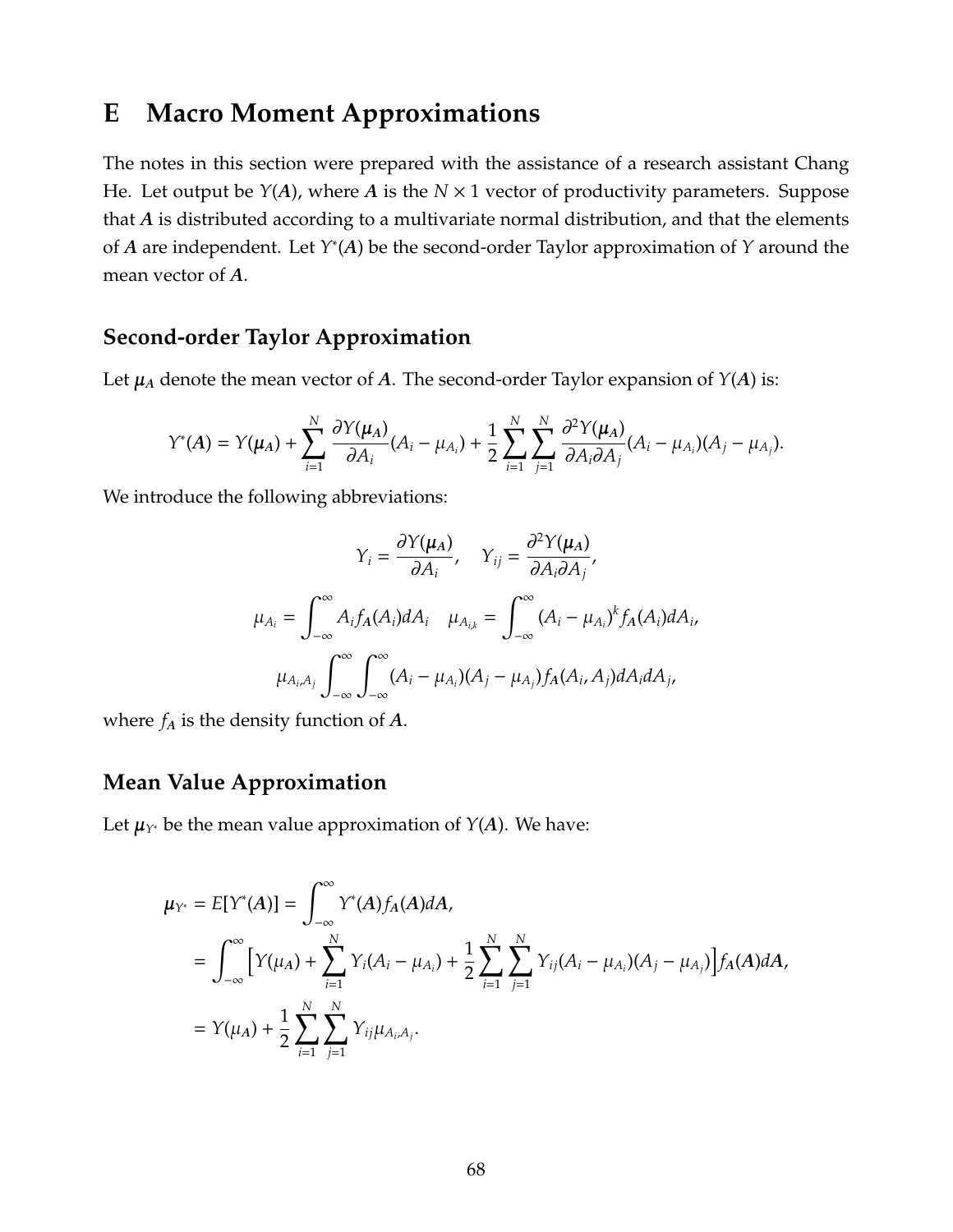Expanding the quadratic and since elements of *A* are independent, we get

$$
\mu_{Y^*} = Y(\mu_A) + \frac{1}{2} \sum_{i=1}^N Y_{ii} \mu_{A_i,2}.
$$

### **Variance Approximation**

Let  $\sigma_{Y^*}^2$  be the variance approximation of *Y*(*A*).

$$
\sigma_{Y^*}^2 = E\Big(\Big[Y^*(A) - Y(\mu_A)\Big]^2\Big) = E\Big(Y^{*2}(A)\Big) - Y^2(\mu_A),
$$
  
= 
$$
\int_{-\infty}^{\infty} \Big[Y(\mu_A) + \sum_{i=1}^N Y_i(A_i - \mu_{A_i}) + \frac{1}{2} \sum_{i=1}^N \sum_{j=1}^N Y_{ij}(A_i - \mu_{A_i})(A_j - \mu_{A_j})\Big]^2 f_A(A) dA - \mu_{Y^*}^2.
$$

Since elements of *A* are independent, we get

$$
\sigma_{Y^*}^2 = \sum_{i=1}^N Y_i^2 \mu_{A_i,2} + Y^2 (\mu_A) - \mu_{Y^*}^2 + Y(\mu_A) \sum_{i=1}^N Y_{ii} \mu_{A_i,2} + \sum_{i=1}^N Y_i Y_{ii} \mu_{A_i,3} + \frac{1}{4} \sum_{i=1}^N Y_{ii}^2 \mu_{A_i,4} + \frac{1}{2} \sum_{i=1}^N \sum_{j=i+1}^N Y_{ii} Y_{jj} \mu_{A_i,2} \mu_{A_j,2} + \sum_{i=1}^N \sum_{j=i+1}^N Y_{ij}^2 \mu_{A_i,2} \mu_{A_j,2}.
$$

### **Skewness Approximation**

Let  $v_{Y^*}$  be the skewness approximation of *Y*(*A*). By definition,  $v_{Y^*} = \mu_{Y^* ,3} / \sigma_{Y^*}^3$ .

Use the definition of skewness, and that  $\int_{-\infty}^{\infty} Y^{*2}(A) f_A(A) dA = \sigma_{Y^*}^2 + \mu_{Y^*}^2$ , we have

$$
\mu_{Y^*,3} = E\Big(\Big[Y^*(A) - Y(\mu_A)\Big]^3\Big) = \int_{-\infty}^{\infty} \Big[Y^*(A) - Y(\mu_A)\Big]^3 f_A(A) dA,
$$
  
\n
$$
= \int_{-\infty}^{\infty} Y^{*3}(A) f_A(A) dA - 3\mu_{Y^*} \sigma_{Y^*}^2 - \mu_{Y^*}^3,
$$
  
\n
$$
= \int_{-\infty}^{\infty} \Big[Y(\mu_A) + \sum_{i=1}^N Y_i(A_i - \mu_{A_i}) + \frac{1}{2} \sum_{i=1}^N \sum_{j=1}^N Y_{ij}(A_i - \mu_{A_i})(A_j - \mu_{A_j})\Big] f_A(A) dA - 3\mu_{Y^*} \sigma_{Y^*}^2 - \mu_{Y^*}^3.
$$

Simplifying the equation above and use the fact that the elements of *A* are independent, we have:

$$
\mu_{Y^*,3} = \sum_{i=1}^N Y_i^3 \mu_{A_i,3} + Y^3(\mu_A) + \frac{3}{2} Y^2(\mu_A) \sum_{i=1}^N Y_{ii} \mu_{A_i,2} + 3Y(\mu_A) \sum_{i=1}^N Y_i^2 \mu_{A_i,2} + 3Y(\mu_A) \sum_{i=1}^N Y_i Y_{ii} \mu_{A_i,3}
$$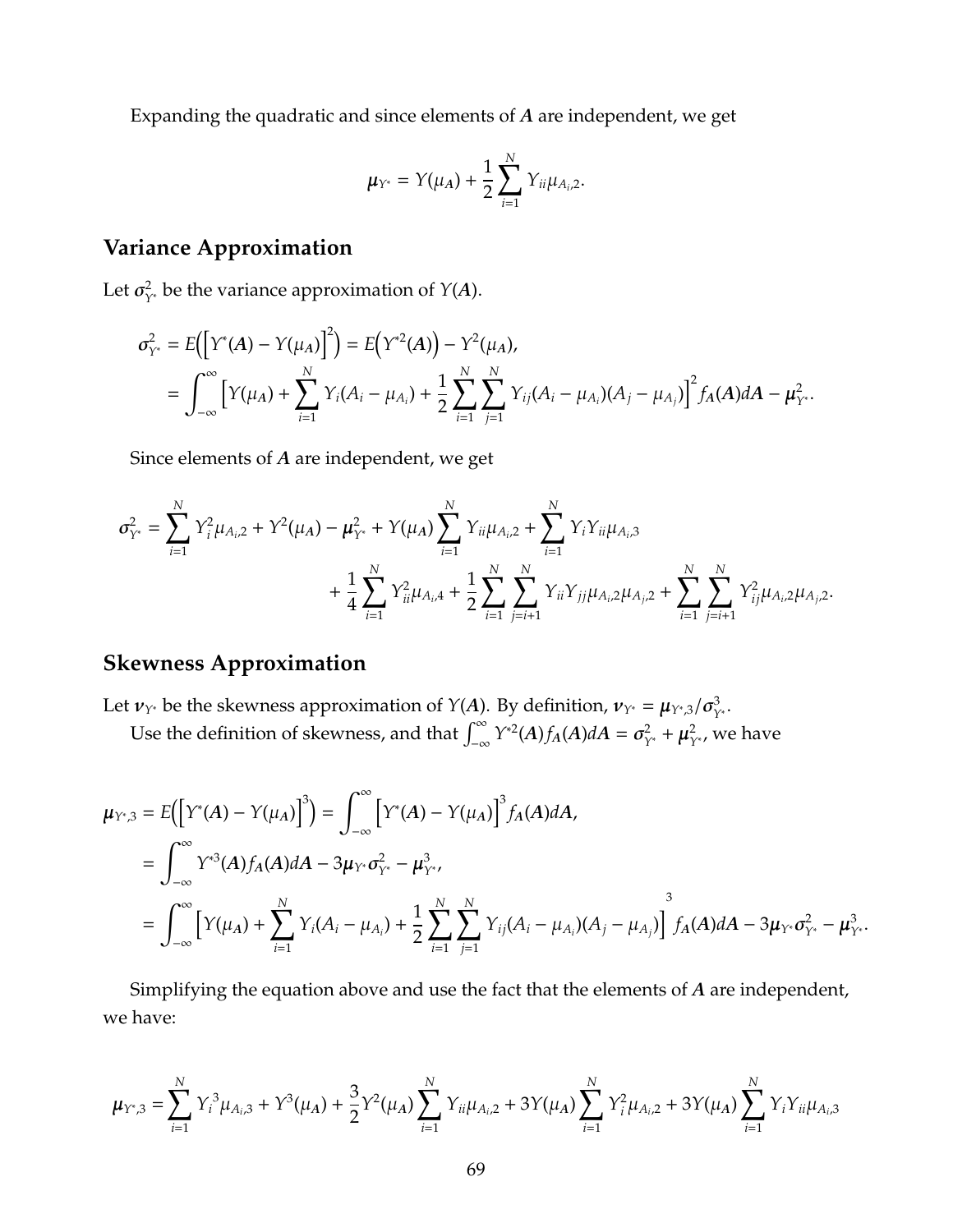$$
+\frac{3}{4}\sum_{i=1}^{N-2}\sum_{j=i+1}^{N-1}\sum_{k=j+1}^{N}Y_{ii}Y_{jj}Y_{kk}\mu_{A_{i},2}\mu_{A_{j},2}\mu_{A_{k},2} + \frac{3}{2}\sum_{i=1}^{N-1}\sum_{j=i+1}^{N}Y_{ii}Y_{ij}Y_{jj}\mu_{A_{i},3}\mu_{A_{j},3} \n+\frac{3}{8}\sum_{i=1}^{N}\sum_{j=1}^{N}Y_{ii}Y_{jj}^{2}\mu_{A_{i},2}\mu_{A_{j},4} + \frac{1}{8}\sum_{i=1}^{N}Y_{ii}^{2}\mu_{A_{i},6} + \frac{3}{2}\sum_{i=1}^{N}\sum_{j=1}^{N}Y_{i}^{2}Y_{ij}\mu_{A_{i},2}\mu_{A_{j},2} \n+\frac{3}{2}\sum_{i=1}^{N}Y_{i}^{2}Y_{ii}\mu_{A_{i},4} + \frac{3}{2}Y(\mu_{A})\sum_{i=1}^{N-1}\sum_{j=i+1}^{N}Y_{ii}Y_{jj}\mu_{A_{i},2}\mu_{A_{j},2} + \frac{3}{4}Y(\mu_{A})\sum_{i=1}^{N}Y_{ii}^{2}\mu_{A_{i},4} \n+\frac{3}{2}\sum_{i=1}^{N}\sum_{j=1}^{N}Y_{i}Y_{ii}Y_{jj}\mu_{A_{i},3}\mu_{A_{j},2} + \frac{3}{4}\sum_{i=1}^{N}Y_{i}Y_{ii}^{2}\mu_{A_{i},5} \n+\frac{3}{2}\sum_{i=1}^{N}\sum_{j=1}^{N-1}\sum_{k=j+1}^{N}Y_{ii}Y_{jk}\mu_{A_{i},2}\mu_{A_{j},2}\mu_{A_{k},2} + \frac{9}{4}\sum_{i=1}^{N-2}\sum_{j=i+1}^{N-1}\sum_{k=j+1}^{N}Y_{ij}Y_{ik}Y_{jk}\mu_{A_{i},2}\mu_{A_{j},2}\mu_{A_{k},2} \n+\sum_{i=1}^{N-1}\sum_{j=i+1}^{N}Y_{ij}^{3}\mu_{A_{i},3}\mu_{A_{j},3} + \frac{3}{2}\sum_{i=1}^{N}\sum_{j=1}^{N}Y_{ij}^{2}Y_{jj}\mu_{A_{i},2}\mu_{A_{j},4} +
$$

We can then use the expression of  $\sigma_{Y^*}^2$  from previous to compute  $\nu_{Y^*} = \mu_{Y^* ,3}/\sigma_{Y^*}^3$ .

# **F Relation to ACR**

Arkolakis, Costinot, and Rodríguez-Clare [\(2012\)](#page-48-6), henceforth ACR, consider an open-economy model with no intermediate inputs and a single factor of production per country. They impose some macro-level restrictions, and prove a powerful characterization of the gains from trade. Namely, they assume that (1) trade is balanced, (2) profits are a constant share of revenues, and (3) import demand system is CES. Using these assumptions, they show that the gains from trade, as measured by the change in real income associated with going to autarky, is given by the reciprocal of the domestic expenditure share raised to the reciprocal of the trade elasticity. The ACR result, and its generalizations (summarized in [Costinot and](#page-49-10) [Rodriguez-Clare, 2014\)](#page-49-10), suggest that one can quantify the gains from trade without needing to directly estimate the size of the trade shock.

In [Baqaee and Farhi](#page-49-8) [\(2019\)](#page-49-8), we show how under certain conditions, changes in iceberg